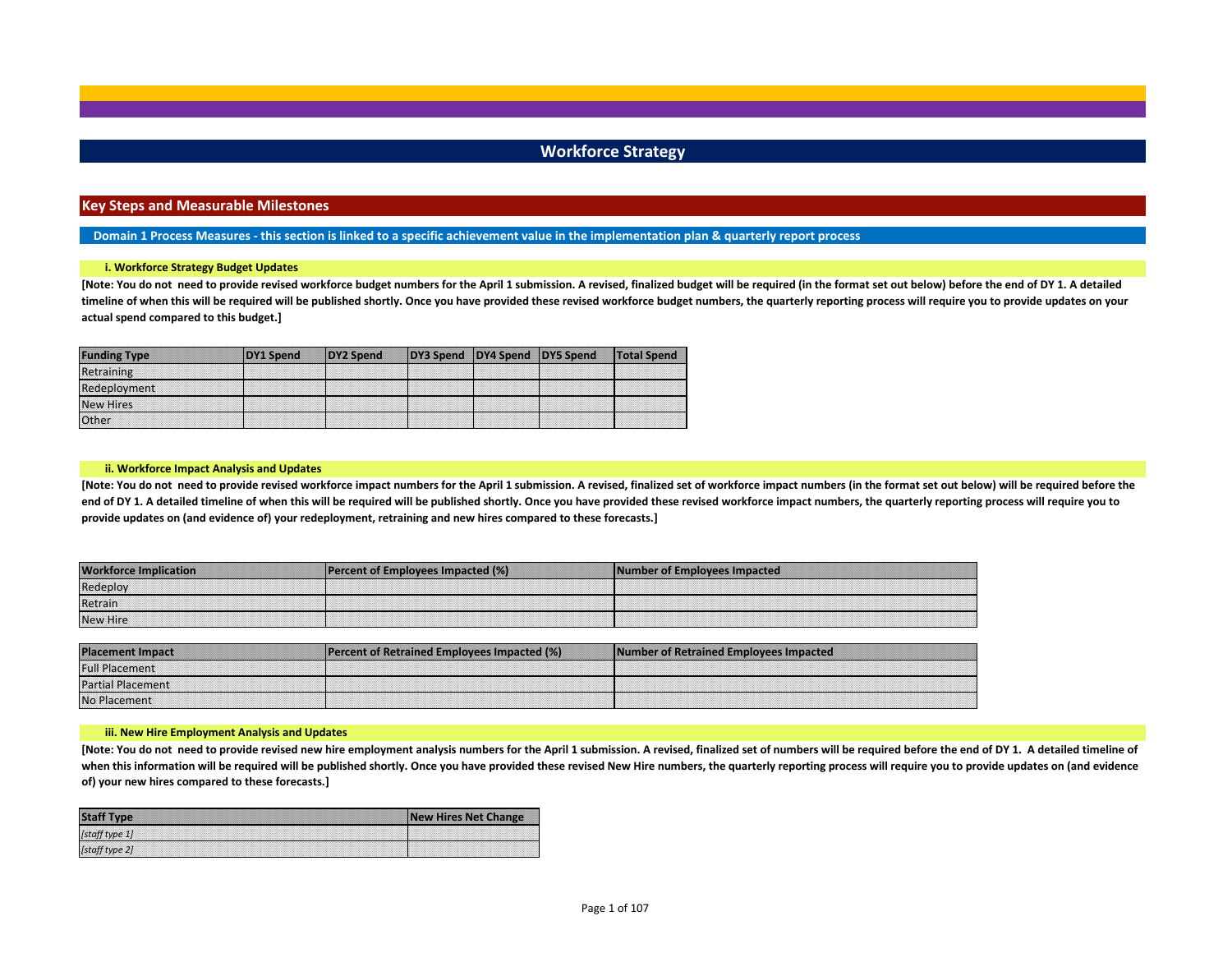| [staff type 3]<br>[staff type 4] |  |
|----------------------------------|--|
| $\left[ \ldots \right]$          |  |
| $\left[\ldots\right]$            |  |
|                                  |  |
|                                  |  |
|                                  |  |

### **Key Issues - this section is not linked to the specific workforce achievement value**

| <b>Workforce Impact Analysis</b>                                                                                                                                                                                                                                                                                                                    | <b>Target Completion Date</b> | <b>Supporting Documentation</b>                                                                                                                                                                                                                        |
|-----------------------------------------------------------------------------------------------------------------------------------------------------------------------------------------------------------------------------------------------------------------------------------------------------------------------------------------------------|-------------------------------|--------------------------------------------------------------------------------------------------------------------------------------------------------------------------------------------------------------------------------------------------------|
| Milestone: Define target workforce state (in line with DSRIP program's goals)                                                                                                                                                                                                                                                                       | DY1, Q4                       | Finalized PPS target workforce state, signed off by PPS workforce governance<br>body.<br>Subsequent quarterly reports will require an update on the implementation of<br>your workforce transition roadmap, including any change to your target state. |
| Establish Workforce Sub-committee of the Executive Committee (including PPS Lead HR<br>reps, selected PPS HR leaders, project leads, union representation, and other appropriate<br>subject matter experts and key stakeholders) tasked with implementing and executing<br>workforce related activities                                             | DY1, Q2                       |                                                                                                                                                                                                                                                        |
| Workforce Sub-committee to review and confirm the previously developed workforce<br>requirements (roles, FTE counts, organizational affiliation, salary and benefit assumptions,<br>etc.) and the new services required for each DSRIP project and consolidated for the PPS                                                                         | DY1, Q2                       |                                                                                                                                                                                                                                                        |
| Workforce Sub-committee with PMO support to perform a workforce impact assessment<br>to determine the project-by-project impact on the PPS workforce (degree and magnitude<br>of impacts by role/provider organization, key roles and responsibility changes,<br>skills/competency changes, impact to staffing patterns, impact to caseloads, etc.) | DY1, Q3                       |                                                                                                                                                                                                                                                        |
| Workforce Sub-committee with PMO support to consolidate the project-by-project analysis<br>in a comprehensive view of the areas within the PPS that will need more, less, or different<br>resources to support the DSRIP projects                                                                                                                   | DY1, Q3                       |                                                                                                                                                                                                                                                        |
| Workforce Sub-committee (in collaboration with other PPSs if possible and possibly with<br>PPS Executive Committee participation) and with 1199TEF support to estimate how NYP<br>PPS workforce requirements may be either enabled or hindered by the workforce<br>requirements of PPS in the same geography                                        | DY1, Q3                       |                                                                                                                                                                                                                                                        |
| Workforce Sub-committee to define the future state workforce that is required for DSRIP<br>projects to succeed                                                                                                                                                                                                                                      | DY1, Q4                       |                                                                                                                                                                                                                                                        |
| Workforce Sub-committee to present future state workforce to PPS Executive Committee<br>for discussion and ratification                                                                                                                                                                                                                             | DY1, Q4                       |                                                                                                                                                                                                                                                        |
| PPS Executive Committee ratifies future state workforce plan                                                                                                                                                                                                                                                                                        | DY1, Q4                       |                                                                                                                                                                                                                                                        |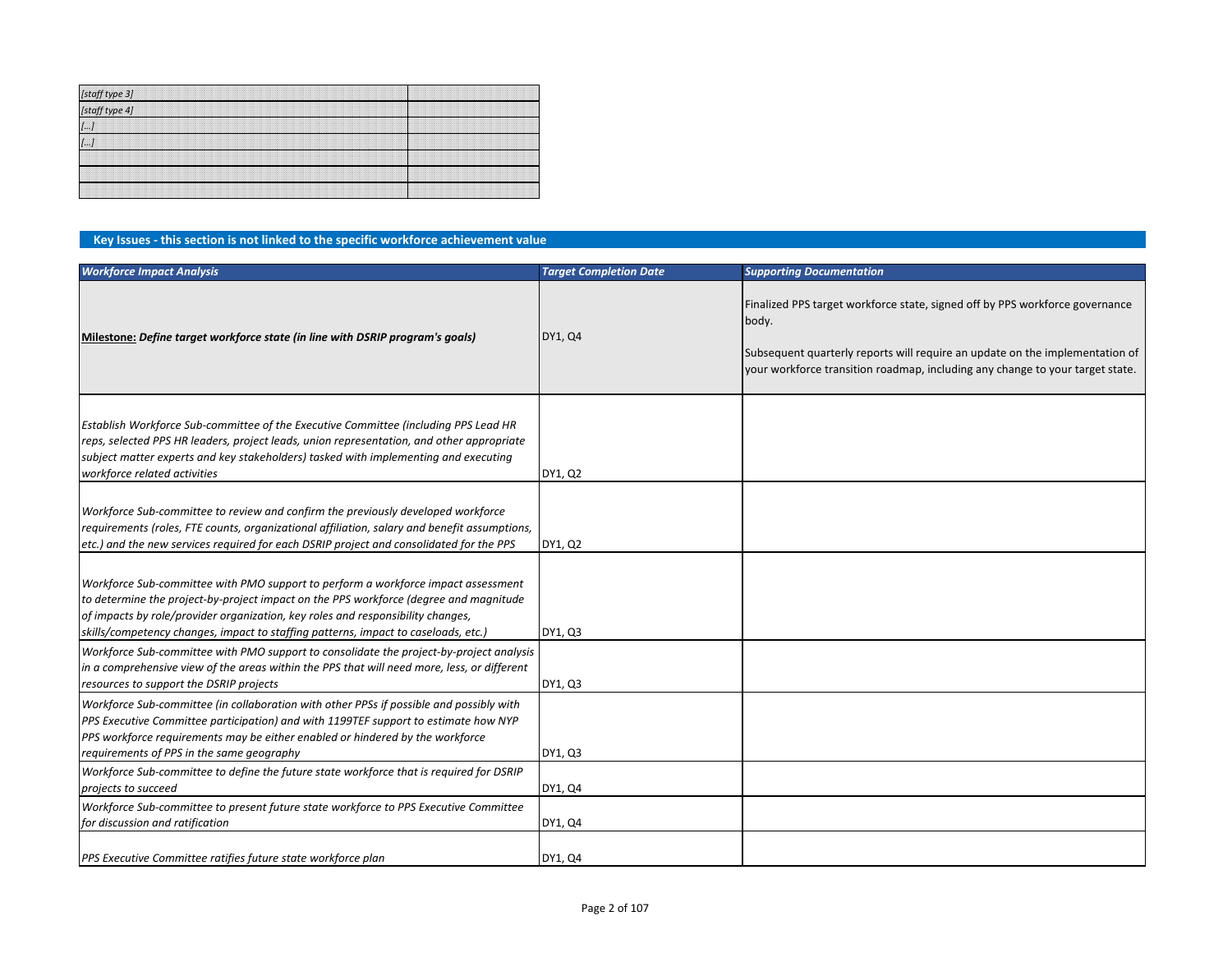| Milestone: Create a workforce transition roadmap for achieving your defined target<br>workforce state.                                                                                                                                                                                                                                                                                                                                         | DY2, Q1 | Completed workforce transition roadmap, signed off by PPS workforce<br>governance body.<br>Subsequent quarterly reports will require an update on the implementation of<br>your workforce transition roadmap.         |
|------------------------------------------------------------------------------------------------------------------------------------------------------------------------------------------------------------------------------------------------------------------------------------------------------------------------------------------------------------------------------------------------------------------------------------------------|---------|-----------------------------------------------------------------------------------------------------------------------------------------------------------------------------------------------------------------------|
| Workforce Sub-committee to develop governance/decision-making model that defines<br>how and by whom any decisions around resource availability, allocation, training,<br>redeployment and hiring will be made and signed off for review and ratification by PPS<br><b>Executive Committee</b>                                                                                                                                                  | DY1, Q3 |                                                                                                                                                                                                                       |
| Workforce Sub-committee to develop consolidated transition roadmap map of all specific<br>workforce changes required to the workforce; define timeline of when these changes will<br>need to take place and what the dependencies are (for all training, redeployment and<br>hiring in line with project timeline and needs)                                                                                                                   | DY1, Q4 |                                                                                                                                                                                                                       |
| Workforce Sub-committee to present the workforce transition roadmap to PPS Executive<br>Committee for discussion and ratification                                                                                                                                                                                                                                                                                                              | DY2, Q1 |                                                                                                                                                                                                                       |
| PPS Executive Committee ratifies the workforce transition roadmap                                                                                                                                                                                                                                                                                                                                                                              | DY2, Q1 |                                                                                                                                                                                                                       |
| Milestone: Perform detailed gap analysis between current state assessment of<br>workforce and projected future state                                                                                                                                                                                                                                                                                                                           | DY2, Q1 | Current state assessment report & gap analysis, signed off by PPS workforce<br>governance body.<br>Subsequent quarterly reports will require an update on the implementation of<br>your workforce transition roadmap. |
| Workforce Sub-committee to perform current state assessment of staff availability and<br>capabilities across the PPS using techniques and processes previously used by NYP to<br>minimize workforce impacts of delivery system change. Output includes identifying:<br>Current roles who could fill future state roles through up-skilling and training;<br>Current roles who could potentially be redeployed directly into future state roles | DY1, Q3 |                                                                                                                                                                                                                       |
| Workforce Sub-committee to map current state analysis against future state workforce to<br>identify new hire needs                                                                                                                                                                                                                                                                                                                             | DY1, Q3 |                                                                                                                                                                                                                       |
| Workforce Sub-committee to refine budgetary implications of workforce change analysis<br>and identify gaps to current DSRIP operating budget                                                                                                                                                                                                                                                                                                   | DY1, Q3 |                                                                                                                                                                                                                       |
| Workforce Sub-committee to update future state roadmap based on gap analysis (who,<br>how many, when the transition of the workforce from the current state to the future state<br>will occur)                                                                                                                                                                                                                                                 | DY1, Q4 |                                                                                                                                                                                                                       |
| Workforce Sub-committee to finalize gap analysis<br>Workforce Sub-committee to present gap analysis to PPS Executive Committee for                                                                                                                                                                                                                                                                                                             | DY2, Q1 |                                                                                                                                                                                                                       |
| discussion and ratification                                                                                                                                                                                                                                                                                                                                                                                                                    | DY2, Q1 |                                                                                                                                                                                                                       |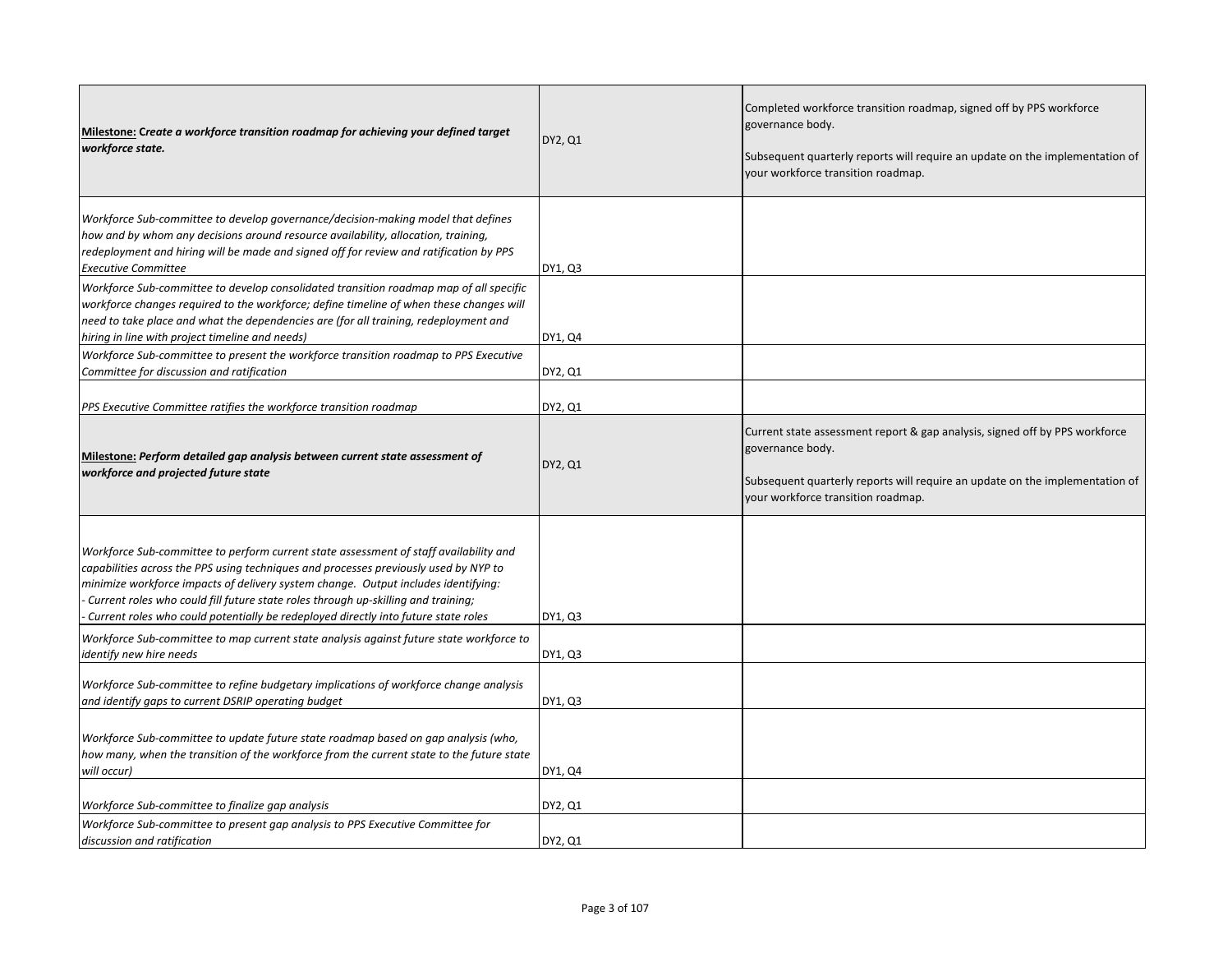| PPS Executive Committee ratifies gap analysis                                                                                                                                                                                                                                                  | DY2, Q1 |                                                                                                                                                                                                                                                                                                                                                                                    |
|------------------------------------------------------------------------------------------------------------------------------------------------------------------------------------------------------------------------------------------------------------------------------------------------|---------|------------------------------------------------------------------------------------------------------------------------------------------------------------------------------------------------------------------------------------------------------------------------------------------------------------------------------------------------------------------------------------|
| Milestone: Produce a compensation and benefit analysis, covering impacts on both<br>retrained and redeployed staff, as well as new hires, particularly focusing on full and<br>partial placements.                                                                                             | DY2, Q1 | Compensation and benefit analysis report, signed off by PPS workforce<br>governance body.<br>Subsequent quarterly reports will require an update on the implementation of<br>your workforce transition roadmap, including updates on compensation and<br>benefits.                                                                                                                 |
| Workforce Sub-committee to identify the origin and destination of staff that are being<br>redeployed to understand changes to impact jobs and Network Members                                                                                                                                  | DY1, Q3 |                                                                                                                                                                                                                                                                                                                                                                                    |
| Workforce Sub-committee to gather compensation and benefits information for existing<br>roles that will potentially be redeployed and assess changes                                                                                                                                           | DY1, Q3 |                                                                                                                                                                                                                                                                                                                                                                                    |
| Workforce Sub-committee to estimate numbers of fully v. partially placed staff by role                                                                                                                                                                                                         | DY1, Q4 |                                                                                                                                                                                                                                                                                                                                                                                    |
| As appropriate, Workforce Sub-committee to develop and incorporate policies for<br>impacted staff who face partial placement, as well as those staff who refuse retraining or<br>redeployment, working with relevant stakeholders and with 1199TEF to understand<br>statewide leading practice | DY1, Q4 |                                                                                                                                                                                                                                                                                                                                                                                    |
| Workforce Sub-committee to finalize compensation and benefit analysis                                                                                                                                                                                                                          | DY2, Q1 |                                                                                                                                                                                                                                                                                                                                                                                    |
| Workforce Sub-committee to present compensation and benefit analysis to PPS Executive<br>Committee for discussion and ratification                                                                                                                                                             | DY2, Q1 |                                                                                                                                                                                                                                                                                                                                                                                    |
| PPS Executive Committee ratifies compensation and benefit analysis                                                                                                                                                                                                                             | DY2, Q1 |                                                                                                                                                                                                                                                                                                                                                                                    |
| Milestone: Develop training strategy                                                                                                                                                                                                                                                           | DY2, Q1 | Finalized training strategy, signed off by PPS workforce governance body.<br>Quarterly reports will require evidence of up-take of training programs,<br>including both individual training and training for new, multi-disciplinary<br>teams. PPSs will need to provide: a description of training programs delivered<br>and participant-level data, including training outcomes. |
| Workforce Sub-committee, in collaboration with 1199TEF and ASCNYC (likely future<br>provider of "Peer Training Institute" in collaboration with NYP) to assess current state<br>training needs, including the specific skills and certifications that staff will require                       | DY1, Q3 |                                                                                                                                                                                                                                                                                                                                                                                    |
| Workforce Sub-committee to design training strategy, including goals, objectives and<br>quiding principles for the detailed training plan; confirm process and approach to training<br>(e.g. voluntary vs. mandatory etc.).                                                                    | DY1, Q3 |                                                                                                                                                                                                                                                                                                                                                                                    |
| Workforce Sub-committee to present training strategy to PPS Executive Committee for<br>discussion and ratification                                                                                                                                                                             | DY1, Q4 |                                                                                                                                                                                                                                                                                                                                                                                    |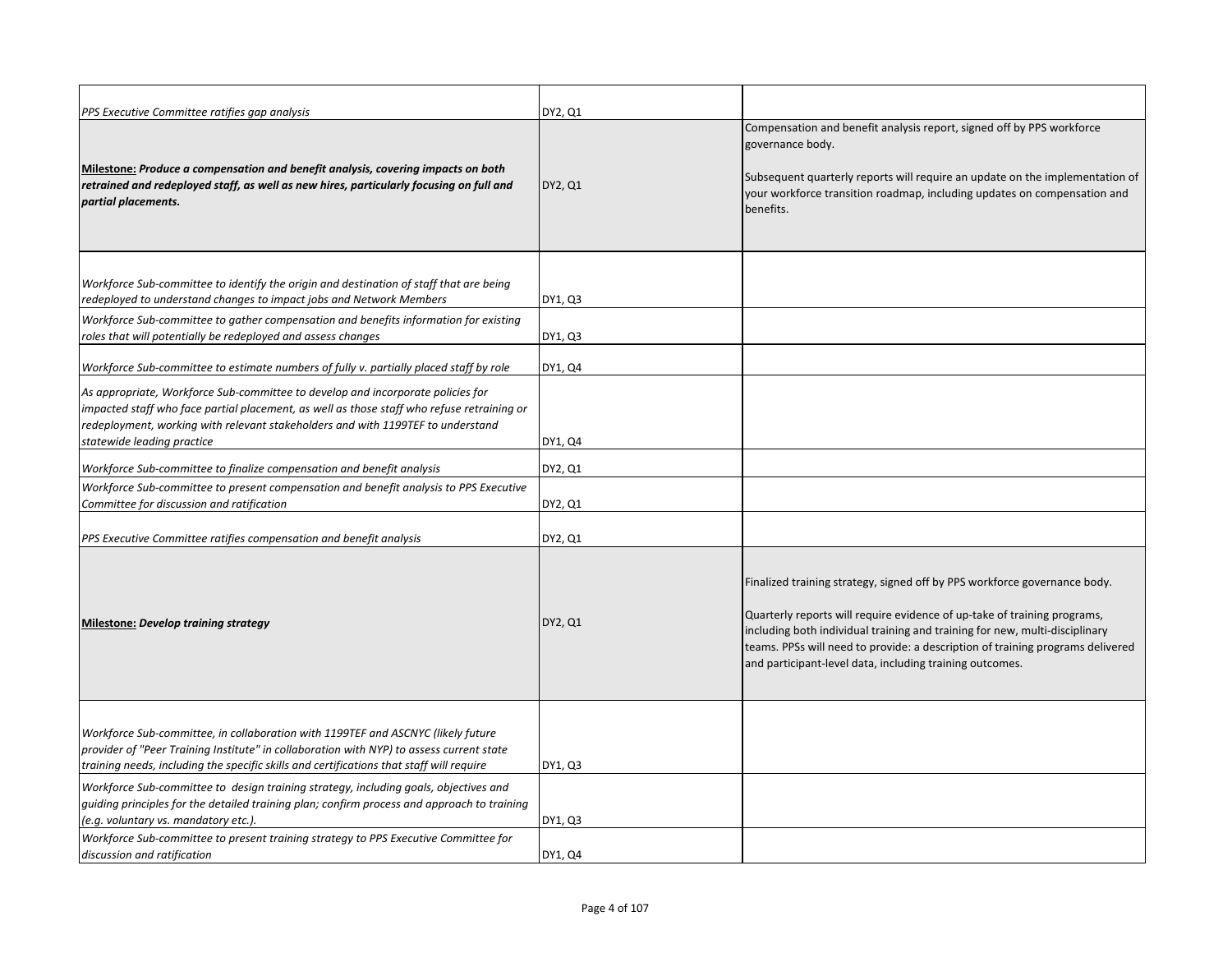| PPS Executive Committee to ratify training strategy                                                                                                                                                                     | DY1, Q4 |  |
|-------------------------------------------------------------------------------------------------------------------------------------------------------------------------------------------------------------------------|---------|--|
| Workforce Sub-committee, in collaboration with ASCNYC and with input from 1199TEF, to<br>develop mechanism to measure training effectiveness in relation to established goals once<br>strategy and plan are implemented | DY2, Q1 |  |
| Workforce Sub-committee, in collaboration with ASCNYC and with input from 1199TEF, to                                                                                                                                   |         |  |
| develop detailed training plan (based on training strategy), including, methods, channels                                                                                                                               |         |  |
| and key messages required for training based on project needs. This includes consideration<br>of geography, language, level of education, training tools, and methods of delivery                                       | DY2, Q1 |  |

### **Major Risks to Implementation & Risk Mitigation Strategies**

Please describe the key challenges and risks that you foresee in achieving the milestones set out above, including potential impacts on specific projects and any risks that will undermine your ability to achieve outcome measure targets.

*The NYP PPS has a strong track record of collaborating with key stakeholders in both adapting the workforce to meet emerging care delivery needs and using non-traditional healthcare workers (e.g., CHWs) from the community to improve outcomes, cultural competency and health literacy. The NYP PPS will build on that experience to optimize the workforce opportunities and demands of DSRIP.* 

#### *Major risks to implementation of the Workforce Strategy and associated mitigation strategies include:*

*Competition for Human Resources. The risk of workforce shortages in the healthcare market is real. The national primary care physician shortage is projected to reach 12,500 to 31,100, according to a new*  study by the Association of American Medical Colleges and IHS. This scarcity is but one that exists in New York's marketplace, and these shortages will be exacerbated by demand for services brought about *by the new DSRIP projects, especially given the number of PPSs in the Greater New York City region. One role in particular that will be in high demand is that of the culturally competent peer providers, i.e.,*  Community Health Workers (CHWs) and Patient Navigators (PNs). These resources are critical to the success of each of the NYP PPS DSRIP projects. To mitigate our risk in this area, the NYP PPS will build on its solid relationships with such CHW organizations as Dominican Women's Development Center and Northern Manhattan Improvement Corporation, with whom we have been contracting for these kinds of positions for many years. We will also expand the number of organizations we source to a total of between three and six CBOs—adding CBOs such as Community League of the Heights, AIDS Service Center *NYC (ASCNYC) and Northern Manhattan Perinatal Partnership—to hire the more than 35 peer providers needed. In addition, NYP and ASCNYC have applied for CRFP funding to develop a new Community Health Worker Training Center in Upper Manhattan. We expect that the rigorous training and placement afforded by this Training Center will be a draw to potential candidates in a crowded market.*

*Recruiting Specialized Workforce. Above and beyond general shortages in the healthcare market, a few of the NYP PPS projects require a very specialized workforce, which may be even more difficult to find immediately. For example, we will be looking for pediatric psychiatric NPs (Project 2.b.i) and palliative care specialists (Project 3.g.i). We will mitigate this risk by applying a search-firm approach to source and*  recruit top talent. This approach entails dedicated staff that will rigorously identify qualified candidates through networking, research and constant pursuit of a pipeline matching the position specifications. *One example of NYP's innovative sourcing strategy leverages its electronic candidate relationship management (eCRM) tool in which email messages are sent directly to potential prospects with information on the Hospital, department and open position. NYP will also host career events, such as professional conferences and interview days, dedicated to the type of human capital needed. We understand, however, that delays in hiring specialized providers may have an impact on the speed of implementation for certain projects, and we have taken that into consideration in our project-specific implementation plans.*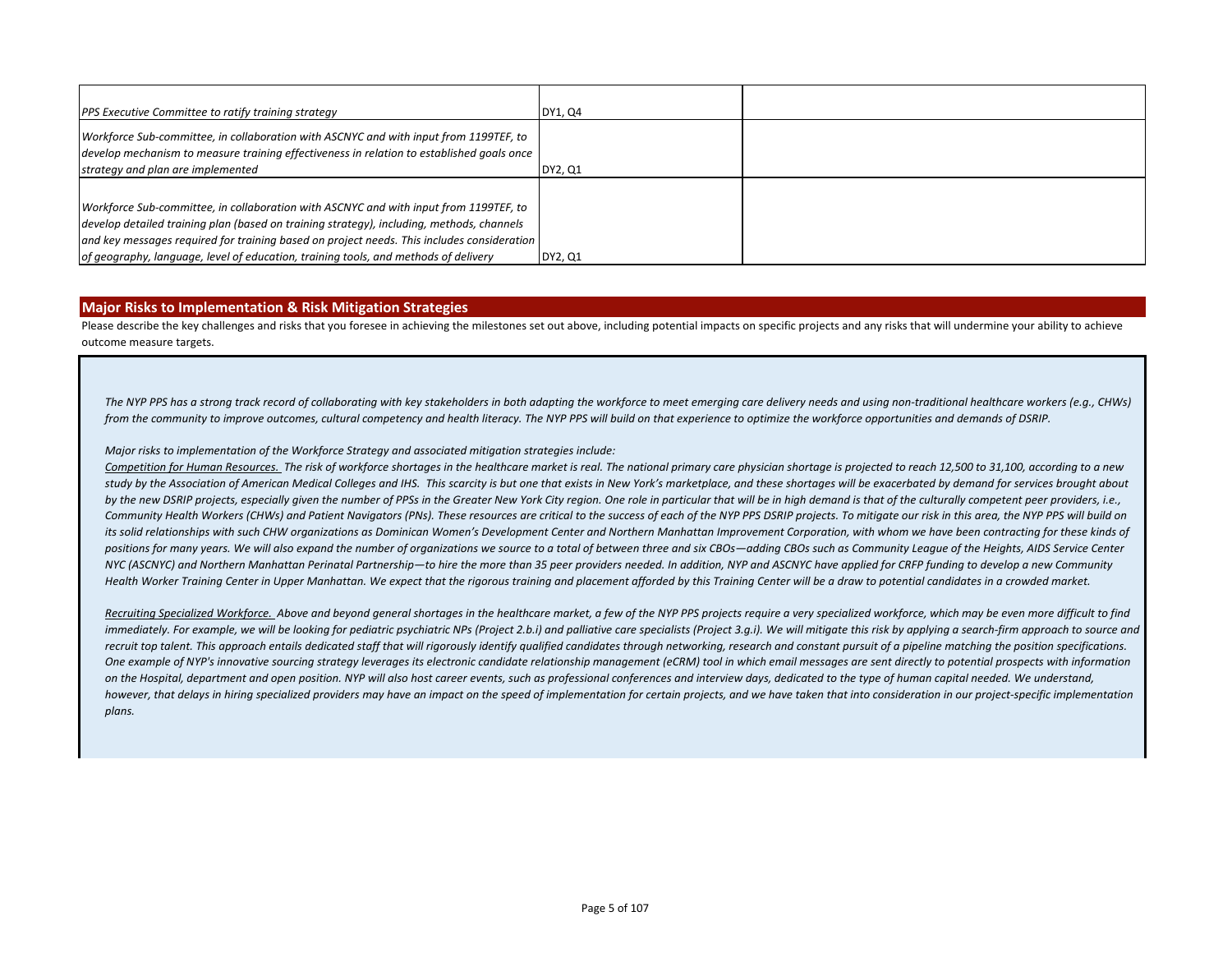Finalization of DSRIP awards. Until DSRIP awards--include scoring, attribution for valuation and PMPM--are finalized, it is difficult to anticipate the threat to the Workforce workstream. We expect our workforce strategy to have a higher proportion of new hires than redeployed / retrained workers which we cannot move forward aggressively on without a full understanding of funding levels. As such, *variations in DSRIP revenues present a significant risk. Mitigation strategies currently include conservative planning and expectation-setting across the PPS. Should lower-than-expected awards be granted to the NYP PPS, we will return to core analyses to determine the best and more cost-effective contingency strategies that still allow major DSRIP goals to be achieved with the available workforce.*

*Technical Training. Most DSRIP projects depend on the successful implementation of new software systems, including EHRs, the care coordination platform Allscripts Care Director (ACD) and access to the Healthix RHIO. New and existing workers at all levels will need technical training and engagement support to ensure that impacted staff are ready, willing and able to succeed with the new system. To address this challenge, the NYP PPS will retain the 1199SEIU League Training and Employment Funds (TEF) as the lead workforce development provider. Using TEF's expertise in this area, the PPS will provide training*  to incumbent workers who need additional skills to do existing jobs and develop training for new staff. TEF will screen and contract with the most suitable educational vendors to deliver high-quality training *conducted by expert clinical staff, experienced educators in adult learning theory and organizational development experts. TEF uses the City University of New York wherever possible to deliver training programs that offer college credit or where high-quality workforce and certificate programs meet industry needs. Training will also be delivered by external resources from the community or by the NYP*  internal training department (Talent Development). For some projects, we plan to engage with the NYC Department of Mental Health and Hygiene to assist in technical training (see Project 4.b.i). Software *vendors such as Allscripts and Healthix will also conduct their own user training.*

Workforce Buy-In. Change is difficult. The NYP PPS may have difficulty obtaining buy-in and support from frontline workers and key stakeholders given changes in roles and responsibilities, which in turn could impact DSRIP project success. To mitigate this risk, the PPS will continue to engage both senior and middle management and, where applicable, union representation (SEIU 1199, NYSNA) to gain worker support at all levels. DSRIP goals and impacts have been shared with NYP and Member senior and middle management and communication will continue. In addition, both 1199 SEIU and NYSNA, which have *broad representation across the PPS, have had representation on the PPS Provider Advisory Committee (PAC) since its inception. A comprehensive change management strategy will also support this effort.*

#### **Major Dependencies on Other Workstreams**

Please describe the major interdependencies between your workforce transformation plans and other workstreams (e.g. cultural competency, clinical integration, financial sustainability, etc.)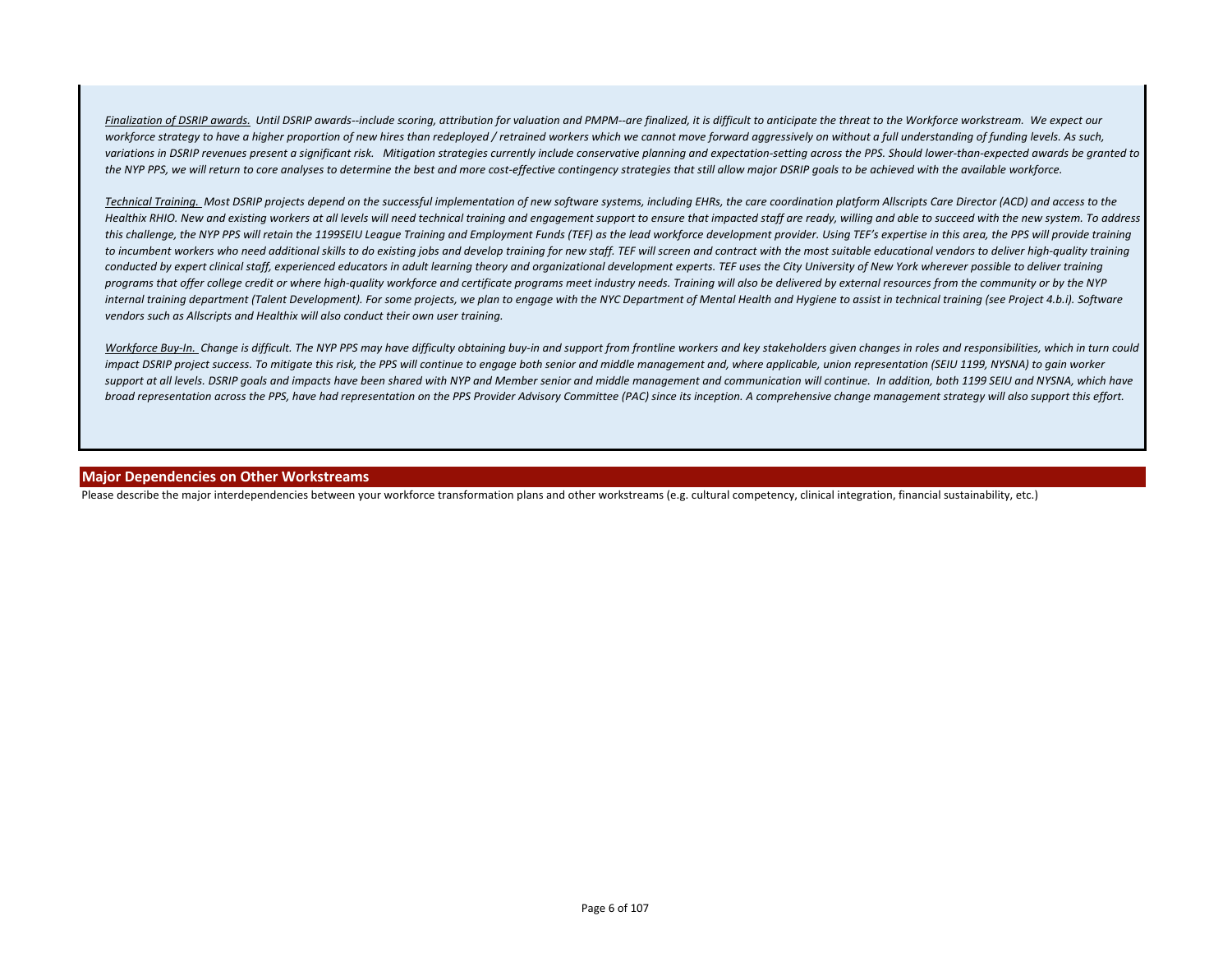Workforce strategy and management touches, and is touched by, all aspects of a delivery system reform program like DSRIP. As such, workforce success will depend on a variety of other DSRIP workstreams, *including:*

Governance. The PPS Committees will likely each have to address workforce impacts and make decisions regarding strategy, financing and priorities. Having effective, trusted, appropriately confidential and *"big picture" representation will be central to executing the workforce strategy successfully.* 

*Financing Training and Development . Workforce management and (re)training across the PPS will require a material investment. Therefore, the connection between our PPS workforce transformation team and the NYP PPS Finance Committee is crucial. To that end, the Finance Committee will have a member of the Workforce Sub-committee embedded within it.* 

*Cultural Competency and Health Literacy Training . Interdependence also exists between workforce training and our cultural competency strategy. The NYP PPS has adopted a patient-centered approach to cultural competency, aligned with the National Quality Forum's (NQF) framework, which we will expand to our Network Members. In addition to role-specific training, the NYP PPS will train frontline staff and physicians involved in DSRIP projects to provide care that respects patients' "Culture of One." This approach treats patients as individuals whose culture is unique and a result of multiple social, cultural and*  environmental factors and avoids racial or ethnic stereotyping. The methodology stems from seminal research published by NYP's VP for Community Health, Dr. Emilio Carrillo, in 1999 and is used *internationally as the basis for cultural competency training. Finally, providers (including Community Health Workers) and staff in certain projects will receive supplemental training on sensitivities related to*  specific target populations. For example, those involved in Project 3.g.i (Integration of Palliative Care into PCMHs) will receiving training on how to deal sensitively with patients facing advanced illnesses and *their families. Those involved in Projects 3.e.i and 4.c.i (HIV/AIDS) will receive training that will include education on HIV as a disease, gender identity, substance abuse issues and disability issues.*

*IT Implementation & Technical Training . Most DSRIP projects depend on the successful implementation of new software systems, including EHRs, the care coordination platform Allscripts Care Director (ACD)*  and access to the Healthix RHIO. IT is only a tool; without appropriate technical training across the PPS, the tools will be ineffective in moving the DSRIP vision forward. As described above, the PPS has *engaged TEF and others to assist with this training.*

*Clinical Integration . Workforce is closely tied to clinical integration, as much of the retraining of the workforce will focus on creating more integrated multi-disciplinary teams that cross organizational boundaries. Redeployment will also be critical in ensuring that the right staff are placed in the right location to support better clinical integration and the success of projects such as 3.a.i and 2.a.i.*

#### **Roles and Responsibilities**

Please list the key people/organizations responsible for this organizational workstream and describe what their responsibilities involve.

*To clarify, the 'Roles & Responsibilities' table is intended to capture those individuals and organizations responsible for driving/managing the workstream, whereas the 'Key Stakeholders' table is intended to capture the people/organizations with a stake in the project, but who are not directly responsible for driving it.*

| Role                                      | Name of person /<br>organization (if known at<br>this stage) | <b>Key deliverables / responsibilities</b>                                                                                     |
|-------------------------------------------|--------------------------------------------------------------|--------------------------------------------------------------------------------------------------------------------------------|
| <b>Workforce Sub-committee - PPS Lead</b> | Eric Carr                                                    | NYP HR executive on point for design and execution of all<br>workforce-related activities                                      |
| <b>Workforce Sub-committee</b>            | <b>Members</b>                                               | Various NYP and Network   Provides overall direction, guidance and decisions related<br>to the workforce transformation agenda |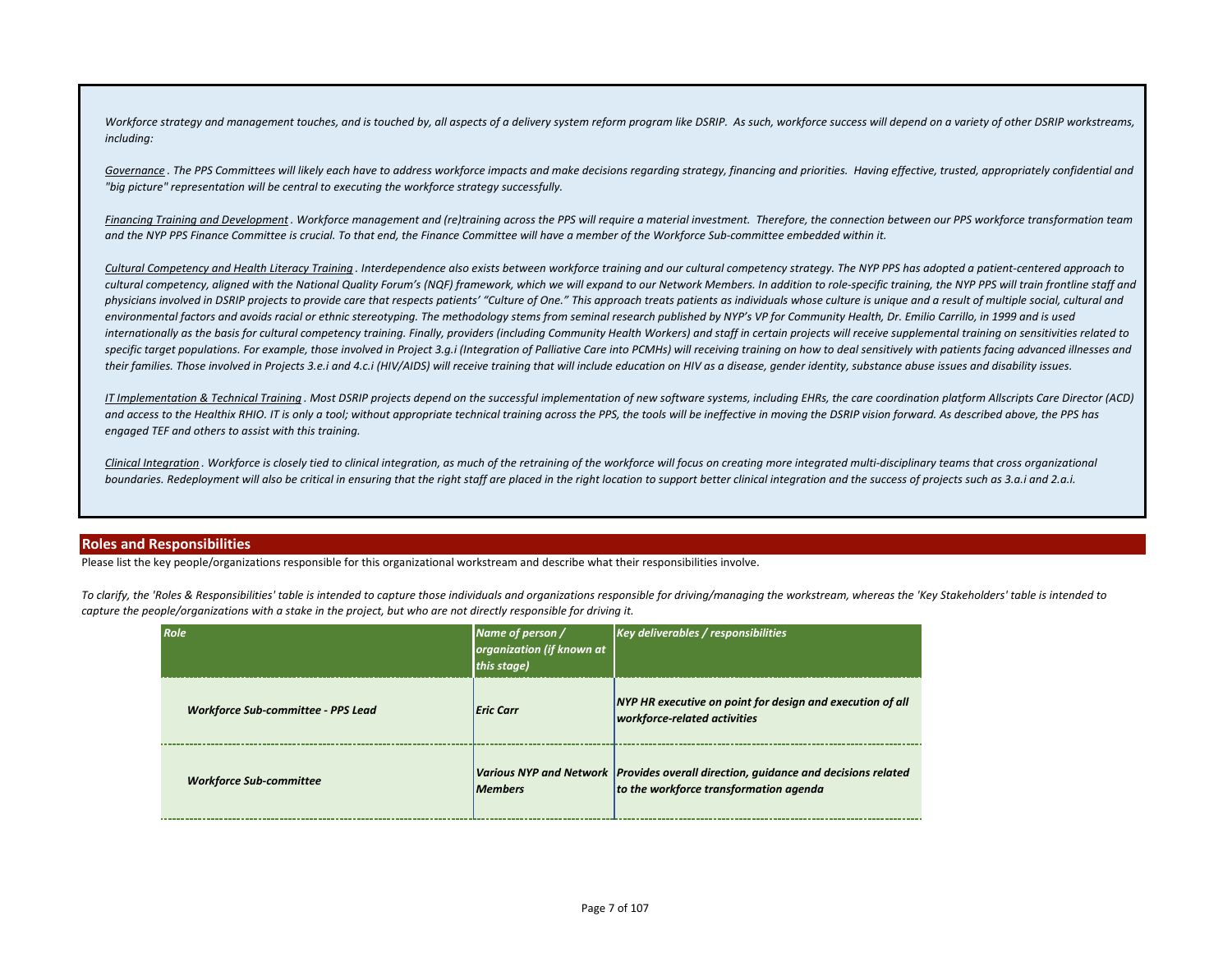| <b>Workforce Training Vendor</b>   | 1199 SEIU League<br><b>Funds (TEF)</b>                         | Lead workforce development provider who recommend<br>$\vert$ (re)training for new and emerging positions, provide<br>Training and Employment   training to incumbent workers who need additional skills<br>to do existing jobs and develop training for new<br>occupations. |
|------------------------------------|----------------------------------------------------------------|-----------------------------------------------------------------------------------------------------------------------------------------------------------------------------------------------------------------------------------------------------------------------------|
| <b>Community Health Department</b> | <b>Emilio Carrillo, MD, VP</b><br><b>Community Health, NYP</b> | Responsible for developing and executing cultural<br>competency and health literacy training.                                                                                                                                                                               |

## **Key Stakeholders**

Please identify the key stakeholders involved in your workforce transformation plans, both within and outside the PPS.

*To clarify, the 'Roles & Responsibilities' table is intended to capture those individuals and organizations responsible for driving/managing the workstream, whereas the 'Key Stakeholders' table is intended to capture the people/organizations with a stake in the project, but who are not directly responsible for driving it.*

| <b>Key stakeholders</b>      | <b>Role in relation to this</b><br>organizational<br>workstream                     | <b>Key deliverables / responsibilities</b>                                                                                             |
|------------------------------|-------------------------------------------------------------------------------------|----------------------------------------------------------------------------------------------------------------------------------------|
| Internal stakeholders        |                                                                                     |                                                                                                                                        |
| <b>Ron Phillips</b>          | <b>Chief Human Resources</b><br><b>Officer, NYP</b>                                 | Support data collection of compensation and benefit<br>information; current state workforce information and<br>potential hiring needs. |
| <b>Andrea Procaccino</b>     | <b>Chief Learning Officer</b><br>(Head of Training and<br>Development), NYP         | Provide oversight and input to development of training<br>needs assessment, and subsequent training strategy and<br> plan.             |
| Eliana Leve, LCSW, MA, CASAC | <b>Deputy Executive Director</b><br>for Programs, AIDS<br><b>Service Center NYC</b> | <b>Development of Community Health Worker Peer Training</b><br>Institute in Upper Manhattan.                                           |
| Gil Kuperman, MD, PhD        | <b>Director, Interoperability</b><br><b>Informatics, NYP</b>                        | Coordination of IT technical training.                                                                                                 |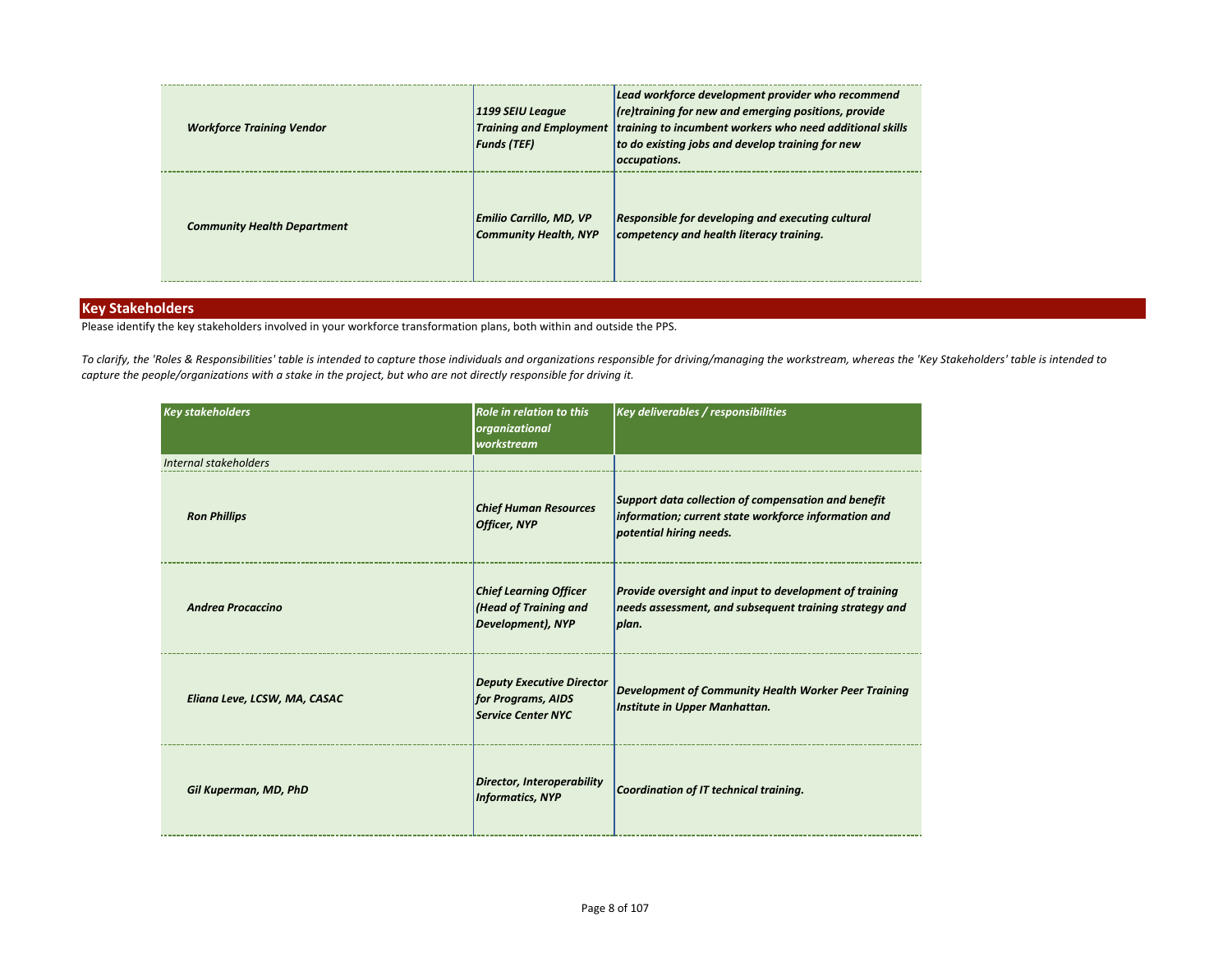| <b>All PPS Network Members</b>     | <b>HR Contacts</b>            | <b>Provide data and information for current state assessment</b><br>and future state workforce needs (quarterly electronic<br>surveys). |
|------------------------------------|-------------------------------|-----------------------------------------------------------------------------------------------------------------------------------------|
| External stakeholders              |                               |                                                                                                                                         |
| 1199 SEIU; NYSNA                   | Labor/Union<br>Representation | <b>Expertise and input around job impacts resulting from</b><br><b>DSRIP</b> projects                                                   |
| <b>NYC DOHMH, Software Vendors</b> | <b>Training Vendors</b>       | <b>IT Technical Training</b>                                                                                                            |

#### **IT Expectations**

Please describe how the development of shared IT infrastructure across the PPS will support your plans for workforce transformation.

Shared IT infrastructure will support the workforce transformation. First, once our training strategy and plans are implemented, we will use IT to track training progress (e.g., who has been trained, the subject matter of the training, when the training took place, certification levels, etc.). Second, as the NYP PPS begins to execute the workforce transition roadmap, we will rely on IT capabilities to track staff *movement and changes across the PPS (e.g., redeployed staff, net new hires, etc.). The NYP PPS will need support from IT to collect and report on changes to the PPS workforce to enable reporting on*  workforce process measures in quarterly progress reports. Finally, we will need IT support to track open positions and staffing needs across the PPS, essentially creating a job board, so that impacted workers *(or those whose current jobs are at risk of elimination) have the ability to see job availability across the member organizations.*

Technology is ever more critical to support the changing needs of the workforce. For example, the PPS IT infrastructure will enable retrained, redeployed and new hire staff to work efficiently and effectively in a variety of non-traditional settings through the development of tablet technologies that can be used in the field to support community-based staff. Such technologies will assist community-based workers *in increasing health literacy, enable workers to share critical observations about risks which may have social and clinical implications, and allow for more hands-on, real-time connection with patients and caregivers. Developing and deploying such technology is a key component of the NYP CRFP IT Infrastructure application.*

#### **Progress Reporting**

Please describe how you will measure the success of this organizational workstream and report on progress against your targets.

*There are several measures of the success of the Workforce workstream. One is how the NYP PPS delivers against the current targets of redeployed, retrained and hired staff. Second is how financially*  sustainable the workforce transformation is based on performance against budget. Finally, we will assess worker satisfaction by measuring employee turnover. The Workforce Sub-committee will present this data to the Clinical/Operations Committee so there is an up-to-date understanding of how the recruitment, redeployment and retraining efforts are affecting the individual projects. In this way, the PPS will be *able to react to and manage potential issues before they negatively impact the projects in a significant way.*

*The PMO will be a key partner to the Workforce Sub-committee in measuring, monitoring and reporting quarterly progress and developing and monitoring other leading indicators of workforce performance. Similarly, we will look to the 1199TEF for leading practices across the State regarding all aspects of workforce progress reporting, including methods, frequency, proxies, data definitions, etc.*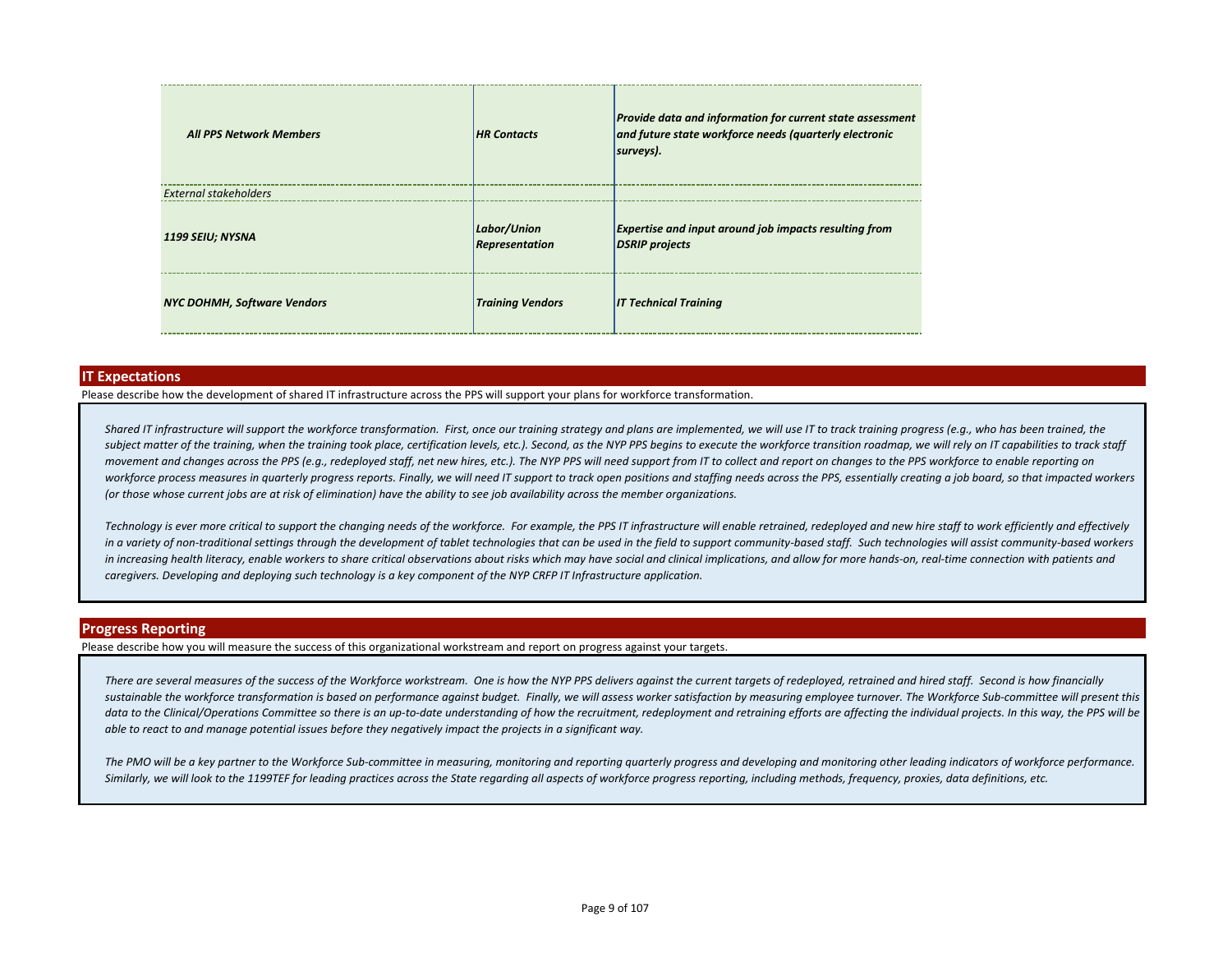## **Governance**

## **Key Steps and Measurable Milestones**

## **Domain 1 Process Measures**

| <i>i. Governance structure updates</i>                                                                                                    | <b>Target Completion Date</b> | <b>Supporting Documentation</b>                                                                                                                                                  |
|-------------------------------------------------------------------------------------------------------------------------------------------|-------------------------------|----------------------------------------------------------------------------------------------------------------------------------------------------------------------------------|
| Milestone: Finalize governance structure and sub-committee structure                                                                      | DY1, Q1                       | Governance and committee structure, signed off by PPS Board.<br>Subsequent quarterly reports will require updates on committee<br>structure and memberships (if relevant).       |
| PMO identifies the size and number of standing committees (Executive,                                                                     |                               |                                                                                                                                                                                  |
| Finance, IT/Data Governance, Clinical Operations, Audit/Corporate                                                                         |                               |                                                                                                                                                                                  |
| Compliance)                                                                                                                               | DY1, Q1                       |                                                                                                                                                                                  |
| PMO to communicate to PPS Lead and Network Members to confirm                                                                             |                               |                                                                                                                                                                                  |
| composition and membership of standing committees                                                                                         | DY1, Q1                       |                                                                                                                                                                                  |
| PPS Governance Committees to install members of standing committees                                                                       | DY1, Q1                       |                                                                                                                                                                                  |
| PMO develops regular meeting schedule for standing committees                                                                             | DY1, Q1                       |                                                                                                                                                                                  |
| PPS Executive Committee reviews and ratifies final structure for standing<br>committees: 4 PPS Committees and own PPS Executive Committee | DY1, Q1                       |                                                                                                                                                                                  |
| Ratified structure communicated to Project Advisory Committee (PAC)                                                                       | DY1, Q1                       |                                                                                                                                                                                  |
| Milestone: Establish a clinical governance structure, including clinical<br>quality committees for each DSRIP project                     | DY1, Q3                       | Clinical Quality Committee charter and committee structure chart<br>Subsequent quarterly reports will require minutes of clinical<br>quality committee meetings to be submitted. |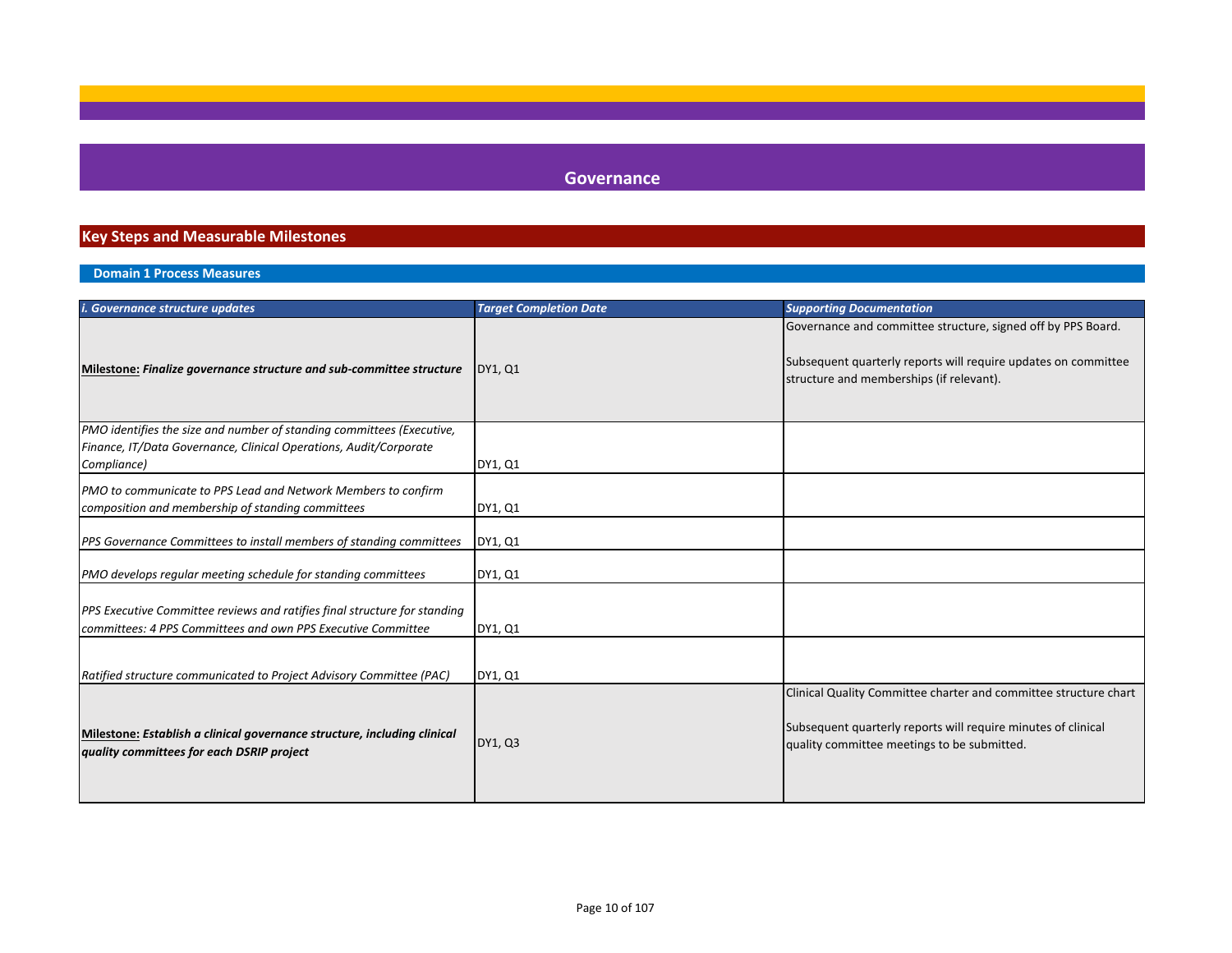| PMO facilitates Project Leads in development of Cross-Project quality<br>governance guidelines (vision, approach, stakeholders, key Network                                                                                                                                                |         |                                                                                                                                     |
|--------------------------------------------------------------------------------------------------------------------------------------------------------------------------------------------------------------------------------------------------------------------------------------------|---------|-------------------------------------------------------------------------------------------------------------------------------------|
| Members selection process, scope of authority, etc.) for integrating                                                                                                                                                                                                                       |         |                                                                                                                                     |
| quality programs across 10 Projects                                                                                                                                                                                                                                                        | DY1, Q2 |                                                                                                                                     |
| Convene PPS Clinical Operations Committee to review draft Cross-Project<br>quality governance guidelines and recommend revisions as appropriate                                                                                                                                            | DY1, Q2 |                                                                                                                                     |
| PPS Clinical Operations Committee ratifies final Cross-Project quality<br>governance guidelines and recommends to Executive Committee for<br>ratification                                                                                                                                  | DY1, Q3 |                                                                                                                                     |
| PPS Executive Committee reviews and ratifies final Cross-Project quality<br>governance guidelines                                                                                                                                                                                          | DY1, Q3 |                                                                                                                                     |
| Cross-Project quality governance guidelines communicated to Project<br>Advisory Committee (PAC)                                                                                                                                                                                            | DY1, Q3 |                                                                                                                                     |
| PPS Clinical Operations Committee designates Project-level quality leads<br>(representing both PPS Lead and Network Members) responsible for<br>implementing the guidelines and recommends schedule for ad-hoc<br>attendance and reporting                                                 | DY1, Q3 |                                                                                                                                     |
| Project-level quality leads, in collaboration with Project Leads and Project<br>teams, recommend initial quality "leading indicators" for reporting to<br><b>Clinical Operations Committee</b>                                                                                             | DY1, Q3 |                                                                                                                                     |
| Milestone: Finalize bylaws and policies or Committee Guidelines where<br>applicable                                                                                                                                                                                                        | DY1, Q2 | Upload of bylaws and policies document or committee guidelines.<br>Subsequent quarterly reports will require PPSs to articulate any |
| PMO drafts charter and guidelines (member responsibilities, term of<br>service, voting rules, dispute resolution, policies for under-performing<br>providers) for 4 standing PPS Committees (Finance, IT/Data, Clinical<br>Operations, Audit/Corporate Compliance) and Executive Committee | DY1, Q1 |                                                                                                                                     |
| PPS Committees review and provide feedback re: draft charters and<br>quidelines                                                                                                                                                                                                            | DY1, Q1 |                                                                                                                                     |
| PPS Committees' comments incorporated by PMO                                                                                                                                                                                                                                               | DY1, Q1 |                                                                                                                                     |
| PPS Committees ratify final charters and guidelines and recommend to<br><b>Executive Committee for ratification</b>                                                                                                                                                                        | DY1, Q2 |                                                                                                                                     |
| <b>PPS Executive Committee reviews and ratifies final charters and</b><br>quidelines for 4 PPS Committees and Executive Committee                                                                                                                                                          | DY1, Q2 |                                                                                                                                     |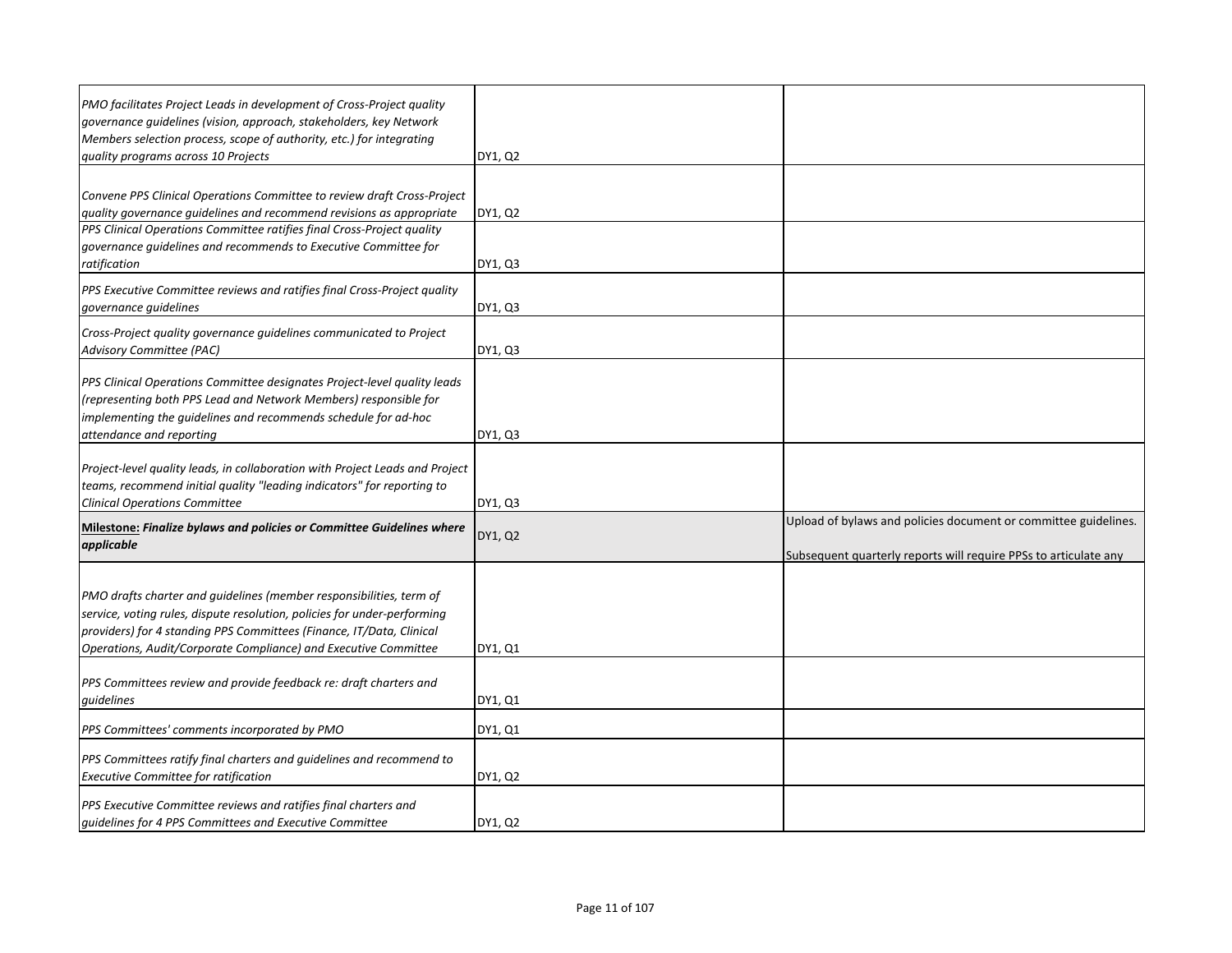| Structures and charters communicated to Project Advisory Committee<br>(PAC)                                                                              | DY1, Q2                       |                                                                                                                                                                                                                                                                                           |
|----------------------------------------------------------------------------------------------------------------------------------------------------------|-------------------------------|-------------------------------------------------------------------------------------------------------------------------------------------------------------------------------------------------------------------------------------------------------------------------------------------|
| ii. Governance process updates                                                                                                                           | <b>Target Completion Date</b> | <b>Supporting Documentation</b>                                                                                                                                                                                                                                                           |
| Milestone: Establish governance structure reporting and monitoring<br>processes                                                                          | DY1, Q3                       | Governance and committee structure document, including<br>description of two-way reporting processes and governance<br>monitoring processes<br>Subsequent quarterly reports will require minutes of committee<br>meetings, including evidence of two-way reporting between<br>committees. |
| Executive Committee develops guiding principles for reporting and<br>monitoring, including what information is shared with whom and when                 | DY1, Q2                       |                                                                                                                                                                                                                                                                                           |
| PMO to draft key Program-level process milestones and metrics relevant<br>to 4 Committees' purviews and identify schedule of information<br>availability | DY1, Q2                       |                                                                                                                                                                                                                                                                                           |
| PMO to synthesize milestones and metrics into draft Dashboards for<br>reporting to 4 PPS Committees consistent with Committee purview                    | DY1, Q2                       |                                                                                                                                                                                                                                                                                           |
| 4 PPS Committees review and provide feedback re: draft Dashboards and<br>adequacy of information availability                                            | DY1, Q2                       |                                                                                                                                                                                                                                                                                           |
| 4 PPS Committees' comments incorporated by PMO                                                                                                           | DY1, Q2                       |                                                                                                                                                                                                                                                                                           |
| 4 PPS Committees ratify final Dashboards                                                                                                                 | DY1, Q3                       |                                                                                                                                                                                                                                                                                           |
| PMO selects key indicators from Dashboards for inclusion in Executive<br>Committee Dashboard                                                             | DY1, Q3                       |                                                                                                                                                                                                                                                                                           |
| Executive Committee reviews and ratifies final Dashboard                                                                                                 | DY1, Q3                       |                                                                                                                                                                                                                                                                                           |

**Key Issues**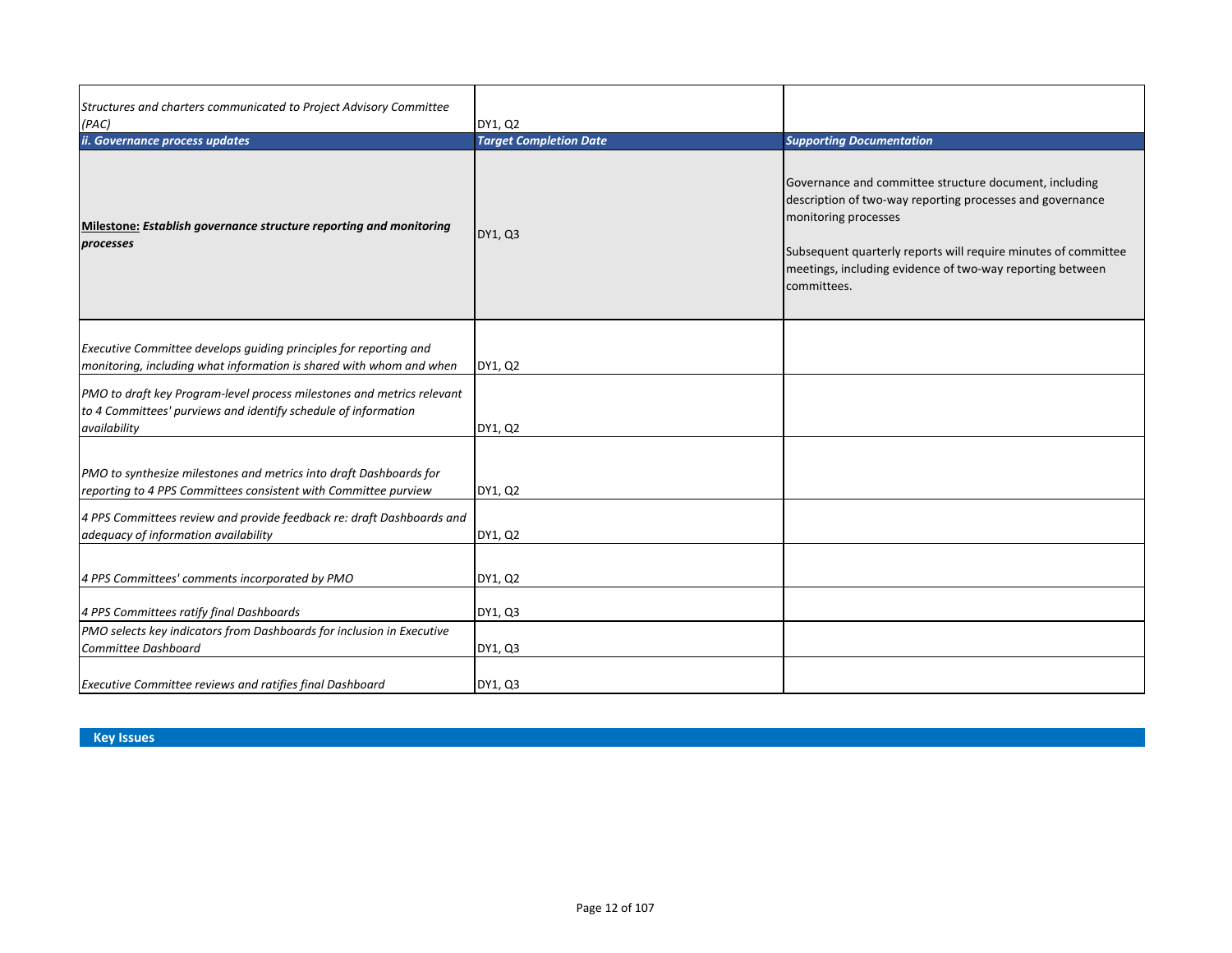| iii. Community engagement                                                                                                                                                                                                                                                                                                                                                                   | <b>Target Completion Date</b> | <b>Supporting Documentation</b>                                                                                                                                                                                                                           |
|---------------------------------------------------------------------------------------------------------------------------------------------------------------------------------------------------------------------------------------------------------------------------------------------------------------------------------------------------------------------------------------------|-------------------------------|-----------------------------------------------------------------------------------------------------------------------------------------------------------------------------------------------------------------------------------------------------------|
| Milestone: Finalize community engagement plan, including<br>communications with the public and non-provider organizations (e.g.<br>schools, churches, homeless services, housing providers, law<br>enforcement)                                                                                                                                                                             | DY1, Q4                       | Community engagement plan, including plans for two-way<br>communication with stakeholders.<br>Subsequent quarterly reports will require evidence of<br>implementation of community engagement plan, including<br>evidence of community engagement events. |
| NYP Community Affairs to engage PAC subset (to include Network<br>Members and non-members representing Community Boards, local<br>religious leaders, community physicians and non-physician providers, NYC<br>DOHMH, etc.) to collaboratively develop community engagement<br>strategy and draft plan, including target audiences, content categories,<br>communication vehicles and events | DY1, Q2                       |                                                                                                                                                                                                                                                           |
| Community engagement plan presented to PAC for review<br>PAC confirms PAC subset as ongoing Community Engagement<br>Subcommittee, charged with implementing plan; identifies any gaps in<br>participation                                                                                                                                                                                   | DY1, Q3<br>DY1, Q3            |                                                                                                                                                                                                                                                           |
| PPS Executive Committee reviews and ratifies final community<br>engagement plan<br>PMO publishes plan consistent with Subcommittee and PPS Executive                                                                                                                                                                                                                                        | DY1, Q3                       |                                                                                                                                                                                                                                                           |
| Committee guidance<br>Community Engagement Subcommittee commences monitoring of<br>performance against plan                                                                                                                                                                                                                                                                                 | DY1, Q4<br>DY1, Q4            |                                                                                                                                                                                                                                                           |
| PPS Executive Committee commences monitoring adherence to plan                                                                                                                                                                                                                                                                                                                              | DY1, Q4                       |                                                                                                                                                                                                                                                           |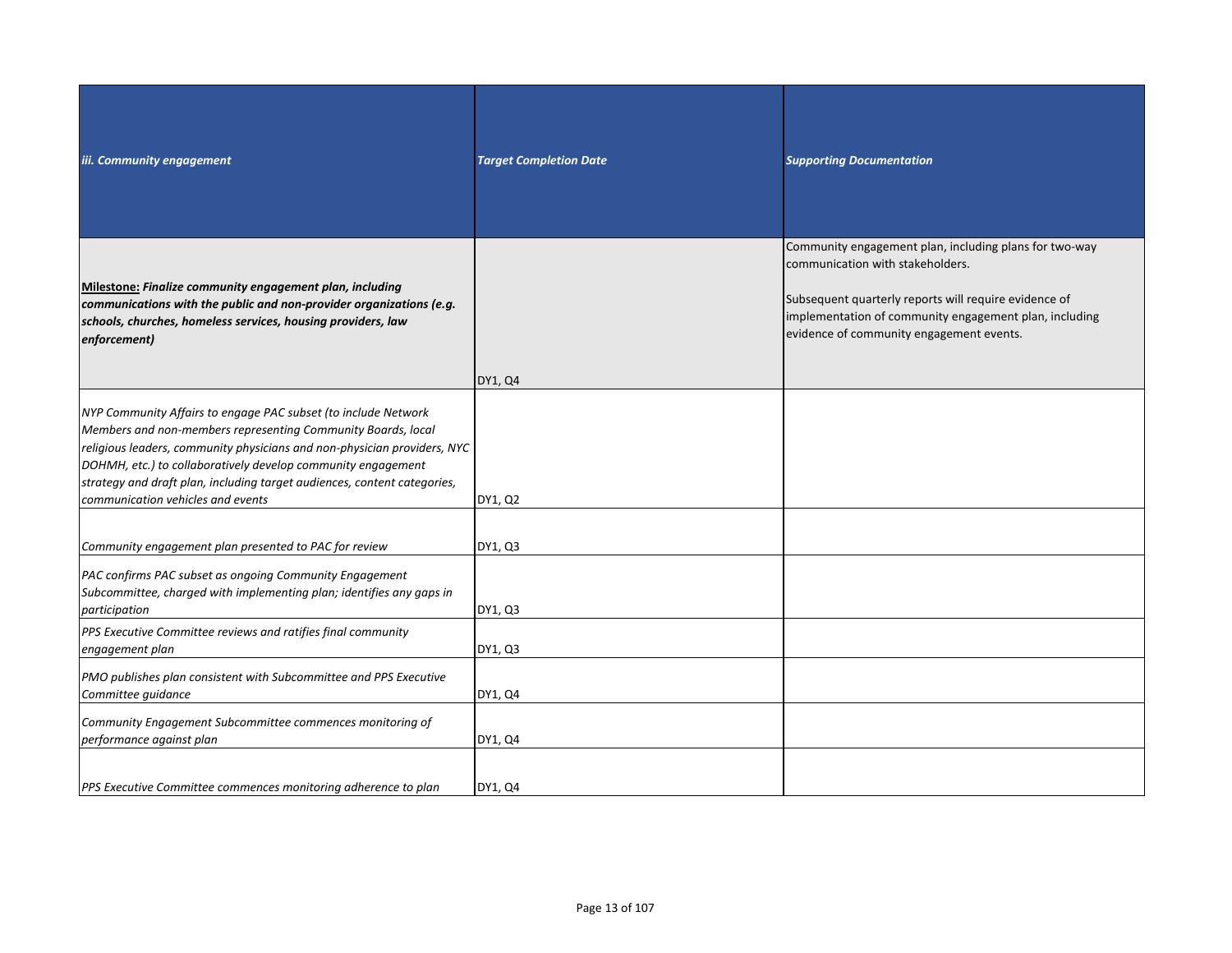| Milestone: Finalize partnership agreements or contracts with CBOs                                                                                                                                                                                             | DY1, Q4 | Signed CBO partnership agreements or contracts.<br>Subsequent quarterly reports to require minutes of meetings with<br>CBOs.                                                             |
|---------------------------------------------------------------------------------------------------------------------------------------------------------------------------------------------------------------------------------------------------------------|---------|------------------------------------------------------------------------------------------------------------------------------------------------------------------------------------------|
| PMO recommends an inventory of relationships that require contracts<br>(e.g., service contracts, quality agreements, IT relationships, network<br>participation minimum requirements, etc.) and categorizes Network<br>Members by contract type ("Agreement") | DY1, Q2 |                                                                                                                                                                                          |
| PPS Finance Committee reviews Agreement inventory and categorization<br>and provides feedback                                                                                                                                                                 | DY1, Q2 |                                                                                                                                                                                          |
| PMO, with assistance of PPS Lead resources (legal, quality, finance) drafts<br>Agreement templates                                                                                                                                                            | DY1, Q2 |                                                                                                                                                                                          |
| PPS Finance Committee reviews Agreement templates and provides<br>feedback                                                                                                                                                                                    | DY1, Q3 |                                                                                                                                                                                          |
| PPS Finance Committee comments incorporated by PMO                                                                                                                                                                                                            | DY1, Q3 |                                                                                                                                                                                          |
| PPS Finance Committees approves revised templates and recommends to<br><b>Executive Committee for ratification</b>                                                                                                                                            | DY1, Q3 |                                                                                                                                                                                          |
| Agreement templates ratified by Executive Committee                                                                                                                                                                                                           | DY1, Q3 |                                                                                                                                                                                          |
| Project Leads and PMO jointly draft project-specific Agreement schedules<br>for Network Members consistent with PPS role                                                                                                                                      | DY1, Q4 |                                                                                                                                                                                          |
| Project Leads and PMO facilitate Agreement discussion w/Network<br><b>Members</b>                                                                                                                                                                             | DY1, Q4 |                                                                                                                                                                                          |
| Partnership agreements executed with Network Members, including<br><b>CBOs</b>                                                                                                                                                                                | DY1, Q4 |                                                                                                                                                                                          |
| Milestone: Finalize agency coordination plan aimed at engaging<br>appropriate public sector agencies at state and local levels (e.g. local<br>departments of health and mental hygiene, Social Services, Corrections,<br>etc.)                                | DY1, Q4 | Agency Coordination Plan.<br>Subsequent quarterly reports to require updates on<br>implementation of Agency Coordination Plan, including evidence<br>of interaction with local agencies. |
| Project Leads to identify and define role of agencies to involve at<br>State/Local level (e.g., NYC DOHMH, End of AIDS Taskforce, NYS Quitline,<br>others TBD)                                                                                                | DY1, Q2 |                                                                                                                                                                                          |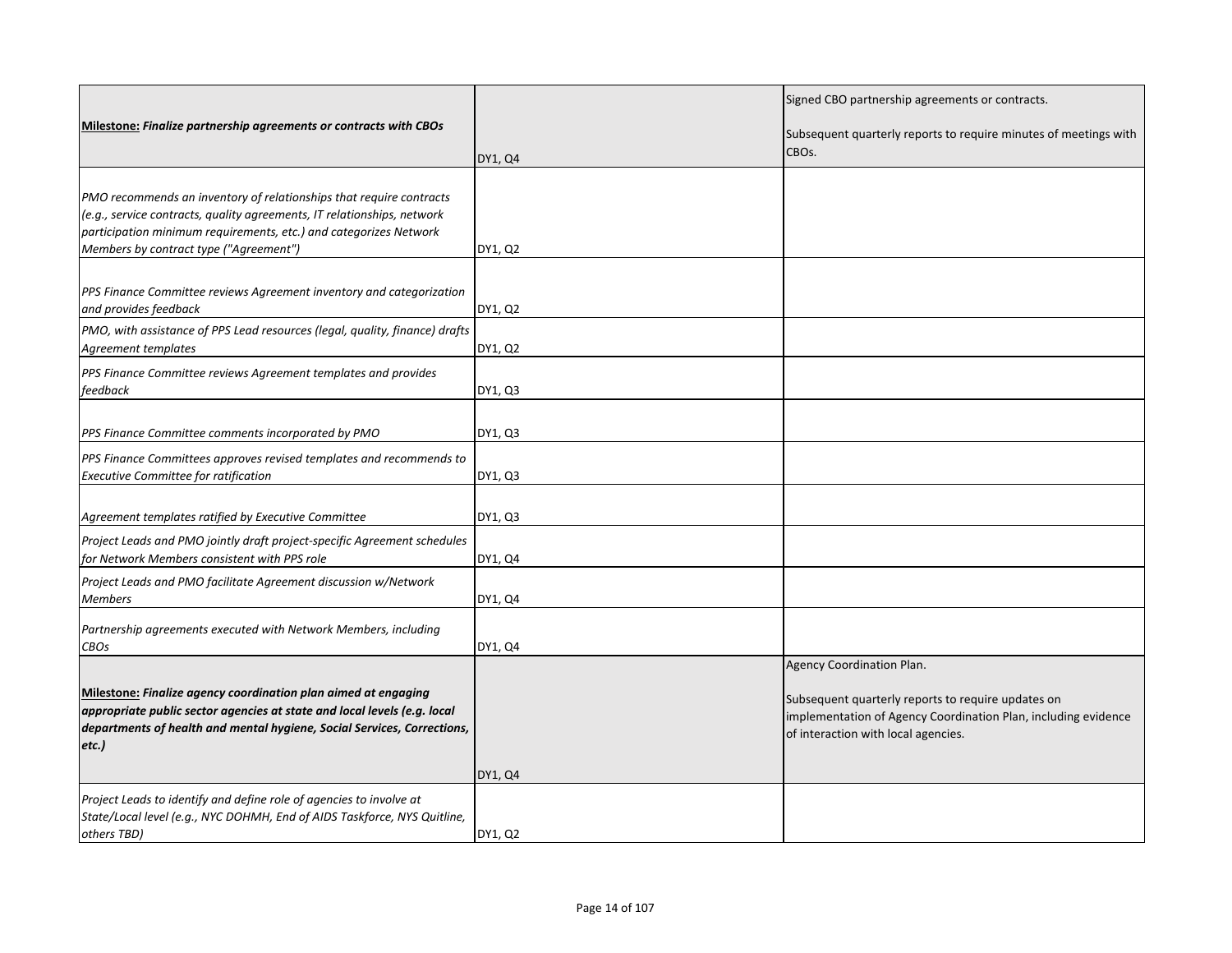| PMO to integrate recommendations into agency coordination roadmap<br>and present to PPS Clinical Operations Committee for review and<br>feedback                                                                                                   | DY1, Q2 |                                                                                                                                                                                                                                                                                                                                              |
|----------------------------------------------------------------------------------------------------------------------------------------------------------------------------------------------------------------------------------------------------|---------|----------------------------------------------------------------------------------------------------------------------------------------------------------------------------------------------------------------------------------------------------------------------------------------------------------------------------------------------|
| PPS Clinical Operations Committee comments incorporated by PMO                                                                                                                                                                                     | DY1, Q2 |                                                                                                                                                                                                                                                                                                                                              |
| Agency Coordination Plan ratified by Executive Committee, which will<br>monitor adherence to Plan                                                                                                                                                  | DY1, Q3 |                                                                                                                                                                                                                                                                                                                                              |
| Agency delegates recruited                                                                                                                                                                                                                         | DY1, Q4 |                                                                                                                                                                                                                                                                                                                                              |
| Milestone: Finalize workforce communication & engagement plan                                                                                                                                                                                      | DY1, Q3 | Workforce communication & engagement plan, including plans for<br>two-way communication with all levels of the workforce, signed<br>off by PPS workforce governance body (e.g. workforce<br>transformation committee).<br>Subsequent quarterly reports to require updates on<br>implementation of workforce communication & engagement plan. |
| PMO HR Lead to meet with 1199TEF to discuss workforce engagement<br>and communication strategy and best practices (including objectives,<br>principles, target audiences, channels, barriers and risks, milestones and<br>measuring effectiveness) | DY1, Q2 |                                                                                                                                                                                                                                                                                                                                              |
| PMO HR Lead to engage Workforce Sub-committee in discussion of<br>Network's workforce communication and engagement needs and to<br>develop plan outline                                                                                            | DY1, Q2 |                                                                                                                                                                                                                                                                                                                                              |
| Workforce Sub-committee to integrate Network plan outline with PPS<br>Lead communication and engagement needs                                                                                                                                      | DY1, Q2 |                                                                                                                                                                                                                                                                                                                                              |
| Workforce Sub-committee to draft workforce engagement and<br>communication plan and present to Executive Committee                                                                                                                                 | DY1, Q3 |                                                                                                                                                                                                                                                                                                                                              |
| Executive Committee reviews and ratifies workforce engagement and<br>communication plan                                                                                                                                                            | DY1, Q3 |                                                                                                                                                                                                                                                                                                                                              |

## *iv. Inclusion of CBOs*

Explain your plans for contracting with CBOs and their continuing role as your PPS develops over time; detail how many CBOs you will be contracting with and by when; explain how they will be included in project delivery and in the development of your PPS network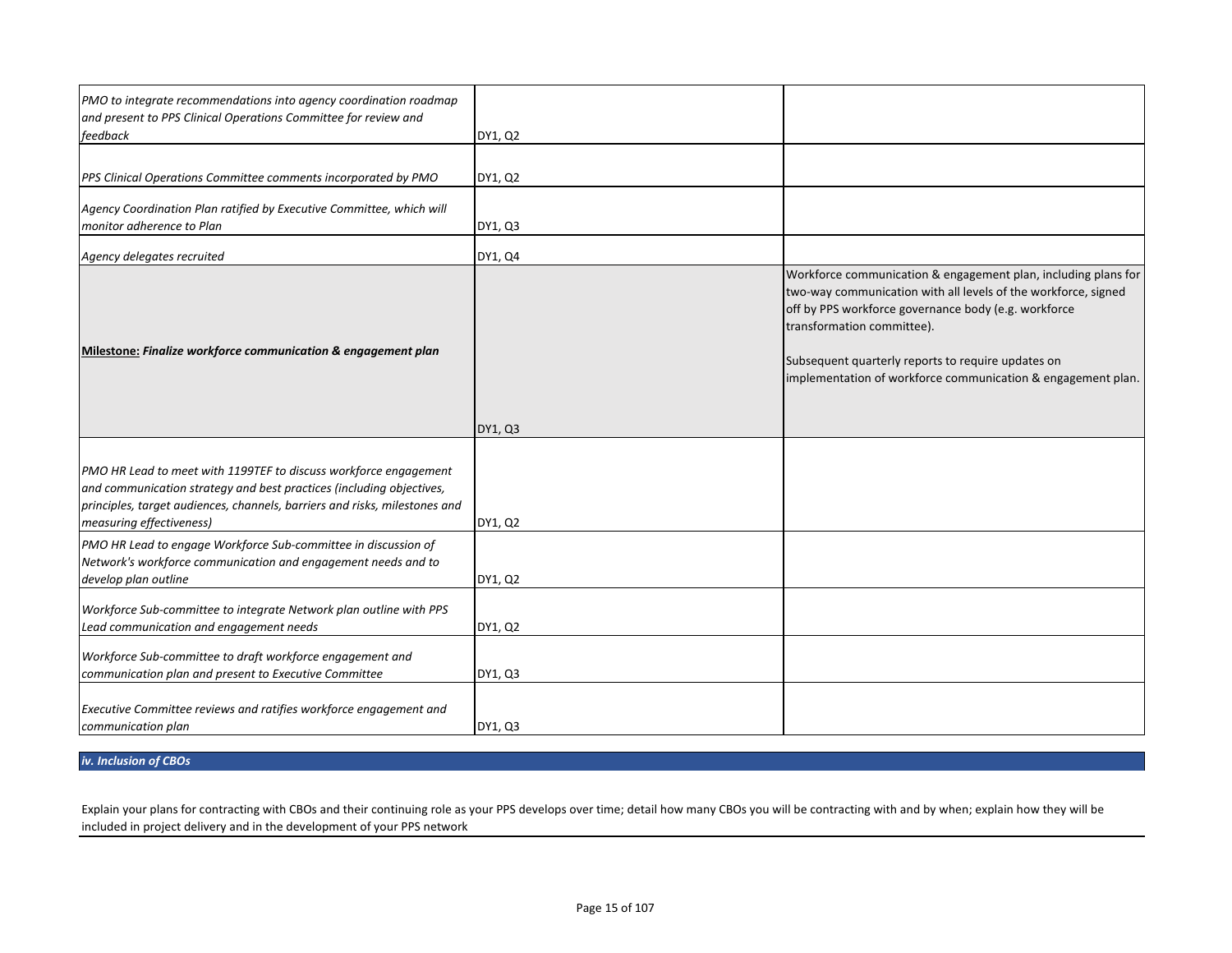*Network members, including CBOs, are critical collaborators in the NYP PPS. The NYP PPS does not make a significant distinction between non-provider CBOs and CBOs; both are essential to the*  successful delivery of DSRIP projects. The NYP PPS expects the role of the CBOs to grow over time as more activity moves to the community setting and a greater opportunity exists for meaningful *interventions by trained lay people in the home and/or community setting.*

*The PPS is contracting with between three and six CBOs—such as Community League of the Heights, ASCNYC, and Northern Manhattan Improvement Corporation —to hire more than 35 Community Health Workers (CHWs), health educators and interpreters. CHWs - the largest of this workforce at nearly 30 staff - are trained local community members who provide diagnosisspecific education in a linguistically and culturally appropriate manner to patients and families. They can also assess non-medical causes of hospital utilization, such as lack of transportation or food insecurity. Where necessary, trained interpreters will be hired to avoid the pitfall of "false fluency" and the limitations of using family interpreters or bilingual providers as ad hoc interpreters. We*  expect to enter into contracts for CHWs and related staff during DY1. Contracted CBOs for CHWs and related staff will be included in project delivery plans from inception. Involvement will include *role definition, training requirements, standards of practice and quality expectations. These CBOs will help anchor our PPS Network in the communities we serve.*

*The PPS may contract with other CBOs for non-CHW and related staff services. Contracts under consideration include God's Love We Deliver, an organization that can provide medically*appropriate meals for beneficiaries impacted by 2.b.i and 2.b.iv; Meals on Wheels which provides screening and referral program for tobacco-using homebound recipients of their services and can *impact 4.b.i; Washington Heights CORNER Project which, through outreach and needle exchange programs, can reach PLWA and others at risk for HIV/HCV/STIs who we seek to engage through*  3.e.i and 4.c.i; and Charles B. Wang Community Health Center which may establish a tobacco cessation clinic to promote cessation for the Chinatown population under 4.b.i. We would expect these *contracts to be in place by Q1DY2.*

## **Major Risks to Implementation & Risk Mitigation Strategies**

Please describe the key challenges or risks that you foresee in implementing your governance structure and processes and achieving the milestones described above, as well as potential impacts on specific projects and any risks that will undermine your ability to achieve outcome measure targets.

The NYP PPS has a proven track record of effectively leading collaborative teams of NYP, community providers and CBOs in the design and development of innovative care models. The Regional *Health Collaborative is one example of a recent success story. The NYP PPS will build on that experience to optimize the governance of the NYP PPS and inform the management of governance risk.* 

*Major risks to implementation of the Governance Structure and Processes, and associated mitigation strategies include:*

*Competition for community provider and CBO time : The NYP PPS geography has several different PPS and many community providers and CBOs are members of multiple PPS. As such, demands on these providers and CBO' time are high. We will mitigate this risk by: 1) rotational membership of 10-month Committee terms which decreases the length of service burden; 2) charging Committee members with representation for all like provider and CBO types which will ensure each segment's interests are always represented; and 3) building a broad membership for our Committees, which will allow others to carry more weight when some need to step away.*

*Sustaining community provider and CBO engagement over DSRIP term : Both competing demands for time within and across PPSs, and the need for community providers and CBOs to maintain their non-DSRIP businesses over the term of DSRIP will be risks. If not mitigated, these risks could result in a lack of engagement across the PPS, which could jeopardize the connectivity and interdependence required to produce the broad utilization changes to which DSRIP aspires. The primary mitigation strategy is to ensure that Committees produce meaningful work and engage*  community providers and CBOs in substantive decision-making at the Committee level. Similarly, engaging in fair and transparent funds flow will be important to securing community provider and *CBO loyalty to and engagement with the PPS over time.*

### **Major Dependencies on Other Workstreams**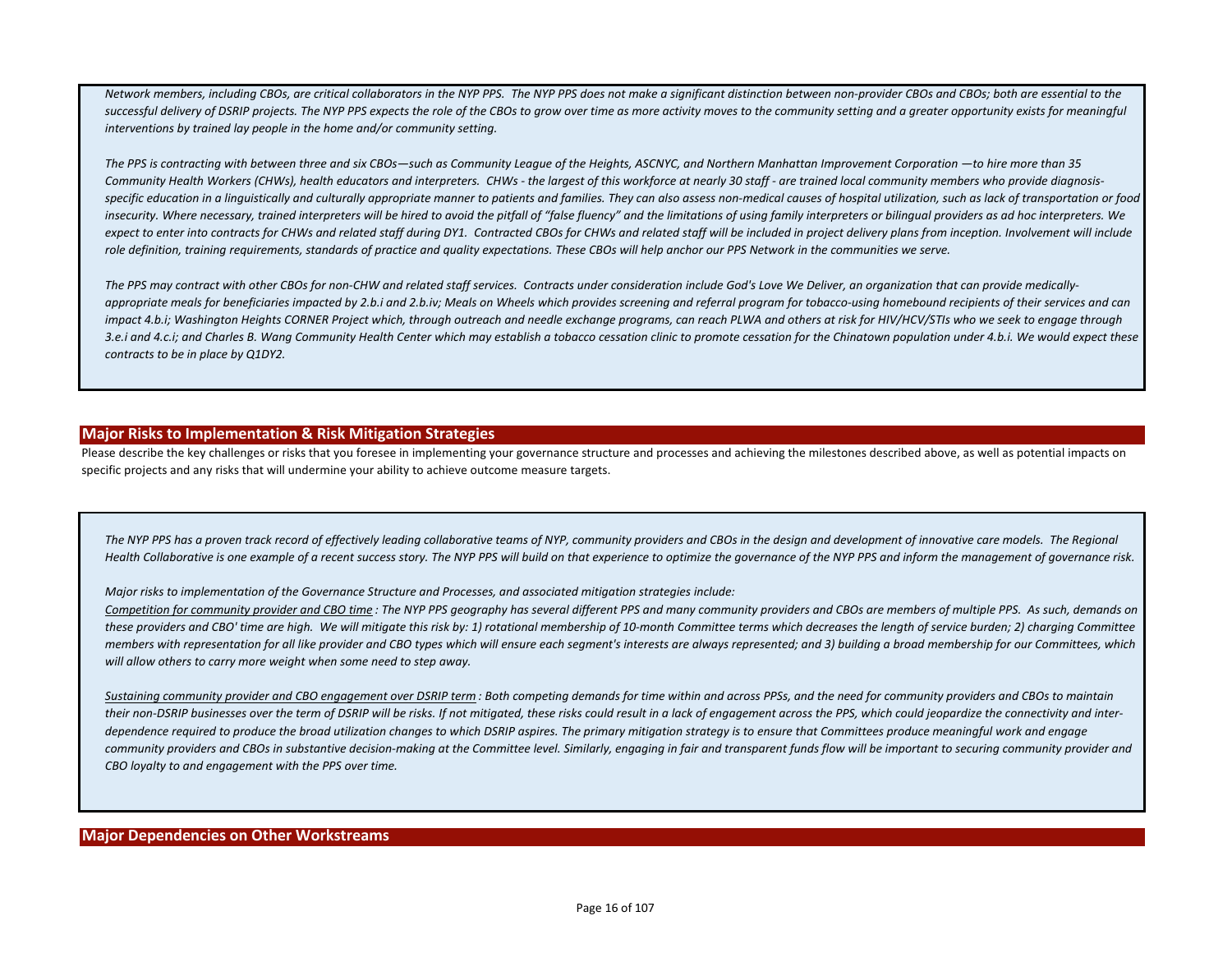Please describe the key interdependencies between this and other workstreams (e.g. IT Systems and Processes, Practitioner Engagement, Financial Sustainability etc.)

*Good governance is at the heart of a successful PPS. Therefore, interdependence with other workstreams is high. Good PPS governance will require several critical factors to be successful: Strong IT systems and processes: IT systems and processes capable of collecting and analyzing key performance metrics are essential to support credible and accurate decision-making.*

*Effective communication among participating community providers and CBO : Active and open decision-making with strong participation from PPS members will support the engagement of community providers, CBOs, and the community at large.*

*Effective workforce management across the PPS : Training, education and funding must be designed to effectively support the changes needed across the delivery system.* 

*Transparent and credible funds flow management : The effective commitment of DSRIP funds is required to stimulate participation and reward collaboration while buffering the negative impacts of DSRIP program progress on some provider organizations.* 

*Engagement of practitioners across the continuum : Practitioner engagement is critical to achieving the levels of coordination and collaboration required to deliver the right services to the right patients at the right time and at the right locations.*

### **Roles and Responsibilities**

Please list the key people/organizations responsible for this organizational workstream and describe what their responsibilities involve.

| Role                                  | Name of person / organization<br>(if known at this stage)                                                                                                                                                                  | <b>Key deliverables / responsibilities</b>                                                                                                                                                                                                                                 |
|---------------------------------------|----------------------------------------------------------------------------------------------------------------------------------------------------------------------------------------------------------------------------|----------------------------------------------------------------------------------------------------------------------------------------------------------------------------------------------------------------------------------------------------------------------------|
| <b>PPS Lead and Fiduciary</b>         | NewYork-Presbyterian (David<br>Alge, VP Integrated Delivery<br><b>System Strategy, DSRIP</b><br>Executive)                                                                                                                 | Policies and procedures; PMO leadership and resourcing;<br>IT infrastructure leadership and resourcing; budgeting and<br>funds flow; PPS legal, regulatory and compliance support;<br>PPS Committee co-Leadership, Project Leadership; quality<br>leadership and assurance |
| <b>Major FQHC Collaborators</b>       | <b>Charles B. Wang Community</b><br><b>Health Center (Betty Cheng),</b><br><b>Community Healthcare Network</b><br>(Ken Meyers), Harlem<br><b>United/Upper AIDS Ministry</b><br>(Jacqui Kilmer), St. Mary's<br>Center, Inc. | Committee membership; Protocol design for care<br>transitions, ED triage and primary/behavioral integration,<br><i>palliative care</i>                                                                                                                                     |
| <b>Major Post-Acute Collaborators</b> | <b>MJHS (Jay Gormley), ArchCare</b><br>(Eva Eng), Hebrew Home (David<br>Pomeranz), VNSNY (Angela<br><b>Martin</b> )                                                                                                        | Committee membership; Protocol design for care<br>transitions, Ambulatory ICU                                                                                                                                                                                              |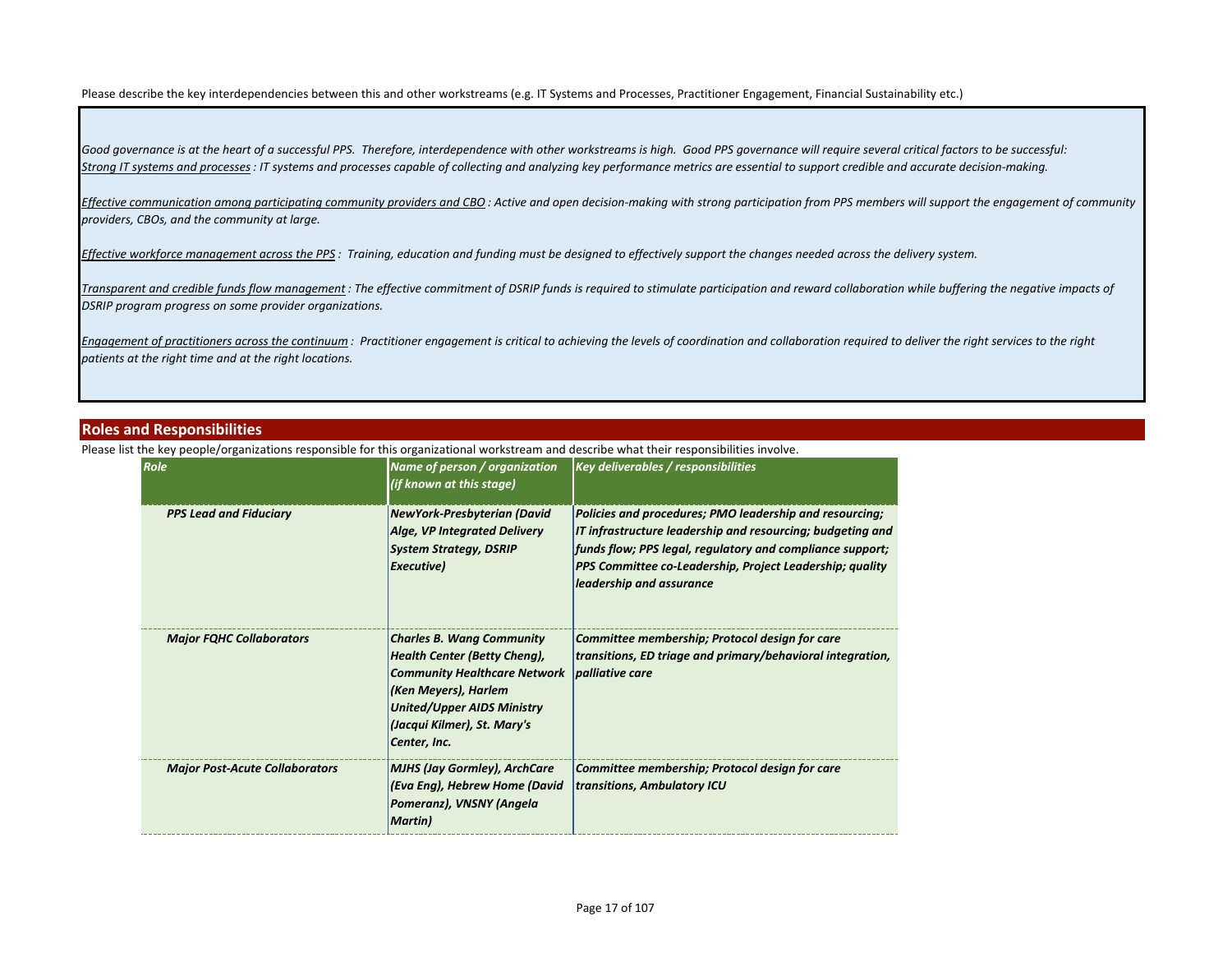| <b>Major Children's Healthcare Providers</b>                                                        | <b>Leaders from Blythedale</b><br><b>Children's Hospital, St. Mary's</b><br><b>Hospital for Children, Northside</b><br><b>Center for Child Development</b><br>and others | Committee membership; Protocol design for care<br>transitions, Ambulatory ICU                                        |
|-----------------------------------------------------------------------------------------------------|--------------------------------------------------------------------------------------------------------------------------------------------------------------------------|----------------------------------------------------------------------------------------------------------------------|
| <b>Major Behavioral Health and Substance Leaders from Argus Community</b><br><b>Abuse Providers</b> | (Daniel Lowy), The Bridge,<br><b>ASCNYC</b> (Sharen Duke), St.<br>Christopher's Inn, and others                                                                          | Committee membership; Protocol design for<br>primary/behavioral integration, crisis stabilization, HIV<br><b>COE</b> |
| <b>Community Health Worker CBOs</b>                                                                 | <b>ASCNYC (Sharen Duke),</b><br><b>Community League of the</b><br><b>Heights, Northern Manhattan</b><br><b>Improvement Corp (Mario</b><br>Drummonds), DWDC and others    | Committee membership; CHW workforce development;<br>support for CHW technology design                                |
| <b>Community Organizations</b>                                                                      | <b>Various Community Boards and</b><br>others                                                                                                                            | <b>PAC membership; community feedback</b>                                                                            |

## **Key Stakeholders**

Please identify the key stakeholders involved, both within and outside the PPS with regard to your governance structure and processes.

| <b>Key stakeholders</b> | <b>Role in relation to this</b><br>organizational workstream | <b>Key deliverables / responsibilities</b>                                                                                                                                                                                |
|-------------------------|--------------------------------------------------------------|---------------------------------------------------------------------------------------------------------------------------------------------------------------------------------------------------------------------------|
| Internal stakeholders   |                                                              |                                                                                                                                                                                                                           |
| <b>All PPS Members</b>  | <b>Committee members</b>                                     | Representing other like organizations on Committees;<br>providing input and feedback on policies, protocols,<br>performance management, IT strategies and tactics,<br>quality programs; Holding other members accountable |
| <b>PAC</b> (internal)   | <b>PAC</b> membership                                        | <b>Represent PPS members interests and understand</b><br>community needs                                                                                                                                                  |
| <b>1199 TEF</b>         | <b>Workforce expertise</b>                                   | Workforce (re)training, (re)deployment, reduction and<br>hiring best practices and associated resources                                                                                                                   |
| External stakeholders   |                                                              |                                                                                                                                                                                                                           |
| <b>PAC</b> (external)   | <b>PAC</b> membership                                        | <b>Represent community interests and understand PPS</b><br>members' needs                                                                                                                                                 |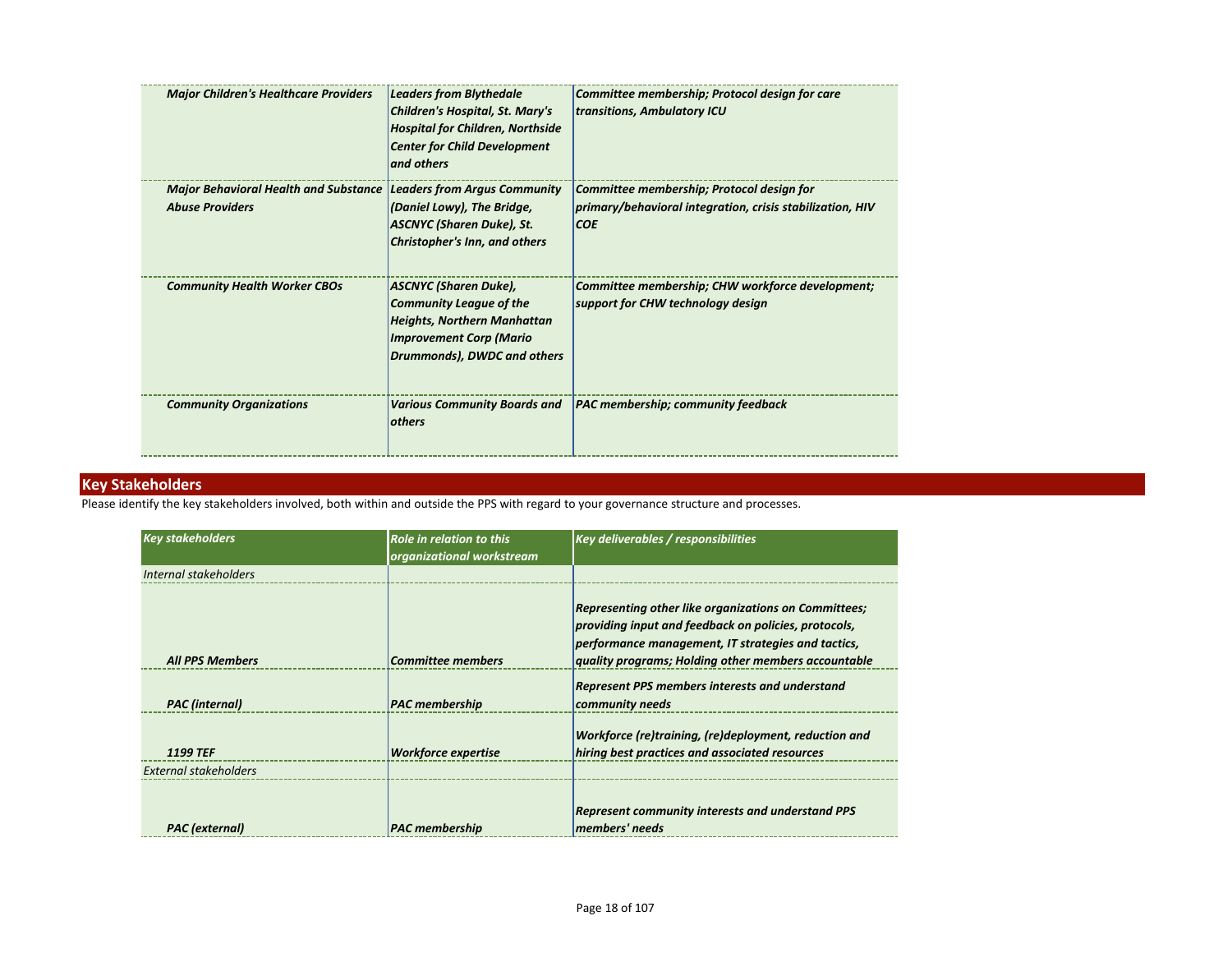| Workforce Collaborators (1199, NYSNA) Workforce advocacy |                  | Support and advise re: workforce engagement plan,<br>training plans, recruitment, workforce feedback |
|----------------------------------------------------------|------------------|------------------------------------------------------------------------------------------------------|
| NYC DOHMH                                                | Committee member | <b>Provide integration with other PPS and input on</b><br>governmental resources and priorities      |

#### **IT Expectations**

Please clearly describe how the development of shared IT infrastructure across the PPS will support this particular workstream and your ability to achieve the milestones described above.

*A robust IT infrastructure is essential for the various governance committees to support effective and efficient decision-making and DSRIP goal achievement for the NYP PPS. The collection and*  analysis of data from participating community providers and CBOs will form the basis for an evidence-based process for evaluating effectiveness of PPS interventions across the ten projects as well as the contribution of the various community providers and CBOs in achieving DSRIP goals. Good data and information produced by this IT infrastructure will help build and maintain credibility within the PPS, with the PAC and with the broader community. The IT infrastructure will work collaboratively with the PPS PMO to create effective channels to share information on progress *toward milestones, utilization and quality outcomes, and opportunities for community engagement through private and public information-sharing tools.*

#### *Key to the NYP PPS IT shared infrastructure will be:*

*1) successfully building on the current work deploying Allscripts Care Director (ACD) to selected community providers and CBOs involved in the existing NYP Health Home (e.g., ASCNYC). NYP has*  both an implementation blueprint and a recent and rich understanding of critical success factors and barriers to timely deployment which will heavily inform our approach to deploying ACD more *widely across the PPS, and*

*2) leveraging our leadership role in the RHIO, Healthix, to assure priorities, design considerations, SHIN-NY related decisions, etc. advance the interests of DSRIP and do so in a timely way consistent with the stated DSRIP objectives. NYP plays important leadership roles on various Healthix committees and the Healthix Board.*

#### **Progress Reporting**

Please describe how you will measure the success of this workstream.

The NYP PPS has a high likelihood of success in governance due to two important factors. The first is the relatively small size of the PPS membership; our thoughtful and strategic selection of *Network Members who together cover the full spectrum of clinical and social determinants of health needs allows us to govern efficiently and effectively. Second, our experience working with many of the Network Members on existing population initiatives allows us to build on trusted relationships (e.g., Charles B. Wang Community Health Center and NYP Lower Manhattan Hospital on serving the Chinese population; Weill Cornell Medical Center and Community Healthcare Network serving underserved populations in Western Queens; Columbia University Medical Center and the myriad CBOs, community providers and pharmacies like ASCNYC, Washington CORNER Project and AIDS Healthcare Foundation serving PLWA/HIV).*

*The success of NYP PPS governance will be measured by: 1) adherence to these timeline commitments; 2) the application of Committee policies to resolve issues and meet unanticipated challenges; 3) the development, negotiation and execution of agreements to formalize PPS contractual relationships; 4) robust attendance at the Standing Committees and the Executive Committee; and 5) the management of performance for the PPS as a whole and for individual community providers and CBOs within the PPS.*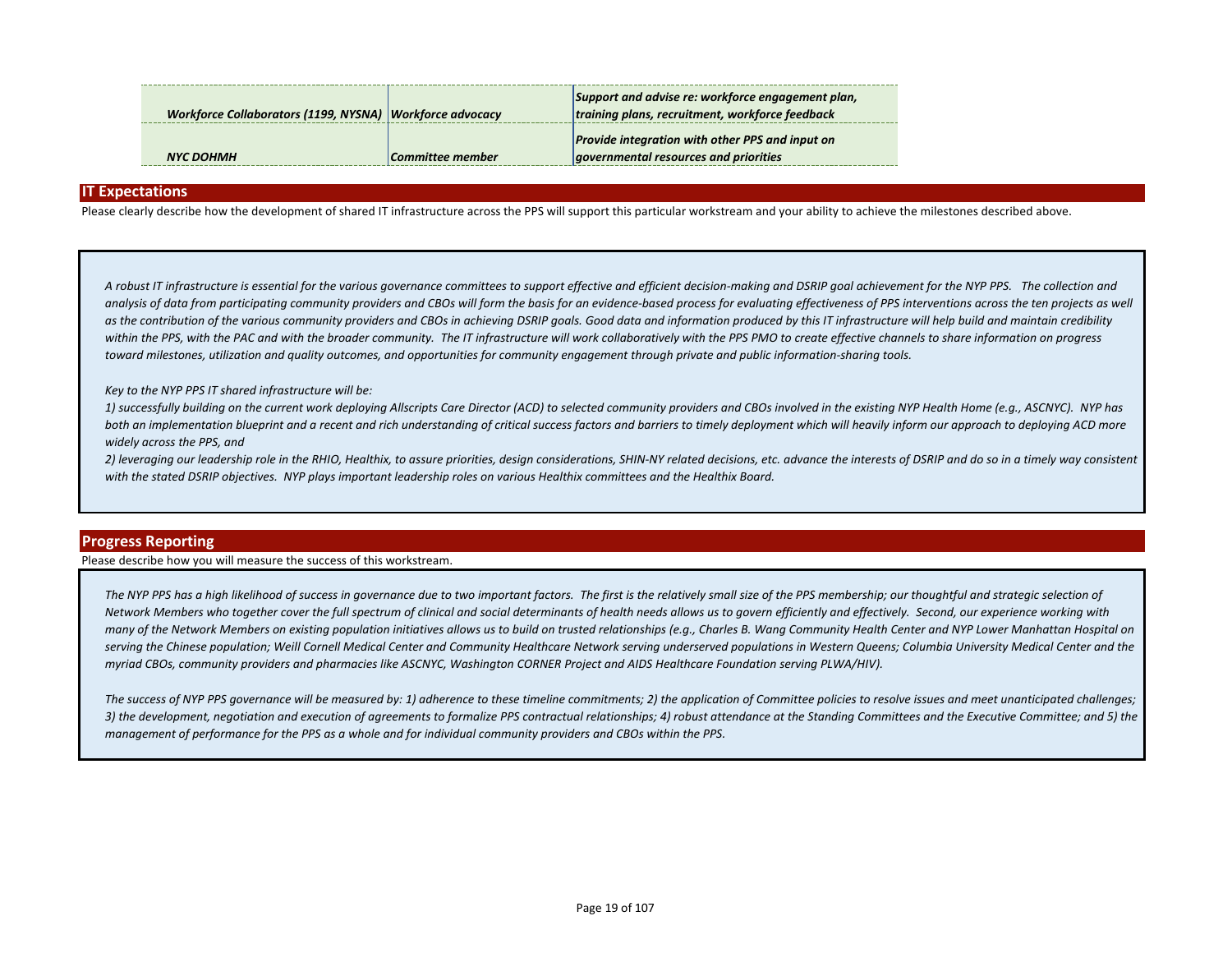## **Financial Sustainability**

## **Key Steps and Measurable Milestones**

## **Domain 1 Process Measures**

**i. Financial Sustainability Strategy Updates**

| <b>Financial Sustainability Strategy Updates</b>                             | <b>Target Completion Date</b> | <b>Supporting Documentation</b>                                            |
|------------------------------------------------------------------------------|-------------------------------|----------------------------------------------------------------------------|
|                                                                              |                               | <b>PPS</b> finance structure chart / document, signed off by PPS<br>Board. |
| Milestone: Finalize PPS finance structure, including reporting structure     | <b>DY1, Q3</b>                |                                                                            |
|                                                                              |                               | Subsequent quarterly reports will require PPSs to provide                  |
|                                                                              |                               | minutes of Finance Committee meetings.                                     |
|                                                                              |                               |                                                                            |
| Complete PPS Finance Committee structure (including reporting structure),    |                               |                                                                            |
| charter and Committee Guidelines per Governance workplan                     | DY1, Q2                       |                                                                            |
|                                                                              |                               |                                                                            |
| Define roles and responsibilities of PPS lead and finance function           | DY1, Q2                       |                                                                            |
| Develop PPS org chart that depicts finance function with reporting structure |                               |                                                                            |
| to PPS Executive Committee, PPS Finance Committee and PPS Lead               |                               |                                                                            |
| Applicant.                                                                   | DY1, Q2                       |                                                                            |
|                                                                              |                               |                                                                            |
| Obtain approval of finance function reporting structure from PPS Executive   |                               |                                                                            |
| Committee, PPS Finance Committee and PPS Lead Applicant.                     | DY1, Q3                       |                                                                            |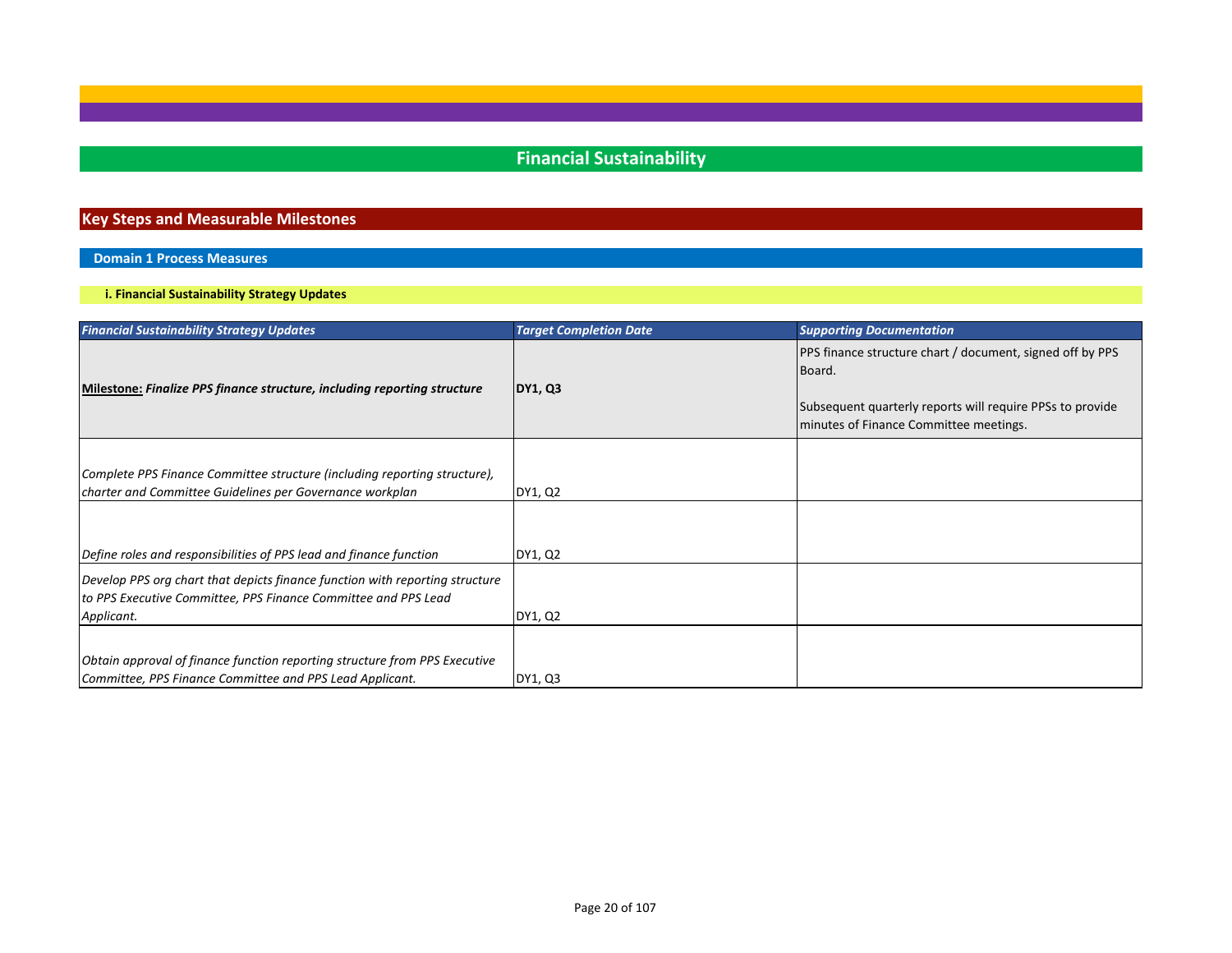| Milestone: Perform network financial health current state assessment and<br>develop financial sustainability strategy to address key issues.                                                                                                | <b>DY1, Q4</b> | Network financial health current state assessment (to be<br>performed at least annually). The PPS must:<br>identify those providers in their network that are financially<br>fragile, including those that have qualified as IAAF providers;<br>- define their approach for monitoring those financially<br>fragile providers, which must include an analysis of provider<br>performance on the following financial indicators: days cash<br>on hand, debt ratio, operating margin and current ratio;<br>-- include any additional financial indicators that they deem<br>necessary for monitoring the financial sustainability of their<br>network providers |
|---------------------------------------------------------------------------------------------------------------------------------------------------------------------------------------------------------------------------------------------|----------------|---------------------------------------------------------------------------------------------------------------------------------------------------------------------------------------------------------------------------------------------------------------------------------------------------------------------------------------------------------------------------------------------------------------------------------------------------------------------------------------------------------------------------------------------------------------------------------------------------------------------------------------------------------------|
|                                                                                                                                                                                                                                             |                | In subsequent quarterly reports (i.e. between the annual<br>assessment) PPSs will be requires to provide an update on:<br>--the financial status of those providers identified as<br>financially fragile, including those that qualified as IAAF<br>providers; and how their status impacts their ability to<br>deliver services<br>-- the identification of any additional financially fragile<br>providers; and<br>-- the efforts undertaken to improve the financial status of                                                                                                                                                                             |
| PMO drafts Financial Sustainability standards/thresholds using NYS DOH<br>guidance and monitoring framework for PPS Finance Committee review                                                                                                | DY1, Q3        |                                                                                                                                                                                                                                                                                                                                                                                                                                                                                                                                                                                                                                                               |
| PPS Finance Committee reviews standards/thresholds and monitoring<br>framework and provides feedback                                                                                                                                        | DY1, Q3        |                                                                                                                                                                                                                                                                                                                                                                                                                                                                                                                                                                                                                                                               |
| PMO drafts Financial Sustainability survey of operational and financial<br>metrics aligned with standards/thresholds for review by PPS Finance<br>Committee                                                                                 | DY1, Q3        |                                                                                                                                                                                                                                                                                                                                                                                                                                                                                                                                                                                                                                                               |
| PPS Finance Committee reviews survey and provides feedback                                                                                                                                                                                  | DY1, Q3        |                                                                                                                                                                                                                                                                                                                                                                                                                                                                                                                                                                                                                                                               |
| PPS Finance Committees' comments incorporated by PMO                                                                                                                                                                                        | DY1, Q3        |                                                                                                                                                                                                                                                                                                                                                                                                                                                                                                                                                                                                                                                               |
| PPS Finance Committee approves final survey                                                                                                                                                                                                 | DY1, Q3        |                                                                                                                                                                                                                                                                                                                                                                                                                                                                                                                                                                                                                                                               |
| PMO releases survey to all PPS members on behalf of PPS Finance<br>Committee                                                                                                                                                                | DY1, Q4        |                                                                                                                                                                                                                                                                                                                                                                                                                                                                                                                                                                                                                                                               |
| PPS Finance Committee reviews survey results and identifies financially<br>fragile organizations, develops draft interventions, and finalizes monitoring<br>framework; Recommends interventions and framework to PPS Executive<br>Committee | DY1, Q4        |                                                                                                                                                                                                                                                                                                                                                                                                                                                                                                                                                                                                                                                               |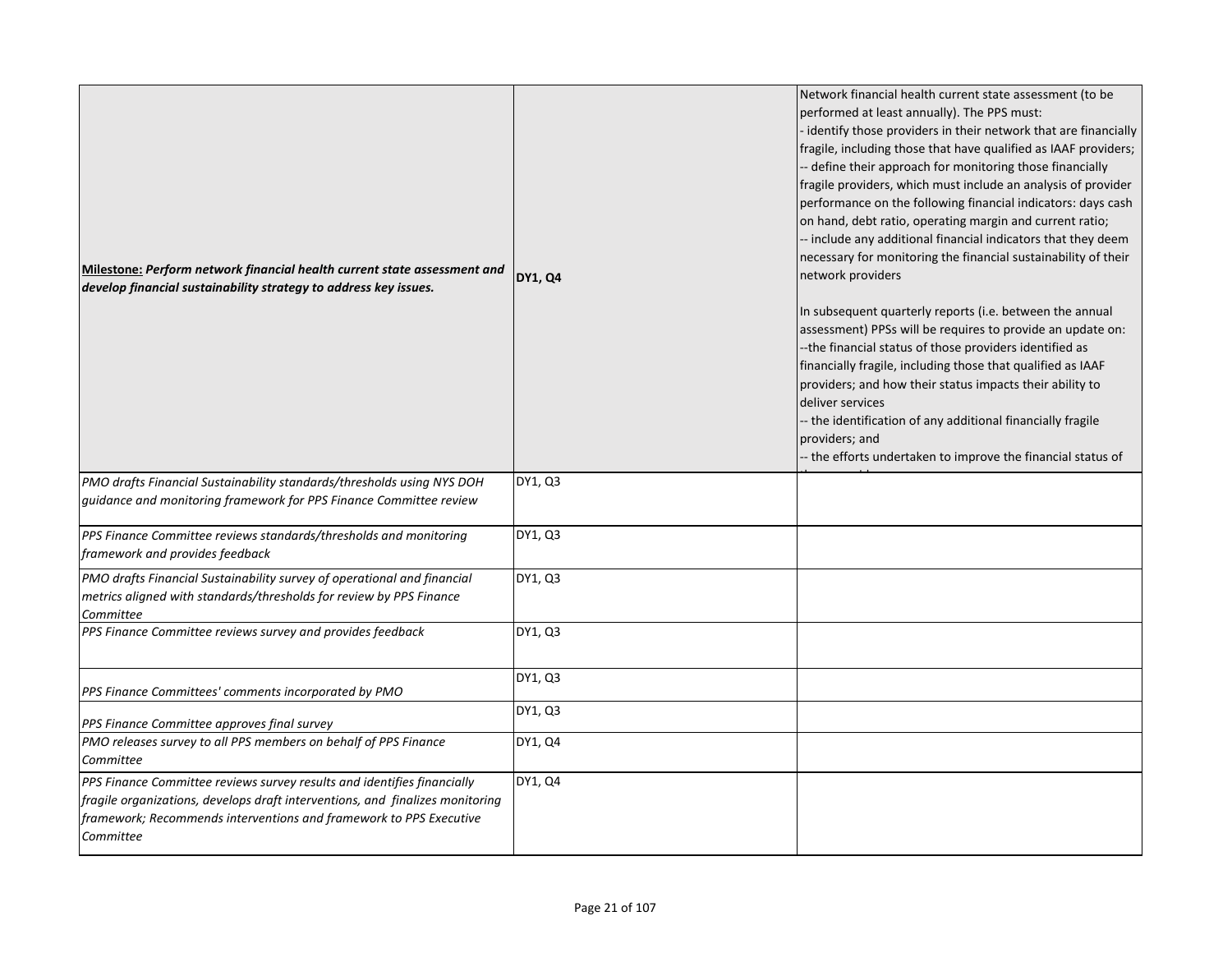| PPS Executive Committee reviews recommendations and ratifieds, as<br>appropriate                                                                                                                                                                     | DY1, Q4        |                                                                                                                                       |
|------------------------------------------------------------------------------------------------------------------------------------------------------------------------------------------------------------------------------------------------------|----------------|---------------------------------------------------------------------------------------------------------------------------------------|
| PPS Finance Committee communicates standards/thresholds and framework   DY1, Q4<br>to PPS Network Members and to PAC                                                                                                                                 |                |                                                                                                                                       |
| PMO facilitates information-gathering discussions with selected PPS<br>regarding opportunities for shared financial sustainability strategies,<br>resources and timelines                                                                            | DY1, Q4        |                                                                                                                                       |
| PPS Finance Committee (or approved designee) provides general guidance<br>on the development of a sustainability plan to financially fragile<br>organizations                                                                                        | DY1, Q4        |                                                                                                                                       |
| PPS Finance Committee to initiate quarterly, semi-annual and annual<br>financial sustainability reporting as required under DSRIP                                                                                                                    | DY1, Q4        |                                                                                                                                       |
| <b>Milestone: Finalize Compliance Plan consistent with New York State Social</b><br>Services Law 363-d                                                                                                                                               | <b>DY1, Q3</b> | Finalized Compliance Plan (for PPS Lead).<br>Subsequent quarterly reports will require an update on<br>ongoing compliance with 363-d. |
| Complete review of NY Social Services Law 363-d, determine scope and<br>requirements of compliance program and plan based upon the DSRIP related<br>requirements that are within the scope of responsibilities of the PPS Lead.                      | DY1, Q2        |                                                                                                                                       |
| Develop Compliance Plan to include written policies and procedures that<br>define and implement the code of conduct and other required elements of<br>the PPS Lead compliance plan that are within the scope of responsibilities of<br>the PPS Lead. | DY1, Q2        |                                                                                                                                       |
| PPS Audit/Compliance Committee to review and approve Compliance Plan<br>developed by PPS Lead - Compliance and PMO; recommends to PPS<br><b>Executive Committee for ratification</b>                                                                 | DY1, Q2        |                                                                                                                                       |
| PPS Executive Committee ratifies PPS Compliance Plan                                                                                                                                                                                                 | DY1, Q3        |                                                                                                                                       |
| PPS Audit/Compliance Committee, with support of PMO, to obtain<br>confirmation from PPS network providers that they have implemented a<br>compliance plan consistent with the NY State Social Services Law 363-d.                                    | DY1, Q3        |                                                                                                                                       |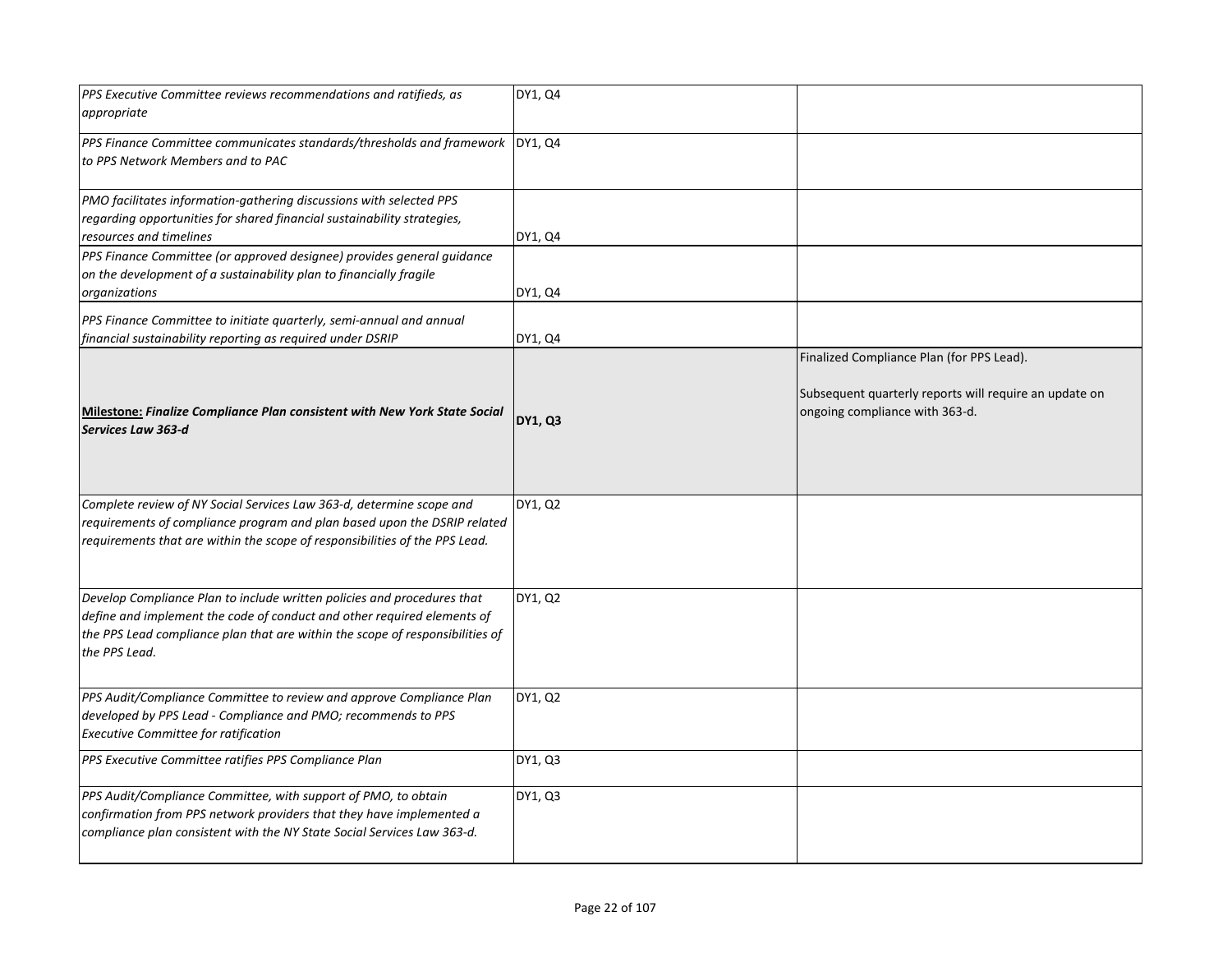| <b>PMO and PPS Finance Committee ensure that compliance plan requirements DY1, Q3</b> |  |
|---------------------------------------------------------------------------------------|--|
| are integrated into Agreement templates                                               |  |

## **ii. Progress Reports on the PPS Effort to Transition to Value-Based Payment Systems**

| Progress reports on the PPS effort to transition to value-based payment<br>systems                                                                                                                                                                                                                                    | <b>Target Completion Date</b> | <b>Supporting Documentation</b>                                                                                                            |
|-----------------------------------------------------------------------------------------------------------------------------------------------------------------------------------------------------------------------------------------------------------------------------------------------------------------------|-------------------------------|--------------------------------------------------------------------------------------------------------------------------------------------|
| Milestone: Develop detailed baseline assessment of revenue linked to<br>value-based payment, preferred compensation modalities for different<br>provider-types and functions, and MCO strategy.                                                                                                                       | <b>DY1, Q4</b>                | Value-based payment plan, signed off by PPS board;<br>Subsequent quarterly reports will require updates on<br>implementation of that plan. |
| Milestone: Establish Value Based Payment Work Group and Initiate<br><b>Engagement</b>                                                                                                                                                                                                                                 | DY1, Q2                       |                                                                                                                                            |
| Convene VBP Work Group ("VBPWG") representative of PPS system.<br>Consider representation from PPS providers, PCMH, FQHCs and plans                                                                                                                                                                                   | DY1, Q2                       |                                                                                                                                            |
| Develop VBPWG Charter and guidelines                                                                                                                                                                                                                                                                                  | DY1, Q2                       |                                                                                                                                            |
| VBPWG to develop communication plan and materials for providers to<br>facilitate understanding of value based payment (VBP) and NYS VBP<br>roadmap including levels of VBP and risk sharing options                                                                                                                   | DY1, Q2                       |                                                                                                                                            |
| Milestone: Conduct Stakeholder Engagement with PPS Providers                                                                                                                                                                                                                                                          | <b>DY1, Q3</b>                |                                                                                                                                            |
| VBPWG to roll out communication plan and materials for providers to<br>facilitate understanding of value based payment (VBP), to include levels of<br>VBP and risk sharing options                                                                                                                                    | DY1, Q3                       |                                                                                                                                            |
| VBPWG to develop a self-reported, stakeholder engagement survey to assess<br>the PPS provider population and establish a baseline assessment of: degree<br>of experience operating in VBP models and preferred compensation<br>modalities; and, performance under any existing VBP arrangements<br>currently in place | DY1, Q3                       |                                                                                                                                            |
| VBPWG to release stakeholder engagement survey                                                                                                                                                                                                                                                                        | DY1, Q3                       |                                                                                                                                            |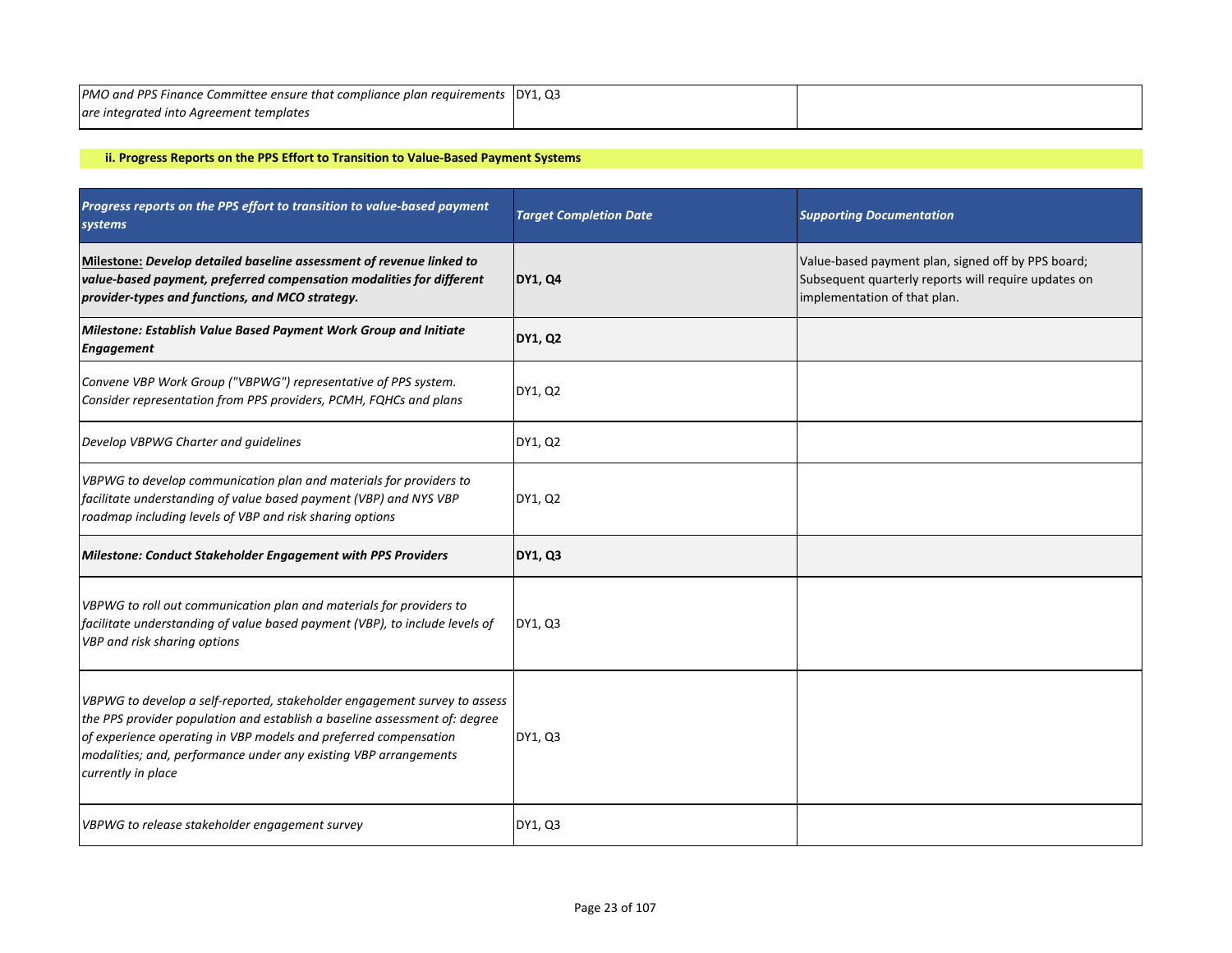| VBPWG to compile stakeholder engagement survey results and analyze<br>findings.                                                                                                         | DY1, Q3        |                                                                                                                                           |
|-----------------------------------------------------------------------------------------------------------------------------------------------------------------------------------------|----------------|-------------------------------------------------------------------------------------------------------------------------------------------|
| Milestone: Conduct stakeholder engagement with MCOs                                                                                                                                     | <b>DY1, Q4</b> |                                                                                                                                           |
| VBPWG to conduct stakeholder engagement sessions with MCOs to discuss<br>potential contracting options and requirements (workforce, infrastructure,<br>knowledge, legal support, etc.). | DY1, Q4        |                                                                                                                                           |
| Milestone: Finalize PPS VBP Baseline Assessment                                                                                                                                         | <b>DY1, Q4</b> |                                                                                                                                           |
| VBPWG to develop initial PPS VBP Baseline Assessment, based on discussions<br>at provider and MCO stakeholder sessions and survey results                                               | DY1, Q4        |                                                                                                                                           |
| VBPWG to present initial PPS VBP Baseline Assessment to PPS Finance and<br><b>Executive Committees for feedback</b>                                                                     | DY1, Q4        |                                                                                                                                           |
| VBPWG to present initial PPS VBP Baseline Assessment to PPS membership<br>and PAC                                                                                                       | DY1, Q4        |                                                                                                                                           |
| Milestone: Finalize a plan towards achieving 90% value-based payments<br>across network by year 5 of the waiver at the latest                                                           | <b>DY2, Q3</b> | Value-based payment plan, signed off by PPS board<br>Subsequent quarterly reports will require updates on<br>implementation of that plan. |
| Milestone: Prioritize potential opportunities and providers for VBP<br>arrangements.                                                                                                    | <b>DY2, Q2</b> |                                                                                                                                           |
| VBPWG to analyze total cost of care data provided by NYS DOH and other<br>governmental agencies to identify opportunities related to an upside-only<br>shared savings model ("UOSSM")   | DY2, Q1        |                                                                                                                                           |
| VBPWG to identify challenges related to the implementation of the UOSSM<br>model                                                                                                        | DY2, Q1        |                                                                                                                                           |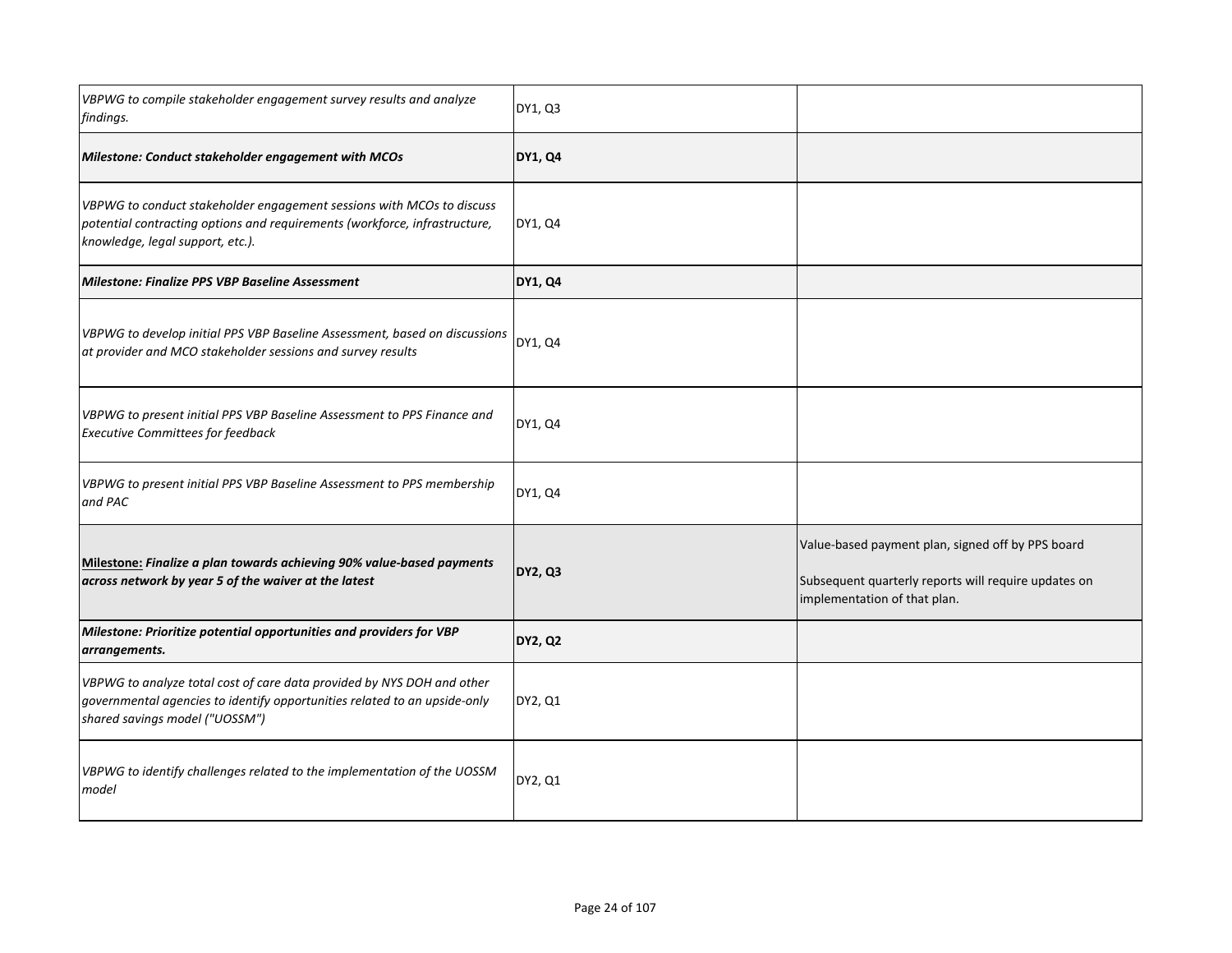| VBPWG to prioritize providers based on assessment of who is best prepared<br>to engage in UOSSM                                                                                                                                                                                                                                                                                                                  | DY2, Q2        |  |
|------------------------------------------------------------------------------------------------------------------------------------------------------------------------------------------------------------------------------------------------------------------------------------------------------------------------------------------------------------------------------------------------------------------|----------------|--|
| VBPWG to conduct sessions with best-prepared providers to discuss the<br>process and requirements necessary for UOSSM                                                                                                                                                                                                                                                                                            | DY2, Q2        |  |
| Milestone: Develop VBP adoption plan.                                                                                                                                                                                                                                                                                                                                                                            | <b>DY2, Q3</b> |  |
| VBPWG to draft VBP Adoption Plan which will include analyzing provider and<br>PPS performance, proposing methods of dispersing shared savings and<br>building infrastructure required to support performance monitoring and<br>reporting.                                                                                                                                                                        | DY2, Q2        |  |
| VBPWG to recommend VBP Adoption Plan to PPS Finance Committee for<br>comments and recommendation to PPS Executive Committee                                                                                                                                                                                                                                                                                      | DY2, Q2        |  |
| PPS Executive Committee to review and ratify VBP Adoption Plan                                                                                                                                                                                                                                                                                                                                                   | DY2, Q2        |  |
| VBPWG to develop a timeline for best prepared providers to adopt UOSSM                                                                                                                                                                                                                                                                                                                                           | DY2, Q3        |  |
| VBPWG to continue discussions with other providers regarding adoption of<br>UOSSM.                                                                                                                                                                                                                                                                                                                               | DY2, Q3        |  |
| VBPWG to present initial PPS VBP Adoption Plan to PPS membership and<br>PAC.                                                                                                                                                                                                                                                                                                                                     | DY2, Q3        |  |
| NOTE: PPSs will ultimately be required to set target dates for the following three milestones, as well as the milestones above. However, this will not be required until the VBP Roadmap is<br>confirmed and all milestone targets are finalized. A detailed timeline setting out the due dates for all the elements of the implementation plan that are not required by April 1st will be<br>published shortly. |                |  |
| Milestone: Put in place Level 1 VBP arrangement for PCMH/APC care and                                                                                                                                                                                                                                                                                                                                            |                |  |
| Step 1                                                                                                                                                                                                                                                                                                                                                                                                           |                |  |
| Step 2<br>Milestone: Contract 50% of care-costs through Level 1 VBPs, and ≥ 30% of                                                                                                                                                                                                                                                                                                                               |                |  |
| Step 1                                                                                                                                                                                                                                                                                                                                                                                                           |                |  |
| Step 2                                                                                                                                                                                                                                                                                                                                                                                                           |                |  |
| Milestone: 290% of total MCO-PPS payments (in terms of total dollars)                                                                                                                                                                                                                                                                                                                                            |                |  |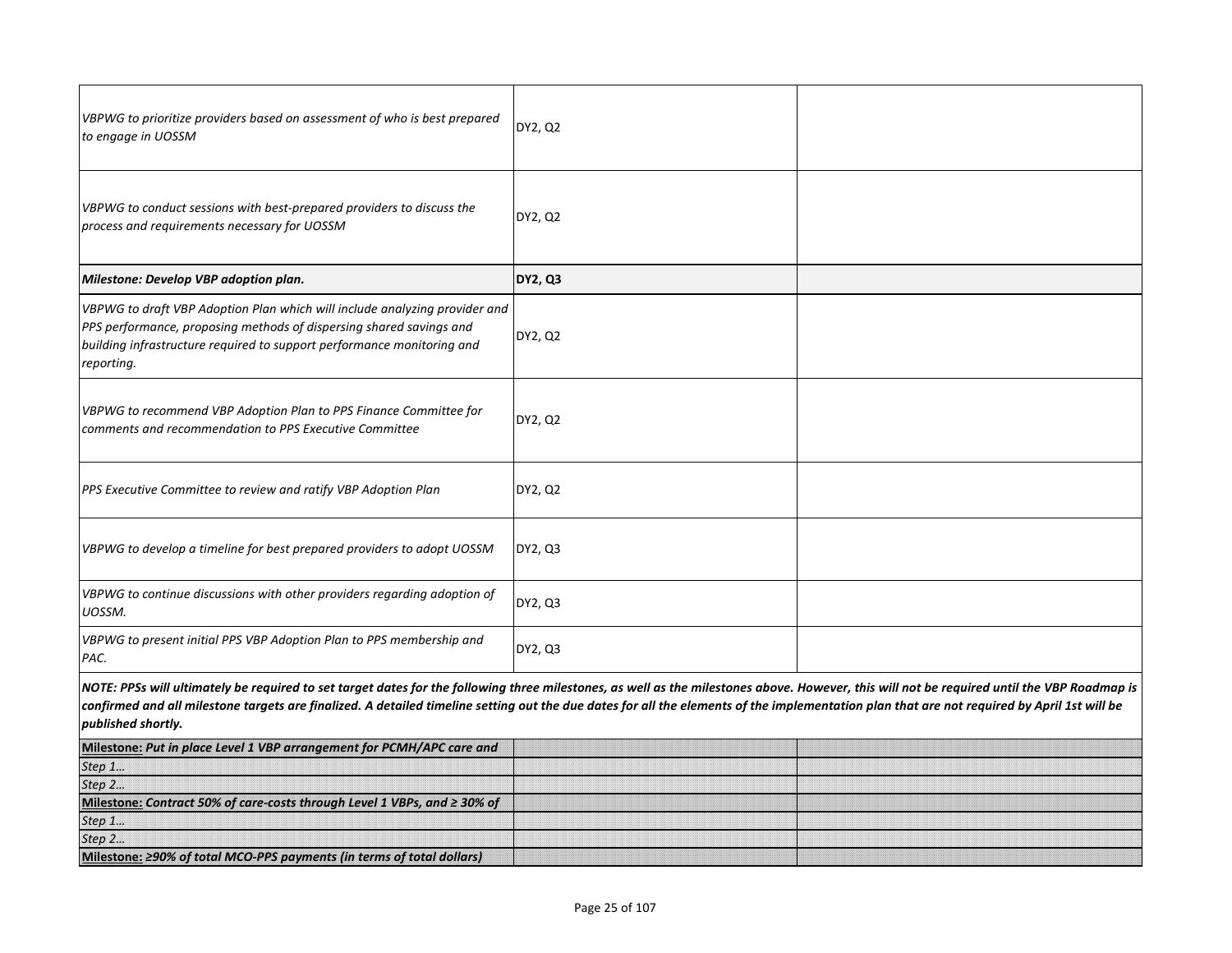| Step $1$<br>,,,,,,,,,,,,,,,,,,,,,,<br>,,,,,,,,,,,,,,,,,,,,,<br>,,,,,,,,,,,,,,,,,,,,,,,,,,,,,,<br>,,,,,,,,,,,,,,,,,,,,,,,,,,,,,,,,,,, | ション・エン アニン エン・エン・エン |
|--------------------------------------------------------------------------------------------------------------------------------------|---------------------|
| Step 2<br>,,,,,,,,,,,,,,,,,,,,<br>,,,,,,,,,,,,,,,,,,,,,,,,,,,,,,,,,<br>,,,,,,,,,,,,,,,,,,,,,,,,,                                     |                     |

### **Major Risks to Implementation & Risk Mitigation Strategies**

Please describe the key challenges or risks that you foresee in implementing these cross-cutting organizational strategies, including potential impacts on specific projects and, crucially, any risks that will undermine your ability to achieve outcome measure targets.

*Major risks to implementation of the Financial Sustainability workstream and achievement of outcome measure targets, and associated mitigation strategies include: DSRIP Funding: The NYP PPS DSRIP calculated its project budgets based on communications from the State regarding both the PMPM and the preliminary attribution for the NYP PPS. We conducted sensitivity analyses, including the effects of a lower PMPM, lower-than-expected Domain 1 achievement values and lower-than-expected Domain 2 and 3 quality and clinical outcomes measures. The actual reduction in funding of 21% due to the change in attribution methodology and, possibly, a change in PMPM has resulted in a budget contraction of a similar magnitude. At the same time, there has been no communication regarding relief from any DSRIP reporting or performance requirements. Given that the fixed costs of DSRIP management and technology infrastructure have not changed, we remain concerned about the negative impact on our ability to sustainably implement the ten projects chosen and developed by the PPS during the application phase and the impact lower funding could have on our community providers and CBOs. Mitigation strategies include encouraging the State to address reporting and performance requirements in light of this significant funding decrease and conservative planning and expectation-setting across the PPS.*

*Acceptance by Network Members of the Financial Sustainability Plan and compliance with PPS reporting Requirements: It is anticipated that some Network Members may be reluctant to share their financial challenges with other network members, including potential competitors in other lines of business. In addition, some Network Members may be overwhelmed by (or not have robust enough financial reporting to adhere to) reporting requirements which may add stress and workload in particular to organizations which are already financially stressed. Mitigation strategies currently include simplifying reporting requirements to the extent possible within the constraints of the DSRIP requirements, and collaborating with other PPSs to*  encourage the State to develop and maintain a shared warehouse of financial sustainability metrics for PPS network members from around the State and, in the absence of that, *collaborate with local PPSs with shared network members to share financial sustainability information and mitigation approaches.* 

*Resources to maintain the financial sustainability monitoring : There is a risk should the requirements for financial sustainability reporting become onerous and the metrics either too numerous or not well-defined. This is a risk for the Network Members (as discussed above) and for the PPS Finance Committee and PMO as reporting requirements taken in aggregate across DSRIP are prolific. Mitigation strategies include allowing Network Members to self-report and attest to meeting the requirements (in lieu of PPS Finance Committee/PMO collecting and analyzing). A second mitigation strategy could be the State, regional PPSs, or the NYP PPS developing an IT capability for automatic metric submission and attestation by the Network Members.* 

 *Acceptance of funds*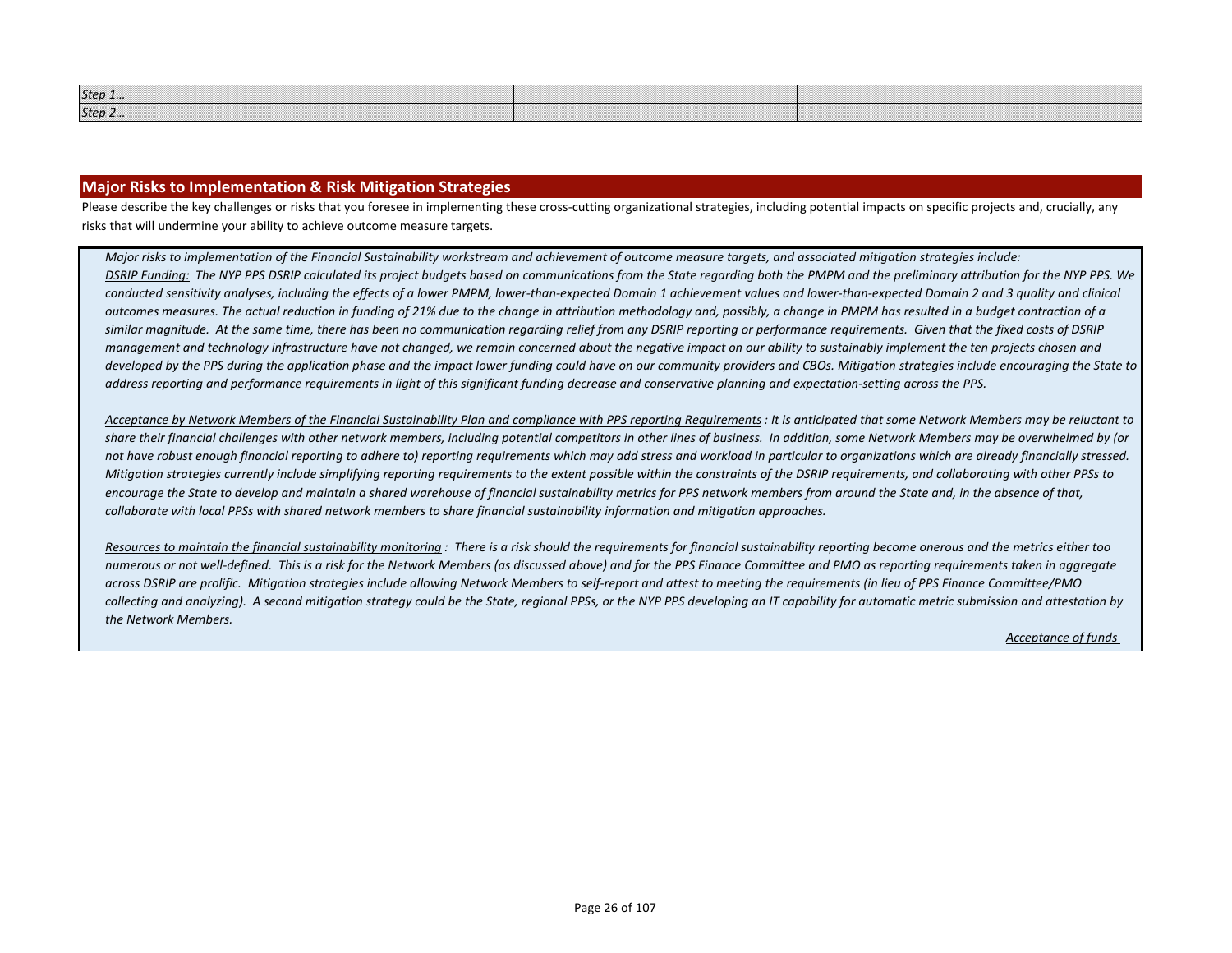*Adherence by Network Members to compliance reporting : It is anticipated that Network Members will have compliance plans that may not be fully aligned with the DSRIP requirements. Modifying their compliance plans may be a difficult task which requires involvement of their Boards and these organizations may be reluctant to modify long-standing compliance programs. Mitigation strategy includes allowing Network Members to self-report and attest to meeting the requirements (in lieu of PPS Compliance/Audit Committee/PMO collecting and analyzing).*

*Building basic understanding of VBP across the PPS membership : It is anticipated that many Network Members lack the knowledge and experience of non-fee-for-service models of reimbursement which puts at risk even starting the conversation regarding VBP. The preferred mitigation strategy is the State providing broad-based education for providers, including increasing levels of sophistication (and possibly including some sort of testing or certification to demonstrate proficiency). A less desirable model relies on the PPS Finance Committee (or designee) providing this education.* 

*Collecting, analyzing and interpreting population health data to inform VBP Adoption Plan in a cost-effective way : Little experience exists in VBP structures for such an integrated delivery system in NYS and this presents a significant risk as the commitments made to achieve the 80-90% goal are fundamentally transformative to funds flow and present a significant threat to participants. In addition, the risk exists that preparing for VBP may be cost-prohibitive vis. the consultants, IT infrastructure, data analysis and contracting expertise that may need to be purchased. Mitigation strategies include: collaborating with the State for shared resources, including scrubbed and searchable population data for Medicaid attributed beneficiaries, and collaborating with other PPS in discussions with MCOs to increase scalability of this requirement.*

## **Major Dependencies on Other Workstreams**

Please describe any interdependencies with other workstreams (IT Systems and Processes, Clinical Integration, etc.)

*Interdependence of the Financial Sustainability Workstream with other workstreams is high, including:*

*Governance : Network Members must accept and trust the governance of the PPS Finance Committee, Compliance/Audit Committee, Executive Committee and VBPWG as these committees have the authority to require financial and compliance reporting; order involvement with financially fragile organizations as needed; and, develop and recommend the VBP Adoption Plan.*

*Strong IT systems and processes: IT systems and processes capable of collecting and analyzing key performance and financial metrics are essential to support credible and accurate decision-making, forecasting and reporting.*

*Transparent and credible funds flow management : The effective commitment of DSRIP funds is required to stimulate participation and reward collaboration while buffering the negative impacts of DSRIP program progress on some provider organizations. Funds flow must be sufficient to support the material investment in assessing and establishing VBP capabilities without compromising the Project funding which is needed to impact utilization during the DSRIP term.* 

## **Roles and Responsibilities**

Please list the key people/organizations responsible for this organizational workstream and describe what their responsibilities involve.

*Role Name of person / organization (if Key deliverables / responsibilities*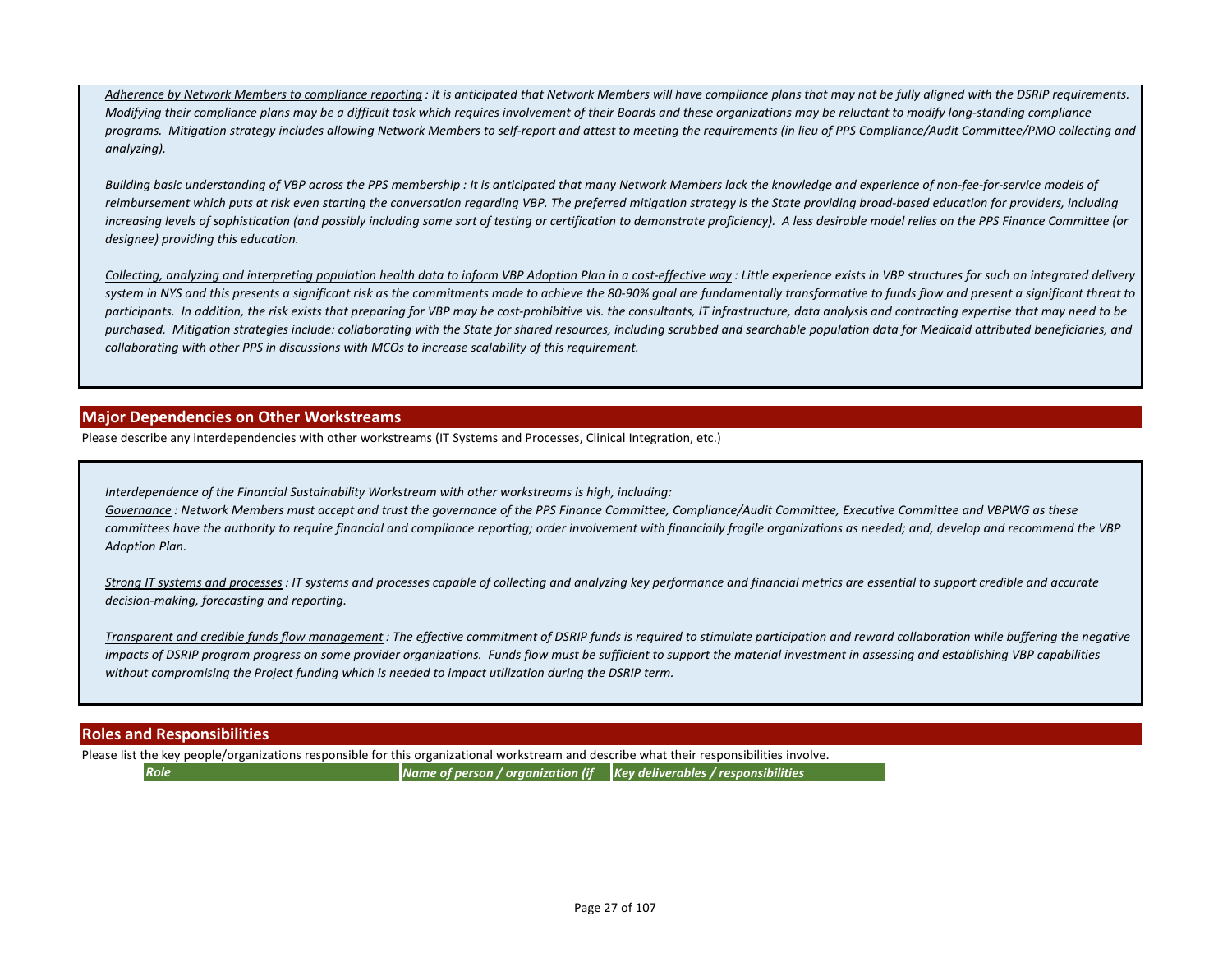| <b>PPS PMO</b>                         | <b>David Alge, VP Integrated Delivery</b><br><b>System and Isaac Kastenbaum,</b><br><b>DSRIP PMO Director</b>  | <b>Responsible for development and</b><br>management of the PMO Finance function,<br>including functional roles (AR, AP, treasury,<br>etc.), subject matter experts, financial<br>analysts, reporting resources, consultants (as<br>needed) and supporting IT. The PMO will<br>provide guidance and oversight related to the<br><b>Financial Stability Plan.</b> |
|----------------------------------------|----------------------------------------------------------------------------------------------------------------|------------------------------------------------------------------------------------------------------------------------------------------------------------------------------------------------------------------------------------------------------------------------------------------------------------------------------------------------------------------|
| <b>PPS Finance Committee Co-Chairs</b> | <b>Robert Guimento, NYP VP ACN;</b><br><b>Brian Kurz, NYP ACN Finance;</b><br><b>Network Member (Rotating)</b> | Responsible for the leadership and<br>management of the PPS Finance Committee in<br>its role in overseeing PPS Network Member<br>financial sustainability, including adoption of<br>thresholds, standards and framework.                                                                                                                                         |
| <b>PPS Lead - Compliance</b>           | Debora Marsden, Compliance<br><b>Officer</b>                                                                   | Will oversee the development and<br>implementation of the compliance plan of the<br><b>PPS Lead and related compliance</b><br>requirements of the PPS as they are defined.<br>Scope would include the PPS Lead compliance<br>plan related to DSRIP. The PPS Lead -<br><b>Compliance will advise the Executive</b><br>Committee.                                  |
| <b>PPS Lead - Audit</b>                | Debora Marsden, Compliance<br><b>Officer</b>                                                                   | Engages and oversees internal and/or<br>external auditors reporting to the<br><b>Compliance/Audit Committee who will</b><br>perform the audit of the PPS related to DSRIP<br>services according to the audit plan<br>recommended by the PPS Compliance/Audit<br><b>Committee and approved by the PPS Finance</b><br><b>Committee and Committees</b>              |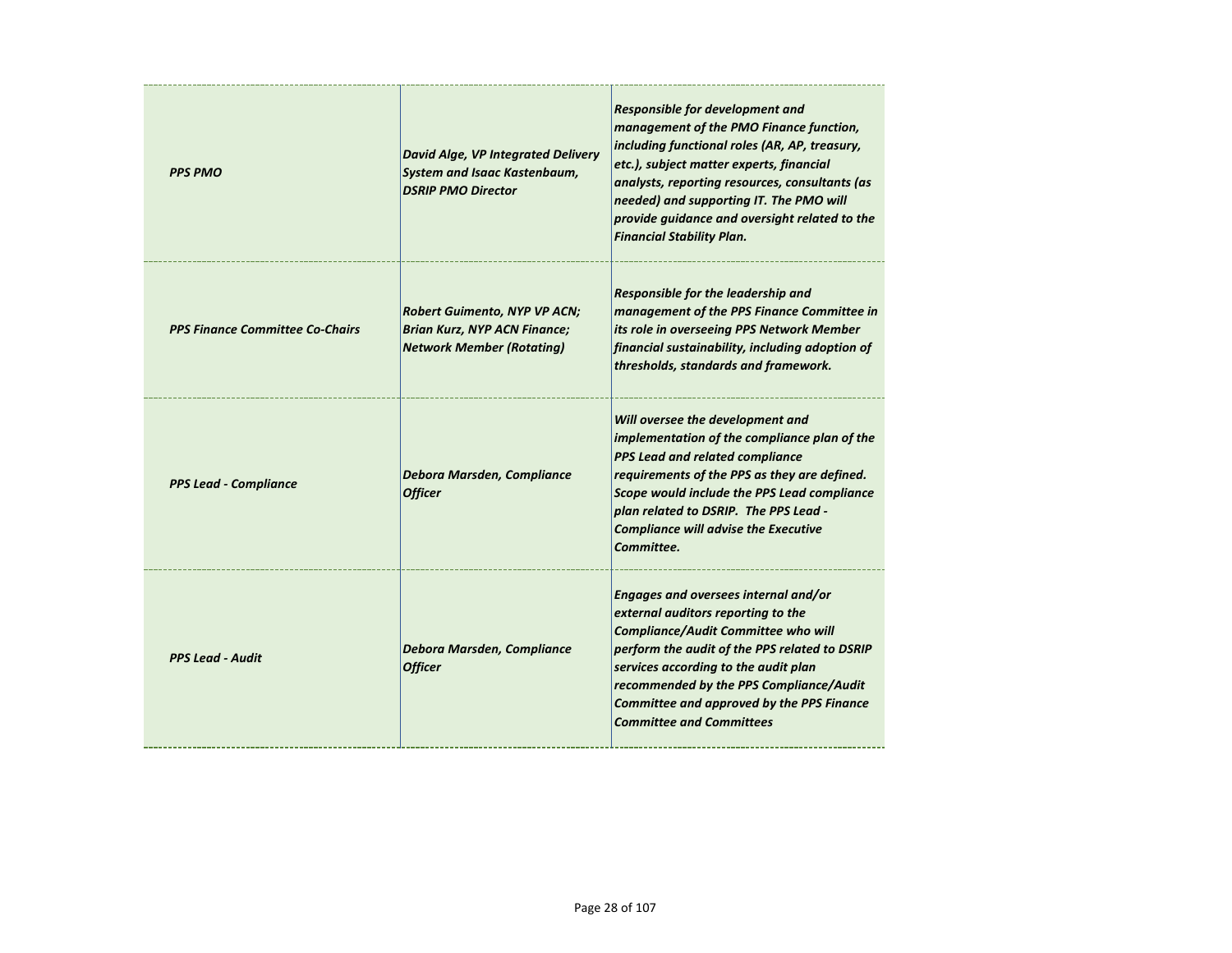| <b>NYP Budget</b>             | <b>Richard Einwechter, Accounting</b> | Oversees NYP accounts payable,<br>treasury/banking and general ledger<br>functions which NYP will be providing to the<br><b>PPS</b>                                 |
|-------------------------------|---------------------------------------|---------------------------------------------------------------------------------------------------------------------------------------------------------------------|
| <b>NYP Grants Accounting</b>  | <b>Sameh Elhadidi, Accounting</b>     | Responsible for the day-to-day operations of<br>the DSRIP Accounts Payable function related<br>to the DSRIP funds distribution                                      |
| <b>Audit</b>                  | <b>TBD</b>                            | <b>External auditors will perform the audit of the</b><br><b>PPS Lead including those services, functions</b><br>and funds flows related to DSRIP                   |
| <b>VBP Work group (VBPWG)</b> | <b>TBD</b>                            | Coordinate overall development of VBP<br>baseline assessment and plan for achieving<br><b>UOSSM</b> or IPC payments; engages third<br>parties as needed to complete |

## **Key Stakeholders**

Please identify the key stakeholders involved, both within and outside the PPS.

| <b>Key stakeholders</b>                             | <b>Role in relation to this</b><br>organizational workstream | Key deliverables / responsibilities                                                        |
|-----------------------------------------------------|--------------------------------------------------------------|--------------------------------------------------------------------------------------------|
| Internal stakeholders                               |                                                              |                                                                                            |
| David Alge, VP Integrated Delivery<br><b>System</b> | <b>DSRIP Executive Lead</b>                                  | Oversight of the DSRIP initiative for the PPS                                              |
| <b>Isaac Kastenbaum, Director Strategy</b>          | <b>DSRIP PMO Director</b>                                    | Day-to-day operations of the PMO and the<br><b>PPS infrastructure including Governance</b> |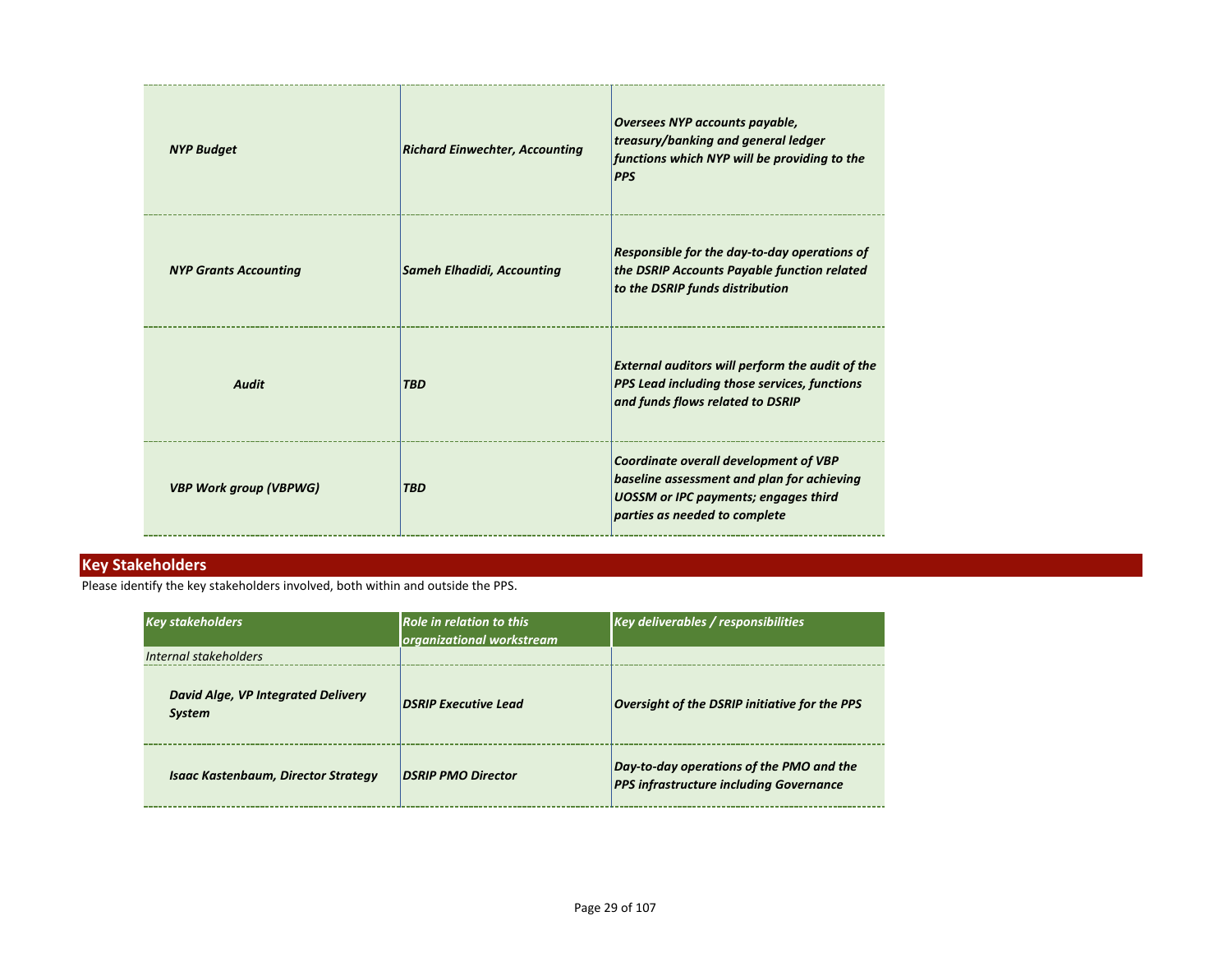| Debora Marsden, Compliance Officer                                     | <b>PPS Lead - Compliance</b><br><b>PPS Lead - Audit</b> | <b>Oversight of Compliance and Audit functions,</b><br>staffing and deliverables                                                                  |
|------------------------------------------------------------------------|---------------------------------------------------------|---------------------------------------------------------------------------------------------------------------------------------------------------|
| Gil Kuperman, MD, PhD, Director<br><b>Interoperability Informatics</b> | <b>PPS IT Infrastructure Lead</b>                       | <b>Information Technology related requirements</b><br>for the finance function; access to data for the<br>finance function reporting requirements |
| <b>Various (rotating)</b>                                              | <b>PPS Executive Committee</b>                          | <b>Oversight of PPS Finance and Audit</b><br>Committee recommendations; review of VBP<br><b>Adoption Plan</b>                                     |
| <b>Various (rotating)</b>                                              | <b>PPS Finance Committee</b>                            | Oversight of financial sustainability plan<br>development, implementation and<br>enforcement; review of VBP Adoption Plan                         |
| <b>Various (rotating)</b>                                              | <b>PPS Compliance/Audit Committee</b>                   | Oversight of compliance plan development,<br>implementation and enforcement                                                                       |
| <b>External stakeholders</b>                                           |                                                         |                                                                                                                                                   |
| <b>Various (rotating)</b>                                              | <b>PAC</b>                                              | <b>Communication of community needs and</b><br>interests related to network financial<br>sustainability and compliance                            |
| <b>MMCOs and other payers, including</b><br>special needs plans        | <b>VBPWG</b>                                            | Productive engagement with the PPS VBPWG                                                                                                          |
| <b>NYS DOH</b>                                                         | <b>Defines related DSRIP requirements</b>               | Timely, exhaustive requirements; robust<br>support for fulfilling; and easy access to<br>enabling data, technology and other tools                |

## **IT Expectations**

Please clearly describe how the development of shared IT infrastructure across the PPS will support this particular workstream.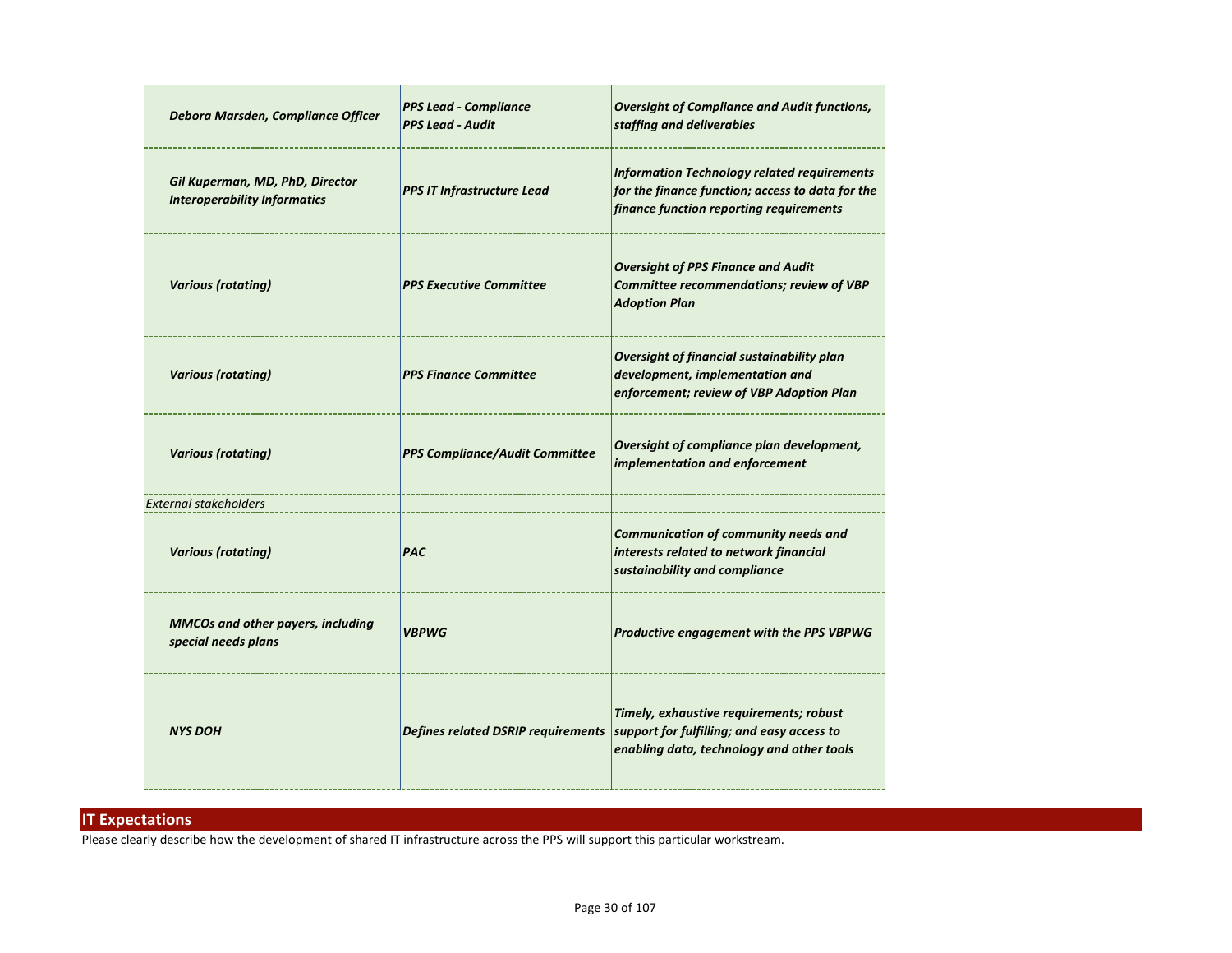*The development of shared IT infrastructure across the PPS will support the PPS Finance Committee and the PMO in the financial sustainability work by providing the Network Members with capability for sharing and submitting reports and data pertaining to organizational performance in a secure, manipulable and compliant manner.* 

*Shared IT infrastructure and functionality is critical to supporting the work of the VBPWG, including the development of the VBP Baseline Assessment and the VBP Adoption Plan, including:*

*Population Health Analytic Infrastructure : Systems, data sets, tools and technology* 

*Allscripts Care Director : care coordination software that supports management of patient populations across the Network Membership*

*RHIO/SHIN-NY : interoperability and connectivity needed to share information to optimize timely and effective management of patient care*

### **Progress Reporting**

Please describe how you will measure the success of this organizational workstream.

*The performance of the NYP PPS with respect to Financial Sustainability will be measured by the PPS PMO, as established by the Executive Committee. Success will be measured by: 1)*  adherence to these timeline and milestone commitments; 2) the deployment of the Financial Sustainability Plan including a manageable and measurable set of financial and operational *metrics for routine reporting; 3) the effectiveness in either supporting financially fragile organizations in their return to health OR transitioning responsibilities for patient care and other services to stronger organizations; 4) the adherence to compliance commitments at a comparable rate to other PPSs; and 5) robust attendance and participation by the VBPWG.*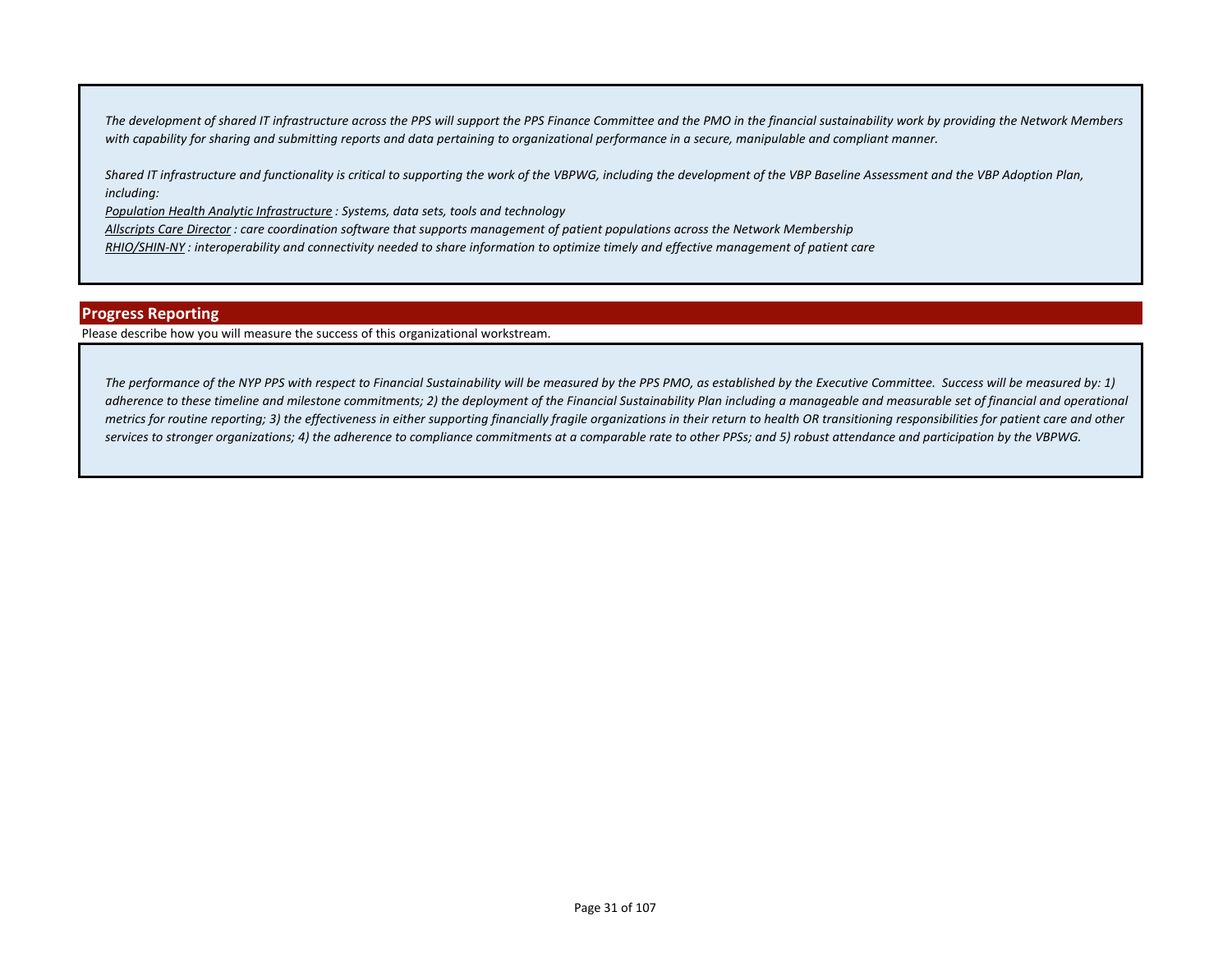# **Cultural Competency and Health Literacy**

## **Key Steps and Measurable Milestones**

## **Domain 1 Process Measures**

| Progress Reports on the Implementation of the Cultural<br><b>Competency/ Health Literacy Strategies</b>                                                                                                                                                                                                                                                                                                                                                                           | <b>Target Completion Date</b> | <b>Supporting Documentation</b>                                                                                                                                                                                                                                                                                                                                                                                                                                                                                                                                                                                                                                                                                                                                                                                                                       |
|-----------------------------------------------------------------------------------------------------------------------------------------------------------------------------------------------------------------------------------------------------------------------------------------------------------------------------------------------------------------------------------------------------------------------------------------------------------------------------------|-------------------------------|-------------------------------------------------------------------------------------------------------------------------------------------------------------------------------------------------------------------------------------------------------------------------------------------------------------------------------------------------------------------------------------------------------------------------------------------------------------------------------------------------------------------------------------------------------------------------------------------------------------------------------------------------------------------------------------------------------------------------------------------------------------------------------------------------------------------------------------------------------|
| Milestone: Finalize cultural competency / health literacy strategy.                                                                                                                                                                                                                                                                                                                                                                                                               | DY1, Q3                       | Cultural competency / health literacy strategy signed off by PPS Board.<br>The strategy should:<br>- Identify priority groups experiencing health disparities (based on your<br>CNA and other analyses);<br>- Identify key factors to improve access to quality primary, behavioral<br>health, and preventive health care<br>- Define plans for two-way communication with the population and<br>community groups through specific community forums<br>- Identify assessments and tools to assist patients with self-management<br>of conditions (considering cultural, linguistic and literacy factors); and<br>- Identify community-based interventions to reduce health disparities<br>and improve outcomes.<br>Subsequent quarterly reports will require updates on the implementation<br>of your cultural competency / health literacy strategy. |
| VP, Community Health develops expanded cultural<br>competency/health literacy strategy ("CCHL") based on the core<br>NYP "Culture of One" framework. Inputs will include: meetings and<br>discussions with key CBOs, Network Members and community<br>stakeholders; and a review of the health disparities and community<br>needs in each NYP PPS service area (Southwest Bronx, Upper<br>Manhattan, Upper East Side, Harlem, Western Queens and Lower<br>Manhattan) via the CNA. | DY1, Q2                       |                                                                                                                                                                                                                                                                                                                                                                                                                                                                                                                                                                                                                                                                                                                                                                                                                                                       |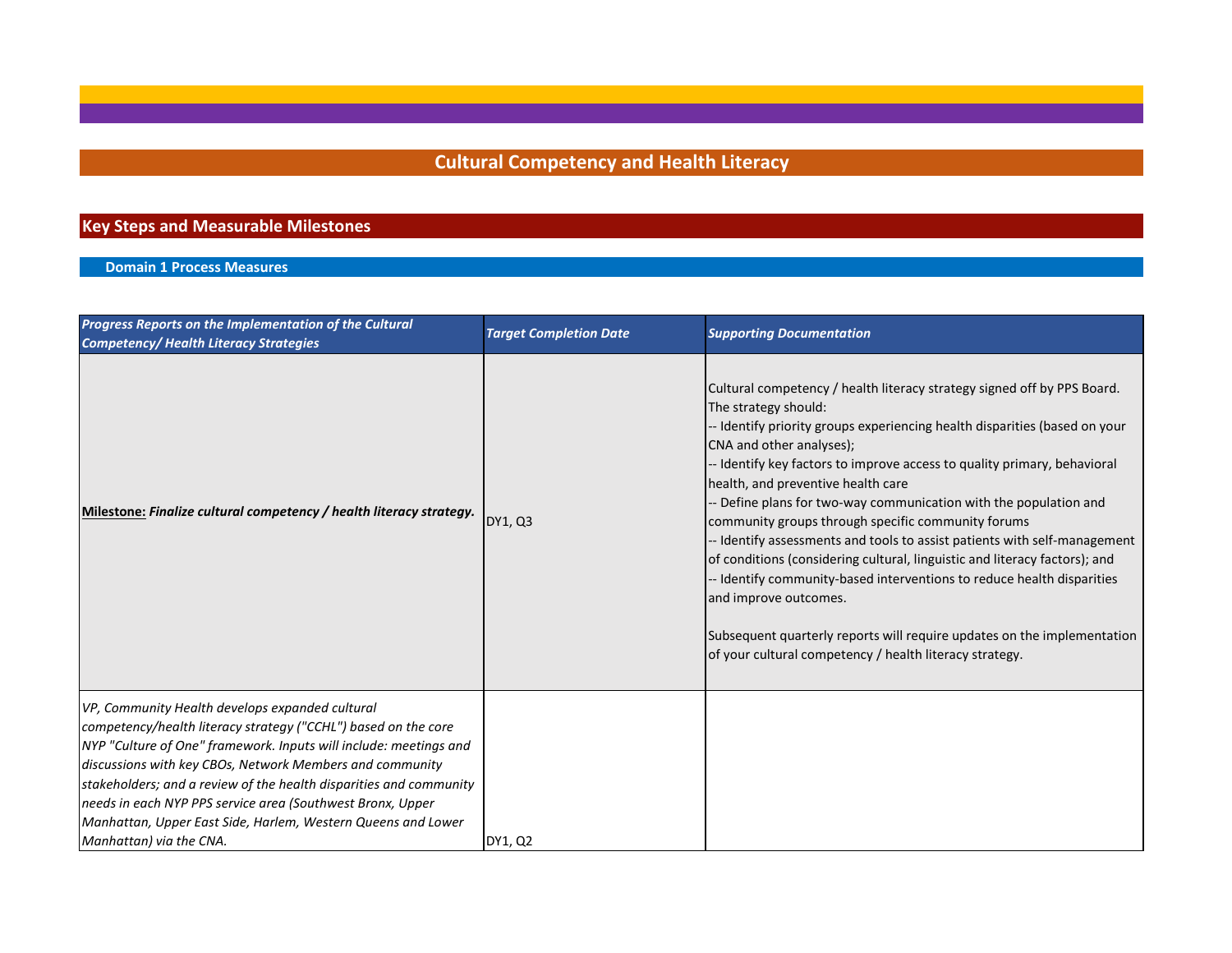| VP, Community Health leads a small PPS-wide Working Group<br>(including representatives from the Workforce Sub-committee as<br>appropriate) to define plans for two-way communication with the<br>community, e.g., through the PAC; identify which tools currently<br>being used will be best to assist patients with self-management in<br>different service areas; and set up a training schedule for all<br>providers involved in DSRIP projects. | DY1, Q2 |  |
|------------------------------------------------------------------------------------------------------------------------------------------------------------------------------------------------------------------------------------------------------------------------------------------------------------------------------------------------------------------------------------------------------------------------------------------------------|---------|--|
| Working Group presents CCHL strategy to Clinical/Operations<br>Committee for feedback, revising as appropriate for approval.                                                                                                                                                                                                                                                                                                                         | DY1, Q2 |  |
| Clinical/Operations Committee approves CCHL strategy.                                                                                                                                                                                                                                                                                                                                                                                                | DY1, Q3 |  |
| Working Group to present CCHL strategy to Executive Committee<br>for ratification.                                                                                                                                                                                                                                                                                                                                                                   | DY1, Q3 |  |
| <b>PPS Executive Committee to ratify CCHL strategy</b>                                                                                                                                                                                                                                                                                                                                                                                               | DY1, Q3 |  |
| Working group presents strategy to PAC                                                                                                                                                                                                                                                                                                                                                                                                               | DY1, Q3 |  |

| Milestone: Develop a training strategy focused on addressing the<br>drivers of health disparities (beyond the availability of language-<br>appropriate material).                                                                                                                                                                                                                                                           | DY2, Q1 | Cultural competency training strategy, signed off by PPS Board. The<br>strategy should include:<br>-- Training plans for clinicians, focused on available evidence-based<br>research addressing health disparities for particular groups identified in<br>your cultural competency strategy<br>-- Training plans for other segments of your workforce (and others as<br>appropriate) regarding specific population needs and effective patient<br>engagement approaches<br>Subsequent quarterly reports will require evidence of training programs<br>delivered. PPSs will need to provide: a description of training programs<br>delivered and participant-level data, including training outcomes. |
|-----------------------------------------------------------------------------------------------------------------------------------------------------------------------------------------------------------------------------------------------------------------------------------------------------------------------------------------------------------------------------------------------------------------------------|---------|------------------------------------------------------------------------------------------------------------------------------------------------------------------------------------------------------------------------------------------------------------------------------------------------------------------------------------------------------------------------------------------------------------------------------------------------------------------------------------------------------------------------------------------------------------------------------------------------------------------------------------------------------------------------------------------------------|
| VP, Community Health adapts existing cultural competency training<br>curricula for additional workforce roles and communities (e.g.,<br>Chinese American in Lower Manhattan) in concert with key<br>community members, city agencies, workforce stakeholders and<br>Workforce Sub-committee. One example: different sets of providers<br>will require different training (physicians, staff, peer providers, etc.). DY1, Q3 |         |                                                                                                                                                                                                                                                                                                                                                                                                                                                                                                                                                                                                                                                                                                      |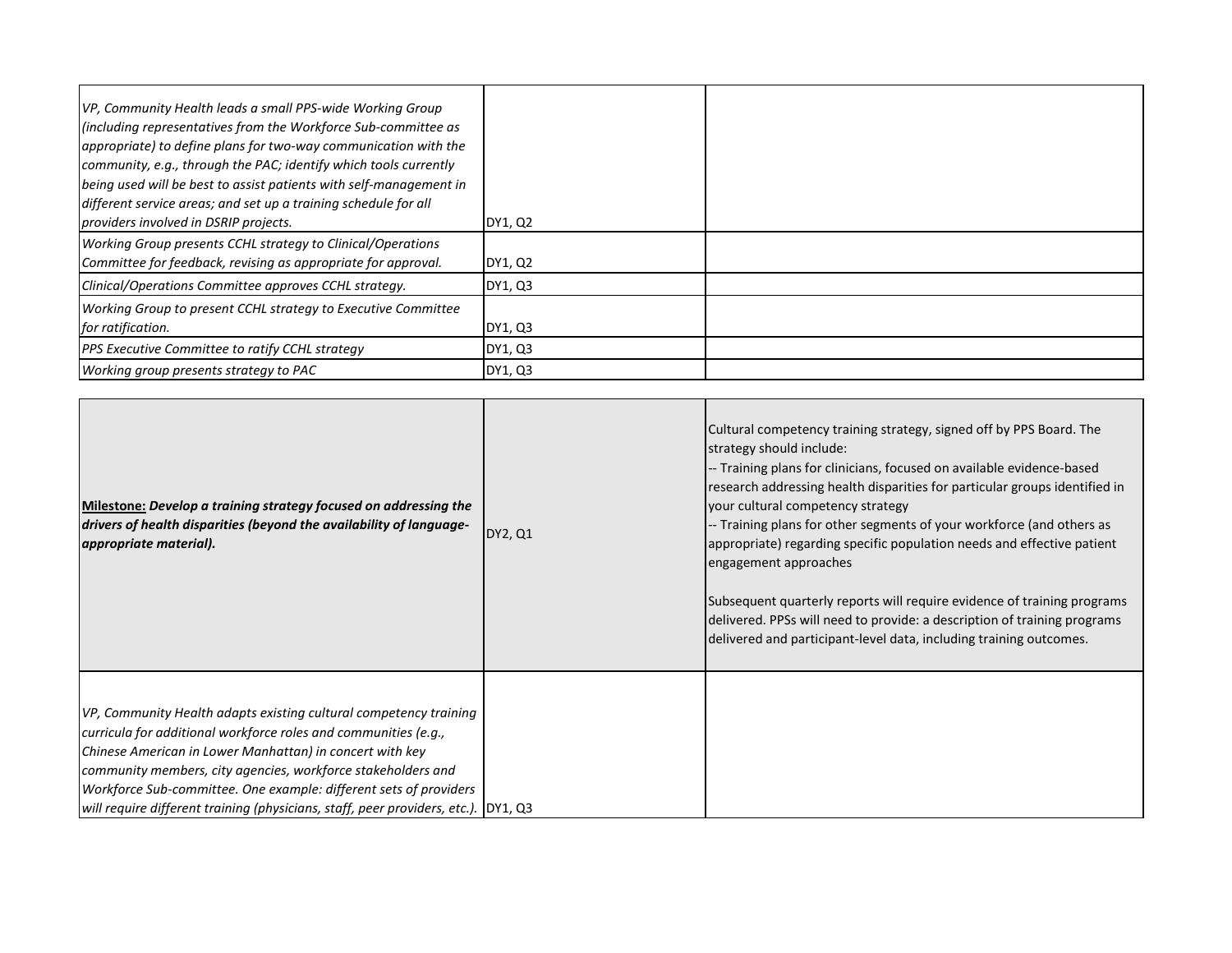| VP, Community Health, convenes same Working Group to review<br>curricula and to present training strategy to Clinical/Operations |         |  |
|----------------------------------------------------------------------------------------------------------------------------------|---------|--|
| Committee for feedback, revising as appropriate for approval.                                                                    | DY1, Q3 |  |
| Clinical/Operations Committee approves training strategy.                                                                        | DY1, Q4 |  |
| Working Group to present training strategy to Executive Committee<br>for ratification.                                           | DY1, Q4 |  |
| PPS Executive Committee to ratify training strategy                                                                              | DY2, Q1 |  |
| Working group presents training strategy to PAC                                                                                  | DY2, Q1 |  |

## **Key Issues**

## **Major Risks to Implementation & Risk Mitigation Strategies**

Please describe the key challenges or risks that you foresee in implementing your cultural competency / health literacy strategy and addressing the specific health disparities you are targeting (based on your CNA), and achieving the milestones described above - including potential impacts on specific projects and any risks that will undermine your ability to achieve outcome measure targets.

*Much the NYP PPS service area is comprised of linguistically isolated ethnic and racial minorities. In response, the NYP PPS has adopted a patient-centered approach to cultural competency, known as the "Culture of One," which is aligned with the National Quality Forum's (NQF) framework. As part of the Culture of One, the NYP PPS realizes that the burden of clear communication and understanding is placed on the provider, not the patient. We have identified several risks with our implementation of this framework across the PPS.*

*Cultural Competency and Health Literacy Training . We must ensure that all providers on a patient's care team—across the continuum of care—are consistently and effectively trained in cultural competency and health literacy. Otherwise, we risk the same fragmented care that DSRIP seeks to remedy. To mitigate this risk, the NYP PPS will train frontline staff and physicians involved in DSRIP projects to provide care that respects patients' "Culture of One." This approach treats patients as individuals whose culture is unique and a*  result of multiple social, cultural and environmental factors and avoids racial or ethnic stereotyping. The methodology stems from seminal research published by NYP's VP-*Community Health, Dr. Emilio Carrillo, in 1999 and is used internationally as the basis for cultural competency training. Additionally, providers and staff in certain projects will receive supplemental training on sensitivities related to specific target populations. For example, those involved in Project 3.g.i (Integration of Palliative Care into PCMHs) will receiving training on how to deal sensitively with patients facing advanced illnesses and their families. Those involved in Projects 3.e.i and 4.c.i (HIV/AIDS) will receive training that will include education on HIV as a disease, gender identity, substance abuse issues and disability issues. We will also establish a Cultural Competency/Health Literacy expert panel to review the health literacy level of DSRIP project educational material across the PPS.*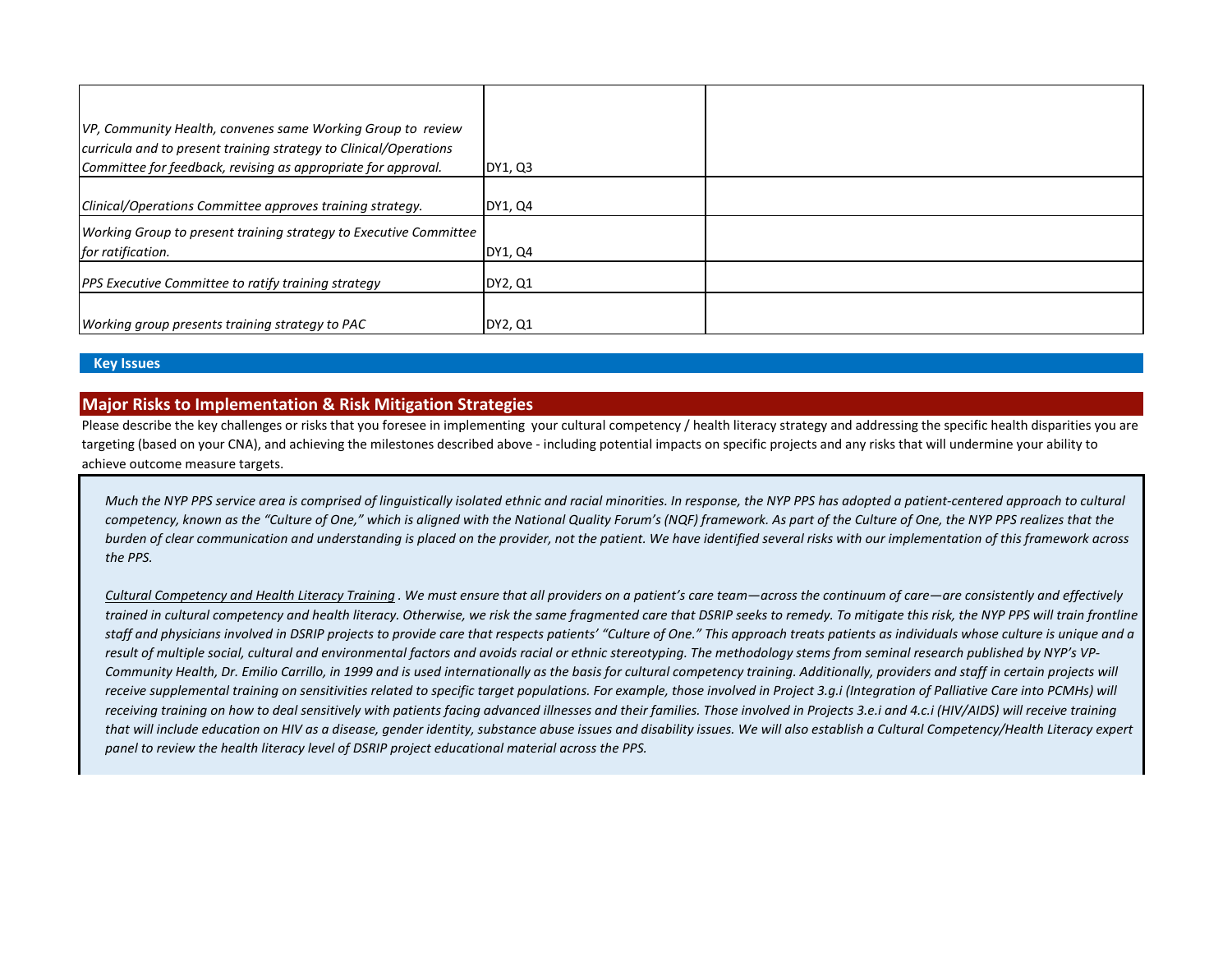*The NYP PPS also intends to co-invest with the State through the CRFP and with ASCNYC as the lead in a Peer Training Institute which will be a PPS center for CHW, Patient Navigator, Health Educator and Interpreter training serving all NYP PPS projects and Network Members. These "peer providers" are trained local community members who provide diagnosis-specific education in a linguistically and culturally appropriate manner to patients and families. At the Peer Training Institute, these providers will learn to avoid the pitfalls of "false fluency" and of using family interpreters or bilingual providers as ad hoc interpreters. They are critical to mitigating the barriers presented by the cultural diversity of our attributed beneficiaries.*

*New Patient Population . Though NYP has extensive experience with Upper Manhattan communities, it has less experience with the Asian population that lives in Lower Manhattan, home to its newest hospital, NYP/LM. This service area is 6% African American, 16% Hispanic and 25% Asian. The majority of Asian people are of Chinese origin (75% of the Asian population; 18% of the total service area). Almost a third of the population is foreign-born, 60% of which originate from Asian countries. Twenty percent of the*  population speaks an Asian language, of which 65% speak English less than "very well." To address the challenge of working with this new population, the NYP PPS will collaborate with long-standing, experienced leaders in the community such as Charles B. Wang Community Health Center as well as the NYC Department of Health and Mental *Hygiene for training, translated materials and so on. Projects specifically impacted by this risk are those involved at NYP/LM—Project 2.b.iii (ED Care Triage) and Project 2.b.iv (Care Transitions for 30-Day Readmissions)—as well as the city-wide Domain 4 Projects (4.b.i – Tobacco Cessation and 4.c.i – Decrease HIV Morbidity). For Project 4.b.i (Tobacco Cessation), we intend to collaborate with NYU's New York City Treats Tobacco program to craft provider training and patient education materials to effectively engage this specific population.*

*Practitioner Engagement . Engaging practitioners in training opportunities will be key to success. Because the PPS is made up of multiple Network Members, the Clinical/Operations Committee (along with Workforce and IT/Data Governance) will need a tight roll-out schedule to ensure that all providers are appropriately trained. In*  addition, the NYP PPS will establish and provide quidance to existing and new cultural competency committees at several large Network Members to ensure that the roll-out of *the Culture of One program is tailored to the needs of specific organizations.*

*Data Collection . In order to analyze data and measure progress/success, we must capture the appropriate patient-level data at each encounter. These include but are not limited to ethnicity, race and preferred language. To mitigate the risk of not having appropriate data to analyze, cultural competency and health literacy training for registrars and other front-desk staff will include education on how to ask these sensitive questions and how to code them appropriately.*

## **Major Dependencies on Other Workstreams**

Please describe any interdependencies between this and any other workstreams (IT Systems and Processes, Practitioner Engagement, Financial Sustainability, etc.)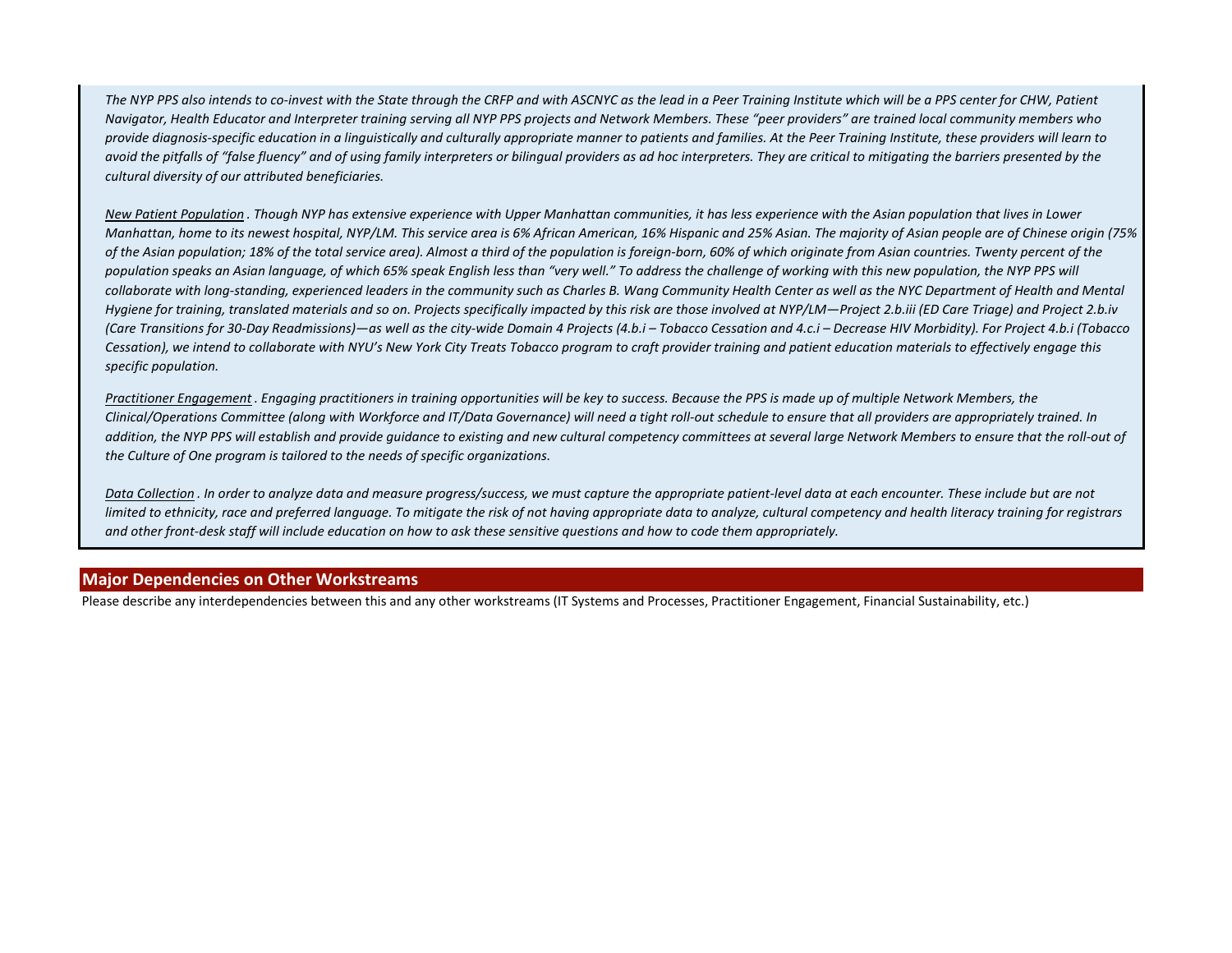*As Cultural Competency and Health Literacy are integral to the roll-out of all DSRIP projects, several interdependencies are noted below.*

*Workforce Strategy. The overlap between these two workstreams is related to 1) hiring and 2) training. First, the PPS will hire close to 40 culturally competent peer providers (Community Health Workers and Patient Navigators). This group of new employees is an important link between beneficiaries and medical/social services. Second, cultural competency and health literacy training is a key aspect of the PPS's workforce development strategy. To ensure standardized training across all staff, the Community Health Department and Workforce Sub-committee will work together to design and implement a training schedule, to be approved by the Clinical/Operations Committee. In addition, NYP and ASCNYC are partnering to develop a Peer Training Institute which will be a PPS center for Community Health Worker, Patient Navigator, Health Educator and Interpreter training serving all NYP PPS projects and Network Members.*

*Financial Sustainability. Similar to the Workforce Strategy workstream, we must be able to finance cultural competency and health literacy training. To that end, the Finance Committee has embedded within it a member of the Workforce Sub-committee, who will be able to speak to cultural competency and health literacy training. The Finance Committee will also invite the Community Health department to report on this training.*

*Governance. The NYP PPS will rely on several key Network Members, such as Charles B. Wang Community Health Center, to assist in its cultural competency and health literacy training. To keep these Network Members engaged, we will make sure they are among the first to serve on the Executive Committee and Clinical/Operations Committee.*

*Practitioner Engagement. The practitioner communication and engagement plan will include information and training on cultural competency and health literacy. Physicians (including house staff) will need separate training from care team staff (RNs, etc.).*

## **Roles and Responsibilities**

Please list the key people/organizations responsible for this organizational workstream and describe what their responsibilities involve.

*To clarify, the 'Roles & Responsibilities' table is intended to capture those individuals and organizations responsible for driving/managing the workstream, whereas the 'Key Stakeholders' table is intended to capture the people/organizations with a stake in the project, but who are not directly responsible for driving it.*

| Role                            | Name of person /<br>organization (if known<br>at this stage)                                                      | <b>Key deliverables /</b><br>responsibilities                                                       |
|---------------------------------|-------------------------------------------------------------------------------------------------------------------|-----------------------------------------------------------------------------------------------------|
| <b>Community Health</b>         | <b>Emilio Carrillo, MD, VP</b><br><b>Community Health, NYP</b>                                                    | <b>Developing and executing</b><br>cultural competency and health<br>literacy strategy and training |
| <b>CCHL Strategy Work Group</b> | <b>Emilio Carrillo, MD, VP</b><br><b>Community Health, NYP</b><br>and Various Others (NYP<br>and Network Members) | Develop CCHL Strategy                                                                               |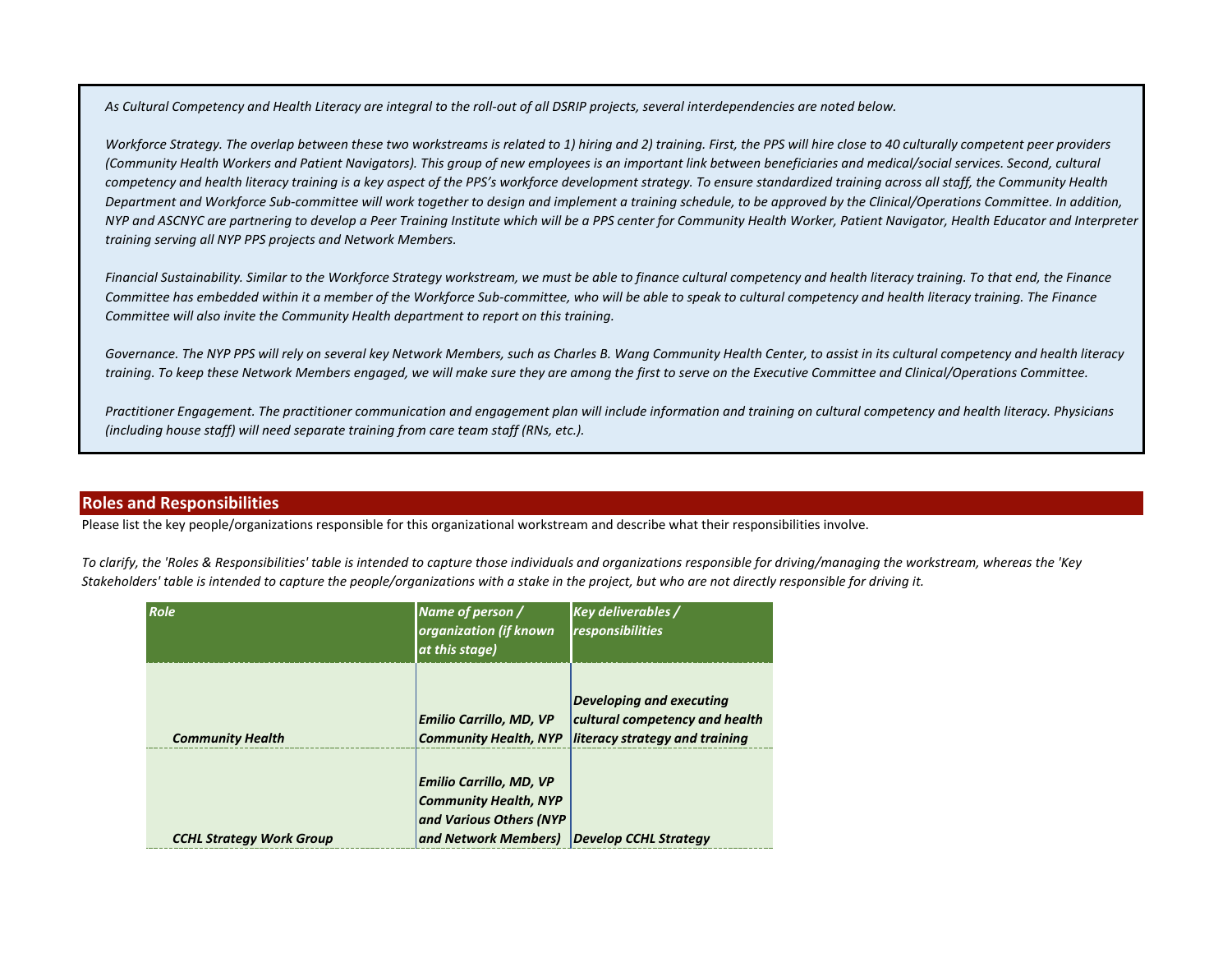| <b>Community Health</b>                                            | Victor Carrillo,<br><b>Community Health</b>   | <b>Executing strategy globally</b> |
|--------------------------------------------------------------------|-----------------------------------------------|------------------------------------|
| <b>Organization-Based Cultural</b><br><b>Competency Committees</b> | <b>Multiple PPS Network</b><br><b>Members</b> | <b>Executing strategy locally</b>  |

## **Key Stakeholders**

Please identify the key stakeholders involved, both within and outside the PPS.

*To clarify, the 'Roles & Responsibilities' table is intended to capture those individuals and organizations responsible for driving/managing the workstream, whereas the 'Key Stakeholders' table is intended to capture the people/organizations with a stake in the project, but who are not directly responsible for driving it.*

| <b>Key stakeholders</b>                 | <b>Role in relation to this</b><br>organizational<br>workstream                            | <b>Key deliverables /</b><br>responsibilities                                                                   |
|-----------------------------------------|--------------------------------------------------------------------------------------------|-----------------------------------------------------------------------------------------------------------------|
| Internal stakeholders                   |                                                                                            |                                                                                                                 |
| <b>Andrea Procaccino</b>                | <b>Chief Learning Officer</b>                                                              | <b>Consulting on workforce</b>                                                                                  |
| <b>Eric Carr</b>                        | <b>Workforce Sub-</b><br>committee Lead                                                    | <b>Work with Community Health</b><br>on training roll-out                                                       |
| <b>Charles B. Wang Community Center</b> | <b>Experienced PPS</b><br><b>Network Member</b>                                            | <b>Assistance with cultural</b><br>competency and health literacy<br>training for Lower Manhattan<br>population |
| 1199 Training & Employment Funds        |                                                                                            | <b>Training assistance for frontline</b>                                                                        |
| (TEF)                                   | <b>Workforce training</b>                                                                  | workers                                                                                                         |
| <b>Employees / Practitioners</b>        | <b>Providers</b>                                                                           | <b>Engage in training</b>                                                                                       |
| <b>All PPS Network Members</b>          | <b>IT Contacts</b>                                                                         | Liaison                                                                                                         |
| Eliana Leve, LCSW, MA, CASAC            | <b>Deputy Executive</b><br><b>Director for Programs,</b><br><b>AIDS Service Center NYC</b> | <b>Development of Community</b><br><b>Health Worker Peer Training</b><br>Institute in Upper Manhattan.          |
| <b>External stakeholders</b>            |                                                                                            |                                                                                                                 |
| <b>NYC DOHMH</b>                        | <b>Training and technical</b><br>assistance                                                | <b>Technical assistance for projects</b><br>at the NYP/LM campus                                                |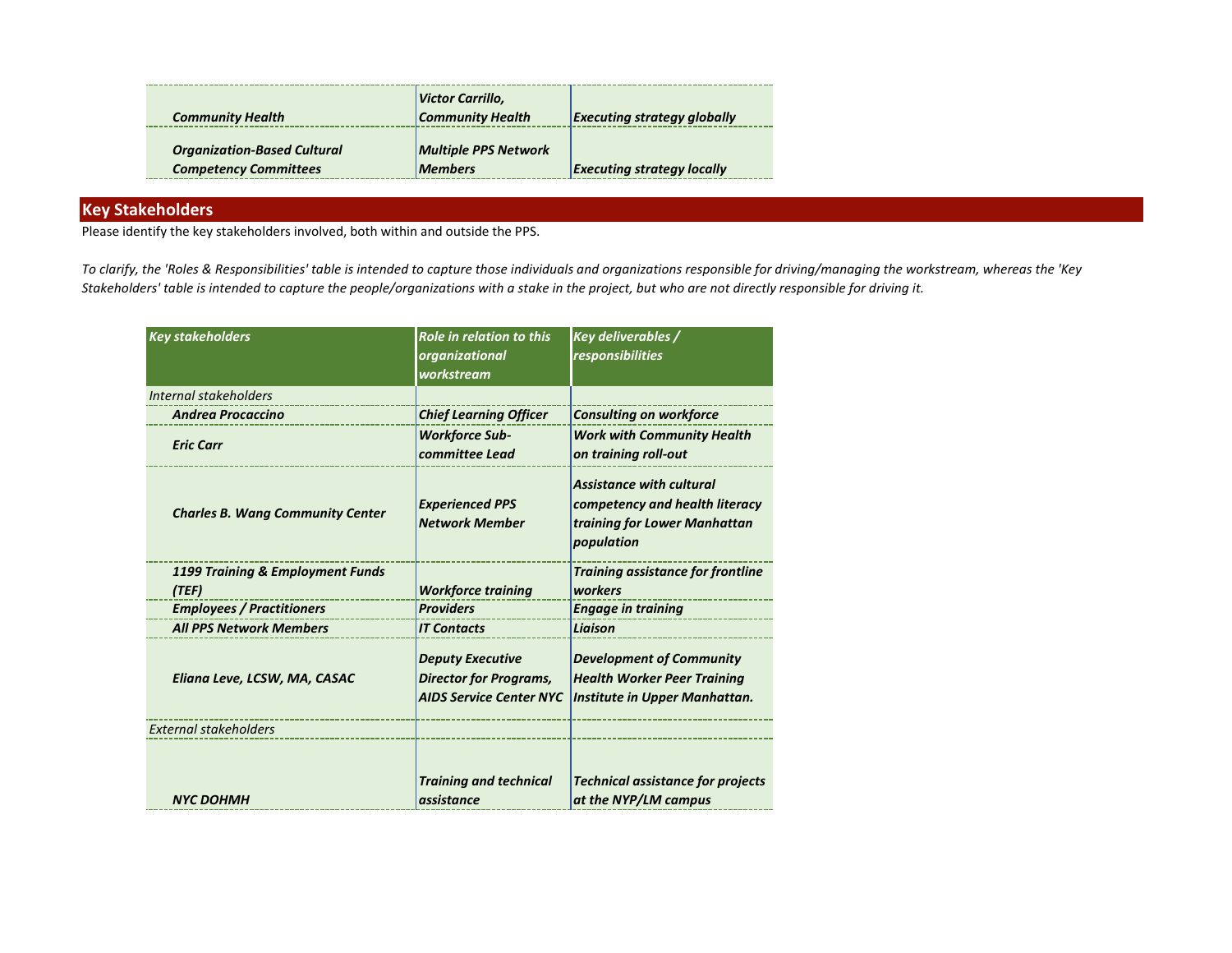| <b>NYU NYC Treats Tobacco</b> | <b>Training and technical</b><br>assistance | <b>Technical assistance for Project</b><br>4.b.i - Tobacco Cessation |
|-------------------------------|---------------------------------------------|----------------------------------------------------------------------|
| 1199 SEIU; NYSNA              | Labor/Union<br>Representation               | <b>Expertise and input re cultural</b><br>competency training        |

#### **IT Expectations**

Please clearly describe how the development of shared IT infrastructure across the PPS will support the development and implementation of your cultural competency / health literacy strategy and the achievement of the milestones described above.

*Shared IT infrastructure development will support the implementation of our cultural competency / health literacy strategy in three ways: 1) Workflow support for care coordinators via Allscripts Care Director; 2) Documentation support for Community Health Workers; and 3) Enhancements to the patient portal.* 

*Workflow support for care coordinators. The PPS will extend Allscripts Care Director (ACD), an application that supports the work flows of care coordinators to multiple Network Members across the care continuum. The application enables care coordinators to care for registries of patients; manage tasks related to those patients; and document assessments, care plans, problems, goals, interventions and future tasks. In this way, care team members across the continuum can be made aware of patients' cultural preferences.*

*Documentation support for Community Health Workers (CHWs) . Culturally competent CHWs will serve as a link between patients and medical/social services. The CHWs will see patients in their homes and document their findings, e.g., psychosocial issues that may be hurdles to the delivery of optimal care and recommendations for referrals to*  community-based organizations. Because CHWs are mobile, the PPS will provide them with a wireless-enabled tablet-based application for documentation. The application will *allow both free-text and structured documentation approaches. The PPS will leverage lessons learned as part of a NYS eHealth Collaborative Digital Health Accelerator project in which NYP piloted electronic documentation for CHWs.*

*Enhancements to the patient portal . The PPS will develop a patient portal for patients. We will create specialized, relevant, multi-lingual content to improve health literacy such as asthma-related materials for parents of asthmatic children and information about managing multiple chronic diseases for adults. The content will be clinically oriented but also provide information about Network Members and social services available.*

#### **Progress Reporting**

Please describe how you will measure the success of your cultural competency / health literacy strategy, including reference to specific health disparities.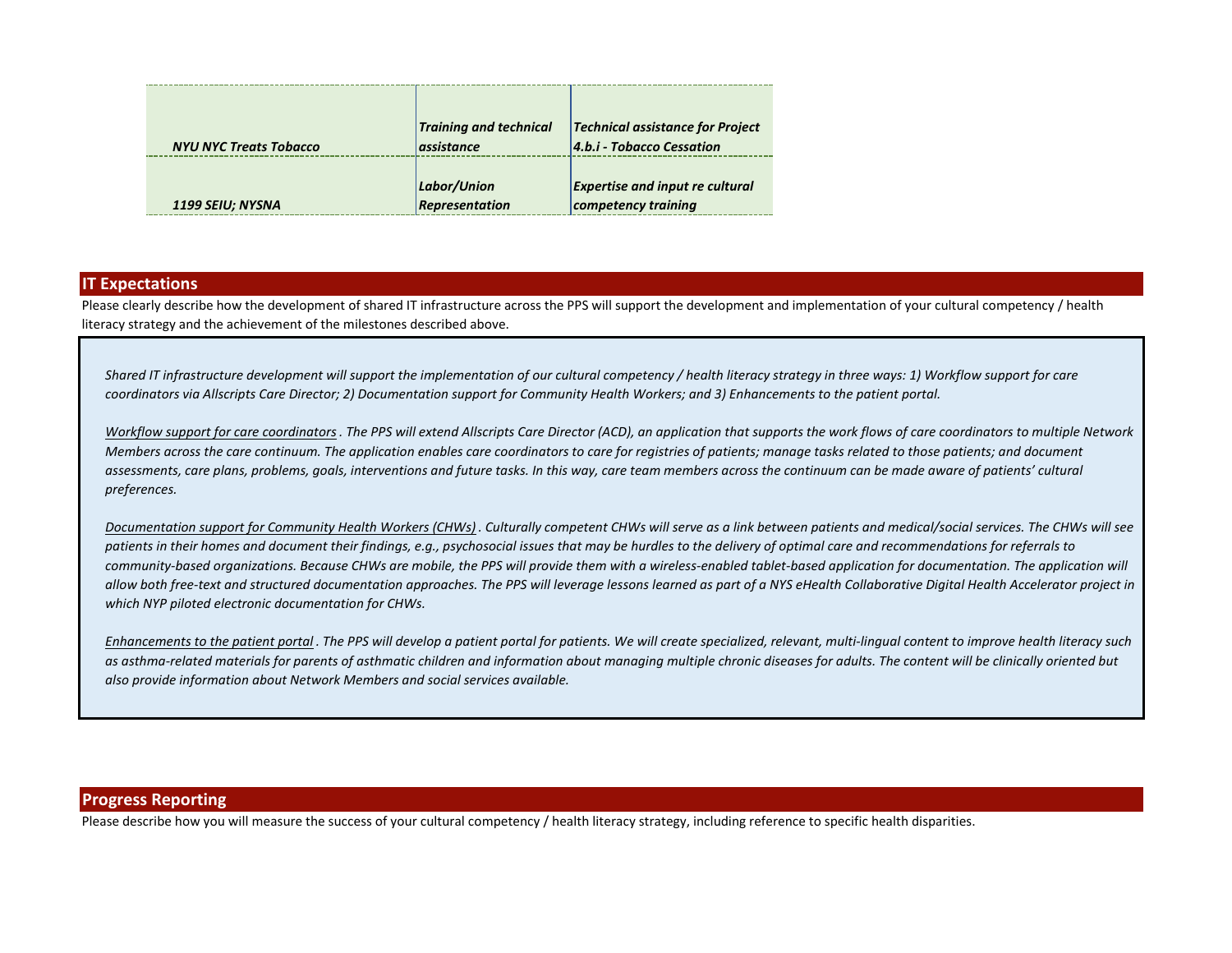*Because the cultural competency / health literacy strategy is at the core of every project, we will measure its success by analyzing: 1) existing disparity-sensitive clinical outcomes measures, as defined by the National Quality Forum (NQF); 2) Ambulatory Care Sensitive Conditions (PQIs and PDIs); 3) measures associated with cultural competency; and 4) utilization (i.e., emergency department visits, hospitalizations and 30-day readmissions) and patient satisfaction. We will also track the number of providers (staff, physicians and peer providers) trained as measure of our progress.*

*Disparity-Sensitive Clinical Outcomes. Each project has its own clinical outcomes measures of success. We will select existing measures that qualify as "disparity-sensitive" as*  defined by the NQF, i.e., "those that serve to detect... differences in quality among populations or social groupings (race/ethnicity, language, etc.)." These measures include care with a high degree of discretion, such as the decision to prescribe medication to control a patient's pain (e.g., Project 3.g.i); communication-sensitive services, such as smoking *cessation counseling (e.g., Project 4.b.i); social determinant-dependent, or patient self-management, measures, such as medication adherence to diabetes or CHF management (e.g., Projects 2.b.i, 2.b.iv); and outcome and communication-sensitive process measures, such as the provision of certain vaccines, where some groups may have specific concerns about some interventions or medications over others (e.g., Project 2.b.i).(1)*

*Ambulatory Care Sensitive Conditions. PQIs measure potentially avoidable hospitalizations for ambulatory care sensitive conditions and reflect issues of access to high-quality ambulatory care, which may be the result of disparities in care. Examples are short-term complications from diabetes and uncontrolled diabetes admission rate, both of which will likely be tracked by Project 2.b.i.*

*Cultural Competency Measures. We will track some of the NQF-endorsed measures associated with culture, language and health literacy. For example, patient readmission measures are included in this bucket due to the importance of patient-provider communication in transitions of care (e.g., Project 2.b.iv). Other examples are adherence to chronic care medication (e.g., Projects 2.b.i, 3.e.i) and the conducting of a depression assessment (e.g., Projects 2.b.i, 3.a.i, 3.a.ii, 3.g.i and 3.e.i).*

*Utilization and Patient Satisfaction . We will measure changes in utilization (admissions, readmissions and ED visits) and patient satisfaction (via Press Ganey) in aggregate and by categories such as race, ethnicity and preferred language, much as we did with the NYP Regional Health Collaborative (RHC). In October 2010, NYP, in association with the Columbia University Medical Center, launched an integrated network of patient-centered medical homes that were linked to other providers and community-based resources*  and formed a "medical village" in Northern Manhattan. Three years later, a study of 5,852 patients who had some combination of diabetes, asthma and congestive heart failure *(CHF) found that emergency department visits, hospitalizations and 30-day readmissions had been reduced by 29.7%, 28.5% and 36.7%, respectively, compared to the year before implementation of the network. Patient satisfaction scores improved across all measures.(2)*

*(1) Weissman, Carrillo et al, "Commissioned Paper: Healthcare Disparities Measurement," National Quality Forum, October 4, 2011. (2) Carrillo et al, "The NYP Regional Health Collaborative," Health Affairs, 33, No. 11 (2014) 1985-1992.*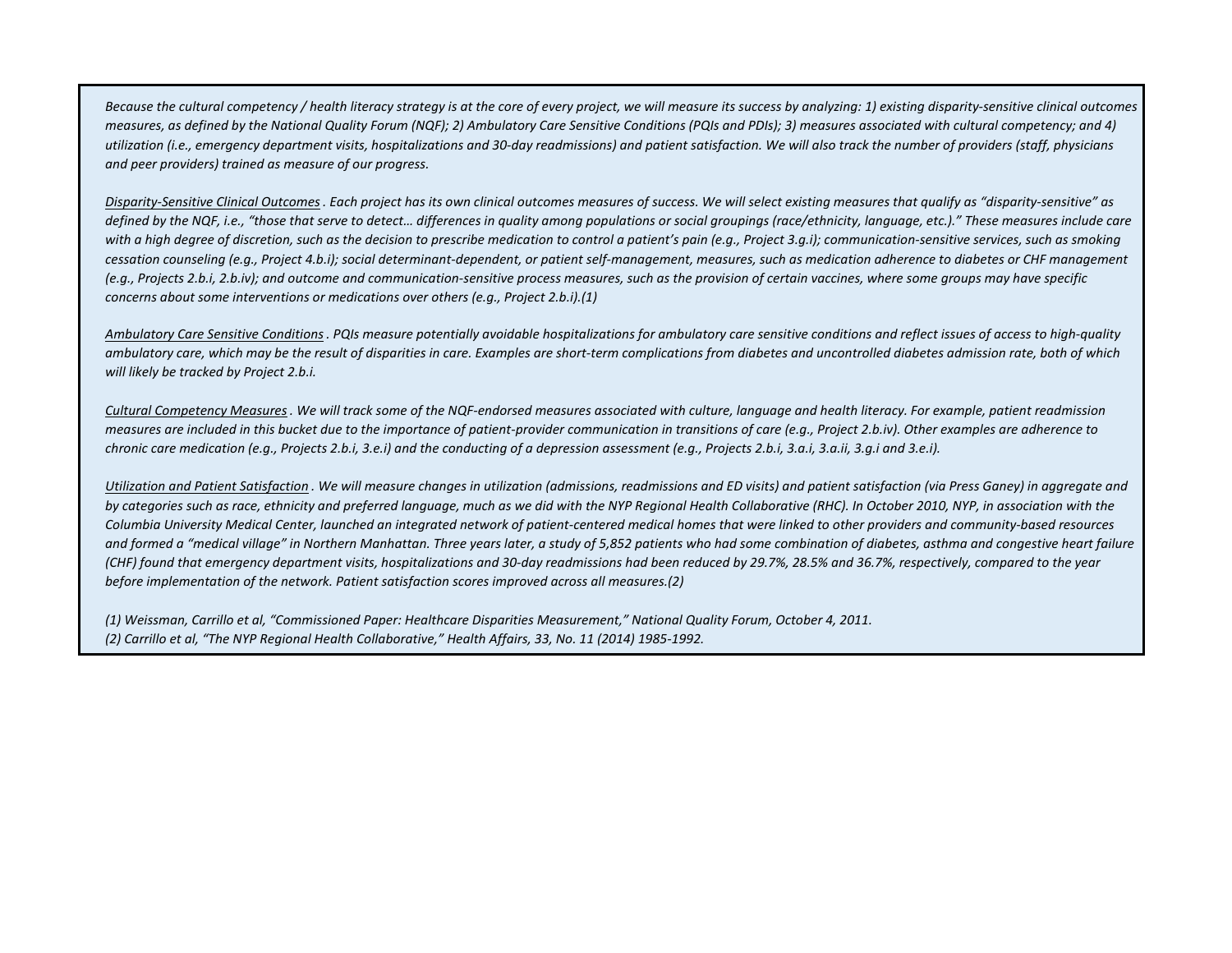# **IT Systems and Processes**

# **Key Issues**

| <b>Current state analysis</b>                                                                                                                                                                                       | <b>Target Completion Date</b> | <b>Supporting Documentation</b>                                                                                                                                                                                                                                       |
|---------------------------------------------------------------------------------------------------------------------------------------------------------------------------------------------------------------------|-------------------------------|-----------------------------------------------------------------------------------------------------------------------------------------------------------------------------------------------------------------------------------------------------------------------|
| Milestone: Perform current state assessment of IT capabilities<br>across network, identifying any critical gaps, including readiness<br>for data sharing and the implementation of interoperable IT<br>platform(s). | DY1, Q4                       | Detailed IT current state assessment. Relevant QEs<br>(RHIOs/HIEs) should be involved in performing this<br>assessment.<br>Subsequent quarterly reports will require updates on the key<br>issues identified and plans for developing the PPS's IT<br>infrastructure. |
| Director of Interoperability Informatics develops IT assessment in<br>concert with Healthix (RHIO) and Network Member IT counterparts.<br>Tools will include surveys, emails, interviews and meetings.              | DY1, Q2                       |                                                                                                                                                                                                                                                                       |
| <b>PMO distributes IT assessment to Network Members for feedback.</b>                                                                                                                                               | DY1, Q2                       |                                                                                                                                                                                                                                                                       |
| PMO incorporates feedback from Network Members.                                                                                                                                                                     | DY1, Q2                       |                                                                                                                                                                                                                                                                       |
| IT/Data Governance Committee reviews and summarizes network IT<br>capabilities.                                                                                                                                     | DY1, Q3                       |                                                                                                                                                                                                                                                                       |
| IT/Data Governance Committee presents assessment to Exec<br>Committee for ratification.                                                                                                                             | DY1, Q4                       |                                                                                                                                                                                                                                                                       |

*IT Governance Target Completion Date Supporting Documentation*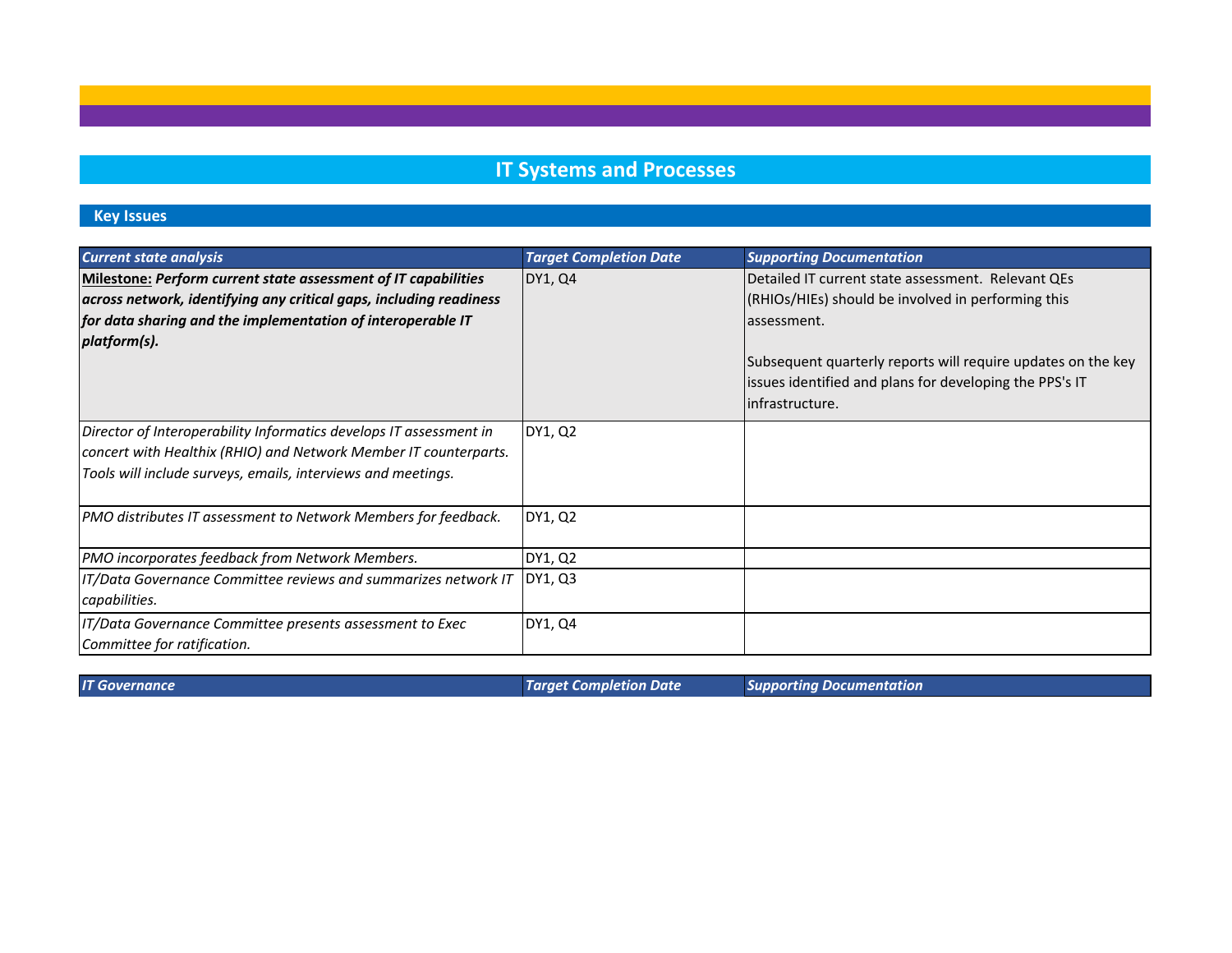| Milestone: Develop an IT Change Management Strategy                                                                                                                                                                                                                                                  | DY2, Q2 | IT change management strategy, signed off by PPS Board. The<br>strategy should include:<br>-- Your approach to governance of the change process;<br>-- A communication plan to manage communication and<br>involvement of all stakeholders, including users;<br>-- An education and training plan;<br>-- An impact / risk assessment for the entire IT change process;<br>land<br>- Defined workflows for authorizing and implementing IT<br>changes<br>Subsequent quarterly reports will require an update on the<br>implementation of this IT change management strategy. |
|------------------------------------------------------------------------------------------------------------------------------------------------------------------------------------------------------------------------------------------------------------------------------------------------------|---------|-----------------------------------------------------------------------------------------------------------------------------------------------------------------------------------------------------------------------------------------------------------------------------------------------------------------------------------------------------------------------------------------------------------------------------------------------------------------------------------------------------------------------------------------------------------------------------|
| Director of Interoperability Informatics leads group including project<br>leaders, Network Members, Workforce Sub-committee members<br>and others to develop NYP PPS IT change management strategy in<br>response to assessment and in conjunction with IT/Data Governance<br>Committee.             | DY1, Q4 |                                                                                                                                                                                                                                                                                                                                                                                                                                                                                                                                                                             |
| IT/Data Governance Committee presents strategy to PAC.                                                                                                                                                                                                                                               | DY1, Q4 |                                                                                                                                                                                                                                                                                                                                                                                                                                                                                                                                                                             |
| IT/Data Governance Committee presents final IT Change<br>Management Strategy to Executive Committee; PPS Executive<br>Committee ratifies strategy                                                                                                                                                    | DY2, Q1 |                                                                                                                                                                                                                                                                                                                                                                                                                                                                                                                                                                             |
| IT/Data Governance Committee works with Workforce Sub-<br>committee to develop communication and training strategy for IT<br>Change Management process.                                                                                                                                              | DY2, Q2 |                                                                                                                                                                                                                                                                                                                                                                                                                                                                                                                                                                             |
| IT/Data Governance Committee creates process for monitoring the<br>ongoing progress and performance of the change management<br>strategy, including reporting back to Executive Committee as<br>appropriate. This step will include input and expertise from the<br>Workforce Sub-committee as well. | DY2, Q2 |                                                                                                                                                                                                                                                                                                                                                                                                                                                                                                                                                                             |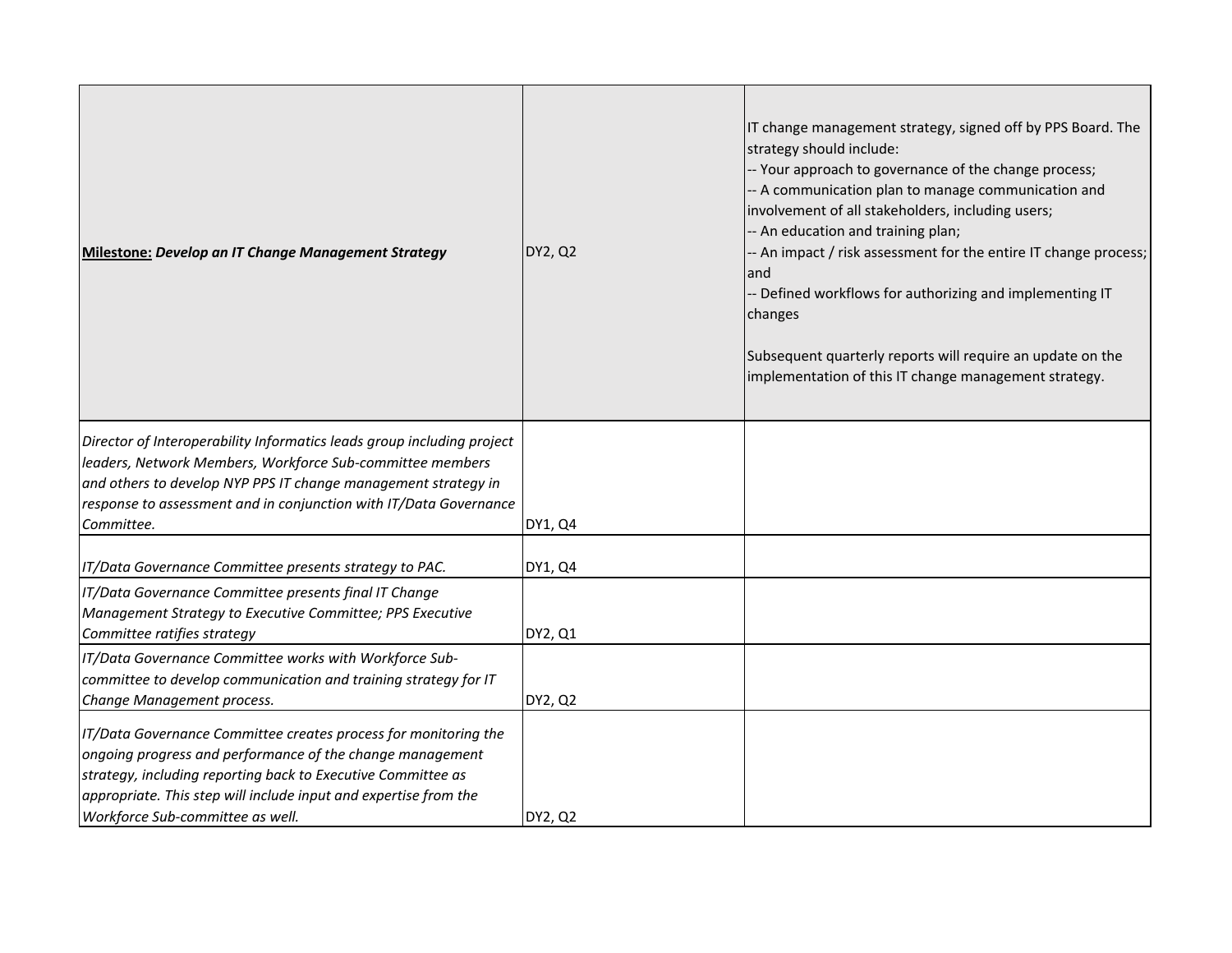| <b>Data Sharing</b>                                                                                                                                                                                 | <b>Target Completion Date</b> | <b>Supporting Documentation</b>                                                                                                                                                                                                                                                                                                                                                                                                                                                                                             |
|-----------------------------------------------------------------------------------------------------------------------------------------------------------------------------------------------------|-------------------------------|-----------------------------------------------------------------------------------------------------------------------------------------------------------------------------------------------------------------------------------------------------------------------------------------------------------------------------------------------------------------------------------------------------------------------------------------------------------------------------------------------------------------------------|
| Milestone: Develop roadmap to achieving clinical data sharing and<br>interoperable systems across PPS network                                                                                       | DY2, Q2                       | Roadmap document, including current state assessment and<br>workplan to achieve effective clinical data sharing and<br>interoperable systems where required. The roadmap should<br>include:<br>- A governance framework with overarching rules of the road<br>for interoperability and clinical data sharing;<br>- A training plan to support the successful implementation of<br>new platforms and processes; and<br>- Technical standards and implementation guidance for<br>sharing and using a common clinical data set |
| Director of Interoperability Informatics leads small internal group                                                                                                                                 |                               |                                                                                                                                                                                                                                                                                                                                                                                                                                                                                                                             |
| (clinicians, end users) to develop NYP datasharing and interopability                                                                                                                               |                               |                                                                                                                                                                                                                                                                                                                                                                                                                                                                                                                             |
| plan.                                                                                                                                                                                               | DY1, Q3                       |                                                                                                                                                                                                                                                                                                                                                                                                                                                                                                                             |
| Corporate Director, Director of Interoperability Informatics and<br>IT/Data Governance Committee develop PPS Network datasharing<br>and interopability system in conjunction with vendors and RHIO. | DY1, Q3                       |                                                                                                                                                                                                                                                                                                                                                                                                                                                                                                                             |
| IT/Data Governance Committee presents Datasharing and                                                                                                                                               |                               |                                                                                                                                                                                                                                                                                                                                                                                                                                                                                                                             |
| Interoperability plan to Executive Committee for ratification                                                                                                                                       | DY1, Q4                       |                                                                                                                                                                                                                                                                                                                                                                                                                                                                                                                             |
| The plan is presented to the PAC and communicated to Network                                                                                                                                        |                               |                                                                                                                                                                                                                                                                                                                                                                                                                                                                                                                             |
| Members to ensure transparency.                                                                                                                                                                     | DY2, Q1                       |                                                                                                                                                                                                                                                                                                                                                                                                                                                                                                                             |
| IT/Data Governance Committee creates process for monitoring                                                                                                                                         |                               |                                                                                                                                                                                                                                                                                                                                                                                                                                                                                                                             |
| partner compliance with connectivity and data-sharing requirments,                                                                                                                                  |                               |                                                                                                                                                                                                                                                                                                                                                                                                                                                                                                                             |
| including reporting back to Executive Committee as appropriate.                                                                                                                                     |                               |                                                                                                                                                                                                                                                                                                                                                                                                                                                                                                                             |
| This step will include input and expertise from the                                                                                                                                                 |                               |                                                                                                                                                                                                                                                                                                                                                                                                                                                                                                                             |
| Clinical/Operations Committee as well.                                                                                                                                                              | DY2, Q2                       |                                                                                                                                                                                                                                                                                                                                                                                                                                                                                                                             |
|                                                                                                                                                                                                     |                               |                                                                                                                                                                                                                                                                                                                                                                                                                                                                                                                             |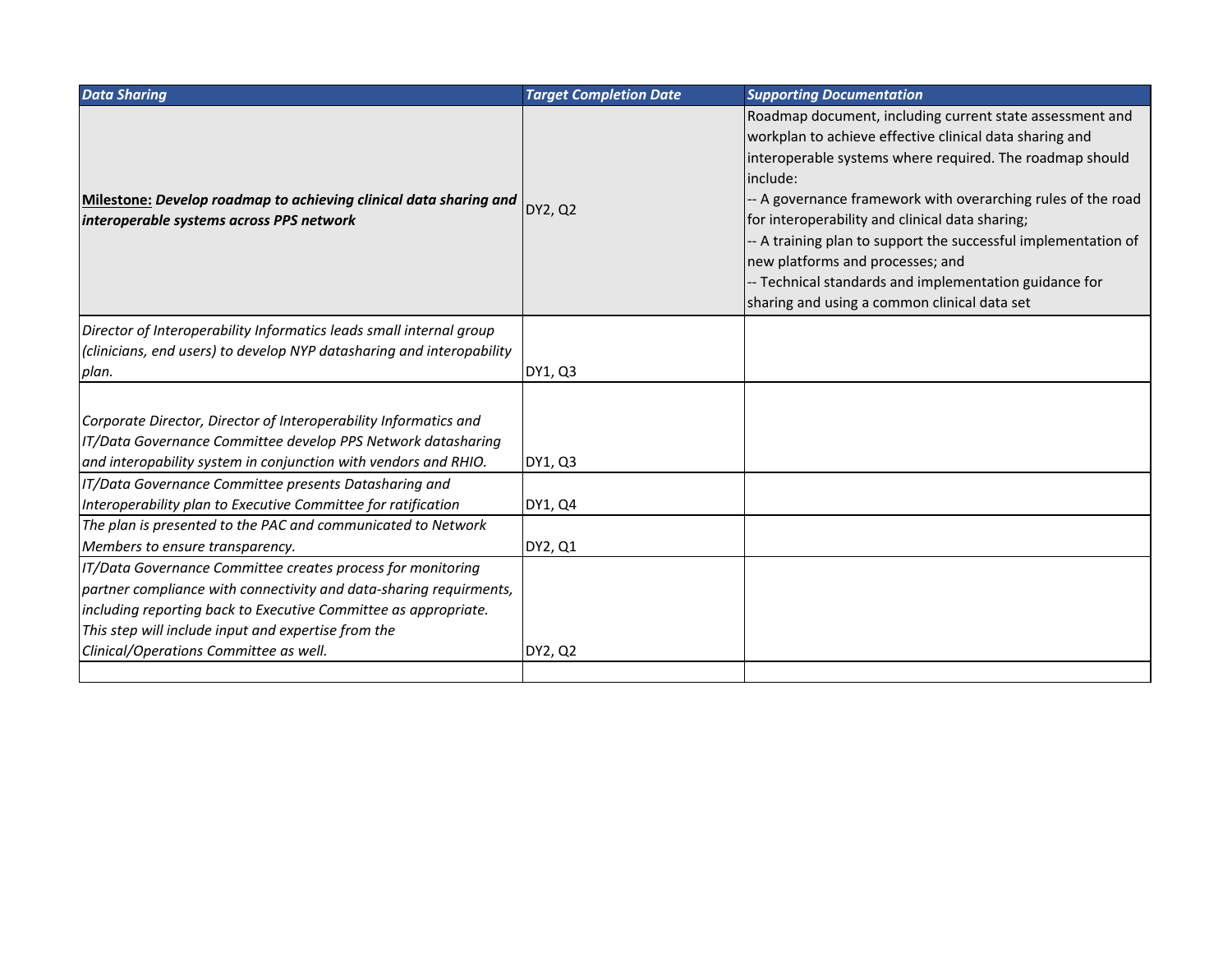| Milestone: Develop a specific plan for engaging attributed<br><b>members in Qualifying Entities</b>                                                                                                                                        | DY2, Q1 | PPS plan for engaging attributed members in Qualifying<br>Entities, signed off by PPS Board. The plan should include your<br>approach to outreach into culturally and linguistically isolated<br>communities.<br>Subsequent quarterly reports will require updates on your<br>progress in implementing this plan. |
|--------------------------------------------------------------------------------------------------------------------------------------------------------------------------------------------------------------------------------------------|---------|-------------------------------------------------------------------------------------------------------------------------------------------------------------------------------------------------------------------------------------------------------------------------------------------------------------------|
| IT/Data Governance Committee reviews current RHIO consent                                                                                                                                                                                  |         |                                                                                                                                                                                                                                                                                                                   |
| process, including pitfalls experienced by clinical and operational                                                                                                                                                                        |         |                                                                                                                                                                                                                                                                                                                   |
| staff in the current model.                                                                                                                                                                                                                | DY1, Q2 |                                                                                                                                                                                                                                                                                                                   |
| Clinical/Operations and IT/Data Governance Committees work with                                                                                                                                                                            |         |                                                                                                                                                                                                                                                                                                                   |
| Community Health department to ensure that cultural competency                                                                                                                                                                             |         |                                                                                                                                                                                                                                                                                                                   |
| and health literacy priniciples are incorporated into the new RHIO                                                                                                                                                                         |         |                                                                                                                                                                                                                                                                                                                   |
| consent process.                                                                                                                                                                                                                           | DY1, Q3 |                                                                                                                                                                                                                                                                                                                   |
| Clinical/Operations and IT/Data Governance Committees develop<br>staged plan for outreach to Network Members to communicate<br>RHIO consent processes, assist with implementation (as needed) and<br>tracking/reporting member engagement. | DY1, Q3 |                                                                                                                                                                                                                                                                                                                   |
| Director of Interoperability Informatics engages Healthix (QE) to<br>work with Network Members to finalize plan, including getting<br>feedback from Network Members on operational feasibility and<br>cultural appropriateness.            | DY1, Q4 |                                                                                                                                                                                                                                                                                                                   |
| Clinical/Operations and IT/Data Governance Committees present<br>joint NYP PPS RHIO plan to Executive Committee for ratification.                                                                                                          | DY2, Q1 |                                                                                                                                                                                                                                                                                                                   |
|                                                                                                                                                                                                                                            |         |                                                                                                                                                                                                                                                                                                                   |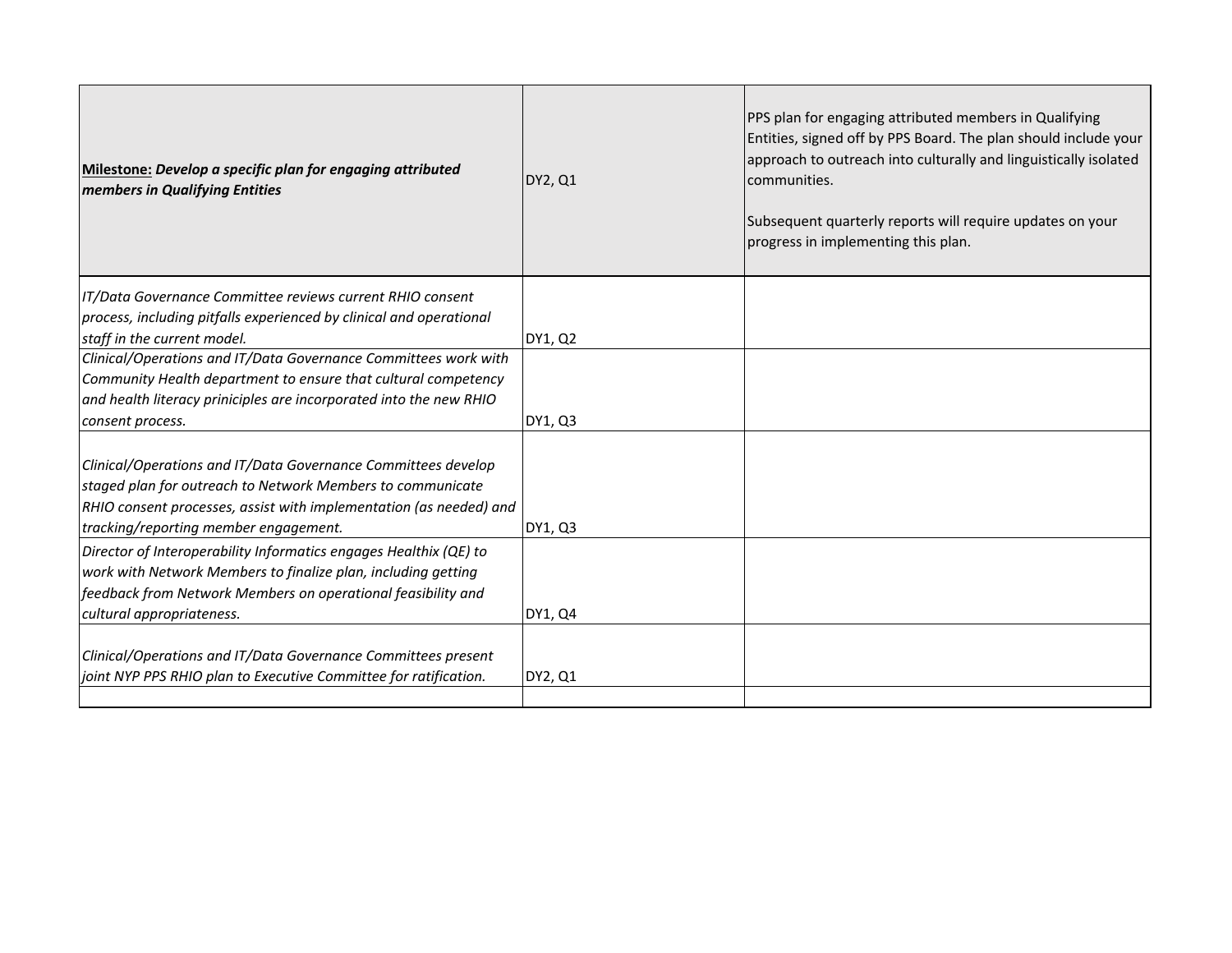| Milestone: Develop a data security and confidentiality plan.                                                                                                                                                                                                    | DY1, Q4 | Data security and confidentiality plan, signed off by PPS Board,<br>including:<br>-- Analysis of information security risks and design of controls<br>to mitigate risks<br>-- Plans for ongoing security testing and controls to be rolled<br>out throughout network.<br>Subsequent quarterly reports will require an update on<br>progress on implementing this plan. |
|-----------------------------------------------------------------------------------------------------------------------------------------------------------------------------------------------------------------------------------------------------------------|---------|------------------------------------------------------------------------------------------------------------------------------------------------------------------------------------------------------------------------------------------------------------------------------------------------------------------------------------------------------------------------|
| Director of Interoperability Informatics and NYP Chief Information<br>Security Officer lead small internal IT group (legal, security/privacy<br>officers) to develop NYP data security and confidentiality plan,<br>including security testing recommendations. | DY1, Q2 |                                                                                                                                                                                                                                                                                                                                                                        |
| Corporate Director IT, Director of Interoperability Informatics and<br>Chief Information Security Officer work with IT/Data Governance<br>Committee to finalize PPS Network data security and confidentiality<br>plan.                                          | DY1, Q3 |                                                                                                                                                                                                                                                                                                                                                                        |
| IT/Data Governance Committee presents Datasharing and<br>Interoperability plan to Executive Committee for ratification.                                                                                                                                         | DY1, Q4 |                                                                                                                                                                                                                                                                                                                                                                        |

# **Major Risks to Implementation & Risk Mitigation Strategies**

Please describe the key challenges or risks that you foresee in creating and implementing your IT governance structure, your plans for data sharing across your network, your approach to data security and confidentiality, and the achievement of the milestones described above, including the potential impacts on specific projects and any risks that will undermine your ability to achieve outcome measure targets.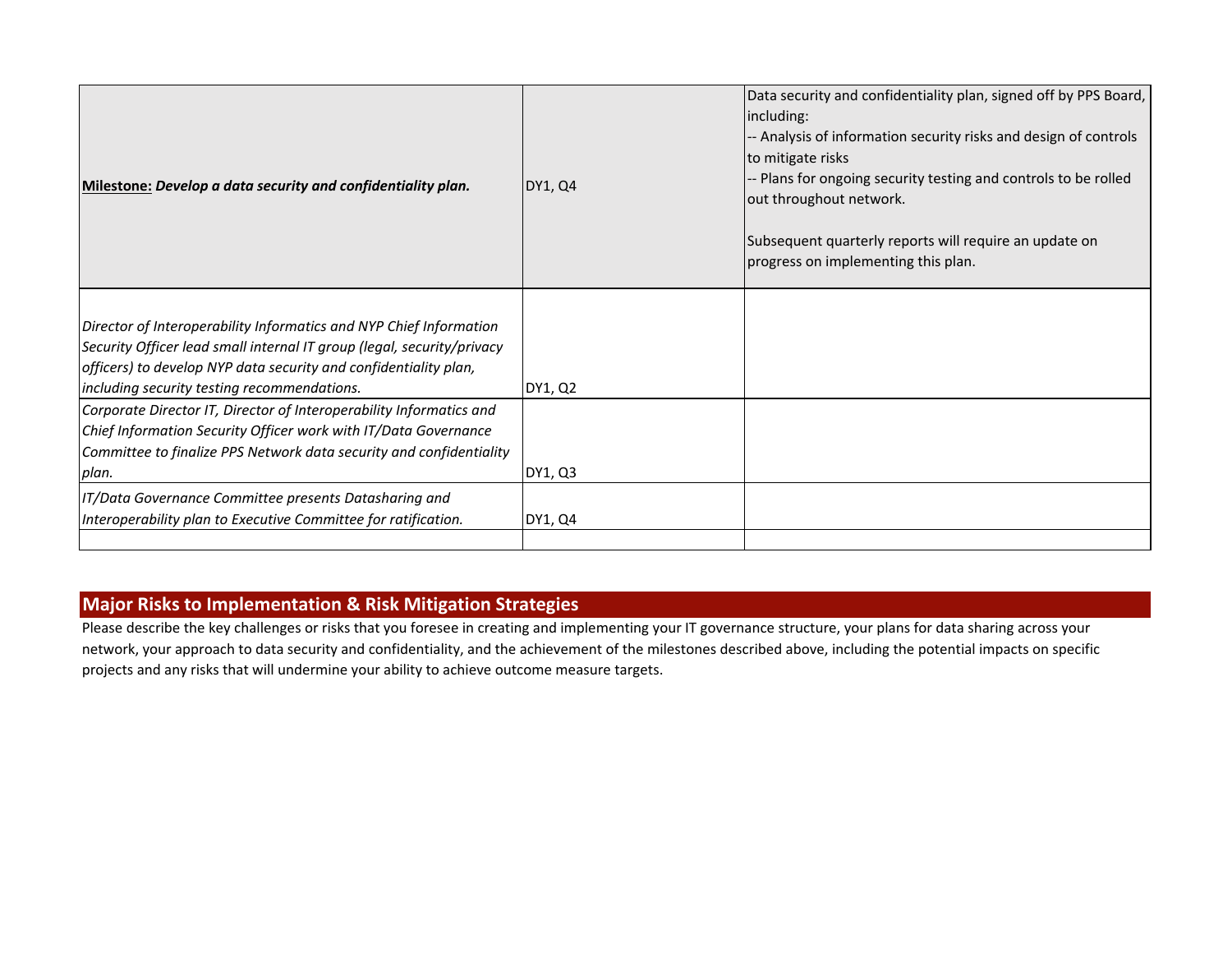*General Implementation Risks . The biggest risk to implementing the IT governance structure and network-wide infrastructure is that funding from the CRFP is not approved. The NYP PPS IT infrastructure is a prerequisite to achieving the goals of DSRIP, including improving population health, reducing the cost of healthcare services, increasing access to high-quality primary and specialty care, reducing avoidable hospital use and ensuring a sustainable model that continues after the DSRIP period has ended. If we receive less funding than expected, we will likely fund development out of DSRIP operational proceeds on a reduced scale. This will slow down the IT roll-out and may also negatively impact project outcomes.*

*Another risk is the need to develop new inter-institutional workflows. These workflows—which include the handoff of key pieces of clinical information—will need to fit*  into the workflow with minimal disruption and with maximal support from information technology capabilities. These challenges will be mitigated through leadership *commitment from NYP and the Network Members as well as dedicated project management resources.*

*Third, there is a need to develop robust governance processes. The DSRIP-related workflows will require consistent processes and procedures to be created across multiple organizations. Governance and decision-making structures will be required to these complex and, at times, contentious, decisions. The mitigation approach will be to use the IT/Data Governance Committee to make decisions as needed, with approval from the Executive Committee where warranted.*

*Finally, there is the risk that our assumptions, though conservative, have still underestimated the budget for key parts of the infrastructure, e.g., the amount of RHIO connectivity required or the staffing costs related to securing informed consent for providers. To mitigate this risk, we plan to use operational funds earmarked for projects if needed, though this may slow down project implementation.*

#### *Data-Sharing Risks. Data-sharing risks include: 1) RHIO capacity; 2) Consent; and 3) Interoperability.*

*One of the key data sharing-related risks is the capacity of the RHIO to connect new members. Healthix has to support about eight PPSs citywide, and the number of new interfaces they will need to create is estimated at over 1,000. They have given us a tentative timetable that it will take until the end of 2016 to connect all NYP PPS Members We will mitigate this risk by (i) prioritizing the connections so that the partners that are most important to achieving our goals will be connected first; and (ii)*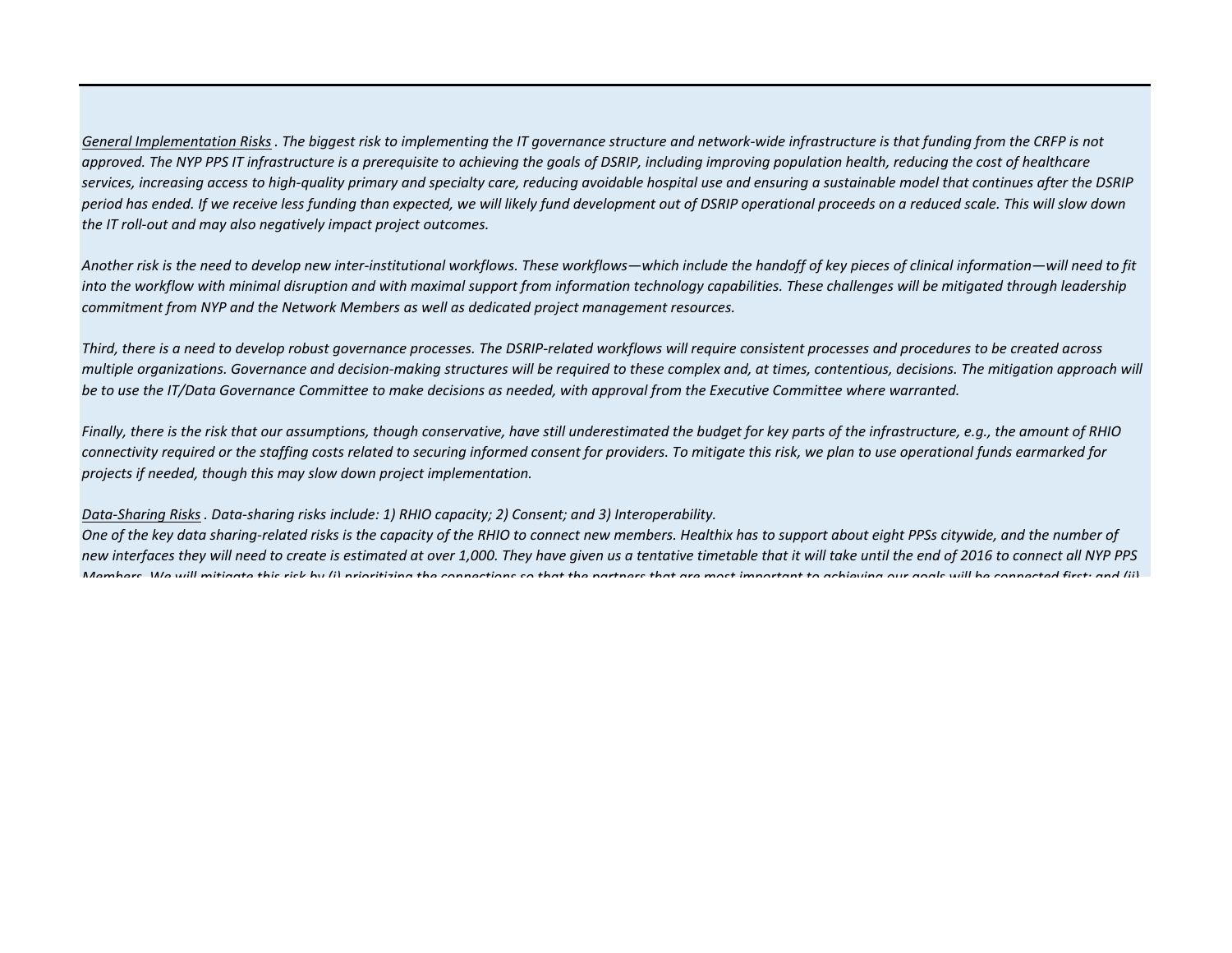*Members. We will mitigate this risk by (i) prioritizing the connections so that the partners that are most important to achieving our goals will be connected first; and (ii) having a multi-layered data exchange strategy that includes—beside the RHIO—key members using Allscripts Care Director, the use of direct messaging and the secure exchange of auxiliary files when necessary.*

*Another data sharing related challenge will be consent. Obtaining consent can be operationally difficult to implement, yet RHIO consent is a core measure of success for the PPS. Mitigation approaches include (i) leadership commitment from the partners to participate in HIE-related obligations; (ii) educating partner organizations about the processes necessary to obtain consent; (iii) examining the "community-wide" consent options; and (iv) staffing, in the form of a "Community-based organization integration manager," to help partners organizations work through consent-related challenges.*

*Third, there is the challenge of interoperability amongst various vendors and with different Network Members. To mitigate this risk, the PPS intends to assure that all relevant PPS partners are connect to Healthix so that the Network Members can access the basic, necessary data to care for patients. NYP currently connects to the State Health Information Network for New York (SHIN-NY) via Healthix. Currently, only a minority of NYP PPS Network Members are Healthix participants. Sixty-nine (69) Network Members will join Healthix and participate in SHIN-NY-based health information exchange activities. Thirty-four (34) of those organizations will contribute their full clinical data set to Healthix so that other Network Members can use those data. Twelve (12) organizations will contribute encounter data, so records of encounters can be tracked by the RHIO. The remaining 23 organizations will contribute patient lists to Healthix so they can view the data of other Healthix participants. Healthix's messaging capabilities will also be leveraged to actively notify care managers about key events such as ED visits and admissions to other facilities.*

*Another risk mitigation strategy to address interoperability and the ability to share data is the implementation across the PPS of Allscripts Care Director (ACD), a care coordination platform supported by NYP. PPS members will use ACD to document patient assessments and care plans and to see documents entered by others who are*  caring for the patient. ACD currently is being used by several CBOs as part of NYP's Medicaid Health Home program and will be extended under DSRIP. In addition, a *discharge planning application in place at NYP, Allscripts Care Manager, will allow inpatient care managers to identify and communicate with follow-up providers to facilitate the continuum of care.*

*Data Security and Confidentiality Risks . The goals of the PPS will be achieved through the implementation of technology-enabled work flows that include increased access to the patient's data by members of the patient's care team. The increased access will be achieved through (i) the use of Allscripts Care Director by Network Members and (ii) the use of Healthix. The broader availability of data increases the risk of unauthorized access and unauthorized use of the data.*

*To mitigate ACD's risks, ACD's privacy and security framework includes Business Associates Agreements (BAA), which establish privacy obligations under HIPAA; formal processes for creation and termination of user accounts; training in privacy and security; and password management. Healthix members sign a Participant Agreement, which obligates them to adhere to Healthix's Privacy and Security Policies, one key aspect of which is the obligation to obtain the patient's written affirmative consent before it can view the patient's data in Healthix. Participants must adhere to Healthix's privacy compliance program, under which participants must assure consent forms are current and contain proper language; demonstrate adequate user training; create processes for creating user accounts and roles-based access privileges; adhere to technical standards, e.g., password length; and conduct periodic audits.*

## **Major Dependencies on Other Workstreams**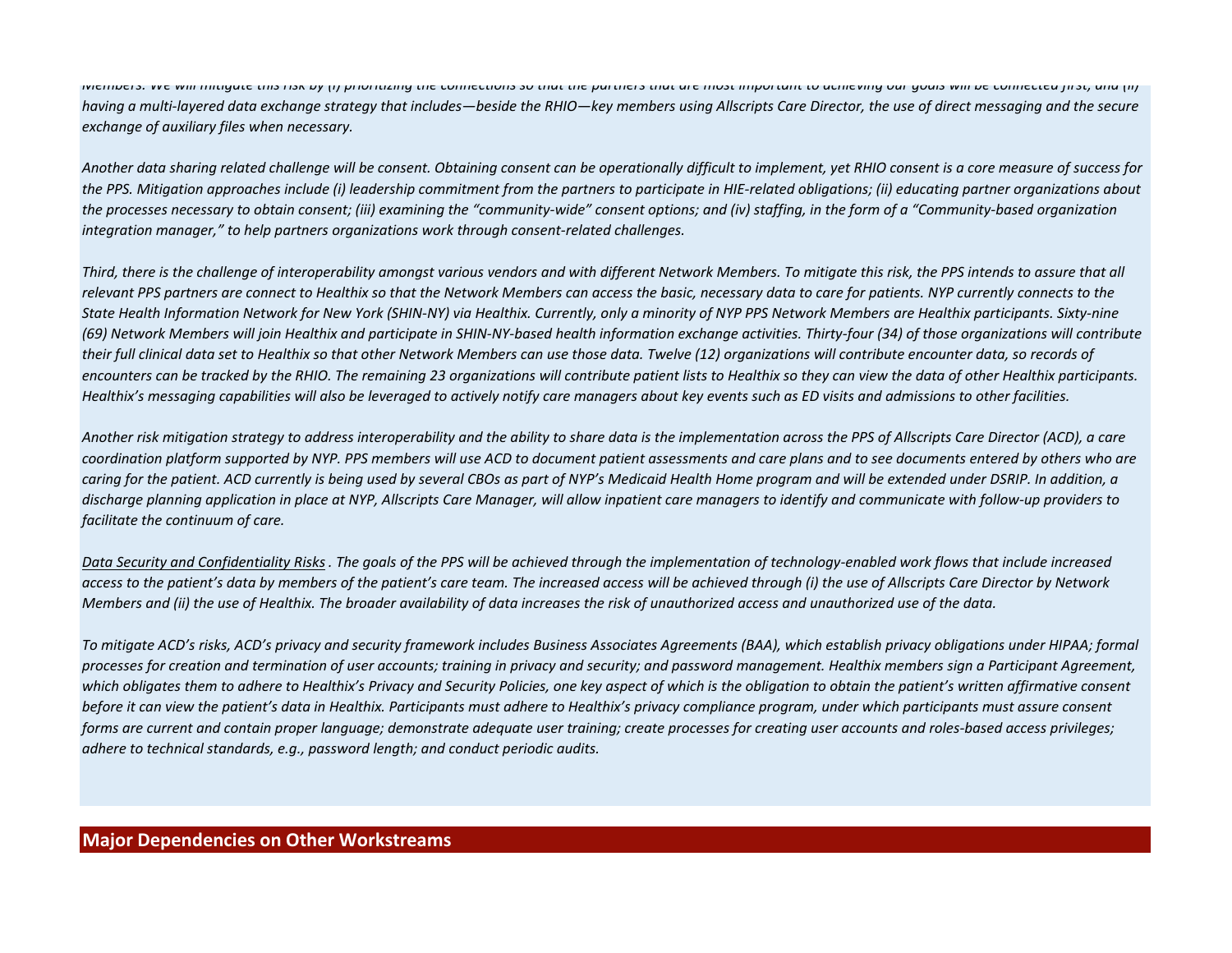Please describe the main interdependencies with other organizational workstreams (e.g. Performance Reporting, Clinical Integration, Financial Sustainability, etc.)

*The IT Systems and Processes workstream will depend on:*

*Cultural Competency . As RHIO consent is an important part of the success of DSRIP, cultural competency and health literacy will be essential to the success of this workstream. The PPS must ensure that consent is accessible to a diverse audience. As discussed in other parts of the implementation plan, we will ensure accessibility by providing cultural competence and health literacy training to all frontline staff and peer providers who will be working with our attributed population. In addition, we intend to redesign patient registration areas in NYP's clinics to include a small education cubicle for private conversations with patients regarding health-related issues and obtaining RHIO informed consent as well as a patient education cubicle or kiosk.*

*Practitioner Engagement . IT is but a tool; in order for the workstream to be successful, practitioners must be engaged in learning new software or using existing software in new ways, as the case may be. Most DSRIP projects depend on the successful implementation of new software systems, including EHRs, the care coordination platform Allscripts Care Director (ACD) and access to the Healthix RHIO. New and existing workers at all levels will need technical training and engagement support to ensure that impacted staff are ready, willing and able to succeed with the new system. To address this challenge, the NYP PPS will retain the 1199SEIU League Training and Employment Funds (TEF) as the lead workforce development provider. Using TEF's expertise in this area, the PPS will provide training to incumbent*  workers who need additional skills to do existing jobs and develop training for new staff. Training will also be delivered by external resources from the community or by *the NYP internal training department (Talent Development). For some projects, we plan to engage with the NYC Department of Mental Health and Hygiene to assist in technical training (see Project 4.b.i). Software vendors such as Allscripts and Healthix will also conduct their own user training.*

Governance. The size of the NYP PPS--though small relative to others in the Greater NYC area--makes staying on the same page with regard to IT decisions important. *The goals of the PPS will have to dictate the final local decisions, but the Data/IT Governance Committee and Clinical/Operations Committee will both provide operational and clinical decision-making to guide the Network.*

*Clinical Integration . As strategies and workflows are developed for network integration, the supporting IT infrastructure will be developed simultaneously so that these*  two aspects fit together to form a coherent process. Workflows and information technology support will be developed simultaneously to support: 1) the identification of *the patients that can benefit from involvement with Network Members; 2) the methods that are used to inform Network Members about the need for engagement with the patient; 3) the data that needs to be available to Network Members; 4) the protocols that will be used to care for the patient; and 5) the methods for data flows from Network Members to other clinicians. Education, training and other operational processes related to the information systems (e.g., authorization) will be taken into account as clinical integration processes are implemented.*

*Performance Reporting . Information systems will be involved as performance measurement specifications are developed. We expect that some specifications will be*  related to DSRIP project goals, per se; other specifications will be related to quality measures and yet others will be related to more general performance improvement *goals. Information Services will be involved with the project teams as these specifications are developed.*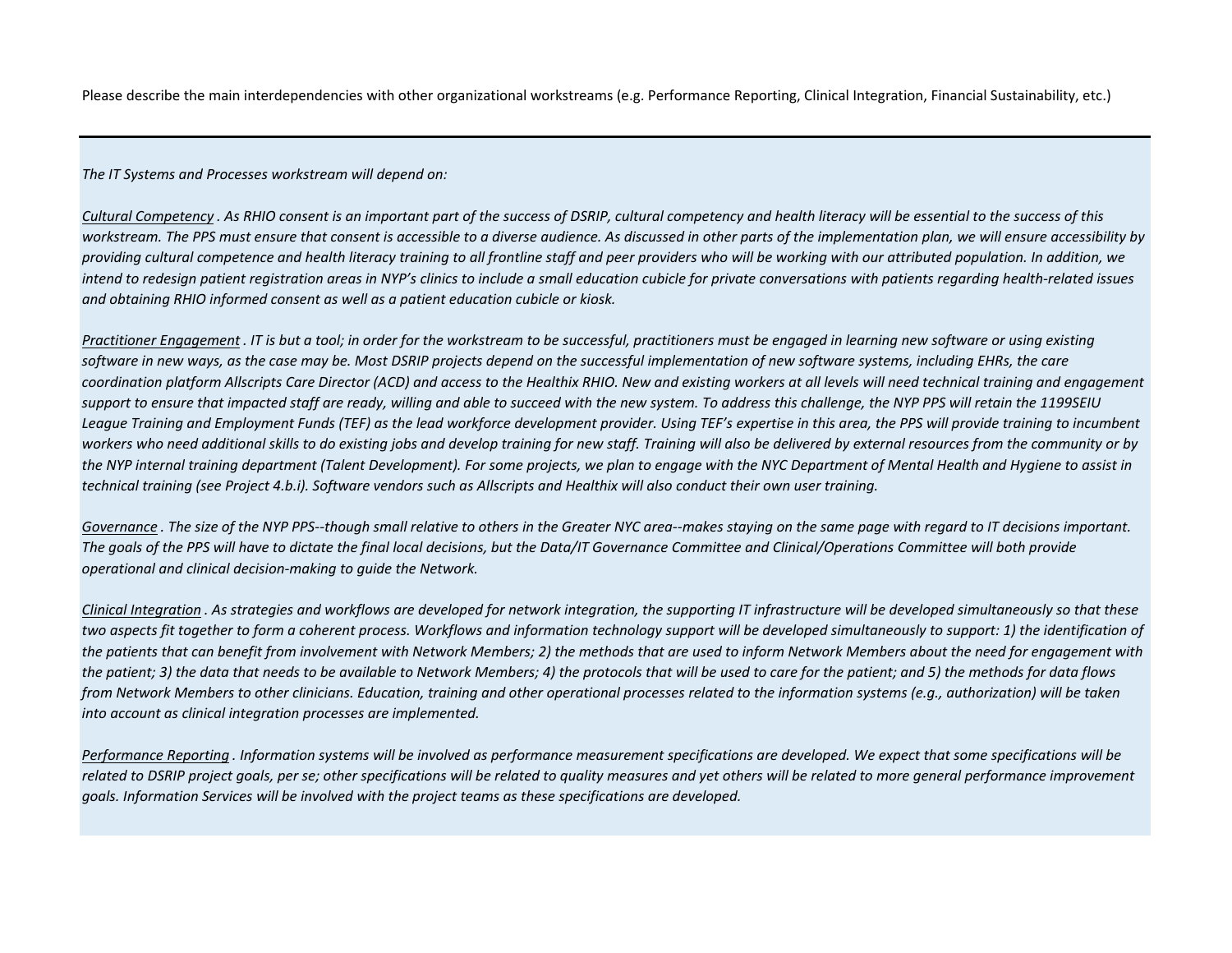# **Roles and Responsibilities**

Please list the key people/organizations responsible for this organizational workstream and describe what their responsibilities involve.

*To clarify, the 'Roles & Responsibilities' table is intended to capture those individuals and organizations responsible for driving/managing the workstream, whereas the 'Key Stakeholders' table is intended to capture the people/organizations with a stake in the project, but who are not directly responsible for driving it.*

| Role                                                 | Name of person /                     | Key deliverables /                                                                                                                                              |
|------------------------------------------------------|--------------------------------------|-----------------------------------------------------------------------------------------------------------------------------------------------------------------|
| <b>Corporate IT Director for Analytics, NYP</b>      | <b>Niloo Sobhani</b>                 | <b>Co-Chair of IT/Data Governance</b><br><b>Committee</b>                                                                                                       |
| <b>PPS Network Member</b>                            | <b>Rotating</b>                      | <b>Co-Chair of IT/Data Governance</b><br><b>Committee</b>                                                                                                       |
| <b>Director of Interoperability Informatics, NYP</b> | Gil Kuperman, MD,<br><b>PhD</b>      | <b>Implementation of IT</b><br>infrastructure components;<br>coordination of training                                                                           |
| <b>Chief Information Security Officer, NYP</b>       | <b>Jennings Aske</b>                 | <b>Implementation of data security</b><br>plan                                                                                                                  |
| <b>ACN/Financial Operations</b>                      | <b>Brian Kurz</b>                    | <b>Architect of clinical operations</b><br>(registration) redesign to<br>implement RHIO consent process                                                         |
| <b>Clinical Expertise</b>                            | <b>TBD</b>                           | Clinician(s) familiar with the PPS<br>population who can provide<br>guidance on implementation of<br>the RHIO consent process and<br>other changes              |
| <b>PPS Network Member Expertise</b>                  | <b>Network Members</b><br><b>TBD</b> | <b>Operations counterparts at</b><br><b>Network Member sites who can</b><br>provide guidance on shaping the<br><b>RHIO consent process and other</b><br>changes |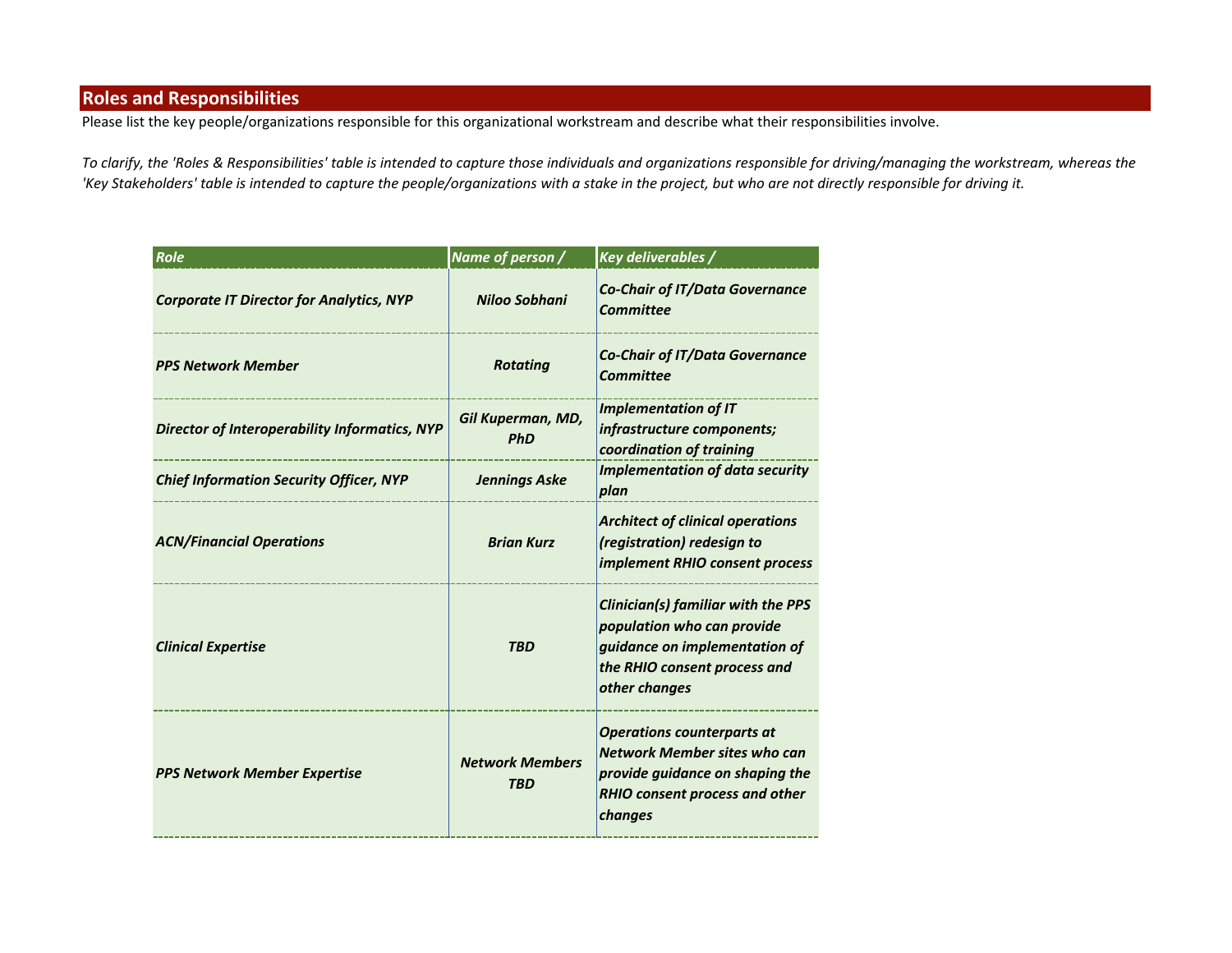# **Key Stakeholders**

Please identify the key stakeholders involved, both within and outside the PPS.

| <b>Key stakeholders</b>                                  | <b>Role in relation to</b><br>this organizational<br>workstream | Key deliverables /<br><i>responsibilities</i>                                                     |
|----------------------------------------------------------|-----------------------------------------------------------------|---------------------------------------------------------------------------------------------------|
| Internal stakeholders                                    |                                                                 |                                                                                                   |
| <b>Aurelia Boyer</b>                                     | <b>Chief Technology</b><br><b>Officer, NYP</b>                  | <b>Overseeing all IT</b><br>implementation                                                        |
| <b>Rob Guimento</b>                                      | <b>VP, NYP ACN</b>                                              | <b>Overseeing changes to</b><br>registration at ACN to<br>implement RHIO consent process          |
| <b>Cheryl Parham</b>                                     | <b>Lead Counsel, NYP</b>                                        | <b>Ensuring that contracts for</b><br>software across the PPS are<br>legal                        |
| <b>PPS Network Members</b>                               |                                                                 | <b>Good faith efforts to incorporate</b><br>necessary IT and encourage<br>practitioners to use it |
| <b>Clinical/Operations Committee</b>                     | <b>Several</b>                                                  | <b>Guidance on clinical and</b><br>operational aspects of IT<br>implementation                    |
| <b>External stakeholders</b>                             |                                                                 |                                                                                                   |
| <b>RHIOs (Healthix, BRIC)</b>                            | Infrastructure,<br><b>Training</b>                              | Delivery of on-time project; user<br>training                                                     |
| <b>Medicaid beneficiaries</b>                            | <b>Recipients</b>                                               | <b>Providing RHIO consent</b>                                                                     |
| <b>Software Application Vendors (Allscripts,</b><br>etc. | Infrastructure,<br><b>Training</b>                              | Delivery of on-time project; user<br>training                                                     |
| 1199 SEIU Training & Employment Fund                     | <b>Training</b>                                                 | Training of front-line workers in<br>new systems and processes                                    |

# **Progress Reporting**

Please describe how you will measure the success of this organizational workstream.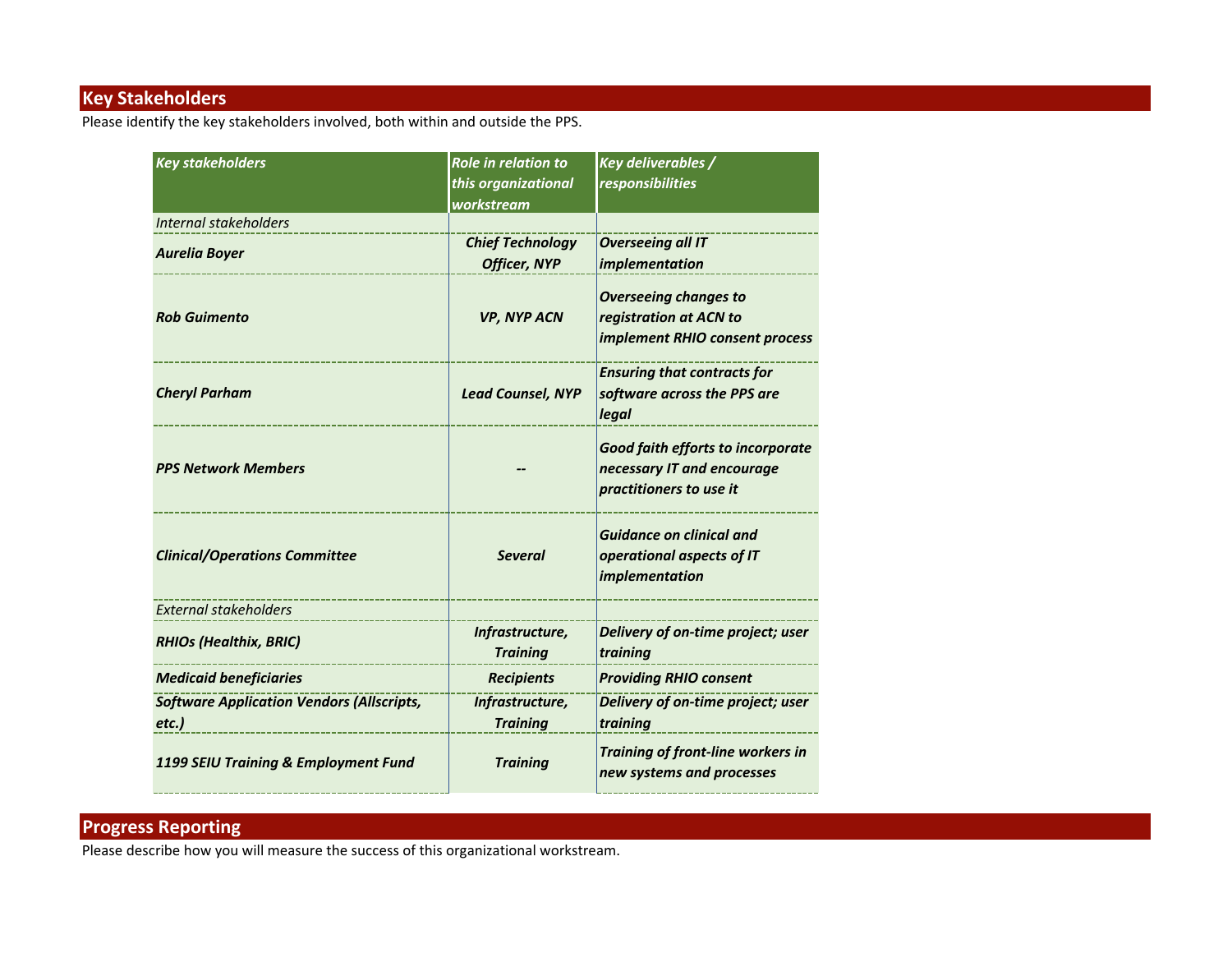*We will measure the success of this organization workstream in several ways, including:*

*• Successful roll-out of all seven components of the IT infrastructure project:* 

*(1) Development of an automated work flow platform to support care coordinators. Metrics will include installation of Allscripts Care Director in targeted sites and usage statistics.*

*(2) Enhancements to the electronic health records (EHR) applications. Metrics will include tracking changes necessary for becoming a Level 3 PCMH as well as project-specific needs.* 

*(3) Procurement and implementation of an automated application for mobile Community Health Workers. Metrics will include usage and usability statistics based on conversations with CHWs.*

*(4) Development of health information exchange (Healthix RHIO) so that members of the care team can interact optimally. Metrics will include number of connections and pace of roll-out.* 

*(5) Data interfacing capabilities to move data among applications. Metrics will include number and type of data interfaces as well as utilization statistics.* 

*(6) Enhancements to the NYP patient portal. Metrics will include the selection of the final patient portal and how often it is used by PPS beneficiaries.*

*(7) Development of an analytics platform to support the PPS. Metrics will include number and quality of reports developed to oversee the performance of the PPS.*

*• RHIO consent attempts and the consents themselves.*

*• Patient safety improvements, including reduced patient safety errors and adverse drug events.*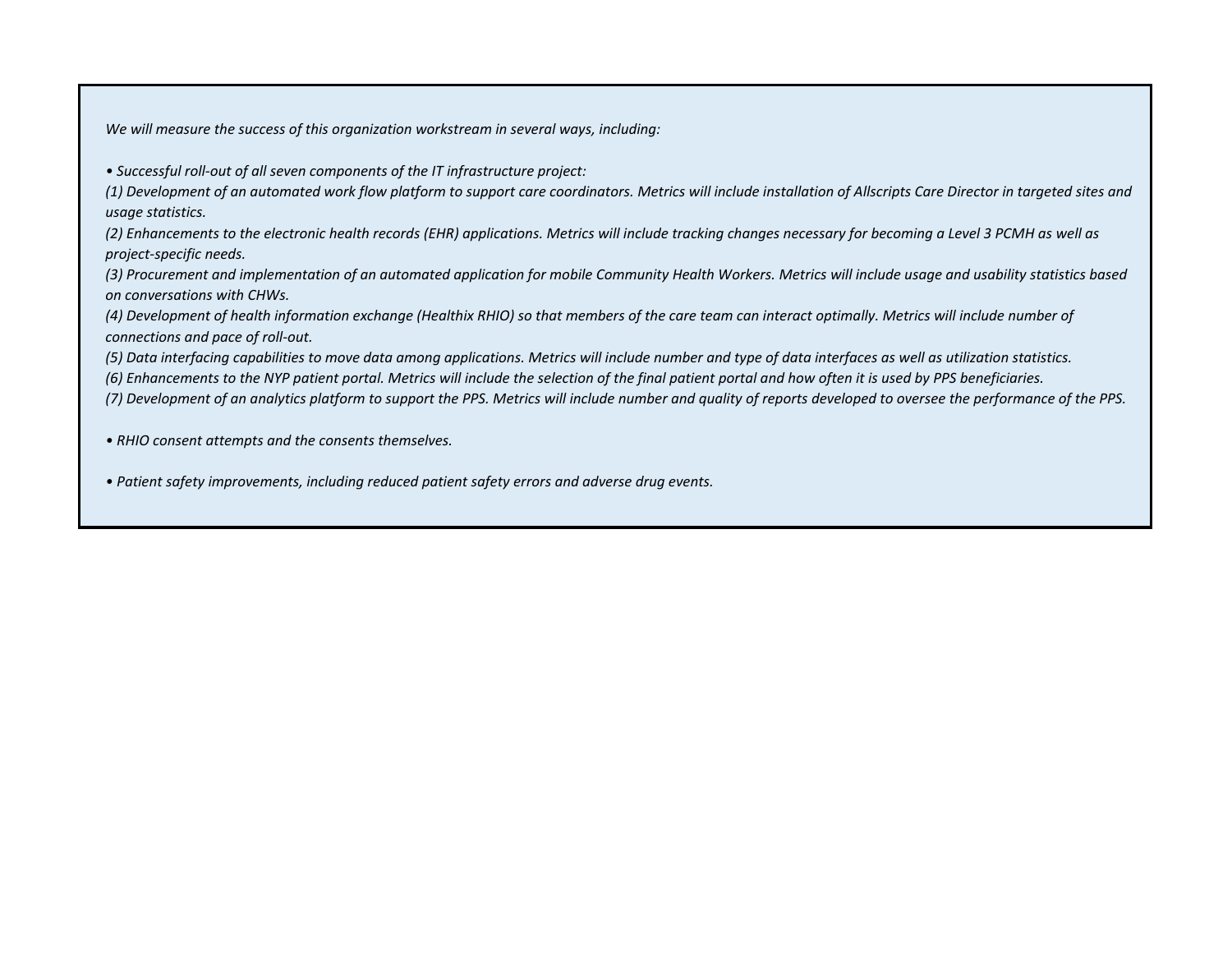# **Performance Reporting**

# **Key Issues**

| <b>Reporting Structure</b>                                                                                                                                                                                   | <b>Target Completion Date</b> | <b>Supporting Documentation</b>                                                                                                                                                                                                                                                                                                                                                                                                                                                                                                                                                                                                          |
|--------------------------------------------------------------------------------------------------------------------------------------------------------------------------------------------------------------|-------------------------------|------------------------------------------------------------------------------------------------------------------------------------------------------------------------------------------------------------------------------------------------------------------------------------------------------------------------------------------------------------------------------------------------------------------------------------------------------------------------------------------------------------------------------------------------------------------------------------------------------------------------------------------|
| Milestone: Establish reporting structure for PPS-wide<br>performance reporting and communication                                                                                                             | DY1, Q4                       | Performance reporting and communications strategy, signed off by PPS<br>Board. This should include:<br>-- The identification of individuals responsible for clinical and financial<br>outcomes of specific patient pathways;<br>-- Your plans for the creation and use of clinical quality & performance<br>dashboards<br>-- Your approach to Rapid Cycle Evaluation<br>Subsequent quarterly reports will require updates on your progress on<br>implementing this strategy and evidence of the flow of performance<br>reporting information (both reporting 'up' to the PPS Lead and 'down' to<br>the providers throughout the network) |
| PMO and Project Leads to draft performance reporting and<br>communications strategy including confirming that Project Leads<br>will be responsible for clinical and financial outcomes of their<br>projects. | DY1, Q2                       |                                                                                                                                                                                                                                                                                                                                                                                                                                                                                                                                                                                                                                          |
| Project Leads share performance reporting and communications<br>strategy with key Network Members for input and incorporate<br>feedback                                                                      | DY1, Q2                       |                                                                                                                                                                                                                                                                                                                                                                                                                                                                                                                                                                                                                                          |
| PMO integrates project-level strategies into a unified DSRIP<br>program performance reporting and communications strategy                                                                                    | DY1, Q3                       |                                                                                                                                                                                                                                                                                                                                                                                                                                                                                                                                                                                                                                          |
| PMO presents performance reporting and communications<br>strategy to Clinical/Operations Committee for feedback and<br>revision.                                                                             | DY1, Q3                       |                                                                                                                                                                                                                                                                                                                                                                                                                                                                                                                                                                                                                                          |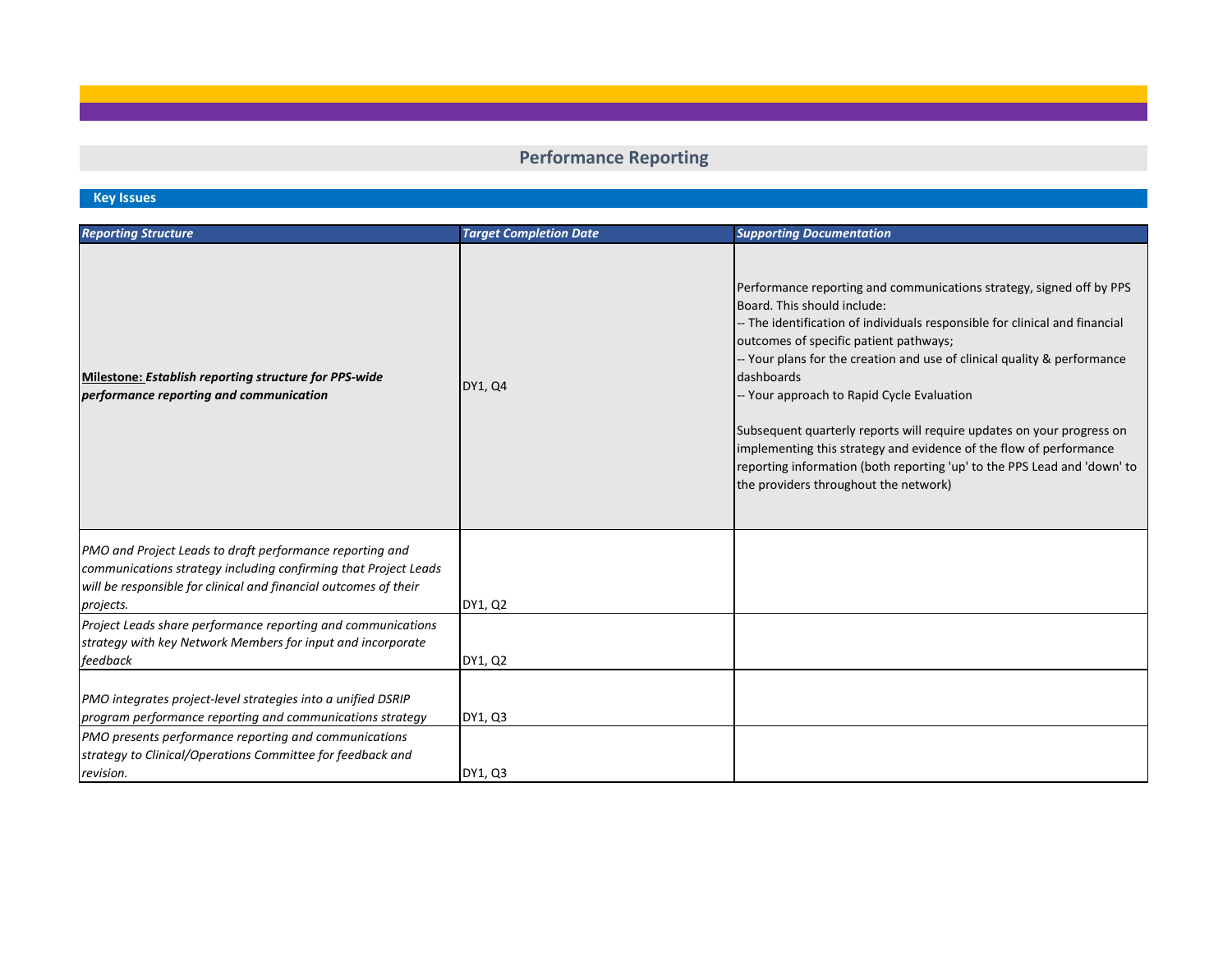| IT/Data Governance Committee-selected work group maps out<br>approach to creation and use of clinical quality and performance<br>dashboards using Amalga and other analytics software to align |         |  |
|------------------------------------------------------------------------------------------------------------------------------------------------------------------------------------------------|---------|--|
| with defined performance reporting and communications strategy. DY1, Q3                                                                                                                        |         |  |
| Clinical/Operations and IT/Data Governance Committees finalize<br>strategies and present to PPS Executive Committee for ratification.                                                          |         |  |
| (Includes RCE approach, outlined below.)                                                                                                                                                       | DY1, Q4 |  |

| <b>Performance Reporting Culture</b>                                                                                                                                                                                                                                                         | <b>Target Completion Date</b> | <b>Supporting Documentation</b>                                                                                                                                                                                                                                        |
|----------------------------------------------------------------------------------------------------------------------------------------------------------------------------------------------------------------------------------------------------------------------------------------------|-------------------------------|------------------------------------------------------------------------------------------------------------------------------------------------------------------------------------------------------------------------------------------------------------------------|
| Milestone: Develop training program for organizations and<br>individuals throughout the network, focused on clinical quality<br>and performance reporting                                                                                                                                    | DY1, Q4                       | Finalized performance reporting training program.<br>Subsequent quarterly reports will need to demonstrate up-take of<br>training. PPSs will need to provide: a description of training programs<br>delivered and participant-level data, including training outcomes. |
| Workforce Sub-committee will develop strategy to integrate new<br>reporting processes and clinical metric monitoring workflows into<br>the frontline staff and physician training curriculum. The Workforce<br>Sub-committee will likely consult on feasibility of strategy with IT<br>team. | DY1, Q2                       |                                                                                                                                                                                                                                                                        |
| Workforce Sub-committee will work with 1199 TEF (lead workforce<br>training vendor) to develop schedule for incorporating this training<br>into overall DSRIP training schedule.                                                                                                             | DY1, Q3                       |                                                                                                                                                                                                                                                                        |
| Workforce Sub-committee will present training strategy to IT/Data<br>Governance and Clinical/Operations Committees for feedback and<br>approval.                                                                                                                                             | DY1, Q3                       |                                                                                                                                                                                                                                                                        |
| Workforce Sub-committee advises PPS Executive Committee of final<br>performance reporting training program.                                                                                                                                                                                  | DY1, Q4                       |                                                                                                                                                                                                                                                                        |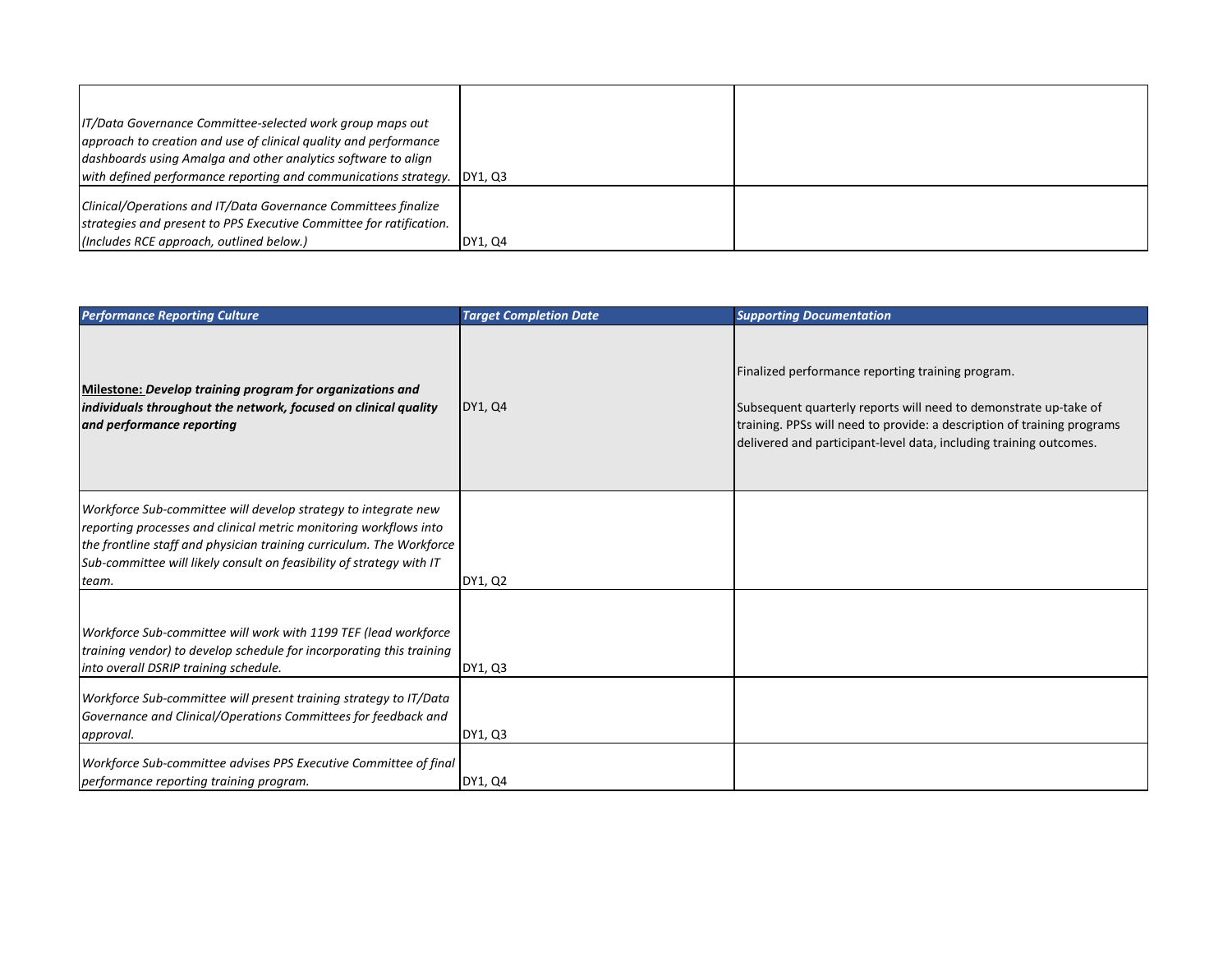#### **Major Risks to Implementation & Risk Mitigation Strategies**

Please describe the key challenges or risks that you foresee in implementing performance reporting structures and processes and effective performance management within your network, including potential impacts on specific projects and any risks that will undermine your ability to achieve outcome measure targets.

*Resistance to Change . One risk is practitioners who are resistant to changing practice in response to performance reporting. To mitigate this challenge, the PPS PMO will design practitioner surveys and analyze responses to gauge levels of engagement or resistance. The PPS Clinical/Operations Committee will represent practitioner interests, solicit input through surveys and recommend practitioner group structure to PPS Executive Committee as well as monitor practitioner engagement plan. In addition, we will establish Practitioner Groups,*  whose leads will represent practitioners to the Clinical/Operations Committee as needed to advance the engagement agenda. Our hope is that if practitioners feel they have a voice in the *process, they will be more responsive to performance reporting and management.* 

*IT Systems. Because of the complexity of the DSRIP initiative, there is a risk that the IT capabilities will not be able to provide practitioners and managers with the data they need to make decisions. To mitigate this risk, IT personnel will be involved as performance measurement specifications are developed.*

*Time Lag in Capabilities. We recognize that we will need to monitor performance starting April 1, 2015; clearly our reports will not be deployed at that point, which is a risk to the performance management system and culture. To address this challenge, we will prioritize reporting needs and roll them out incrementally. In the interim, we will rely on the State's data via the MAPP portal (e.g., performance on the claims-based, non-Hospital CAHPS DSRIP metrics as well as the DSRIP population health metrics) to benchmark ourselves against other PPSs and compare Network Members' progress internally. In addition, we will identify other available performance measures which may serve as effective proxies and leading indicators for some of the more important metrics, until the official measure is available.*

#### **Major Dependencies on Other Workstreams**

Please describe any interdependencies with other workstreams (e.g. IT Systems and Processes, Practitioner Engagement, Financial Sustainability, etc.)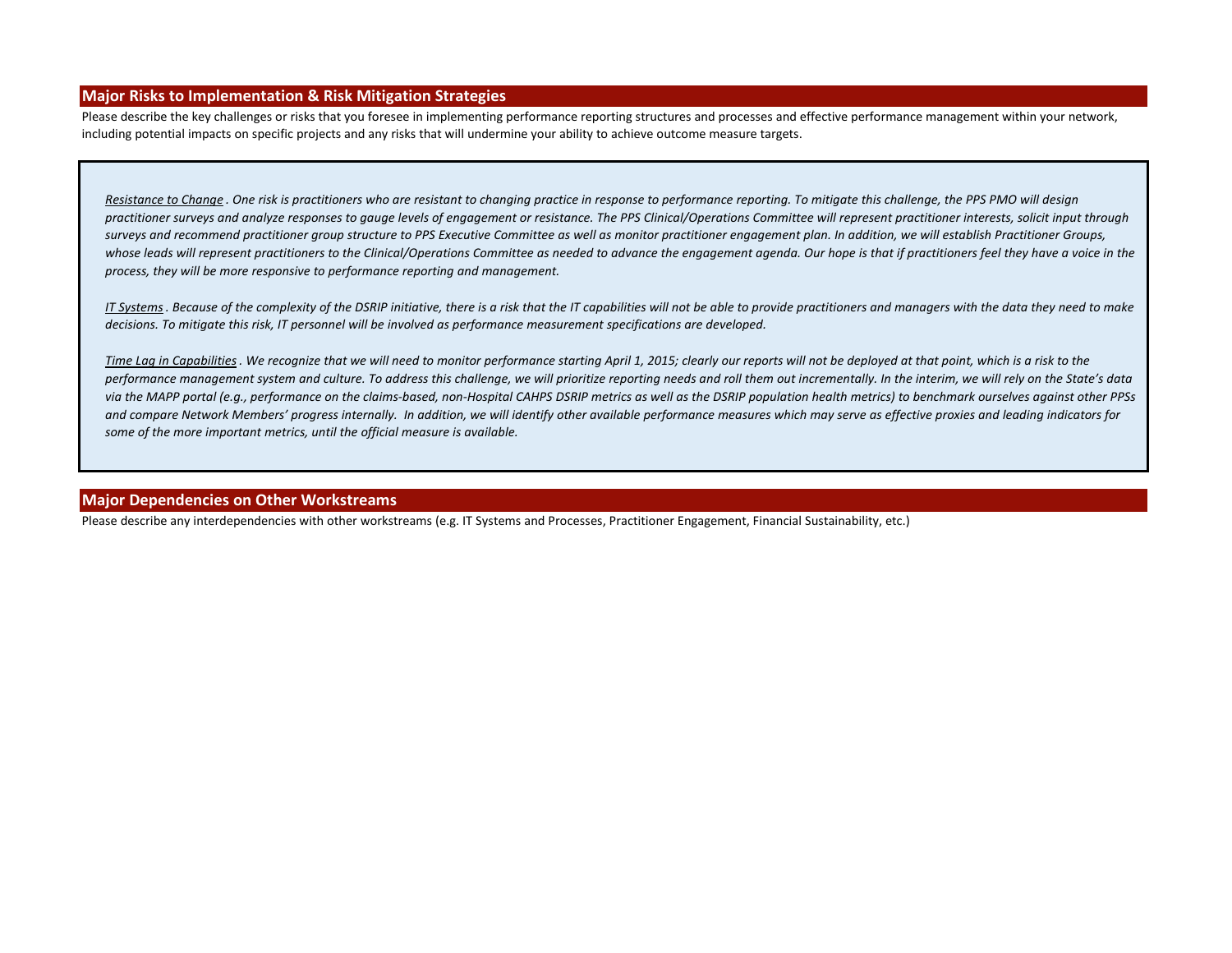*IT Systems and Processes. Clearly, IT infrastructure forms the backbone of reporting capabilities. Though inputs to the reports will come from clinicians, Project Leads, key Network Members and other stakeholders, the analytic output is dependent on the PPS' IT function putting it all together in a useful manner.*

Governance . Without effective leadership and a clearly defined organizational structure, with clear responsibilities and lines of accountability, our ability to create a common culture and to embed performance reporting structures and processes will be severely hampered. The NYP PPS Clinical/Operations Committee will be responsible for reporting on PPS performance, both at an individual project level and at a network level. This Committee will be led by one NYP representative and one community provider or CBO representative, with membership including representation from all Network Members. This group will report directly to the Executive Committee and receive analytical support from the IT/Data Governance Committee and *the PMO. The Finance Committee will also monitor financial performance (revenue and expenses) of the PPS. Both committees will report on the "State of the PPS" at bi-monthly committee meetings and at Executive Committee meetings.*

*Workforce Strategy . The size of the NYP PPS—from Network Member, staff and provider perspectives—will pose the classic management challenge of integration, e.g., gaining buy-in to the established governance and performance management structure and processes. The Workforce Sub-committee will provide overall direction, guidance and decisions related to the*  workforce transformation agenda, including developing a change management strategy that addresses performance management. In addition, providers will need training on using *performance reporting systems and/or understanding how to read and interpret reports.*

*Likewise, Practitioner Engagement and Clinical Integration will both be critical to creating a common performance culture throughout the PPS network, and to embedding the new performance reporting practices within existing clinical practice.* 

#### **Roles and Responsibilities**

Please list and elaborate upon the key people/organizations responsible for this organizational workstream and describe what their responsibilities involve.

| Role                           | Name of person / organization (if                                                                                                                                                                                                                                                                | <b>Key deliverables / responsibilities</b>                                                     |  |
|--------------------------------|--------------------------------------------------------------------------------------------------------------------------------------------------------------------------------------------------------------------------------------------------------------------------------------------------|------------------------------------------------------------------------------------------------|--|
| <b>PMO</b>                     | <b>Isaac Kastenbaum, Director, DSRIP</b><br><b>PMO</b>                                                                                                                                                                                                                                           | Initial performance reporting strategy                                                         |  |
| <b>Project Leads</b>           | Elaine Fleck MD, Adriana Matiz<br> MD, Peter Steel MD, Jordan Foster<br><b>PD, Patricia Peretz, Peter Gordon</b><br> MD, Sam Merrick MD, Veronica<br> Lestelle, Craig Blinderman MD,<br>Ronald Adelman MD, Barbara<br>Linder, Dianna Dragatsi MD, David<br><b>Albert DDS and Julie Mirkin RN</b> | Initial performance reporting strategy; clinical<br>and financial outcomes for projects        |  |
| <b>Workforce Sub-committee</b> | Eric Carr, Lead                                                                                                                                                                                                                                                                                  | Strategy to include performance reporting<br>training into DSRIP-wide training, as appropriate |  |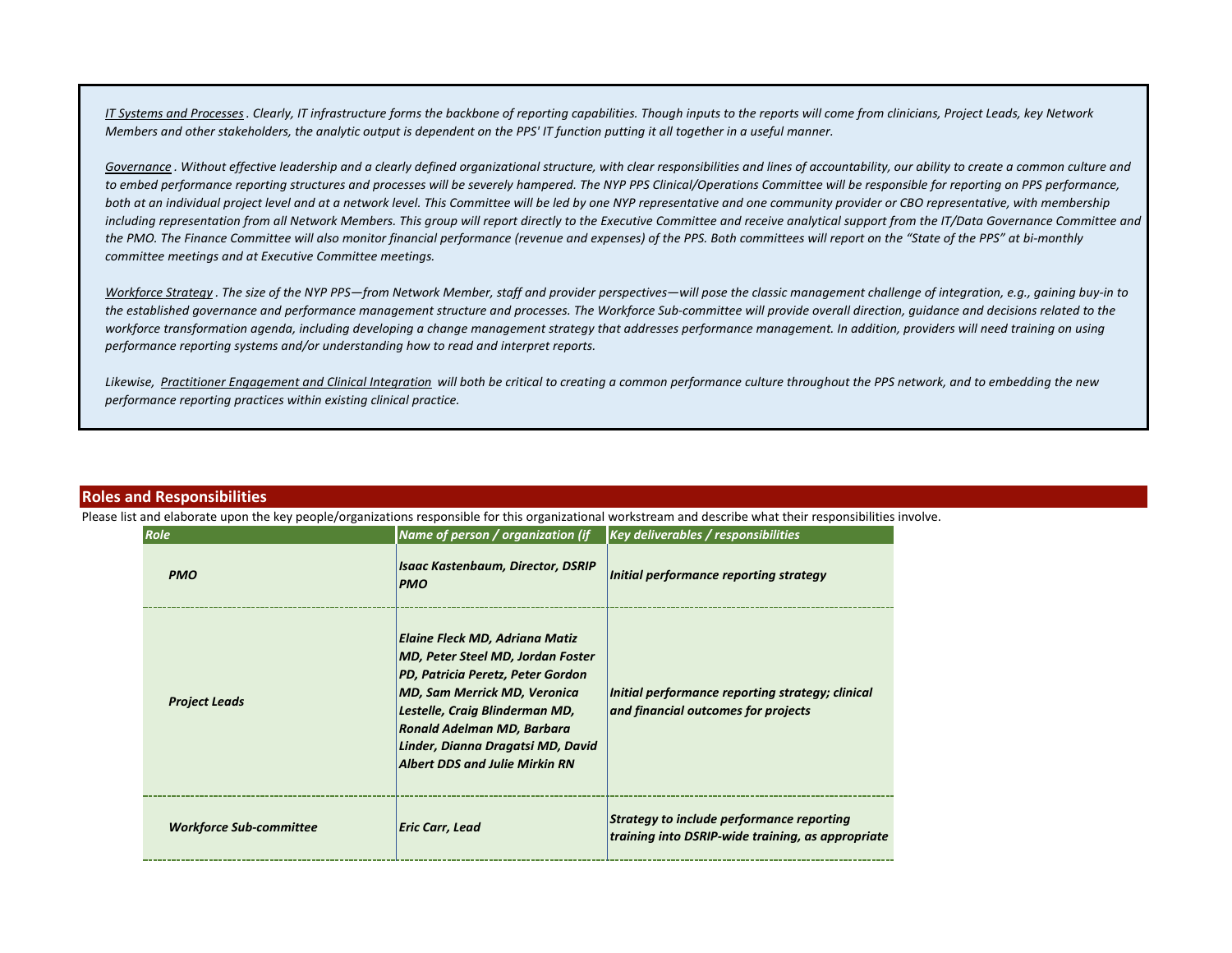| <b>IT Lead</b>         | Gil Kuperman, MD, PhD, Director,<br>Interoperability Informatics | Lead for creation of analytic tools                                                         |
|------------------------|------------------------------------------------------------------|---------------------------------------------------------------------------------------------|
| <b>Network Members</b> | <i><b>various (TBD)</b></i>                                      | <b>Provide input and feedback into performance</b><br>reporting and communications strategy |

## **Key Stakeholders**

Please identify the key stakeholders involved, both within and outside the PPS.

| <b>Key stakeholders</b>                  | <b>Role in relation to this</b>                  | Key deliverables / responsibilities                                                               |
|------------------------------------------|--------------------------------------------------|---------------------------------------------------------------------------------------------------|
| Internal stakeholders                    |                                                  |                                                                                                   |
| <b>1199 TEF</b>                          | <b>Training Vendor</b>                           | Assist with scheduling and rolling out training                                                   |
| <b>Clinical/Operations Committee</b>     | <b>PPS Committee</b>                             | Oversee roll-out of performance reporting                                                         |
| <b>IT/Data Governance Committee</b>      | <b>PPS Committee</b>                             | Oversee roll-out of analytic tools for<br>performance reporting                                   |
| <b>Employees/Practitioners</b>           | <b>Providers</b>                                 | <b>Engage in training and required reporting</b>                                                  |
| <b>PPS Network Members</b>               | <b>IT and HR Contacts</b>                        | Liaison for performance reporting<br>implementation and training                                  |
| <b>External stakeholders</b>             |                                                  |                                                                                                   |
| 1199/NYSNA                               | <b>Labor Unions</b>                              | Advising on workforce issues related to training                                                  |
| <b>DOH</b>                               | <b>DSRIP measurement partner and</b><br>customer | Providing guidance, best practices and tools to<br>enhance value of performance reporting         |
| <b>Medicaid Patients/Representatives</b> | <b>Healthcare customer</b>                       | Input into performance monitoring and<br>continuous performance improvement processes             |
| <b>Non-PPS IPAs/Physicians</b>           | <b>Shared patients</b>                           | Provide input and feedback into performance<br>reporting as impacts the non-PPS network<br>member |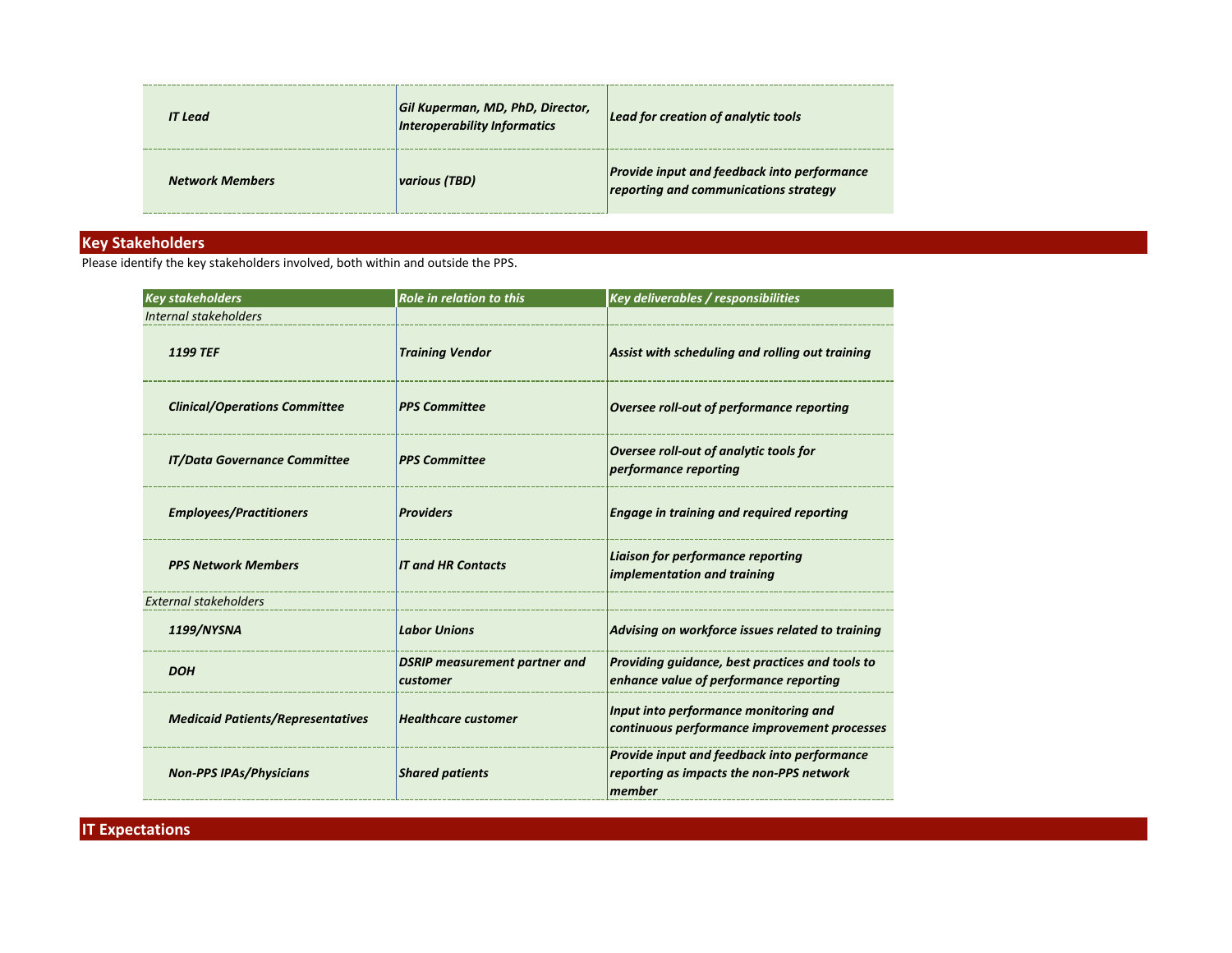Please clearly describe how the development of shared IT infrastructure across the PPS will support your approach to performance reporting.

*The NYP PPS will use a variety of analytics tools (Microsoft Amalga, Tableau, SAS, etc.) to develop reports that monitor process and outcome measures with data from EHRs, Allscripts Care Director (care management platform), the Healthix RHIO and implementation reports. The analytics platform will provide population health management capabilities for the PPS. The platform will identify eligible patients, receive identifying information from NYS and combine it with NYP medical records and PPS-wide care coordination platform data. Analysts will create data marts that—with graphical front-end tools—will provide management reports, quality reports, reports for regulatory reporting purposes, lists of patients meeting specific criteria that need care coordination services and predictive models that identify likely high utilizers of care. The analytics platforms will leverage NYP's existing database hardware and analytics software, but additional application software, database servers and hard disk storage will be needed to support the PPS.*

*Analytics reports, including baseline, current and target performance metrics, will be available on the PPS's intranet website. Performance data will be reviewed at weekly PMO meetings and bimonthly Clinical/Operations Committees; to achieve necessary targets, each group will develop a plan-do-study-act (PDSA) cycle for metrics that are not achieving their goals. Any major tweaks to project activities will be reviewed by the Executive Committee and the NYS DOH, when appropriate. The IT/Data Governance Committee will be responsible for interfacing*  with the Project Leads as well as the Clinical/Operations Committee to ensure that dashboards, reports and metrics are accurate and user-friendly, i.e., easy to read/understand and *helpful in making decisions.*

#### **Progress Reporting**

Please describe how you will measure the success of this organizational workstream.

*From NYP's population health experience, we understand that effective rapid-cycle evaluation (RCE) is critical to the success of the NYP PPS's DSRIP projects. Effective RCE requires: 1) clear*  definitions and benchmarks for performance measurements; 2) developing the appropriate data governance standards; 3) scheduling regular meetings to review performance data; and 4) *focusing on both process and outcomes data. We will measure the success of this workstream by examining the usefulness of reports, both to the PPS Committees and to practitioners, i.e., how much they are used to make decisions for the next reporting period. We will also look at how well providers and Network Members understand their performance.*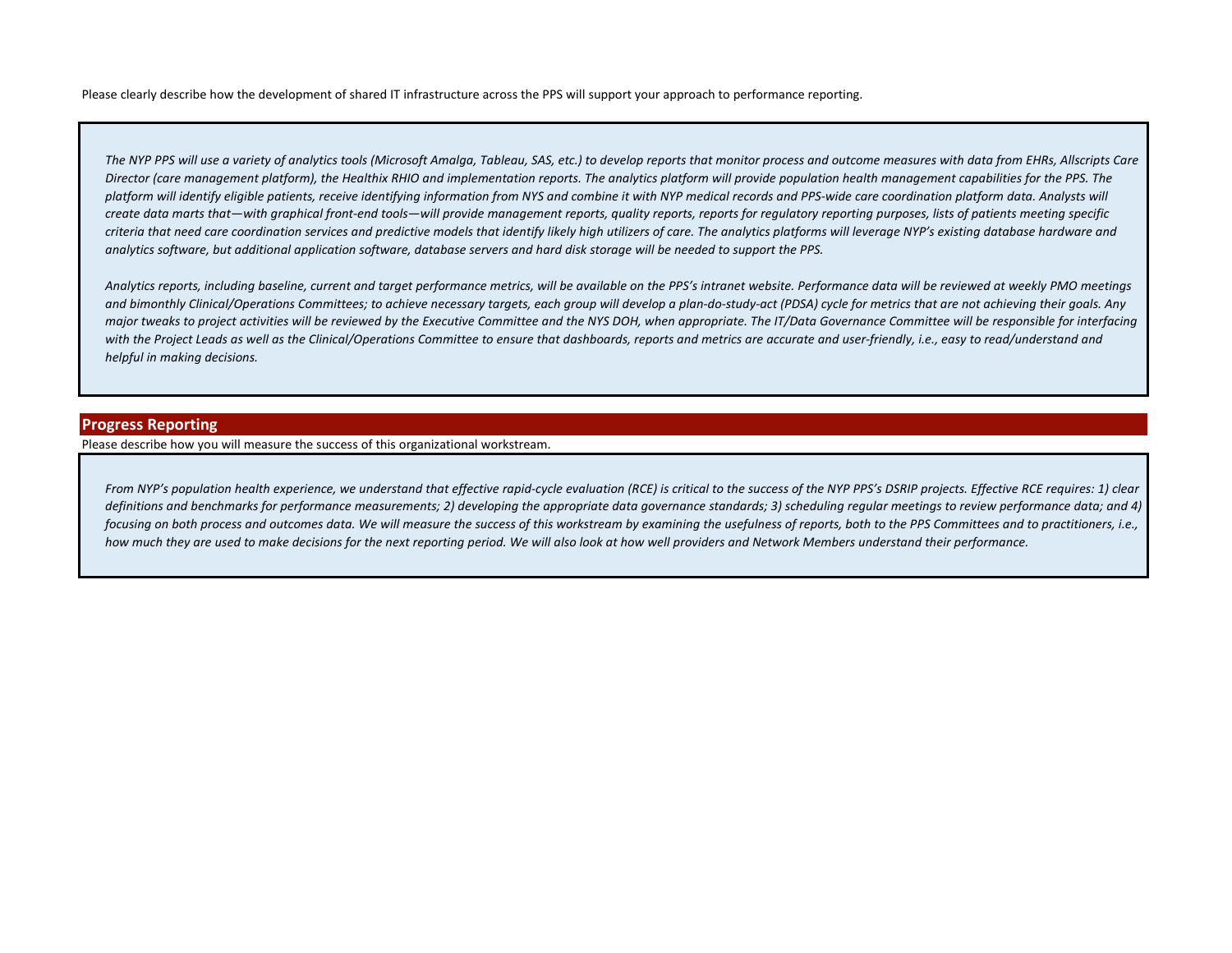# **Practitioner Engagement**

## **Key Issues**

| Practitioner engagement / involvement in the DSRIP program                                                                                                                                                                                                                                                                                                                                                                                                     | <b>Target Completion Date</b> | <b>Supporting Documentation</b>                                                                                                                                                                                                                                                                                                                                                                                                                                                                                                                                                                                                                     |
|----------------------------------------------------------------------------------------------------------------------------------------------------------------------------------------------------------------------------------------------------------------------------------------------------------------------------------------------------------------------------------------------------------------------------------------------------------------|-------------------------------|-----------------------------------------------------------------------------------------------------------------------------------------------------------------------------------------------------------------------------------------------------------------------------------------------------------------------------------------------------------------------------------------------------------------------------------------------------------------------------------------------------------------------------------------------------------------------------------------------------------------------------------------------------|
| Milestone: Develop practitioner communication and engagement plan                                                                                                                                                                                                                                                                                                                                                                                              | DY1, Q4                       | Practitioner communication and engagement plan. This should include:<br>- Your plans for creating PPS-wide professional groups / communities<br>and their role in the PPS structure<br>-- The development of standard performance reports to professional<br>groups<br>-The identification of profession / peer-group representatives for<br>relevant governing bodies, including (but not limited to) Clinical Quality<br>Committee<br>Subsequent quarterly reports will require evidence of ongoing<br>communication and engagement, in line with plan, evidence of active<br>professional peer groups and performance reporting to these groups. |
| PPS Clinical Operations Committee to identify key practitioner groups with the<br>potential to influence DSRIP Program success. Groups may include: Primary<br>Care practitioners (already constituted), Health Home Care Managers,<br>Community Healthcare Workers (CHWs), providers to the Chinese community<br>PPS Clinical Operations Committee with support of PMO to solicit input<br>through a survey sent to all PPS Network Members as to interest in | DY1, Q2                       |                                                                                                                                                                                                                                                                                                                                                                                                                                                                                                                                                                                                                                                     |
| participating in proposed practitioner groups                                                                                                                                                                                                                                                                                                                                                                                                                  | DY1, Q2                       |                                                                                                                                                                                                                                                                                                                                                                                                                                                                                                                                                                                                                                                     |
| Based on survey responses, PPS Clinical Operations Committee to recommend<br>practitioner groups to PPS Executive Committee for approval                                                                                                                                                                                                                                                                                                                       | DY1, Q3                       |                                                                                                                                                                                                                                                                                                                                                                                                                                                                                                                                                                                                                                                     |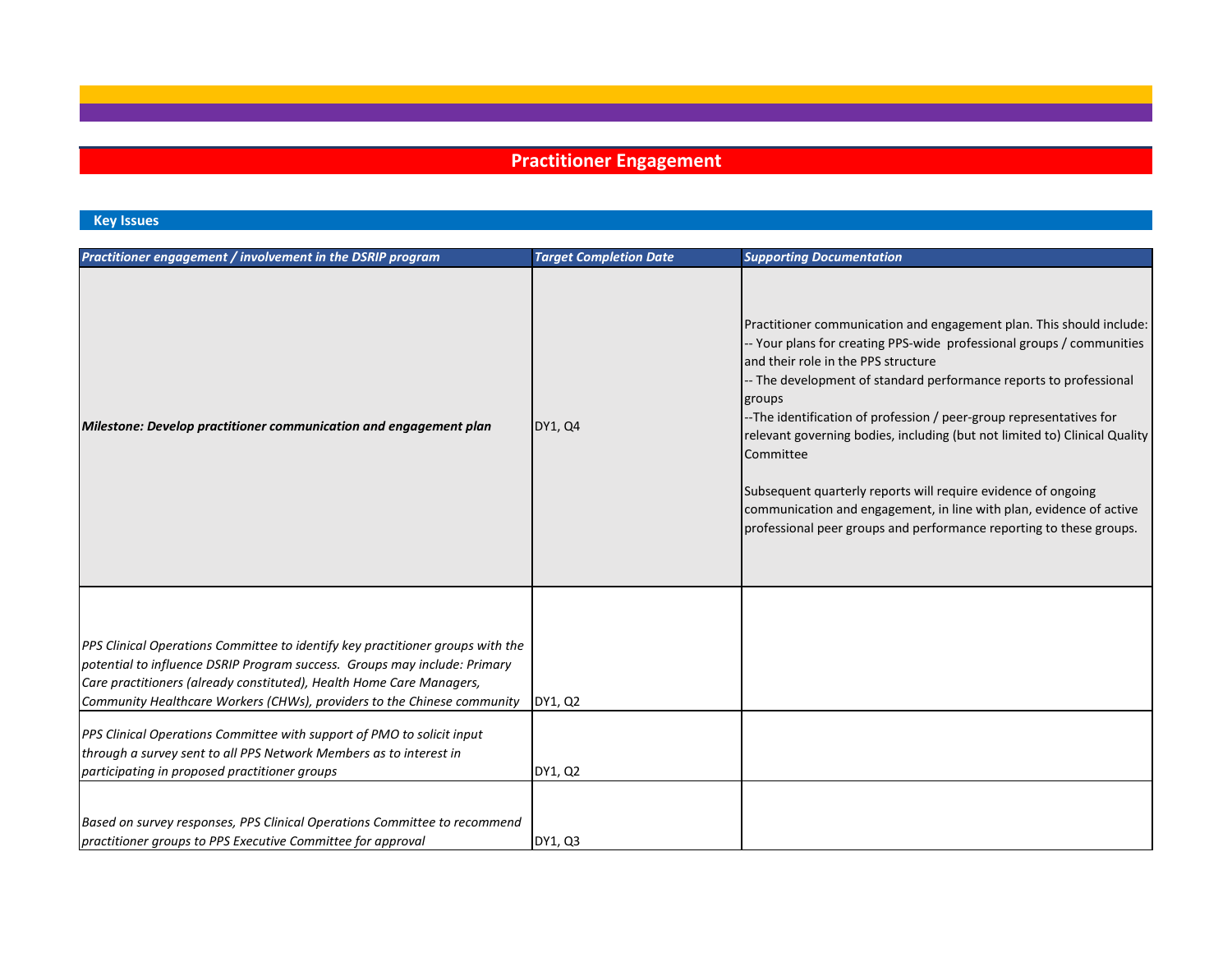| PPS Clinical Operations Committee, with input from PPS Project Leads, to<br>develop engagement and communication plan including frequency of<br>contact/meeting, potential agendas including educational sessions,<br>information sharing approach, etc.                                                                                                                                                                                                                                                                                                                                                                                   | DY1, Q4        |                                                                                                                                                                                                                                                   |
|--------------------------------------------------------------------------------------------------------------------------------------------------------------------------------------------------------------------------------------------------------------------------------------------------------------------------------------------------------------------------------------------------------------------------------------------------------------------------------------------------------------------------------------------------------------------------------------------------------------------------------------------|----------------|---------------------------------------------------------------------------------------------------------------------------------------------------------------------------------------------------------------------------------------------------|
| Milestone: Develop training / education plan targeting practitioners and<br>other professional groups, designed to educate them about the DSRIP<br>program and your PPS-specific quality improvement agenda                                                                                                                                                                                                                                                                                                                                                                                                                                | <b>DY2, Q1</b> | Practitioner training / education plan.<br>Subsequent quarterly reports will require evidence of training. PPSs will<br>need to provide: a description of training programs delivered and<br>participant-level data, including training outcomes. |
| PPS Clinical Operations Committee with support of PMO to solicit input<br>through a second survey sent to practitioner group members regarding topics<br>of interest for future training/education                                                                                                                                                                                                                                                                                                                                                                                                                                         | DY1, Q4        |                                                                                                                                                                                                                                                   |
| PMO in collaboration with Project Leads and practitioner representatives from<br>PPS Clinical Operations Committee to develop core training/education plan for<br>practitioner groups focused on:<br>a. Core goals of DSRIP program<br>b. NYP PPS projects - goals, metrics, timing and key success factors<br>c. Integration with existing initiatives                                                                                                                                                                                                                                                                                    | DY2, Q1        |                                                                                                                                                                                                                                                   |
| Based on survey results, PMO in collaboration with Project Leads and<br>practitioner representatives from PPS Clinical Operations Committee to<br>develop practitioner training/education plan which may include the following<br>potential topics:<br>a. Best operational practices under DSRIP<br>b. Best financial practices under DSRIP<br>c. PPS resources available to address social determinants of health<br>d. Intro to population health management<br>e. Role of Health Homes<br>f. IT trends: HIE, RHIO, SHIN-NY, etc. and impact on practitioners<br>g. Building cultural competency and health literacy among practitioners | DY2, Q1        |                                                                                                                                                                                                                                                   |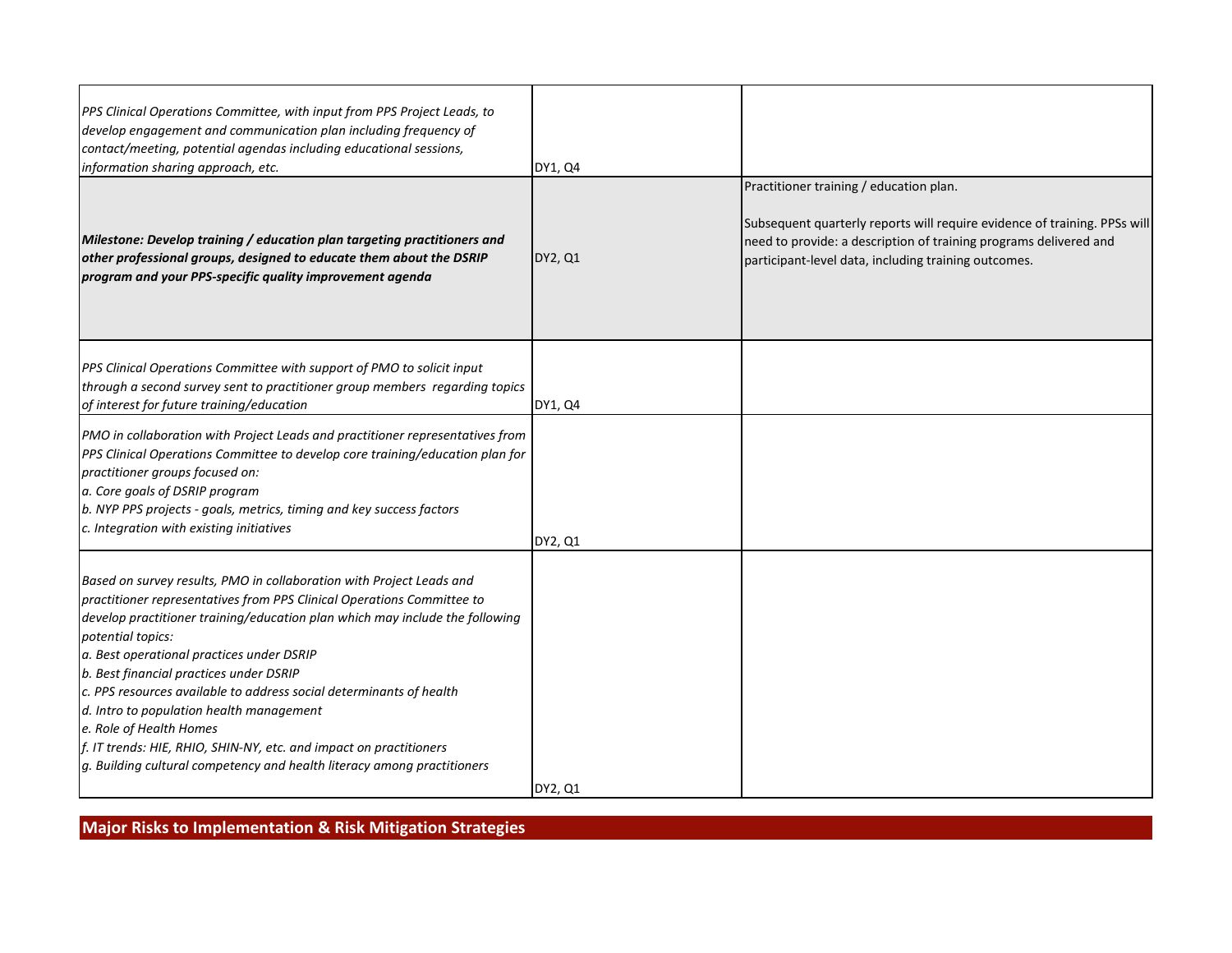Please describe the current level of engagement of your practitioner community in the DSRIP program and describe the key challenges or risks that you foresee in implementing your plans for practitioner engagement and achieving the milestones described above. Describe any potential impacts on specific projects and any risks that will undermine your ability to achieve outcome measure targets.

*Major risks to implementation of the Practitioner Engagement workstream, and associated mitigation strategies include:*

*Competition for practitioner time: The NYP PPS geography has several different PPSs and many practitioners are members of multiple PPSs. As such, demands on these providers are high.*  We will mitigate this risk by: 1) seeking input from practitioners as to topics of interest, methods of communication and availability, so the training/education plan is sensitive to their *needs; 2) collaborating (where feasible and practical) with other PPSs in general training and education topics; and 3) offering virtual participation for most training/education events.*

*Sustaining practitioner engagement over DSRIP term : Competing demands for time within and across PPSs, and the need for practitioners to maintain their non-DSRIP businesses over the term of DSRIP will be a risk. If not mitigated, that risk could result in a lack of engagement across the PPS which could jeopardize the level of awareness, knowledge and expertise required to produce the broad system transformation DSRIP aspires to. The primary mitigation strategy is to ensure that the practitioners are engaged in meaningful, efficient and effective training and education that delivers value to the practitioner and not just the NYP PPS or the DSRIP Program more broadly.* 

*High practitioner turnover undermines common knowledge foundation: New care delivery models and new roles require significant practitioner up-staffing which is expected to lead to intense competition for resources. While the mitigation strategy for the resource competition remains elusive as of now, the mitigation strategy for delivering practitioner training/education in a high turnover environment may benefit first and foremost from a commitment by the State (including DOH, OMH, OPWDD, etc.) to developing and delivering high*value cross-PPS training modules. That means the training/education burden at the PPS level is specific to PPS projects, strategies and populations. Then, the mitigation strategies become: *1) simple, direct, "turnkey" training, especially virtual training and training which can be delivered in a "train-the-trainer" mode; and 2) collaborating (where feasible and practical) with other PPSs in general training and education topics so practitioners have a choice of trainings available and the expense burden is shared.*

*Technology as a barrier to engagement, collaboration and understanding: Practitioners are both dependent on, and frequently isolated by, technology. That is, technologies that support*  workflow, decision-making and record-keeping are frequently different within and across practitioner types. That can negatively affect engagement, communication and transformation of *clinical practice. To mitigate this risk, a multi-pronged approach must be taken. One is a concerted effort to raise the level of all primary care practitioners through the common requirements and language of PCMH and Meaningful Use. Another is to emphasize connection to the RHIO and SHIN-NY so that practitioners have a better connection to the overall care of the patient populations they serve. Finally, deploying a technology like Allscripts Care Director for care management similarly helps build connections between practitioners and institutions.*

*Managing resistance to change in clinical pathways and care models: Certain practitioner types, esp. community physicians, will likely be resistant to changing practice. To mitigate this, the PPS may seek to: 1) collaborate with other PPS to create a common language related to delivery system change strategies and tactics; 2) draw on case studies of applicable initiatives that show success which may be available through the MIX platform; 3) enlist change management techniques currently deployed by the PPS Lead's training and education department; and 4) develop evidence-based practices and case-studies to support rationale for change.*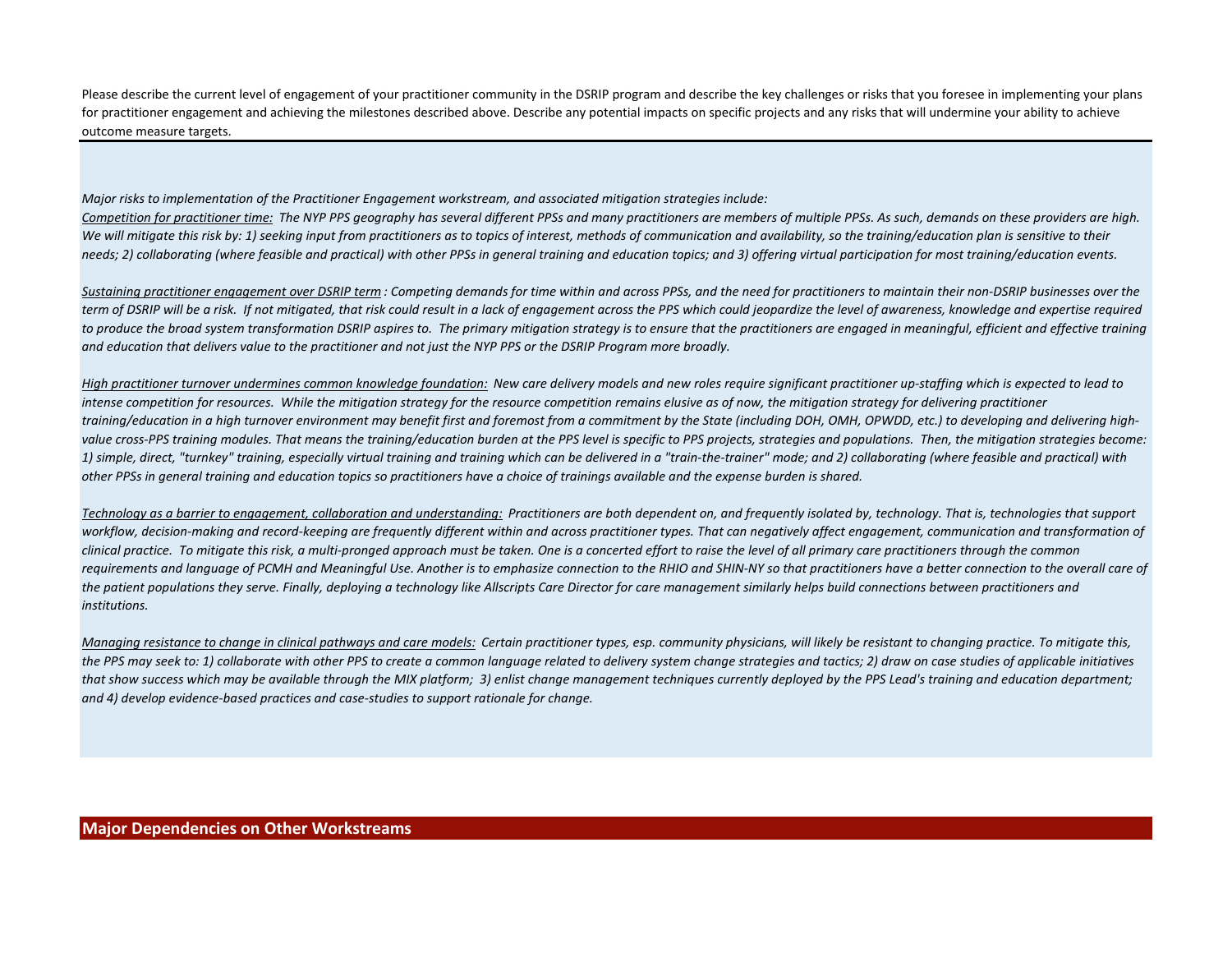Please describe any interdependencies with other workstreams (e.g. Clinical Integration, Population Health Management, Financial Sustainability, etc.)

*Interdependence of the Practitioner Engagement Workstream with other workstreams is high, including:*

*Financial Sustainability/Budget: This commitment to practitioner engagement requires significant investments on the part of the PPS in an environment where: 1) proceeds from the DSRIP waiver are still unknown, and 2) specific mandates for practitioner engagement were not provided at the time PPS application and budgets were developed. While engaging practitioners was always a PPS plan, practitioner engagement plans will now need to be sized consistent with Waiver proceeds.*

Governance and Financial Sustainability: The PPS Clinical Operations Committee is an essential conduit for practitioner interests and will need to consider practitioner needs perhaps *more broadly than its actual representation at any given time. Similarly, the PPS Finance Committee will need to consider practitioner incentives.*

Workforce Strategy: Promoting practitioner engagement will need to be done hand-in-hand with developing the practitioner workforce. The Workforce Sub-committee can provide an *important perspective regarding training and change management across and within practitioner groups.*

*Strong IT systems and processes: IT systems and processes capable of collecting and analyzing key performance and financial metrics are essential to delivering evidence-based models, case studies and performance reports needed to engage practitioners and transform care delivery.*

### **Roles and Responsibilities**

Please list the key people/organizations responsible for this organizational workstream and describe what their responsibilities involve.

| Role                               | organization (if known<br>at this stage) | Name of person / Key deliverables / responsibilities                                                                                                                                                                                                                                        |  |
|------------------------------------|------------------------------------------|---------------------------------------------------------------------------------------------------------------------------------------------------------------------------------------------------------------------------------------------------------------------------------------------|--|
| <b>PPS PMO - Network Relations</b> | <b>TBD</b>                               | <b>Facilitate the development and</b><br>implementation of the practitioner<br>engagement strategy including designing<br>surveys and analyzing responses; collaborate<br>with other PPS as appropriate and with the<br>State to encourage state-wide approach to<br>training and education |  |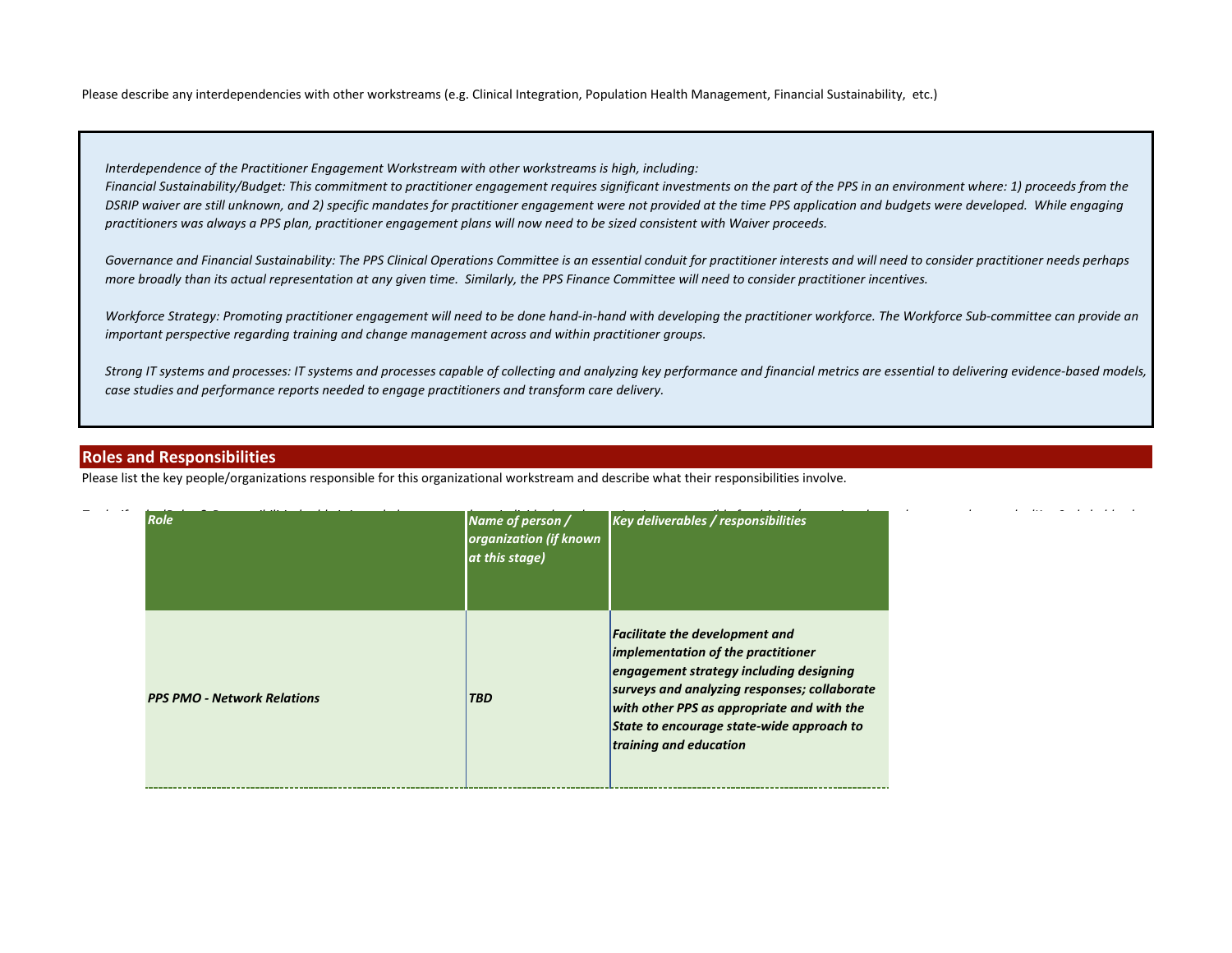| <b>PPS Clinical Operations Committee Co-Chairs</b> | J. Emilio Carrillo, MD,<br><b>NYP VP Community</b><br><b>Health and Rotating</b><br><b>PPS Network Member</b> | Represent practitioner interests, solicit input<br>through surveys and recommend practitioner<br><i><u><b>group structure to PPS Executive Committee;</b></u></i><br>monitor practitioner engagement plan |
|----------------------------------------------------|---------------------------------------------------------------------------------------------------------------|-----------------------------------------------------------------------------------------------------------------------------------------------------------------------------------------------------------|
| <b>Practitioner Group Leads</b>                    | <b>TBD</b>                                                                                                    | <b>Represent practitioner groups to the Clinical</b><br><b>Operations Committee as needed to advance</b><br>the engagement agenda                                                                         |

## **Key Stakeholders**

Please identify the key stakeholders involved, both within and outside the PPS.

| <b>Key stakeholders</b>                 | organizational<br>workstream                                      | Role in relation to this $\kappa$ Key deliverables / responsibilities                                                      |
|-----------------------------------------|-------------------------------------------------------------------|----------------------------------------------------------------------------------------------------------------------------|
| Internal stakeholders                   |                                                                   |                                                                                                                            |
| <b>Practitioners in PPS</b>             | <b>Target of engagement</b><br><i><u><b>activities</b></u></i>    | <b>Participation and feedback</b>                                                                                          |
| <b>Project Leads</b>                    | <b>Advising PPS Clinical</b><br><b>Operations Committee</b>       | <b>Practitioner preparedness/gaps</b>                                                                                      |
| <b>PPS IT/Data Governance Committee</b> | <b>Provider of</b><br>infrastructure and<br>enabling technologies | Identify practitioner type-specific needs and<br>engage at practitioner level in addition to<br><b>DSRIP Project focus</b> |
| <b>External stakeholders</b>            |                                                                   |                                                                                                                            |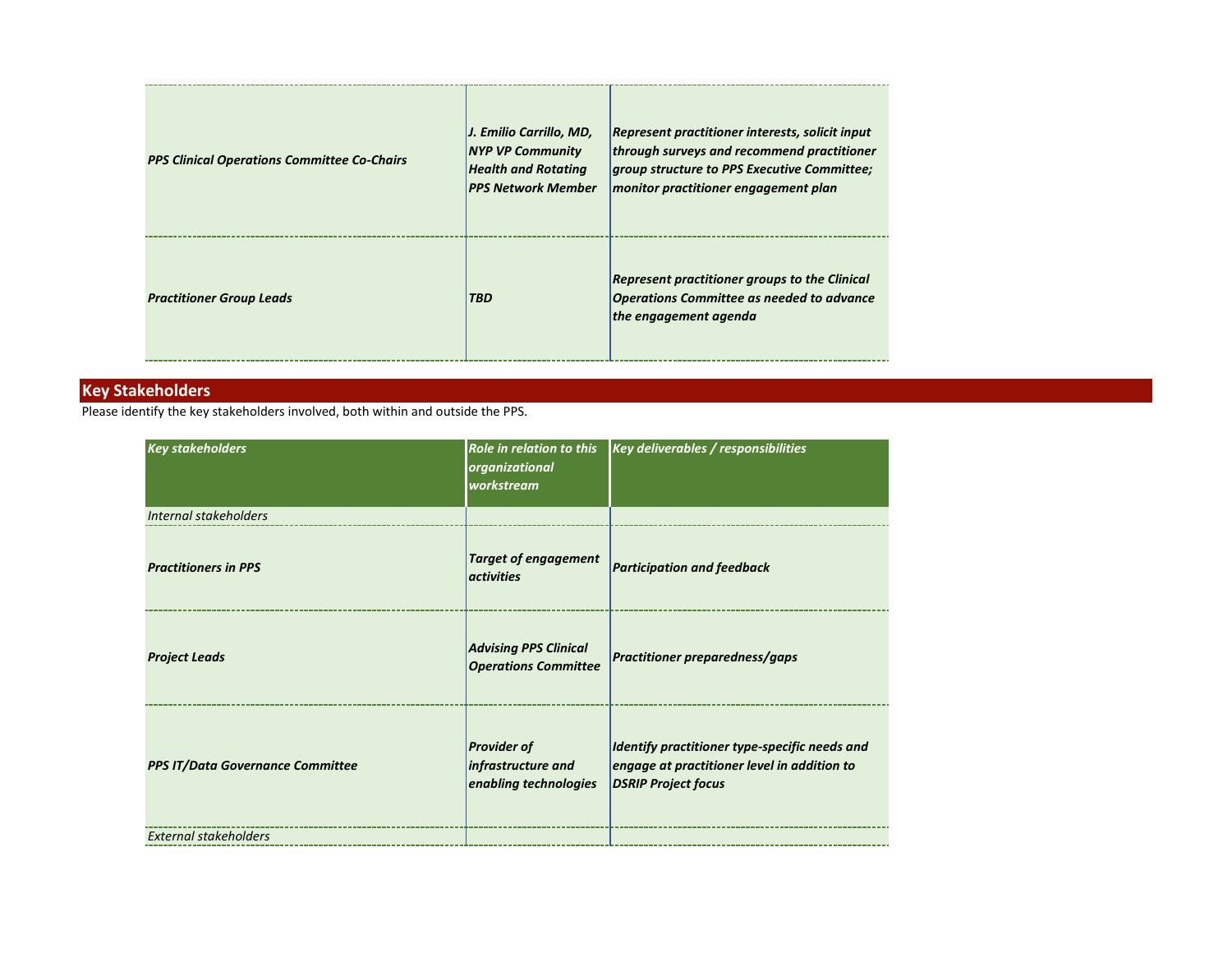| <b>Identification and facilitation of cross-PPS</b><br><b>Potential Collaborator</b><br><b>Other PPSs in geography</b><br>collaboration and engagement opportunities |  |
|----------------------------------------------------------------------------------------------------------------------------------------------------------------------|--|
|----------------------------------------------------------------------------------------------------------------------------------------------------------------------|--|

### **IT Expectations**

Please clearly describe how the development of shared IT infrastructure across the PPS will support this particular workstream.

*Shared IT infrastructure will be required to collect and synthesize the data necessary for performance reporting that demonstrates practitioner performance, project performance and supports case study development. While a "shared IT infrastructure" is not required for easy access to virtual training and content, good IT will enable it.*

In addition, we will build on the success of our current Health Home effort which uses shared IT to engage practitioners across a wide spectrum of practice. For example, we have *recent experience engaging behavioral health practitioners (NYS Psychiatric Institute, The Bridge), care managers/coordinators (ACMH, Argus), post-acute providers (Hebrew Home, Isabella) in the targeted, high-touch management of this patient population on a common platform of Allscripts Care Director. The RHIO will further enable these and other practitioners to engage and collaborate.*

#### **Progress Reporting**

Please describe how you will measure the success of this organizational workstream.

*The success of this workstream will be measured by practitioner performance in meeting goals of DSRIP projects. In addition, success may be measured through practitioner surveys/feedback on engagement plan alignment with surveyed needs.*

*The effectiveness of this Workstream may also be measured through the measurement of training effectiveness and the recruitment and retention of practitioners in the various groups.*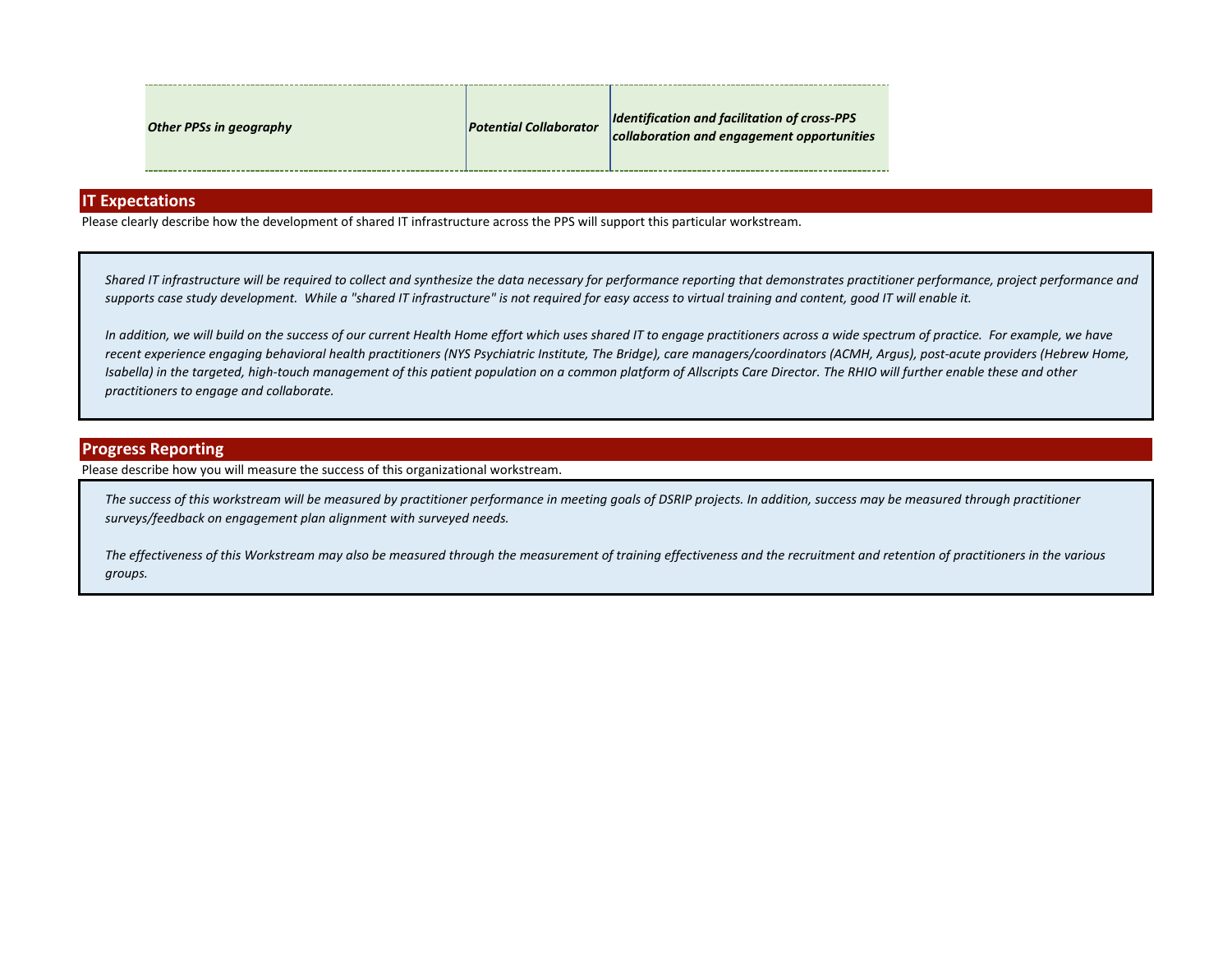# **Population Health Management**

### **Key Issues**

|                                                                                                                                                   | <b>Target Completion Date</b> | <b>Supporting Documentation</b>                                                                                                                                                                                                                                                                                                                                                                                                                                                  |
|---------------------------------------------------------------------------------------------------------------------------------------------------|-------------------------------|----------------------------------------------------------------------------------------------------------------------------------------------------------------------------------------------------------------------------------------------------------------------------------------------------------------------------------------------------------------------------------------------------------------------------------------------------------------------------------|
| Milestone: Develop population health management roadmap                                                                                           | DY2, Q2                       | Population health roadmap, signed off by PPS Board, including:<br>-- The IT infrastructure required to support a population health management<br>approach<br>-- Your overarching plans for achieving PCMH 2014 Level 3 certification in<br>relevant provider organizations<br>-Defined priority target populations and define plans for addressing their<br>health disparities.<br>Subsequent quarterly reports will require an update on the implementation<br>of this roadmap. |
| PPS PMO to establish PMO-PCMH Team                                                                                                                | DY1, Q1                       |                                                                                                                                                                                                                                                                                                                                                                                                                                                                                  |
| PPS PMO to conduct inventory of current PPS population health data sets and<br>tools and map to other available data sets including the MAPP tool | DY1, Q2                       |                                                                                                                                                                                                                                                                                                                                                                                                                                                                                  |
| PPS PMO to align available data sets and tools with project-level needs (e.g.,<br>registries) and identify gaps                                   | DY1, Q3                       |                                                                                                                                                                                                                                                                                                                                                                                                                                                                                  |
| PCMH Team to develop roadmap for bringing relevant practices to Level 3 2014<br>standards                                                         | DY1, Q3                       |                                                                                                                                                                                                                                                                                                                                                                                                                                                                                  |
| PPS PMO, PCMH Team and Workforce Sub-committee to identify workforce<br>development, training and education needs for population health           | DY1, Q3                       |                                                                                                                                                                                                                                                                                                                                                                                                                                                                                  |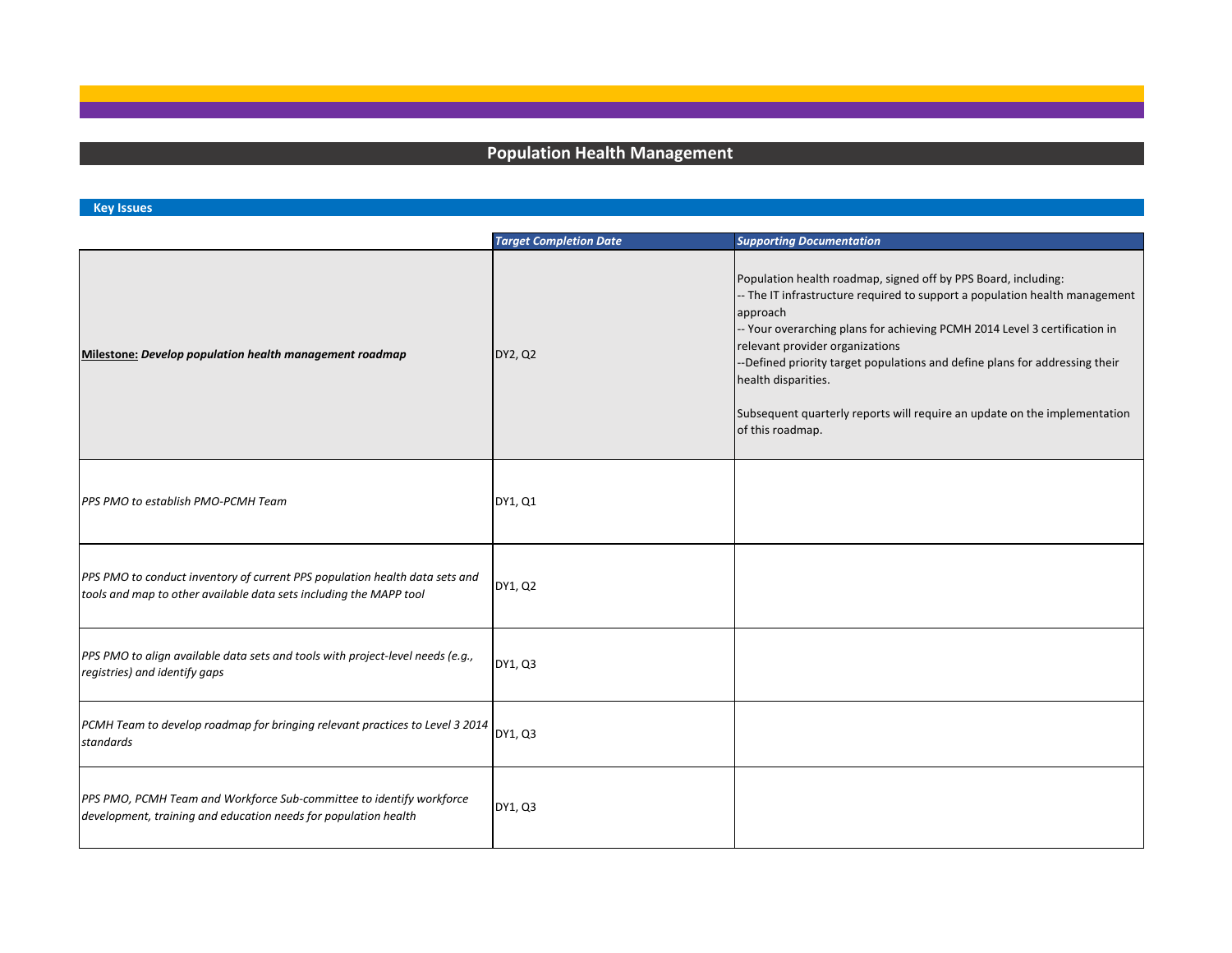| Drawing on CNA and other analyses, PPS PMO and PPS IT to conduct risk<br>stratification analysis in order to prioritize high risk populations for targeted<br>intervention     | DY1, Q4 |  |
|--------------------------------------------------------------------------------------------------------------------------------------------------------------------------------|---------|--|
| PPS PMO to integrate all findings and analyses for presentation to PPS IT/Data<br>Governance and Clinical Operations Committees for feedback and ratification                  | DY1, Q4 |  |
| PPS IT/Data Governance and Clinical Committees to ratify population health<br>roadmap                                                                                          | DY1, Q4 |  |
| PCMH Team to staff and launch implementation team (a similar team has been<br>active at the PPS Lead for several years)                                                        | DY1, Q4 |  |
| Project Leads to review new care models, pathways, measurement and<br>monitoring needs not previously identified in order to monitor progress in<br>managing population health | DY2, Q1 |  |
| PPS PMO to integrate emerging project-level pop health data needs into<br>roadmap                                                                                              | DY2, Q2 |  |
| PPS PMO, PCMH Team and Workforce Sub-committee to roll out training plan<br>consistent with roadmap                                                                            | DY2, Q2 |  |

| <b>Bed Reduction Plan</b>                                                                                                                                                                                          | <b>Target Completion Date</b> | <b>Supporting Documentation</b>                                                                                                                                                                                                                                                                                                                                                                                                                             |
|--------------------------------------------------------------------------------------------------------------------------------------------------------------------------------------------------------------------|-------------------------------|-------------------------------------------------------------------------------------------------------------------------------------------------------------------------------------------------------------------------------------------------------------------------------------------------------------------------------------------------------------------------------------------------------------------------------------------------------------|
| Milestone: Finalize PPS-wide bed reduction plan                                                                                                                                                                    | DY3, Q1                       | PPS Bed Reduction plan, signed off by PPS Board. This should set out your<br>plan for bed reductions across your network, including behavioral health<br>units/facilities, in line with planned reductions in avoidable admissions and<br>the shift of activity from inpatient to outpatient settings.<br>Subsequent quarterly reports will require updates on bed reductions across<br>the network and updates on the delivery of your bed reduction plan. |
| PPS Lead to engage staff under supervision of PMO to model the impact of all<br>DSRIP projects on inpatient activity, using PMO and DOH reports on reductions  DY2, Q2<br>in avoidable hospital use when available |                               |                                                                                                                                                                                                                                                                                                                                                                                                                                                             |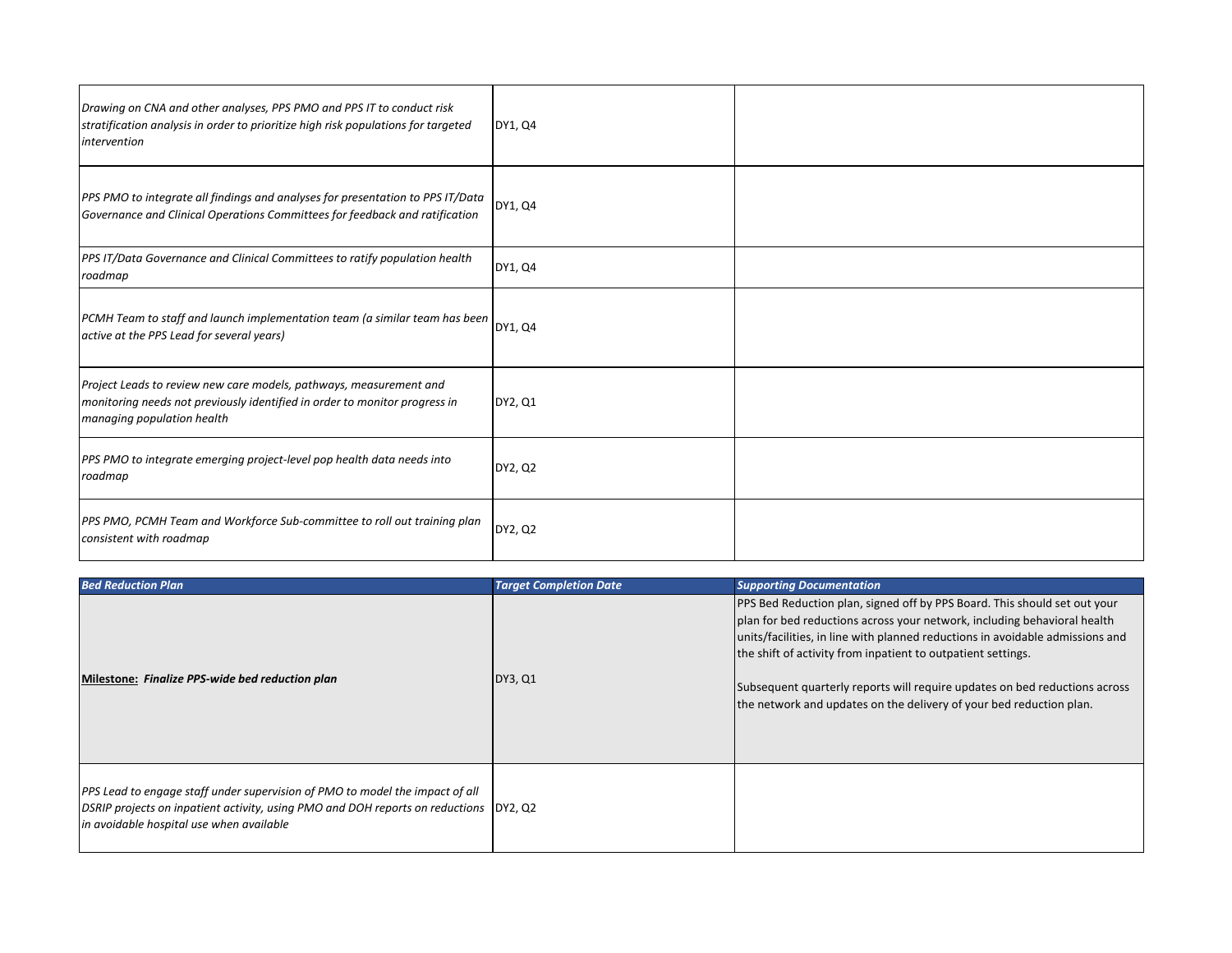| Based on modeling and in consultation with provider network, PPS Lead to<br>establish high-level forecasts of the following which will be updated<br>periodically:<br>a. Reduced avoidable hospital use over time<br>b. Any changes in required inpatient capacity; and<br>c. Resulting changes in required community / outpatient capacity | DY2, Q3 |  |
|---------------------------------------------------------------------------------------------------------------------------------------------------------------------------------------------------------------------------------------------------------------------------------------------------------------------------------------------|---------|--|
| <b>PPS</b> Lead to develop and ratify inpatient capacity change plan as appropriate                                                                                                                                                                                                                                                         | DY2, Q4 |  |
| PPS community providers impacted by forecasted capacity change to be<br>advised by PPS Lead of magnitude and to determine the need for their own<br>capacity change plan if such change not already contemplated in collaborative<br><i>implementation planning</i>                                                                         | DY3, Q1 |  |

#### **Major Risks to Implementation & Risk Mitigation Strategies**

Please describe the key challenges or risks that you foresee in implementing these cross-cutting organizational strategies, including potential impacts on specific projects and, crucially, any risks that will undermine your ability to achieve outcome measure targets.

*Major risks to implementation of the Population Health workstream, and associated mitigation strategies include:*

*Current Care Delivery and Reimbursement Models: There is a disconnect presently between population health management demands and the approach to care delivery at the practice/provider level. Care remains siloed with providers still rewarded largely on the basis of procedures or other discreet clinical interventions rather than the health of the populations they serve. To mitigate this risk,*  performance bonuses expected to be available as a result of the waiver may be used to create incentives for adherence to population health metrics and techniques. In addition, more locally, we will *structurally drive a better population health orientation through the use of interdisciplinary teams with active participation of care managers.* 

*Community Provider Engagement in PCMH certification : DSRIP requires network participants to achieve PCMH and MU standards. Such standards come at a cost to providers, both in terms of real financial cost and the distractions and productivity hits the PCMH process can cause to practices. Two key mitigation strategies will be used: 1) the NYP PPS will provide material support to community providers who are on the journey to PCMH and MU by participating in the financing of the effort; 2) the NYP PPS will leverage its extensive experience bringing community providers to PCMH and MU standards, including deploying best implementation, training and education, documentation and other practices which reduce the adverse business impact on the community practices.*

Collecting, analyzing and interpreting population health data : The risk exists that preparing for true population health management may be cost-prohibitive vis. consultants, IT infrastructure and data/statistical capabilities required. Mitigation strategies include: collaborating with the State for shared resources, including scrubbed and searchable population data for Medicaid attributed *beneficiaries, and collaborating with other PPS to increase scalability of this requirement.*

Financial Sustainability: The financial sustainability of the transformation to population health management and any one of the related VBP models of reimbursement is, to date in NYS, unproven. The *complete universe of risks are not yet understood and there is great diversity in the sophistication of providers statewide. Mitigation strategy includes a deliberate and thoughtful approach to population health management and VBP enabled by conservative investments in associated infrastructure.*

#### **Major Dependencies on Other Workstreams**

Please describe any interdependencies with other workstreams (IT Systems and Processes, Clinical Integration, Financial Sustainability, etc.)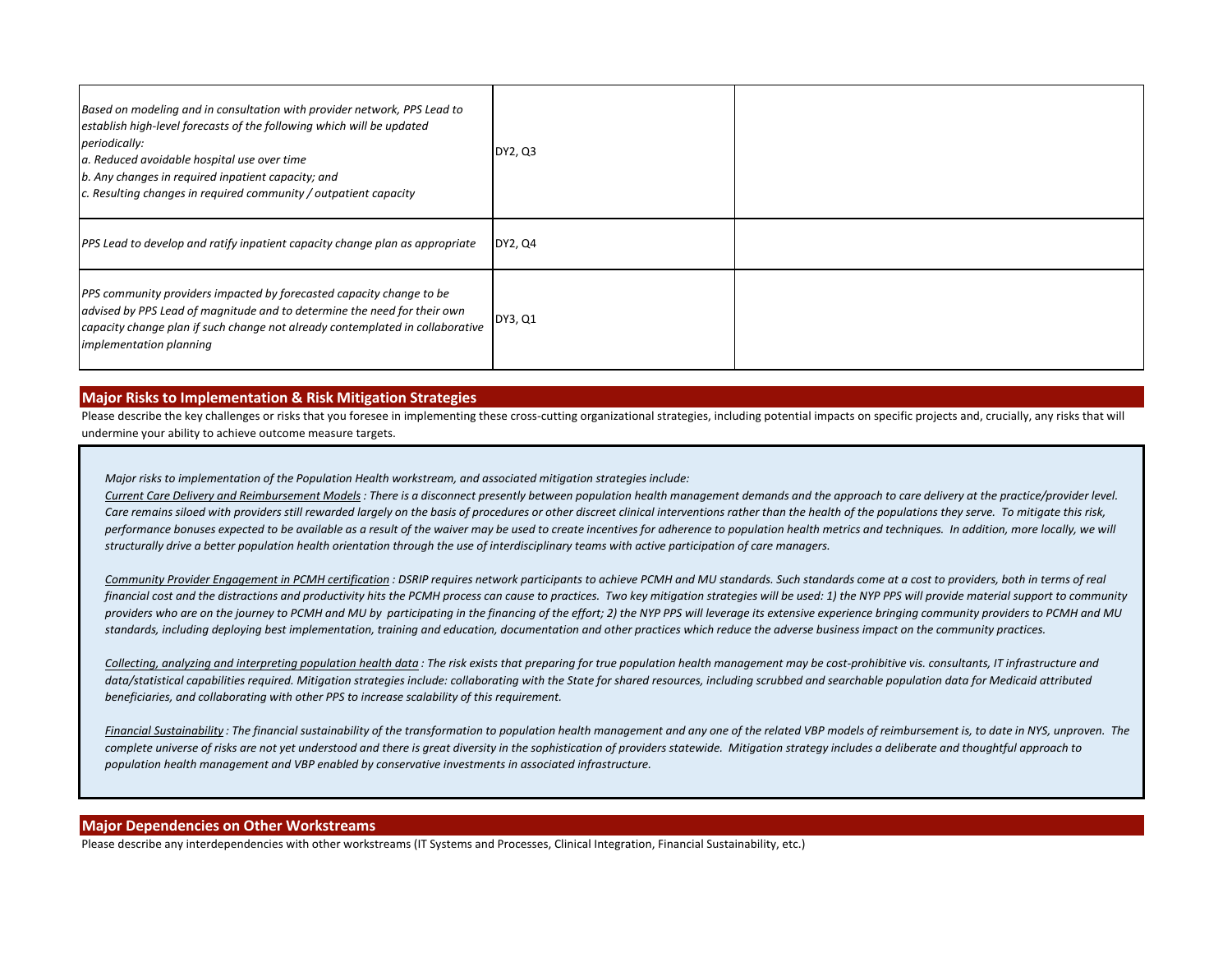*Interdependence of the Population Health Workstream with other workstreams is high. In fact, Population Health is inextricably linked to Practitioner Engagement, Clinical Integration, IDS, Performance Reporting, Cultural Competency, Workforce and IT.*

*Practitioner Engagement and Clinical Integration : The PPS needs a strong and well-executed practitioner engagement strategy. The practitioner engagement training & education described in the*  Practitioner Engagement section will include education regarding population health management so clinicians can begin to make the shift in approach and practice necessary for success under the DSRIP program. Similarly, effective population health management requires new models of clinical integration, especially integration with those providers and CBOs that impact the social determinants of *health.* 

*IT Systems and Processes and Performance Reporting : The foundation of effective population health management is IT. Without a robust population health IT capability, efforts will be short-lived and unmeasurable. Putting the resources in place to build this capability will be critical to Program Success. Similarly, building a capable performance reporting function which makes proper use of Rapid Cycle Evaluation will be important to the smart design and maintenance of population health efforts.*

Workforce Transformation and Cultural Competency: Shifting to a population health sensibility requires both new kinds of workers as well as existing workers with new expertise and understanding. *Teaming with the Workforce Sub-committee to ensure the programmatic needs of population health are married to the project-level needs of service delivery will be important. Integrating Cultural Competency into the hiring, training, staffing and workflow processes will be critical to making this redesigned workforce most effective.*

#### **Roles and Responsibilities**

Please list the key people/organizations responsible for this organizational workstream and describe what their responsibilities involve.

*To clarify, the 'Roles & Responsibilities' table is intended to capture those individuals and organizations responsible for driving/managing the workstream, whereas the 'Key Stakeholders' table is intended to capture the people/organizations with a stake in the project, but who are not directly responsible for driving it.*

| Role                                                                  | Name of person / organization (if known at Key deliverables / responsibilities |                                                                                                                  |
|-----------------------------------------------------------------------|--------------------------------------------------------------------------------|------------------------------------------------------------------------------------------------------------------|
| <b>PPS PMO-Population Health Team</b>                                 | Gil Kuperman, Niloo Sobhani and others                                         | <b>Design DSRIP population health IT approach and</b><br>integrate it with existing population health IT efforts |
| <b>PPS CNA Team</b>                                                   | <b>Emilio Carrillo, Victor Carrillo and others</b>                             | Provide integration of CNA findings with population<br>health approach                                           |
| <b>PPS PMO-PCMH Team</b>                                              | <b>Victor Carrillo and others</b>                                              | Develop roadmap to achieving 2014 NCQA Level 3<br>standards and Meaningful Use across the PPS                    |
| <b>PPS PMO</b>                                                        | <b>Isaac Kastenbaum</b>                                                        | Provide integration across clinical, financial, IT and<br>performance reporting functions and demands            |
| <b>PPS Network Members impacted by</b><br>care model delivery changes | various                                                                        | Support population health approach despite<br>significant differences to current operations and<br>strategies    |
| PPS Network Members impacted by<br>capacity changes                   | various                                                                        | Forecast changes in capacity needs                                                                               |

#### **Key Stakeholders**

Please identify the key stakeholders involved, both within and outside the PPS.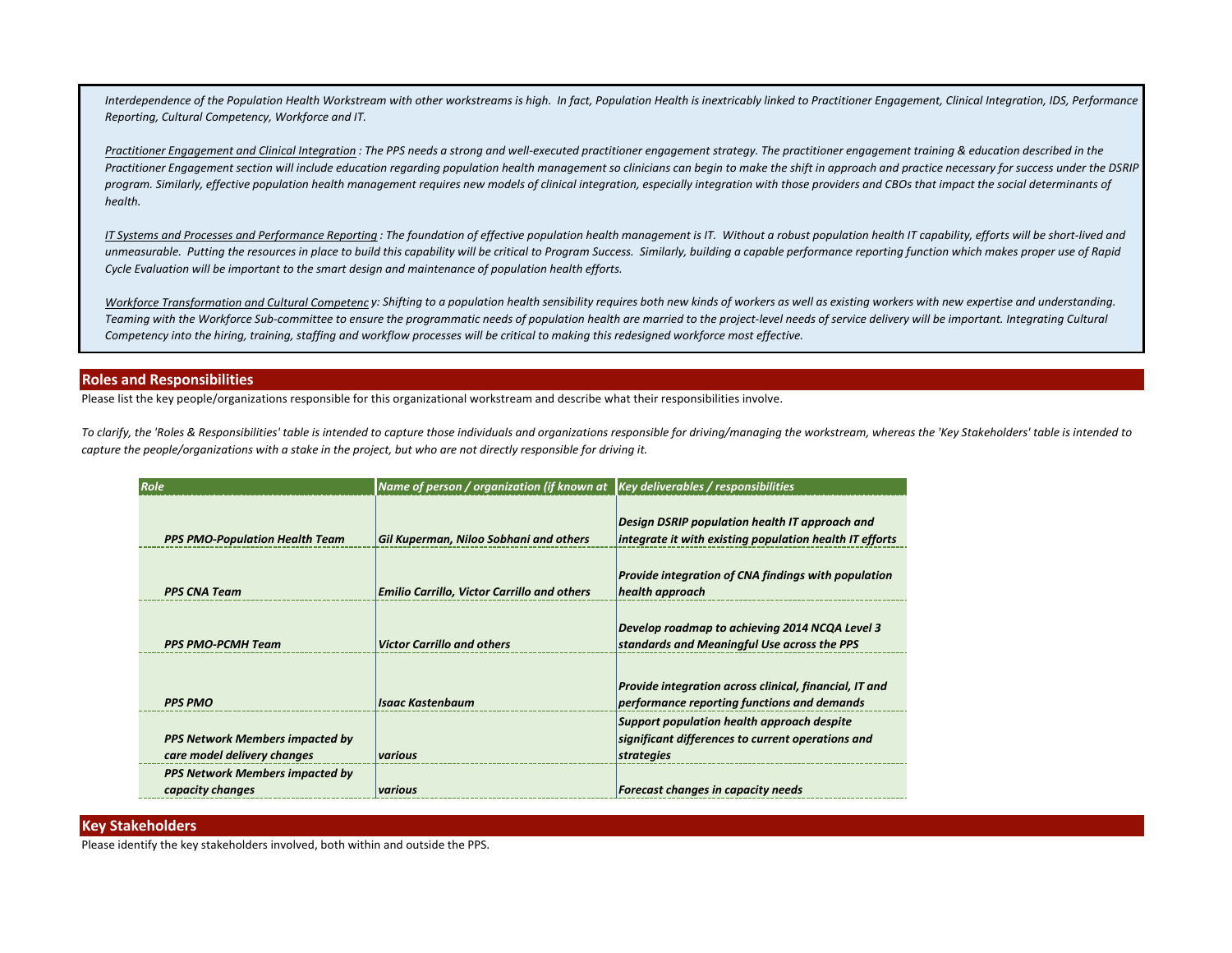| <b>Key stakeholders</b>                                        | Role in relation to this organizational<br>workstream                  | <b>Key deliverables / responsibilities</b>                                                                              |
|----------------------------------------------------------------|------------------------------------------------------------------------|-------------------------------------------------------------------------------------------------------------------------|
| Internal stakeholders                                          |                                                                        |                                                                                                                         |
| <b>PPS Clinical Operations Committee</b>                       | Both adviser to and consumer of population<br>health function          | Self-educate on this new capability to provide<br>effective leadership to PPS efforts                                   |
| <b>PPS CBO Network Members</b><br><b>External stakeholders</b> | Provider of enhanced roles under<br>population health                  | Bring expertise related to social determinants of<br>health to PPS in design of population health strategy              |
|                                                                |                                                                        |                                                                                                                         |
| <b>NYS DOH</b>                                                 | Driver of population health approach for<br><b>Medicaid population</b> | <b>Facilitate population health collaboration statewide</b>                                                             |
| <b>Various City and State agencies</b>                         | <b>Consumer of population health data</b>                              | Provide population health expertise for different<br>populations/diseases                                               |
| <b>MCOs</b>                                                    | <b>VBP</b> stakeholder                                                 | Provide insight and expertise into population health<br>management approaches that may be relevant to<br><b>NYP PPS</b> |
| <b>Other PPSs</b>                                              | Beneficiaries of and contributors to pop<br>health success             | Collaborate to enable cross-PPS integration/visibility                                                                  |

#### **IT Expectations**

Please describe the current Population Health Management IT capabilities in place throughout your PPS network and what your plans are at this stage for leveraging these capabilities and/or developing new IT infrastructure.

*The PPS Lead, NYP, has emerging population health IT capabilities and has acquired and implemented population health software on a limited basis. At this point, we have not yet explored other population health IT capabilities outside of the Lead but will do so under the direction of the IT/Data Governance Committee.*

*The PPS IT function is developing detailed plans for the building population health IT adequate to serve the needs of the PPS. That effort will be funded by a combination of DSRIP Waiver proceeds (for*  which there is a detailed IT budget currently) and by the CRFP IT grant (pending approval) which will support the purchase of assets needed to build the necessary population health IT platform.

*Finally, we will look to emerging strategies and technologies across NYS to identify best practices for population health IT in the context of the DSRIP program.*

Please describe how you will measure the success of this organizational workstream.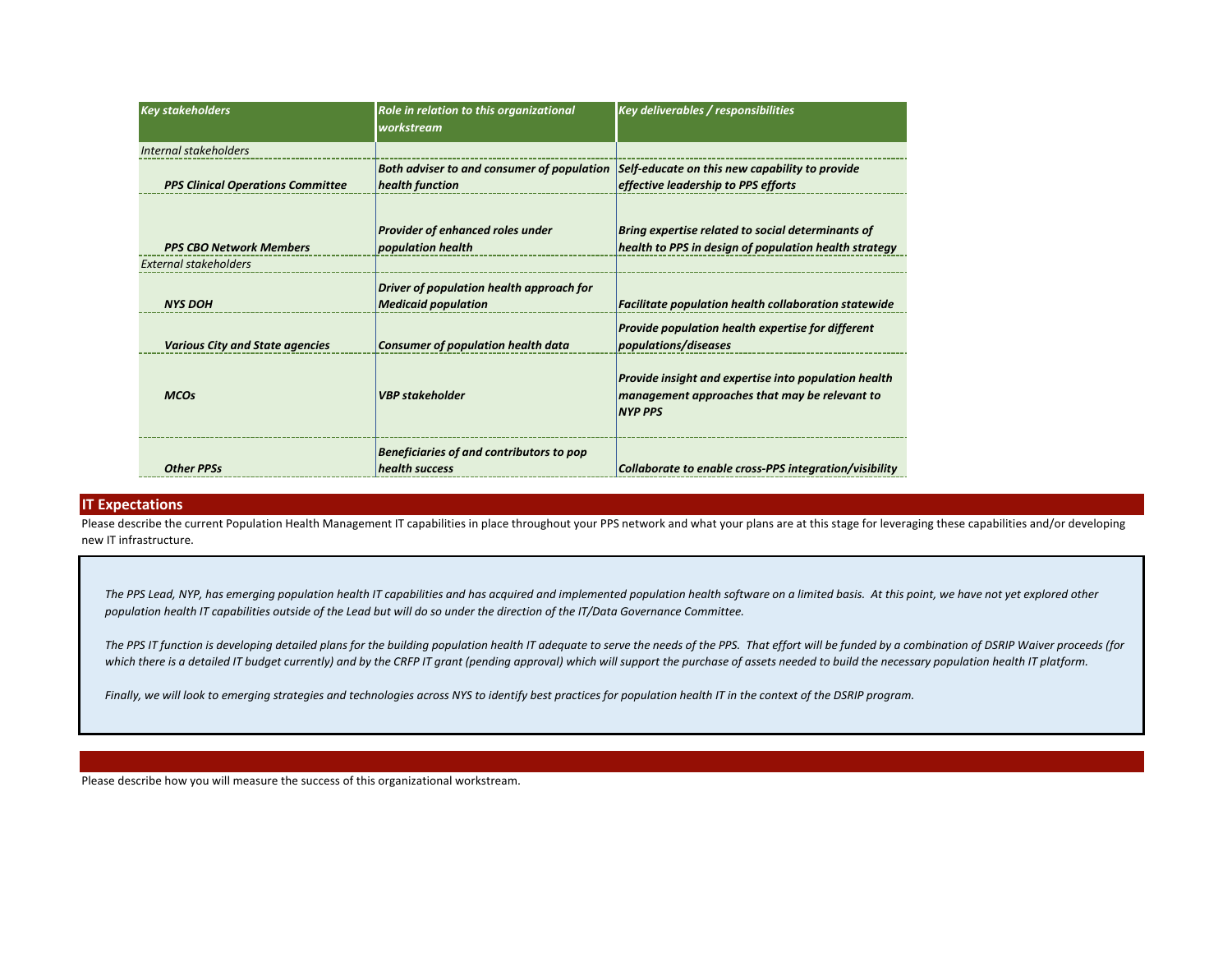*The success of the Population Health Management workstream will be measured by the ability of the PPS to both track and manage individual PPS attributed beneficiaries across the PPS continuum*  while also assessing those beneficiaries against the outcomes and costs of the entire attributed beneficiary population. Specifically, we will use both DSRIP required outcome measures as well as our own *specific population health metrics which will be recommended to the PPS IT/Data Governance Committee by the Project Leads in collaboration with the PPS Clinical Operations Committee.*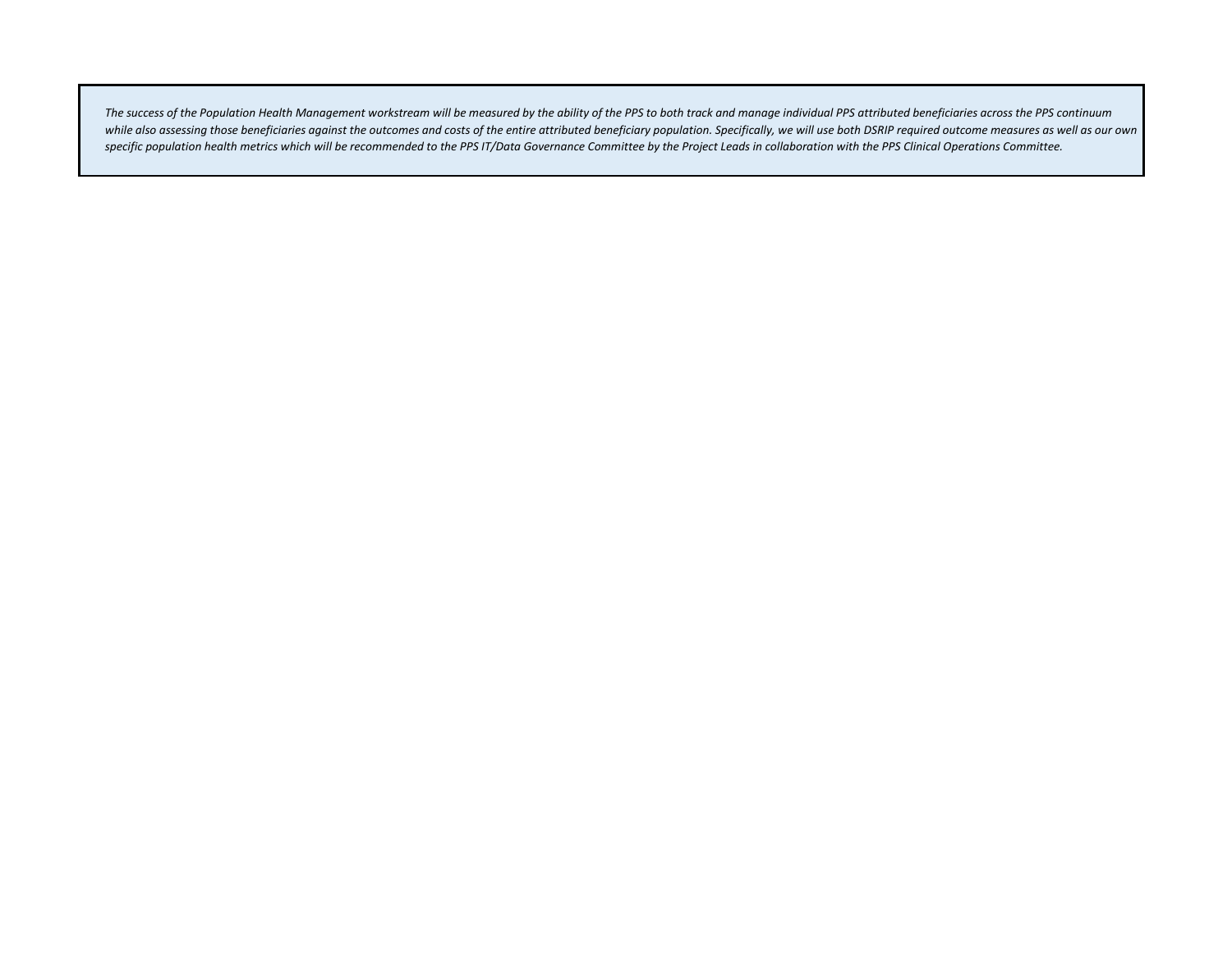## **Clinical Integration**

#### **Key Issues**

| <b>Clinical Integration</b>                                                                                                                                                                                                                                                                                                                                                                                                                                                                          | <b>Target Completion Date</b> | <b>Supporting Documentation</b>                                                                                                                                                                                                                                                                                                                                                                                                                                                                                                      |
|------------------------------------------------------------------------------------------------------------------------------------------------------------------------------------------------------------------------------------------------------------------------------------------------------------------------------------------------------------------------------------------------------------------------------------------------------------------------------------------------------|-------------------------------|--------------------------------------------------------------------------------------------------------------------------------------------------------------------------------------------------------------------------------------------------------------------------------------------------------------------------------------------------------------------------------------------------------------------------------------------------------------------------------------------------------------------------------------|
| Milestone: Perform a clinical integration 'needs assessment'                                                                                                                                                                                                                                                                                                                                                                                                                                         | DY2, Q2                       | Clinical integration 'needs assessment' document, signed off by the Clinical Quality Committee, including:<br>- Mapping the providers in the network and their requirements for clinical integration (including clinical providers, care<br>management and other providers impacting on social determinants of health)<br>Identifying key data points for shared access and the key interfaces that will have an impact on clinical integration<br>- Identify other potential mechanisms to be used for driving clinical integration |
| Based on experience to date implementing DSRIP Projects, the<br>PMO, in consultation with Project Leads, to design a clinical<br>integration needs assessment framework to use for each of the<br>DSRIP projects. This framework will outline the people, process,<br>technology and data components that are relevant for clinical<br>integration as it pertains to each of the DSRIP project target<br>populations (including the technical requirements for data sharing<br>and interoperability) | DY1, Q4                       |                                                                                                                                                                                                                                                                                                                                                                                                                                                                                                                                      |
| Based on experience to date implementing DSRIP Projects, the<br>PMO, in consultation with Project Leads, to create a map of the<br>providers to be involved in each DSRIP project, incorporating the<br>community needs assessment and the current partner lists. This<br>provider map will cover the entire continuum of the providers<br>involved                                                                                                                                                  | DY2, Q1                       |                                                                                                                                                                                                                                                                                                                                                                                                                                                                                                                                      |
| Based on experience to date implementing DSRIP Projects, the<br>PMO, in consultation with the Project Leads and the CNA team, to<br>perform a gap analysis of the provider network involved in that<br>project, using the clinical integration needs assessment framework<br>to determine which elements of clinical integration (people,<br>process, technology and data components) are currently present<br>and where they are completely or partially lacking.                                   | DY2, Q2                       |                                                                                                                                                                                                                                                                                                                                                                                                                                                                                                                                      |
| Project Leads to present clinical integration needs assessment to<br>PPS Clinical Operations Committee for discussion and ratification<br>PPS Clinical Operations Committee to ratify clinical integration                                                                                                                                                                                                                                                                                           | DY2, Q2                       |                                                                                                                                                                                                                                                                                                                                                                                                                                                                                                                                      |
| needs assessment                                                                                                                                                                                                                                                                                                                                                                                                                                                                                     | DY2, Q2                       |                                                                                                                                                                                                                                                                                                                                                                                                                                                                                                                                      |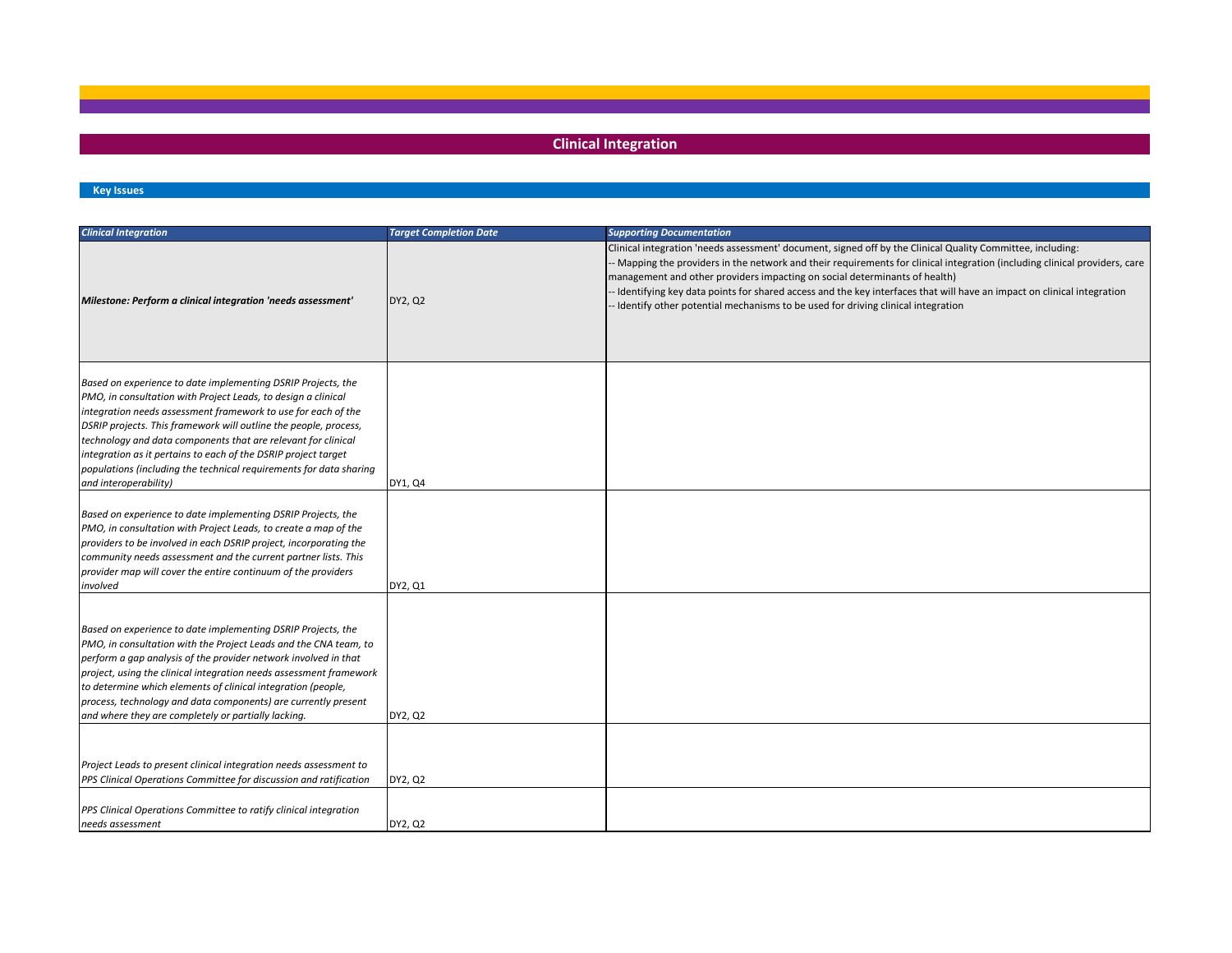| <b>Milestone: Develop a Clinical Integration Strategy</b>                                                                                                                                                                                                                                                                                                           | DY3, Q1 | Clinical Integration Strategy, signed off by Clinical Quality Committee, including:<br>Clinical and other info for sharing<br>- Data sharing systems and interoperability<br>- A specific Care Transitions Strategy, including: hospital admission and discharge coordination; and care transitions and<br>coordination and communication among primary care, mental health and substance use providers<br>- Training for providers across settings (inc. ED, inpatient, outpatient) regarding clinical integration, tools and<br>communication for coordination<br>- Training for operations staff on care coordination and communication tools<br>Subsequent quarterly reports will require an update on the implementation of this strategy. |
|---------------------------------------------------------------------------------------------------------------------------------------------------------------------------------------------------------------------------------------------------------------------------------------------------------------------------------------------------------------------|---------|-------------------------------------------------------------------------------------------------------------------------------------------------------------------------------------------------------------------------------------------------------------------------------------------------------------------------------------------------------------------------------------------------------------------------------------------------------------------------------------------------------------------------------------------------------------------------------------------------------------------------------------------------------------------------------------------------------------------------------------------------|
| Using clinical integration needs assessment as foundation, Project<br>Leads, in collaboration with key Network Members associated with<br>each DSRIP project, define what the target clinical integrated state<br>should look like from a people, process, technology and data<br>perspective and identify the main functional barriers to achieving<br>integration | DY2, Q2 |                                                                                                                                                                                                                                                                                                                                                                                                                                                                                                                                                                                                                                                                                                                                                 |
| Project Leads, in collaboration with key Network Members<br>associated with each DSRIP project, and using previous analyses,<br>define and prioritize the steps required to close the gaps between<br>current state and desired future state                                                                                                                        | DY2, Q2 |                                                                                                                                                                                                                                                                                                                                                                                                                                                                                                                                                                                                                                                                                                                                                 |
| Care Transition Project Lead, in collaboration with their Network<br>Members, to facilitate the identification of people, process,<br>technology and data synergies required for integrated and seamless<br>transitions from inpatient to the outpatient and/or home care<br>settings.                                                                              | DY2, Q2 |                                                                                                                                                                                                                                                                                                                                                                                                                                                                                                                                                                                                                                                                                                                                                 |
| PMO to integrated findings and recommendations and, with IT, to<br>facilitate the identification of people, process, technology and data<br>commonalities/synergies required for clinical integration across<br>projects.                                                                                                                                           | DY2, Q3 |                                                                                                                                                                                                                                                                                                                                                                                                                                                                                                                                                                                                                                                                                                                                                 |
| PMO, in collaboration with PPS Finance Committee, to develop<br>incentives (financial, service, technology) to encourage clinical<br>integration                                                                                                                                                                                                                    | DY2, Q3 |                                                                                                                                                                                                                                                                                                                                                                                                                                                                                                                                                                                                                                                                                                                                                 |
| PMO facilitates aggregation of gap closure steps, clinically<br>integrated care transitions approach, operational and IT synergies<br>and incentives into clinical integration strategy                                                                                                                                                                             | DY2, Q4 |                                                                                                                                                                                                                                                                                                                                                                                                                                                                                                                                                                                                                                                                                                                                                 |
| Project Leads, with PMO support, to present clinical integration<br>strategy to PPS Clinical Operations Committee for review and<br>ratification                                                                                                                                                                                                                    | DY3, Q1 |                                                                                                                                                                                                                                                                                                                                                                                                                                                                                                                                                                                                                                                                                                                                                 |
| PPS Clinical Operations Committee ratifies clinical integration<br>strategy                                                                                                                                                                                                                                                                                         | DY3, Q1 |                                                                                                                                                                                                                                                                                                                                                                                                                                                                                                                                                                                                                                                                                                                                                 |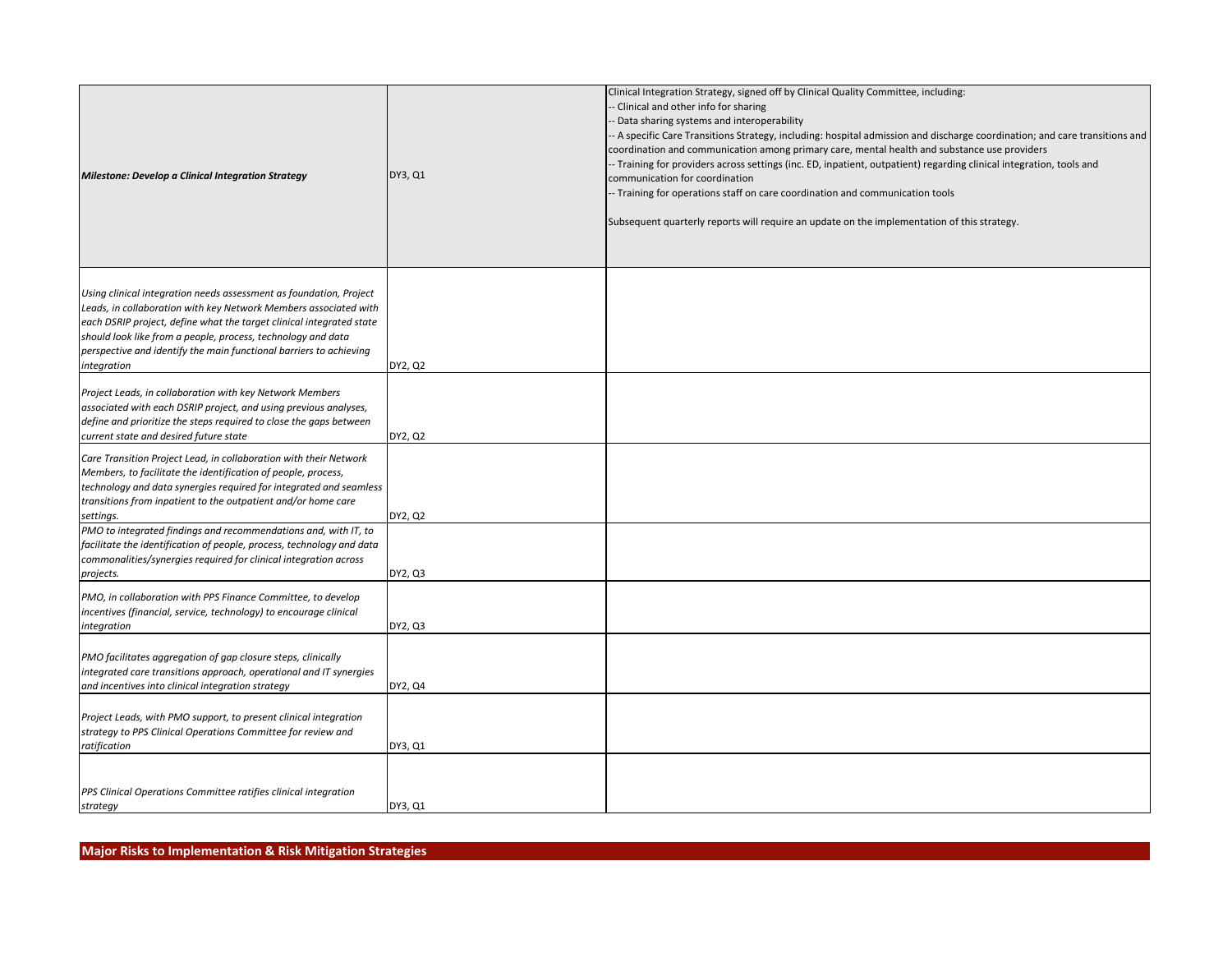Please describe the key challenges or risks that you foresee in improving the level of clinical integration throughout your network and achieving the milestones described above. Describe potential impacts on specific proje that will undermine your ability to achieve outcome measure targets.

#### *Major risks to implementation of the Clinical Integration Workstream, and associated mitigation strategies include:*

Mangaina resistance to change in care delivery models: Certain providers will likely be resistant to changing practice in support of a more clinically integrated model. In addition, many providers who are critical links in chain operate largely in silos from the other pieces of the delivery system. To mitigate this, the PPS may seek to: 1) invest in resources to support clinical integration (care and case managers, mid-level providers, datatechnologies) and decrease the burden on the provider; 2) draw on case studies of applicable initiatives that show success which may be available through the MIX platform; 3) enlist change management techniques currently d *by the PPS Lead's training and education department.*

High practitioner turnover may be a barrier to consistent, sustainable integration: New care delivery models and new roles require significant practitioner up-staffing which is expected to lead to intense competition for r mitigation strategy for supporting consistent, sustainable integration in a high turnover environment may include simple, direct, "turnkey" training for new providers on clinical integration resources, processes, policies, protocols/pathways and dashboards; this may be developed by the PPS Lead's training and education departments in collaboration with Network Member training staff, or in collaboration with industry groups like GNYHA, HANYS, *1199TEF or other PPS.*

Conflicting or overwhelming demands on providers participating in more than one PPS : Many providers--post acute, community physicians, CBOs and behavioral health providers--have obligations in more than one PPS, Clinical integration strategies may look different from PPS to PPS. Providers may be overwhelmed with slightly different or even conflicting approaches to clinical integration which will make their participation impractical. Mitiga strategies may include: 1) collaboration with other PPSs to standardize approaches, terminology, reporting requirements, etc. where possible by further developing plans to engage with them, especially those two PPSs with a *presence in Manhattan; and 2) a relentless commitment to basing these clinical integration strategies in simplicity and common sense, removing bureaucratic and administrative hurdles.*

#### *Strong clinical integration requires strong IT systems and processes locally and at the State/regional level, and is a significant investment for the PPS and for participating Network Members :*

New IT and communications are needed to support data and information-sharing between providers, levels of care and with CBOs. Designing and building new tools for data sharing when a significant amount of the sharing infrastructure is the responsibility of the RHIO(s) and SHIN-NY is a complex challenge. To mitigate this risk, we will: 1) Continue to use our leadership position in the RHIO to push the RHIO and SHIN-NY to accelerated, hi *and 2) integrate members of the PPS IT/Data Governance Committee into the team developing the clinical integration strategy.*

#### **Major Dependencies on Other Workstreams**

Please describe any interdependencies with other workstreams (IT Systems and Processes, Practitioner Engagement, Financial Sustainability, etc.)

*Interdependence of the Clinical Integration Workstream with other workstreams is high, including:*

Practitioner Engagement: The PPS needs a strong and well-executed practitioner engagement strategy. The practitioner engagement training & education described in the Practitioner Engagement section will include education regarding clinical integration so clinicians can develop the skills and capabilities required to deliver integrated care across the continuum and with non-traditional partners in healthcare delivery.

Cultural Competency: Patients as well as practitioners will need to adapt to the new models of care, integration and population health. As such, we will incorporate Cultural Competency into the Clinical Integration approac

IT Systems and Processes : Without a solid IT foundation to support data sharing and communication between and among providers and CBOs, clinical integration is manual and unsustainable. IT systems and processes will there need to be designed and built (a) with the goal of reducing administrative processes from their current levels and (b) with the input of clinical end users. Putting the resources in place to build this capability will be c *Success.* 

Workforce Transformation: Shifting to a model of clinical integration requires both new kinds of workers as well as existing workers with new expertise and understanding. Teaming with the Workforce Sub-committee to ensure *skills and expertise required to work in an effective inter-disciplinary manner are developed will be important.* 

#### **Roles and Responsibilities**

Please list the key people/organizations responsible for this organizational workstream and describe what their responsibilities involve.

To clarify, the 'Roles & Responsibilities' table is intended to capture those individuals and organizations responsible for driving/managing the workstream, whereas the 'Key Stakeholders' table is intended to capture the p *with a stake in the project, but who are not directly responsible for driving it.*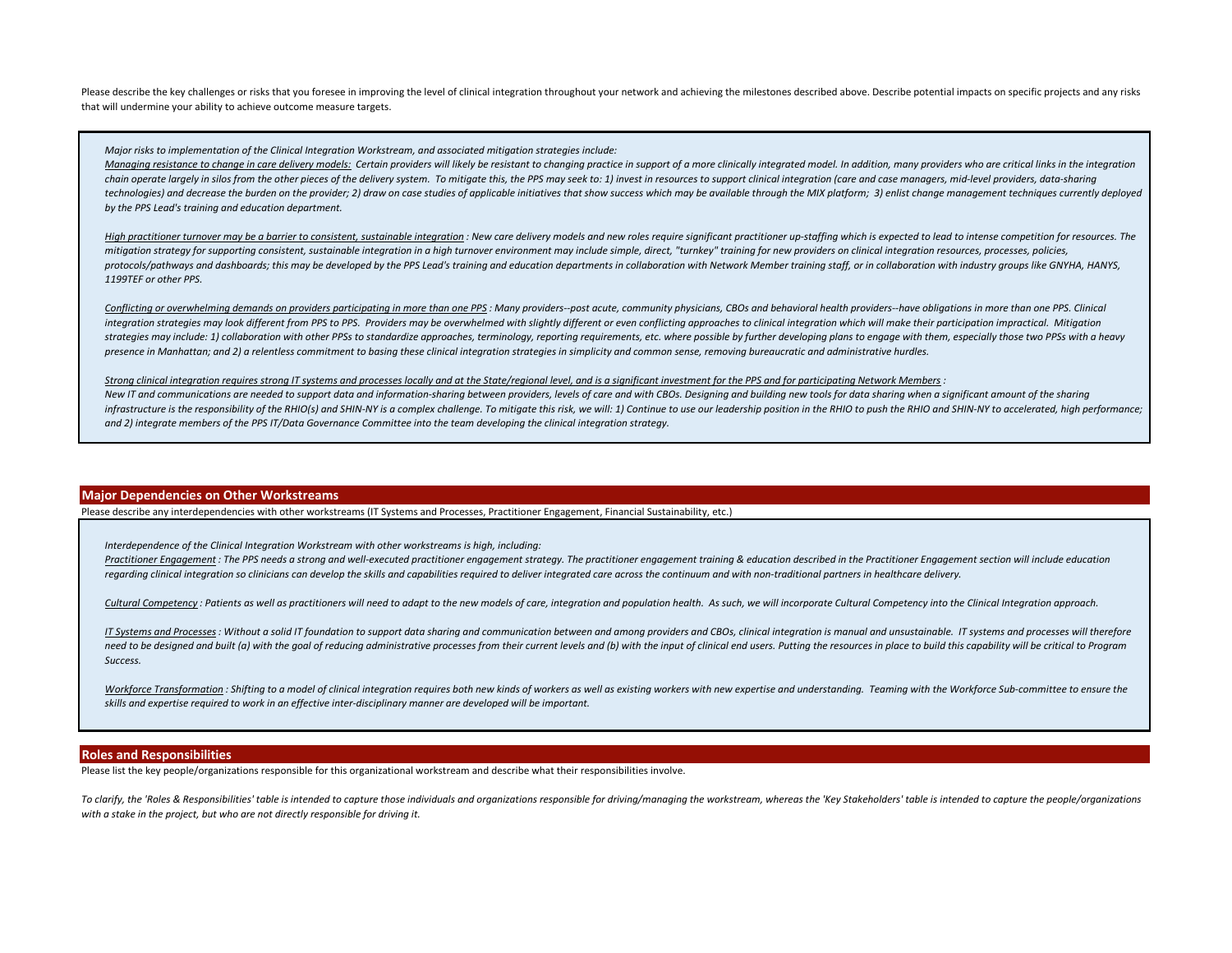| <b>Role</b>                                  | Name of person / organization (if<br>known at this stage)                                                                                                                                                                                                                                                              | Key deliverables / responsibilities                                                                                                                                                                                 |
|----------------------------------------------|------------------------------------------------------------------------------------------------------------------------------------------------------------------------------------------------------------------------------------------------------------------------------------------------------------------------|---------------------------------------------------------------------------------------------------------------------------------------------------------------------------------------------------------------------|
| PPS Clinical Operations Committee Co-Chair   | <b>Emilio Carillo MD, NYP VP for</b><br><b>Community Health</b>                                                                                                                                                                                                                                                        | Provide overall community health and clinical<br>integration expertise and leadership to the PPS<br><b>Clinical Operations and Executive Committees for</b><br>the development of the clinical integration strategy |
| <b>Project Leads and Key Network Members</b> | <b>Elaine Fleck MD, Adriana Matiz</b><br>MD, Peter Steel MD, Jordan Foster<br>PD, Patricia Peretz, Peter Gordon<br>MD, Sam Merrick MD, Veronica<br>Lestelle, Craig Blinderman MD,<br>Ronald Adelman MD, Barbara<br>Linder, Dianna Dragatsi MD, David<br>Albert DDS and Julie Mirkin RN plus<br>key Network Members TBD | Provide expertise and leadership for the<br>development of the clinical integration strategy,<br>report on its progress to the PPS Clinical Operations<br>Committee                                                 |
| <b>CNA Team</b>                              | <b>Emilio Carillo MD and Victor Carillo</b>                                                                                                                                                                                                                                                                            | Support the identification of resource gaps in the<br>community                                                                                                                                                     |
| <b>PMO</b>                                   | <b>Isaac Kastenbaum, DSRIP PMO</b><br><b>Director</b>                                                                                                                                                                                                                                                                  | Provide project management coordination and<br>facilitation so that strategy is consistent and<br>efficient across projects                                                                                         |
| IT                                           | Gil Kuperman MD, PhD, Director<br><b>Interoperability Informatics</b>                                                                                                                                                                                                                                                  | Provide IT expertise and facilitation to prioritize and<br>streamline IT infrastructure needed for effective<br>data sharing                                                                                        |
| <b>PPS Finance Committee</b>                 | Robert Guimento, Brian Kurz and<br>others                                                                                                                                                                                                                                                                              | Provide financial expertise and leadership to the PPS<br><b>Clinical Operations and Executive Committees for</b><br>the development of incentives to support clinical<br>integration                                |
| <b>Workforce Sub-committee</b>               | <b>Eric Carr, VP HR and others TBD</b>                                                                                                                                                                                                                                                                                 | Develop (re)training and recruitment appropriate to<br>support clinical integration needs                                                                                                                           |
| <b>Practitioner Groups</b>                   | various                                                                                                                                                                                                                                                                                                                | <b>Provide feedback to Project Leads and to PPS</b><br><b>Clinical Operations Committee regarding</b><br>effectiveness of clinical integration strategy                                                             |

#### **Key Stakeholders**

Please identify the key stakeholders involved, both within and outside the PPS.

To clarify, the 'Roles & Responsibilities' table is intended to capture those individuals and organizations responsible for driving/managing the workstream, whereas the 'Key Stakeholders' table is intended to capture the p *with a stake in the project, but who are not directly responsible for driving it.*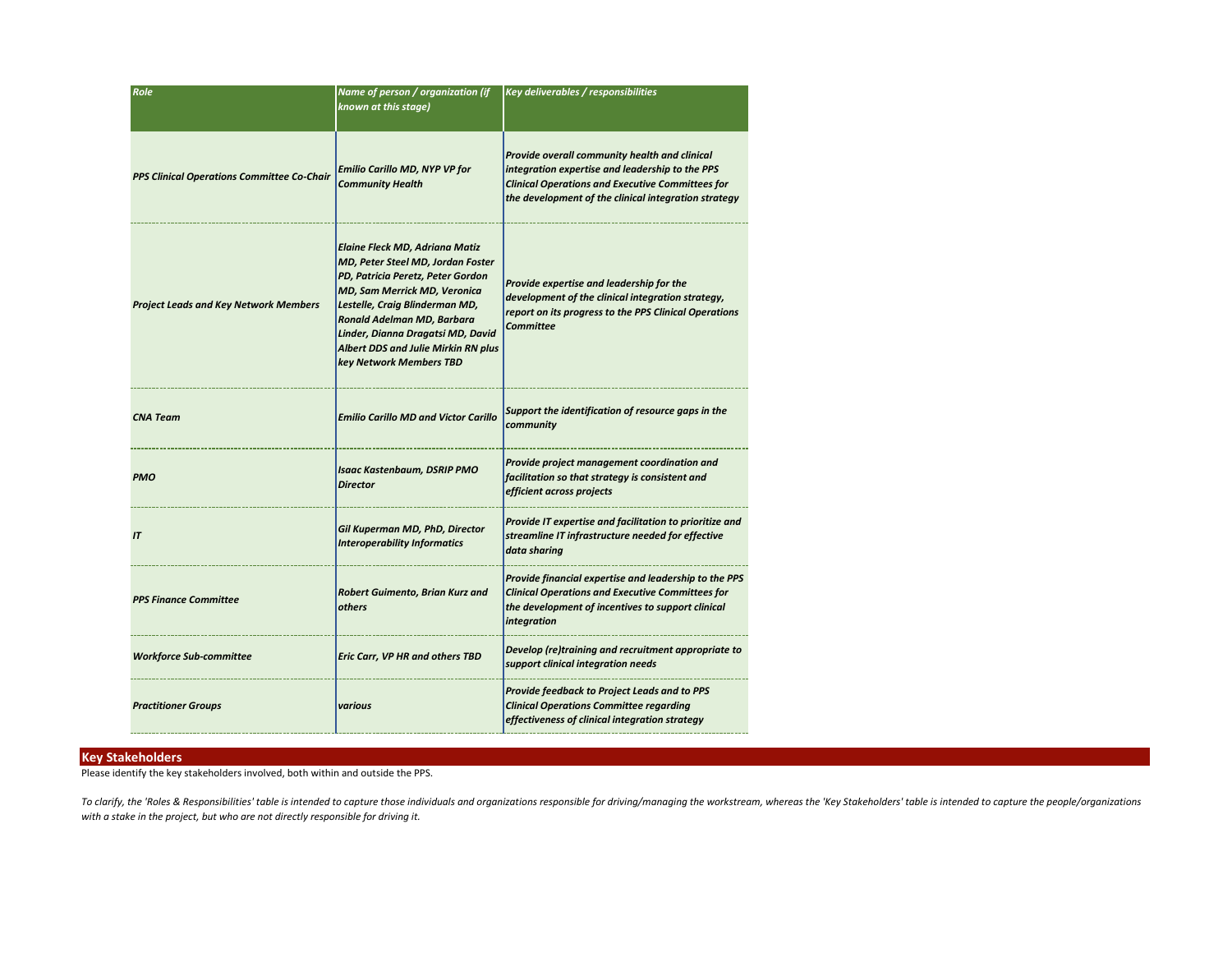| <b>Key stakeholders</b>                                                                                                                                       | <b>Role in relation to this</b><br>organizational workstream     | Key deliverables / responsibilities                                                                                                            |
|---------------------------------------------------------------------------------------------------------------------------------------------------------------|------------------------------------------------------------------|------------------------------------------------------------------------------------------------------------------------------------------------|
| Internal stakeholders                                                                                                                                         |                                                                  |                                                                                                                                                |
| <b>Practitioners</b>                                                                                                                                          | Users of new roles, processes,<br>technology and data            | Provide feedback including recommendations for<br>streamlining and sustainability                                                              |
| <b>Clinical Leadership at PPS Lead and</b><br><b>Network Member organizations (post-</b><br>acute, primary care, behavioral<br>health, substance abuse, etc.) | Champions for new roles,<br>processes, technology and data       | <b>Participation in PPS Clinical Operations Committee,</b><br>ad hoc work groups, the PAC and in other public<br>forums to champion the change |
| <b>External stakeholders</b>                                                                                                                                  |                                                                  |                                                                                                                                                |
| Groups that address the social<br>determinants of health (e.g., DOHMH,<br><b>End of the Epidemic Taskforce, NYS</b><br><b>Quitline and others)</b>            | Social determinants of health and<br>clinical integration        | Resources, expertise and perspective on statewide<br>approaches to addressing social determinants of<br>health                                 |
| Groups involved in care<br>management/care coordination of<br>populations (e.g., NY e-Health<br>Collaborative)                                                | Care management/care<br>coordination and clinical<br>integration | Resources, expertise and perspective on statewide<br>approaches to addressing care management/care<br>coordination for Medicaid population     |
| Professional and Trade Groups (e.g.,<br>GNYHA, HANYS, PCDC and others)                                                                                        | Industry approaches to clinical<br>integration                   | Resources, expertise and perspective on statewide<br>approaches to achieving clinical integration across<br>regions and providers              |
| <b>Civic/Community Advocacy Groups</b><br>(e.g., Community Boards 12 and 1,<br><b>United Way of NYC and others)</b>                                           | <b>Community needs and clinical</b><br>integration               | Resources, expertise and perspective on local and<br>regional approaches to addressing community<br>needs                                      |

## **IT Expectations**

Please clearly describe how the development of shared IT infrastructure across the PPS will support this particular workstream.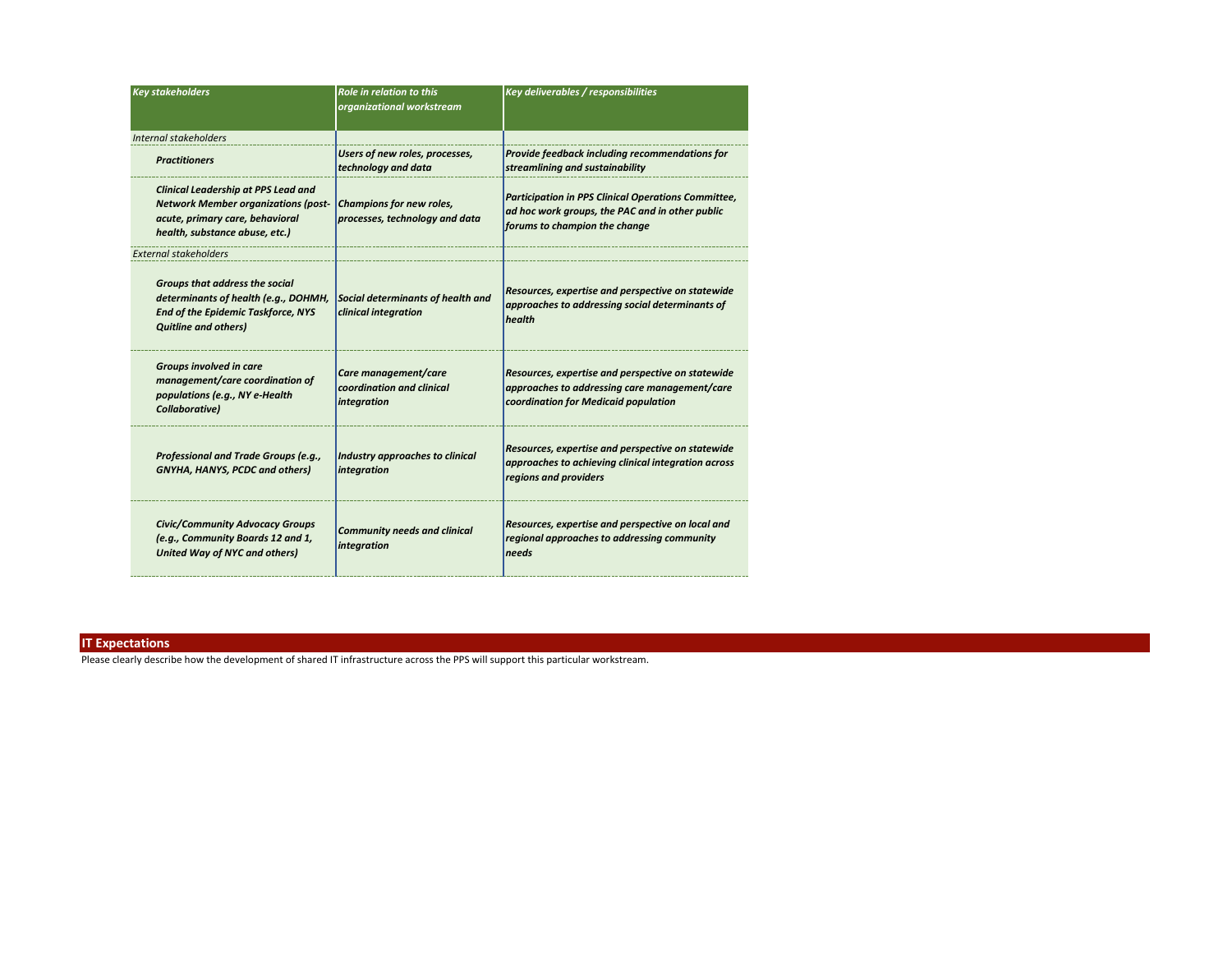Effective clinical integration will require relevant information to be readily accessible for all providers across the patient care spectrum. For some providers this will mean becoming PCMHs or enhancing their level of cer others it will mean joining the RHIO, for still others it will mean learning and utilizing Allscripts Care Director and tracking and monitoring registries of Medicaid beneficiaries participating in the PPS. The development *integration strategy and the development of the project plans will help determine which IT infrastructure elements are high priority. Elements will include:*

- *Architecture*
- *Data sharing and confidentiality protocols*
- *Platforms*
- *Approach to automated and manual processes*
- *Data reporting and performance monitoring*
- *Secure messaging and alerts*
- *Role of portals*

The State will play a key role in supporting clinical integration from an IT standpoint. In particular, accelerating the SHIN-NY will be critical to bridging geographical regions. In addition, if the State can redesign the *process to streamline the consent to the PPS level (versus the provider level), that would materially facilitate integration.*

## **Progress Reporting**

### Please describe how you plan to measure the success of clinical integration in your PPS network over time.

Clinical integration done well has direct and measurable impact on the population served. The DSRIP Domain 1, 2 and 3 measures related to patient satisfaction, utilization and clinical process and outcome indicators will i clinically integrated care--people, process, technology, data sharing, etc.--is delivered. The strategy for measurement and monitoring is just now getting underway and will be an iterative process given its complexity and of many current systems and approaches in measuring clinical integration. Retention of providers in the Network will be one indicator of the success of the PPS in creating an administratively manageable and navigable strat *Measurement of patient experience with respect to clinical integration will also become an indicator of success. That measurement approach, which may include patient surveys, has yet to be defined.*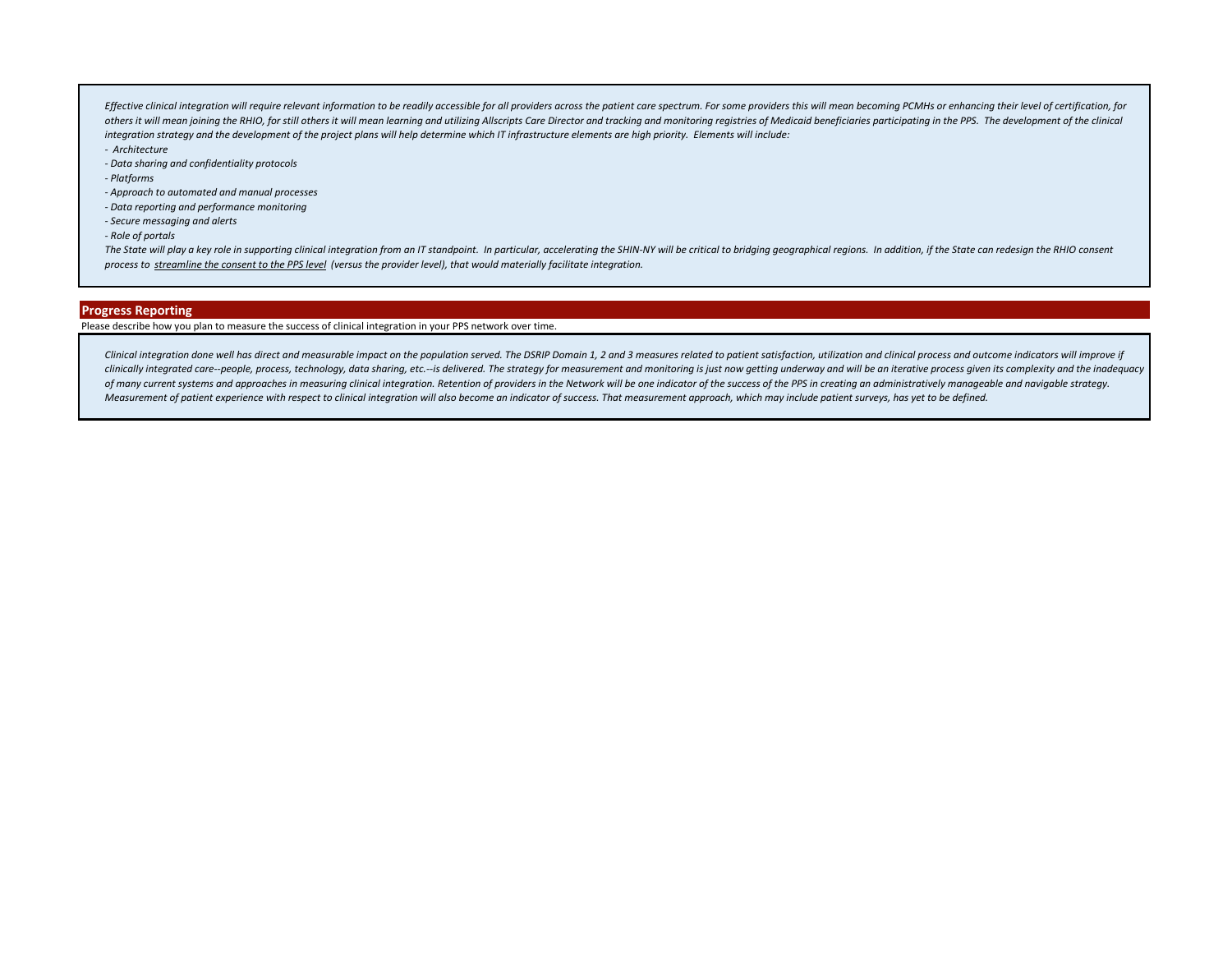## **DSRIP Budget Table**

*In the table below, please detail your PPS's projected DSRIP budget allocation for the next five years.* 

*NOTE:* 

 *- This table requires your budget forecast on an annual basis. The quarterly reports will require you to submit your actual spend against these budget categories on a quarterly basis.*

- This table contains three budget categories. Please add rows to this table as necessary in order to add your own additional categories and sub-categories. The budget categories used in this table should reflect the budge

 *- In the 'Waiver Revenue' row, you should enter your expected waiver revenue, based on your project valuations*

*Waiver Revenue shown is the "maximum value" amount and the achievement of 100% of performance-based payments as was directed in the Application process. Changes to the NYP 
Changes to the NYP* 

*PPS application budget include the following:*

1) "Administration and Overhead" budget increased from 10% to 15% due to a) better understanding of the significant reporting requirements that will be borne by the PMO, requiring an investment in those resources, and b) t *the centralized IT function captured here.*

2) "Project Implementation Costs" decreased from 65% to 60% due to the IT cost shift mentioned in Item 1 and to a conservative budget process during the application period which assumed lower application scores resulting i *has increased due to a stronger set of application scores resulting in a decline in the percentage of revenue those expenses represent.*

*3) "Increased Program Capacity" costs increased from 5% to 7% due to a more refined calculation of the costs associated with meeting the atttributed population's demand for primary and specialty referral access.* 

4) "Bonus Payments" combined with "Contingency" decreased from a combined 20% to 18% as Waiver Revenue reduction does not support same level of bonus payments given fixed costs. Un-spent contingency is assumed to partially

| <b>Budget Items</b>                                             | DY <sub>1</sub> | DY <sub>2</sub>          | DY3            | DY4           | DY5               | <b>TOTAL</b> |
|-----------------------------------------------------------------|-----------------|--------------------------|----------------|---------------|-------------------|--------------|
| Waiver Revenue (using potential maximum value)                  | 17,115,920 \$   | 17,722,581 \$            | 23,789,194 \$  | 21,969,210 \$ | 17,115,920 \$     | 97,712,825   |
| Administration and Overhead                                     | 2,190,771 \$    | 2.905.267                | 3,371,484 \$   | 3.322.408 S   | 3,409,653         | 15,199,583   |
| Project Implementation Costs (NYP and Network Members)          | $6,032,389$ \$  | 13,613,375 \$            | 13,277,178 \$  | 12,728,437    | 12,844,435 \$     | 58,495,814   |
| Increased Program Capacity                                      | 263,352 \$      | 567,495                  | $1,520,155$ \$ | 1,888,905 \$  | 2,268,717 \$      | 6,508,624    |
| Contingency Fund                                                | 8,629,407 \$    | (3,556)                  | 20,377 \$      | 29,461        | $(11,030,980)$ \$ | (2,355,291)  |
| Bonus Payments (DSRIP milestone and hi performance achievement) |                 | 640,000 S                | $5,600,000$ \$ | 4,000,000 \$  | $9,624,095$ \$    | 19,864,095   |
| <b>Total Expenditures</b>                                       | 17,115,920 \$   | 17,722,581 \$            | 23,789,194 \$  | 21,969,210 \$ | 17,115,920        | 97,712,825   |
| <b>Undistributed Revenue</b>                                    |                 | $\overline{\phantom{0}}$ |                |               |                   |              |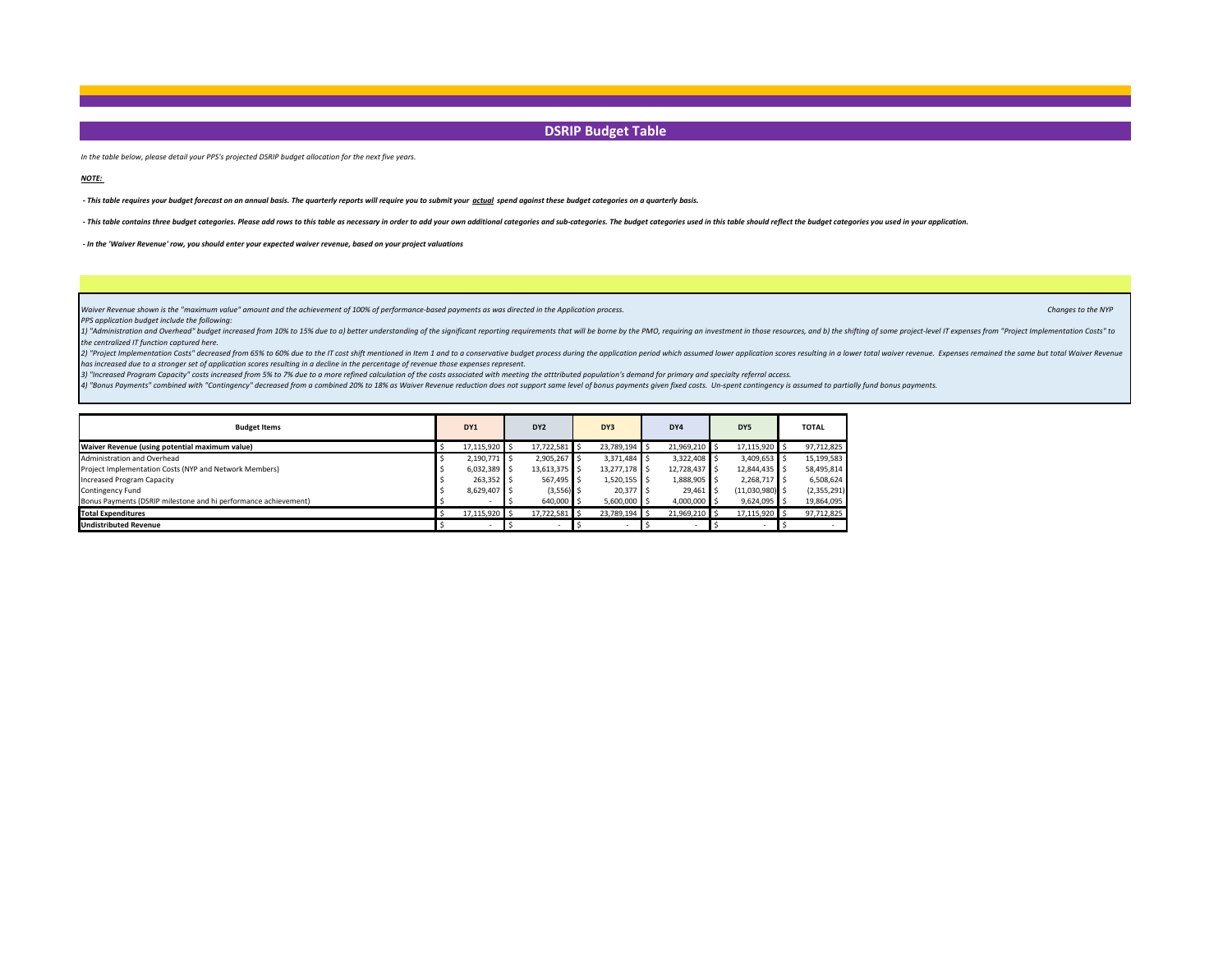| <b>DSRIP Flow of Funds</b>                                                                                                                                                                                              |                               |  |  |  |                                                                                                                                                                                                                                                                                                                                                                                                 |  |  |
|-------------------------------------------------------------------------------------------------------------------------------------------------------------------------------------------------------------------------|-------------------------------|--|--|--|-------------------------------------------------------------------------------------------------------------------------------------------------------------------------------------------------------------------------------------------------------------------------------------------------------------------------------------------------------------------------------------------------|--|--|
| <b>Designing your funds flow</b>                                                                                                                                                                                        | <b>Target Completion Date</b> |  |  |  | <b>Supporting Documentation</b>                                                                                                                                                                                                                                                                                                                                                                 |  |  |
| Milestone: Complete funds flow budget and distribution plan and communicate with network                                                                                                                                |                               |  |  |  | Funds Flow Budget and Distribution Plan, signed off by your Finance Committee,<br>including details of your approach to funds flow on a whole-PPS and project-by-project<br>basis; evidence of involvement of provider network in developing funds flow<br>methodology.<br>Subsequent quarterly reports will require updates to the budget and funds flow tables<br>contained in this template. |  |  |
| 1. Complete a preliminary PPS Level budget for Administration and Overhead, Project Implementation, Increased<br>Program Capacity, Contingency and Bonus (includes performance achievement and revenue loss) categories | DY1, Q2                       |  |  |  |                                                                                                                                                                                                                                                                                                                                                                                                 |  |  |
| 2. Project Leads and PMO jointly draft project-specfic provider level budget.                                                                                                                                           | DY1, Q3                       |  |  |  |                                                                                                                                                                                                                                                                                                                                                                                                 |  |  |
| 3. Develop a funds flow approach and distribution plan that integrates project-specfic provider level budgets and<br>PPS level budget.                                                                                  | DY1, Q3                       |  |  |  |                                                                                                                                                                                                                                                                                                                                                                                                 |  |  |
| 4. Finance Committee reviews funds flow approach and distribution plan provding comment and input prior to<br>ratification and recommendation to Executive Committee.                                                   | DY1, Q3                       |  |  |  |                                                                                                                                                                                                                                                                                                                                                                                                 |  |  |
| 5. Obtain approval from Executive Committee.                                                                                                                                                                            | DY1, Q3                       |  |  |  |                                                                                                                                                                                                                                                                                                                                                                                                 |  |  |
| 6. Prepare PPS, Project and Provider level funds flow budgets for review and approval by Finance Committee.                                                                                                             | DY1, Q3                       |  |  |  |                                                                                                                                                                                                                                                                                                                                                                                                 |  |  |
| 7. Incorporate agreed upon funds flow plan and requirements to receive funds into applicable PPS Participation<br>Agreements.                                                                                           | DY1, Q4                       |  |  |  |                                                                                                                                                                                                                                                                                                                                                                                                 |  |  |
| 8. Communicate to PPS members the funds flow plan with a particular focus on how PPS level funds are<br>achieved, the administrative requirements related to the plan, and reporting and distribution schedules.        | DY1, Q4                       |  |  |  |                                                                                                                                                                                                                                                                                                                                                                                                 |  |  |

In the table below, please detail your PPS's projected flow of DSRIP funds for the next five years, splitting out the flow of funds by provider type. The provider types used here match the categories used for the Speed & S

#### *NOTE:*

 *- This table requires your funds flow projections on an annual basis. The quarterly reports will require you to submit your actual distribution of funds to these provider categories on a quarterly basis.*

*- These quarterly submissions of actual funds distribution will ultimately be required at the provider level (as opposed to the provider type level required here)*

 *- In the 'Waiver Revenue' row, you should enter your expected waiver revenue, based on your project valuations*

*- Actual distribution of funds may vary from these forecasts over the course of the DSRIP program. PPSs will therefore be able to revise these forecasts through the quarterly reporting process.*

*If the forecast funds flow that you set out here deviates from the approach to the distribution of DSRIP funds that you articulated in your application you must explain this variance below.*

*The PPS and PPS Lead Administration costs from the Project Plan Application are shown in the "All Other" Item below.*

| <b>Funds Flow Items</b>        | DY1           | DY <sub>2</sub> | DY3         |                | DY4          |   | DY5          | <b>TOTAL</b> |
|--------------------------------|---------------|-----------------|-------------|----------------|--------------|---|--------------|--------------|
| <b>Waiver Revenue</b>          | 17.115.920 \$ | 17,722,581 \$   | 23.789.194  | $\blacksquare$ | 21.969.210   | S | 17.115.920 S | 97.712.825   |
| <b>Primary Care Physicians</b> | 305.482 \$    | 903.587         | 1.419.985   |                | 1.285.490    |   | 1.874.164    | 5.788.707    |
| Non-PCP Practitioners          | 305.482 S     | 935.587         | 1.699.985   |                | 1.485.490 S  |   | 2,355,368    | 6.781.912    |
| Hospitals                      | 569.609       | 1.821.516       | 3.843.551   |                | 3.251.108 S  |   | 5,549,719    | 15.035.503   |
| Clinics                        | 589.534       | 1.463.976       | 2.438.417   |                | 2,834,399 \$ |   | 3.242.255    | 10.568.582   |
| Health Home/Care Management    | $1.042.215$ S | 2,864,429       | 2.934.022 S |                | 3,021,037 \$ |   | 3,110,643    | 12.972.346   |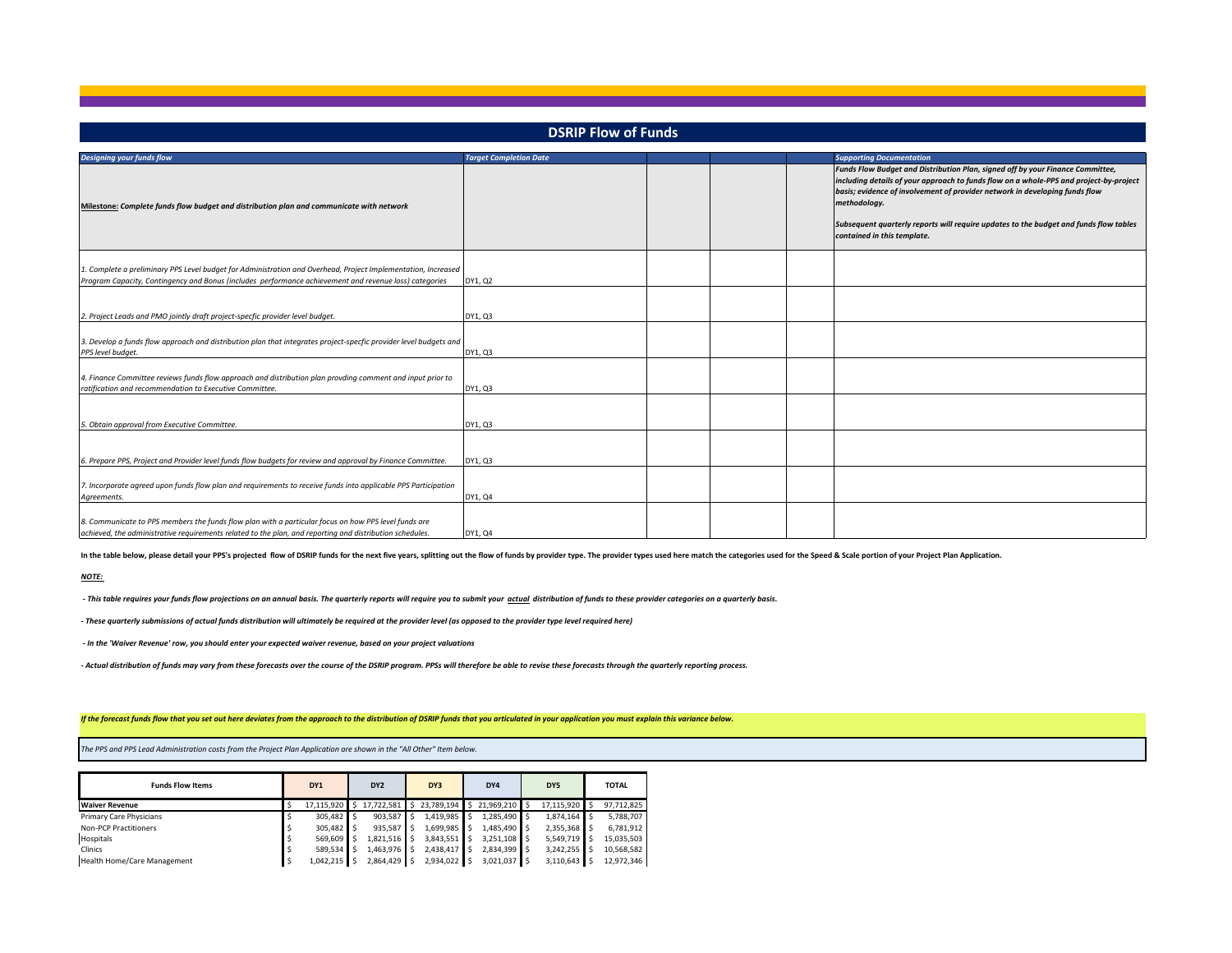| Behavioral Health                        | 624.055       | 1.779.154  |    | 2.316.825      |    | 2,208,928 \$  | 2.824.991 \$  | 9.753.952  |
|------------------------------------------|---------------|------------|----|----------------|----|---------------|---------------|------------|
| Substance Abuse                          | 208.018 S     | 603.718    |    | 865.608        |    | 802.976       | 1,102,065     | 3,582,386  |
| Skilled Nursing Facilities/Nursing Homes |               | 32,000     |    | 280,000 S      |    | 200,000       | 481.205 S     | 993.205    |
| Pharmacies                               |               | 32,000     |    | 280,000        |    | 200,000       | 481.205 S     | 993.205    |
| Hospice                                  |               | 32,000     |    | 280,000        |    | 200,000       | 481.205 S     | 993.205    |
| <b>Community Based Organizations</b>     | 591.848       | 1.578.262  |    | $1.625.610$ S  |    | 1.674.378     | 1,724,610     | 7.194.708  |
| All Other                                | 4,154,655     | 5,336,742  |    | 5,195,090      | ΙS | 4,257,591     | 4,111,040     | 23.055.116 |
| <b>Total Funds Distributed</b>           | 8.390.897     | 17.382.970 | Ŝ. | 23,179,093 \$  |    | 21.421.397 S  | 27.338.468 \$ | 97.712.825 |
| <b>Undistributed Revenue</b>             | $8.725.023$ S | 9.064.634  |    | $9,674,735$ \$ |    | 10.222.548 \$ |               |            |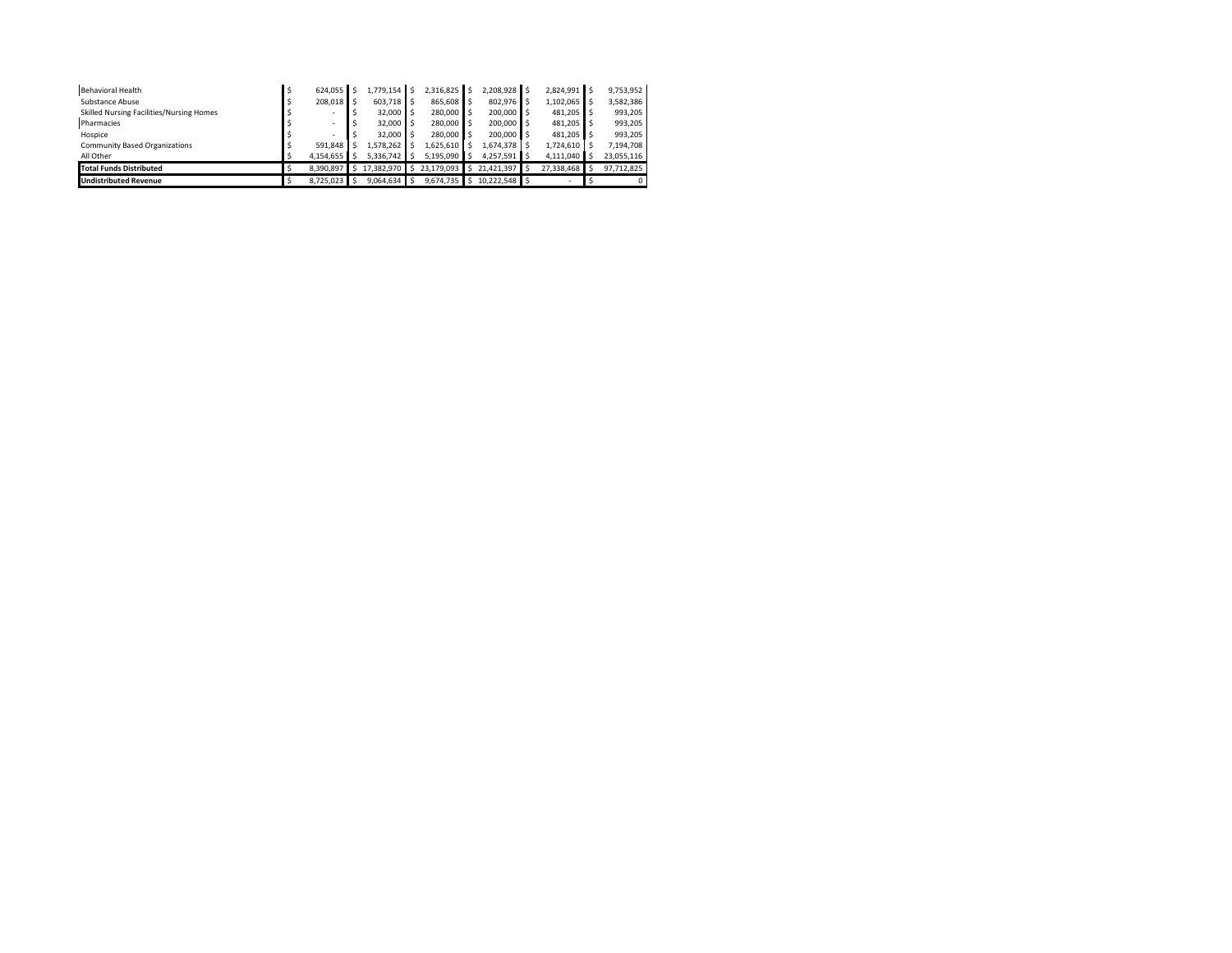# **General Project implementation section**

This General Project Implementation section will apply across all of your DSRIP projects. In this section you describe your PPS's overall approach to the implementation of your DSRIP projects, as well as some of the factors that will apply to all projects – such as your PPS's approach to prject performance monitoring. You will be required to provide an update on these headings in each quarterly report, although there will be no specific achievement value attached to these updates.

## Overall approach to implementation

Please summarize your intended approach to the implementation of your chosen DSRIP projects, including considerations around how this approach will allow for the successful development of concurrently implementing DSRIP projects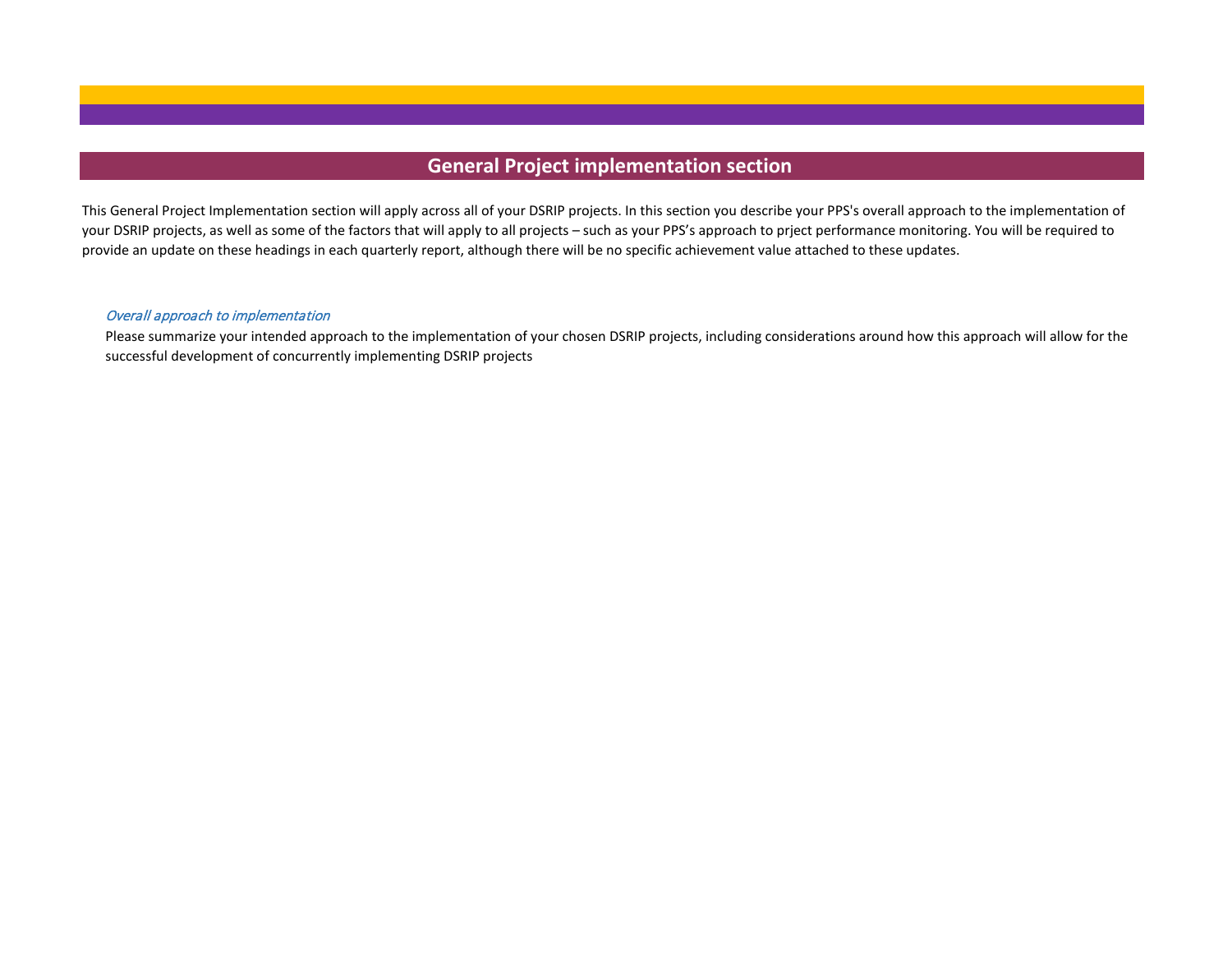*The overall approach to implementation is based on the Collective Impact model of social innovation. As described by the Stanford Social Innovation Review, collective impact is "the commitment of a group of important actors from different sectors to a common agenda for solving a specific social problem.... Unlike most collaborations, collective impact initiatives involve a centralized infrastructure, a dedicated staff, and a structured process that leads to a common agenda, shared measurement, continuous communication, and mutually reinforcing activities among all participants."* 

*The centralized infrastructure is represented by the five-committee structure of the NYP PPS Collaborative Contracting Model of governance: Executive Committee, Finance, IT/Data Governance, Clinical/Operations and Audit/Corporate Compliance ("Governance Committees"). The Executive Committee is the entity from which all PPS functions receive their guidance and to which they ultimately report. The remaining four committees are responsible for executing the Executive Committee's vision and implementing and monitoring the projects.* 

*The NYP PPS has established a Project Management Office (PMO) consisting of dedicated staff who will work across the PPS to provide the operational and project management aimed at ensuring all milestones and metrics are met as well as aligning the clinical and operational standards under which the entire PPS will operate. This staff will be led and managed by NYP's VP, Integrated Delivery System, who will also at as the PPS Executive Lead on the Executive Committee.*

*Work, however, will be done at the local level. Each of the 10 Project Leads (clinical, operational and administrative staff such as Service Line leaders and providers) will be supported by individual Project Managers sitting inside the PMO. This dyad will be responsible for designing the implementation plan in close collaboration with Network Members, executing day-to-day project operations and shepherding the projects through a structured process designed to ensure success of the program through a common agenda, shared measurement and mutually reinforcing activities among the Project Leads, Network Members and project teams. The PMO will continue regular meetings with all Project Leads to discuss ideas, issues and roadblocks as well as to ensure provider inclusion and commitment to the goals of the PPS.*

*The Project Managers and Project Leads will report regularly to the Governance Committee on implementation metrics (e.g., number of staff hired/trained, outreach efforts, encounters) and relevant quality and outcome metrics (e.g., HIV viral load suppression). All of the projects will be connected through the broader processes taking place across the PPS and monitored by the PPS Executive Committee. These broader processes include but are not limited to: IT infrastructure development; workforce training and management; and Medicaid MCO negotiations and contracting.*

## Major dependencies between work streams and coordination of projects

Please describe how your approach will handle interdependencies between complementary projects, as well as between projects and cross-cutting PPS initiatives - for example, an IT infrastructure upgrade, or the establishment of data sharing protocols.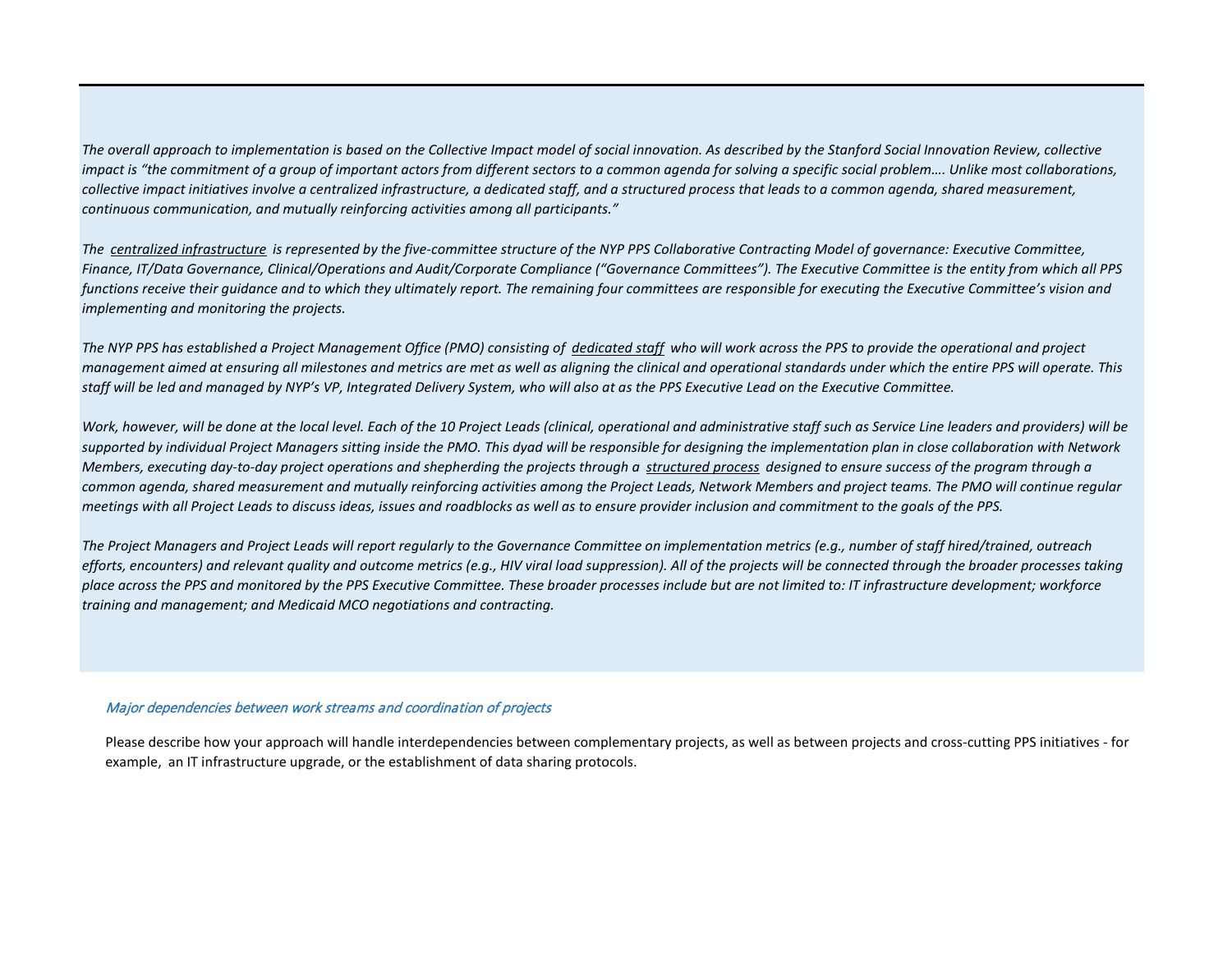*The most significant interdependency among projects has to do with the IT infrastructure necessary to support the development of an integrated delivery system for the NYP PPS's atributed Medicaid population. Ensuring that patients receive optimal care will require providers across the PPS to have the most accurate information about the current state of the patient—including the patient's clinical and utilization data and the names of other providers and CBOs involved in the patient's care—so that the care provider can make appropriate care decisions and use available resources most effectively. The NYP PPS IT/Data Governance Committee, jointly led by NYP's Corporate Director of Analytics, Ambulatory Care Network Chief Medical Officer and a to-be-determined Network Member, will be responsible for overseeing the implementation of*  the IT Infrastructure and reporting progress regularly (at least bi-monthly) to the NYP PPS Executive Committee. Note: If we receive less funding than expected from the *CRFP, we will likely fund development out of DSRIP operational proceeds on a reduced scale. This will slow down the IT roll-out and may also negatively impact project outcomes.*

*The PPS's Workforce Strategy will provide an opportunity for cross-project collaboration. Two examples are technical training and cross-project hiring. First, most DSRIP projects depend on the successful implementation of new software systems, including EHRs, the care coordination platform Allscripts Care Director (ACD) and access to the Healthix RHIO. New and existing workers at all levels will need technical training and engagement support to ensure that impacted staff are ready, willing and able to succeed with the new system. To address this challenge, the NYP PPS will retain the 1199SEIU League Training and Employment Funds (TEF) as the lead workforce development provider. Using TEF's expertise in this area, the PPS will provide training to incumbent workers who need additional skills to do existing jobs and develop training for new staff. Training will also be delivered by external resources from the community or by the NYP internal training department (Talent Development). For some projects, we plan to engage with the NYC Department of Mental Health and Hygiene to assist in technical training (see Project 4.b.i). Software vendors such as Allscripts* 

*d l h ll l d h d l h d d l h ll k l l d h f ll*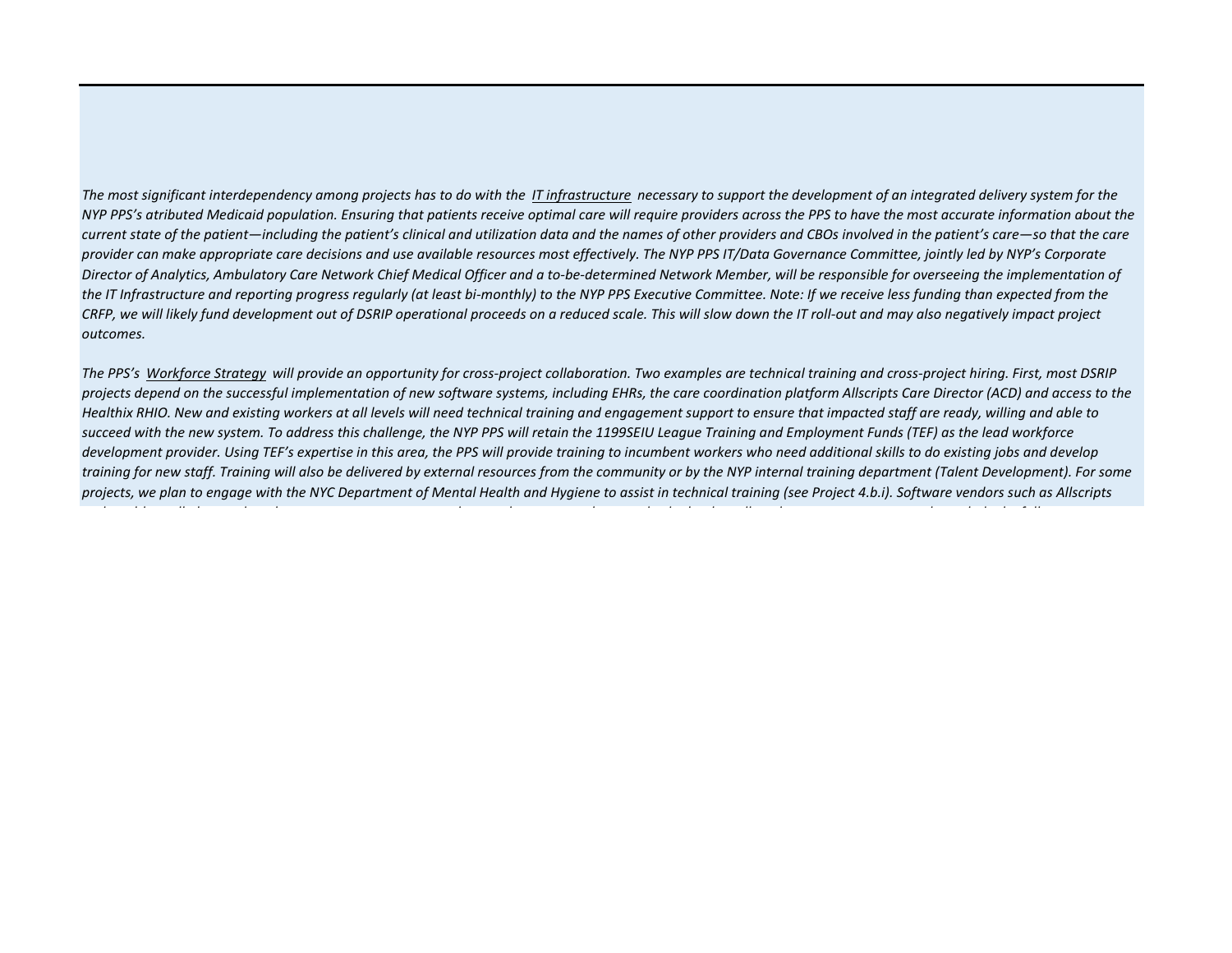*and Healthix will also conduct their own user training. Second, several projects are hiring individuals who will work across projects. Examples include the full-time Spanish/English interpreter to be shared by the two Behavioral Health projects (3.a.i and 3.a.ii) and the full-time Program Manager to be shared by the two HIV projects (3.e.i and 4.c.i). We have established a Workforce Committee which will provide overall direction, guidance and decisions related to the workforce transformation agenda.*

*Cultural Competency and Health Literacy training is a key to the success of all projects. The NYP PPS has adopted a patient-centered approach to cultural competency, aligned with the National Quality Forum's (NQF) framework, which we will expand to our Network Members. The NYP PPS will train frontline staff and physicians involved in*  DSRIP projects to provide care that respects patients' "Culture of One." This approach treats patients as individuals whose culture is unique and a result of multiple social, *cultural and environmental factors and avoids racial or ethnic stereotyping. The methodology stems from seminal research published by Dr. Emilio Carrillo, VP, Community Health in 1999 and is used internationally as the basis for cultural competency training. Additionally, providers and staff in certain projects will receive supplemental training on sensitivities related to specific target populations. For example, those involved in Project 3.g.i (Integration of Palliative Care into PCMHs) will receiving training on how to deal sensitively with patients facing advanced illnesses and their families. Those involved in Projects 3.e.i and 4.c.i (HIV/AIDS) will receive training that will include education on HIV as a disease, gender identity, substance abuse issues and disability issues. To ensure standardized training across all staff, the Community Health and Human Resources functions at NYP will work together to design and implement a training schedule, to be approved by the Clinical/Operations Committee. In addition, NYP and ASCNYC are partnering to develop a Peer Training Institute which will be a PPS center for Community Health Worker, Patient Navigator, Health Educator and Interpreter training serving all NYP PPS projects and Network Members.*

*Overlapping goals and requirements of different projects could lead to duplicate efforts without strong, centralized planning and management. For example, managing transitions of care more effectively will be a central part of multiple projects, and without a proactive approach to our Care Transitions Strategy there is a risk that different protocols will be developed at different sites or in different projects. Many projects also share same or similar project requirements (e.g. 30-day Care Transitions and Ambulatory ICU). To address this issue, the Clinical/Operations committee has been charged with defining: standard care protocols for transitions of care; standards for information exchange across the PPS; communication plans to Network Members, community stakeholders and Medicaid beneficiaries; and standard performance measures and feedback mechanisms.*

*In addition, we will map out all of the project requirements affecting our committed providers and develop a "heat map" of the project requirements that show where they cross-cut and which providers will be involved in the most projects. For those project requirements that are most pervasive, we will set up specific teams tasked with driving consistent, coordinated implementation. For example, we know already that achieving PCMH 2014 Level 3 certification is a requirement for many projects. We will set up a dedicated PCMH Certification Team that will be responsible for all relevant providers meeting this project requirement according to the timetable set out in our project speed of implementation forecasts. This team will be led by NYP's VP for Community Health, Dr. Emilio Carillo, who has significant experience transforming the 13 NYP*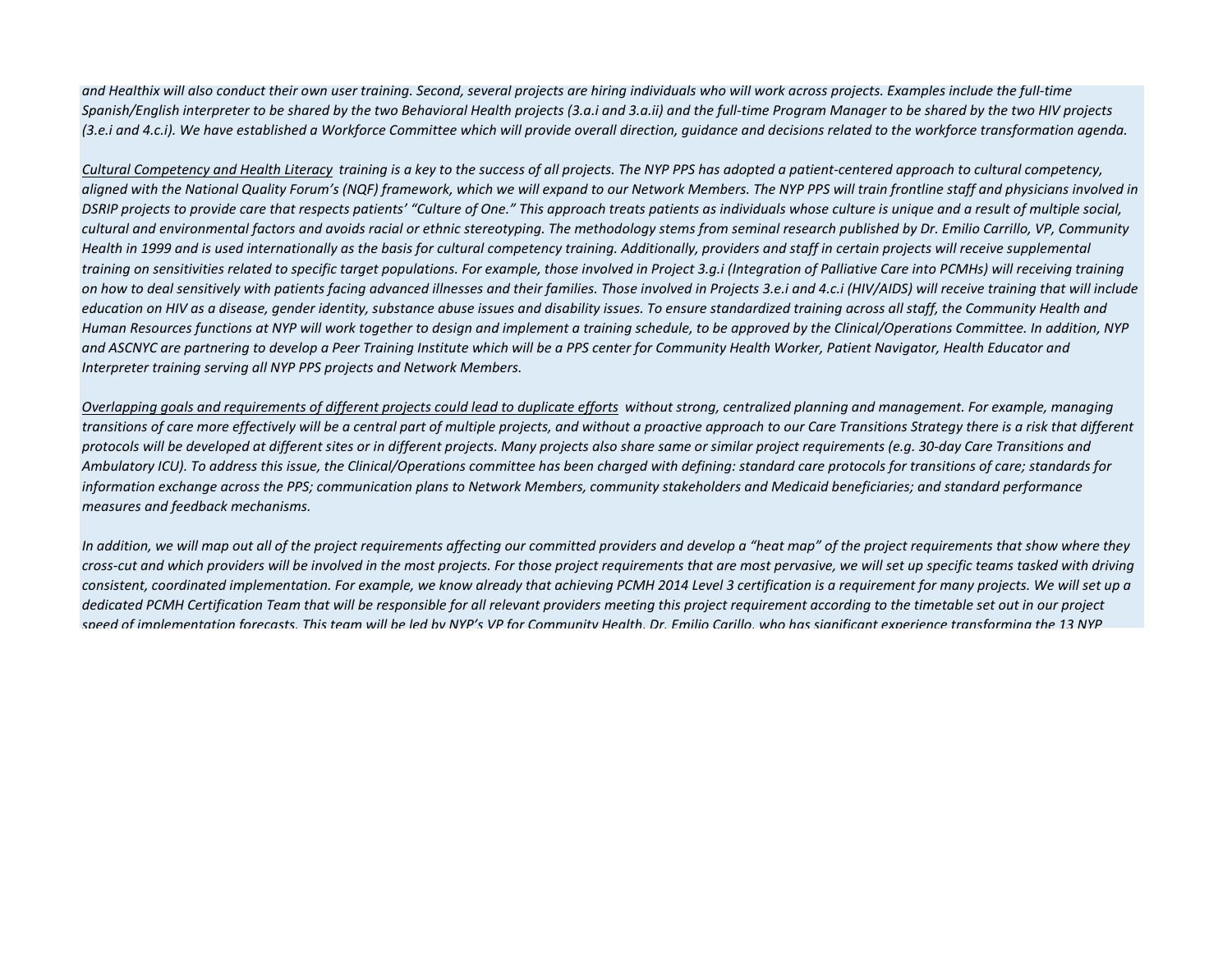## *speed of implementation forecasts. This team will be led by NYP s VP for Community Health, Dr. Emilio Carillo, who has significant experience transforming the 13 NYP*

*Ambulatory Care Network clinics to NCQA PCMH designation as well as supporting numerous community providers in their PCMH journey. Dr. Carillo will work closely with the IT team, which will be rolling out the infrastructure to achieve these PCMH goals.*

*There are three primary PPSs that overlap with ours: Mount Sinai PPS, New York City's Health and Hospital Corporation's PPS ("One Health NYC") and Advocate Community*  Partners (ACP). During the Design Grant phase we met with both Mount Sinai and HHC about potential project overlap and collaborations. In both instances it was agreed *that starting in DY1 we would meet to explore operational and infrastructure opportunities such as the development of common clinical protocols for those projects where*  we have overlap, shared training resources, a common approach to leveraging the RHIO and a general "best practices" sharing. In addition, we have met with Advocate *Community Partners to understand their PPS and describe our projects/vision for the PPS, particularly with respect to the Lower Manhattan service area. We have also started conversations with the New York Hospital Queens Performing Provider System; NYHQ is a new member of the NewYork-Presbyterian Healthcare System and, given the close tie between the two PPS Lead institutions, we will work to develop common platforms and workflows. Finally, we plan to use the MRT Innovation eXchange (MIX) to collaborate with other PPSs and build solutions to the complex challenges we will face as we implement our DSRIP projects.*

*For Tobacco Cessation (Project 4.b.i), we have joined with the NYC Department of Health and Mental Hygiene, in the project coordination role, to implement media campaigns and technical training. The other PPSs in this collaboration include: Advocate Community Partners, Lutheran Hospital and North Shore Hospital System. Though no overlapping PPSs in the NYP PPS service area are undertaking Decrease HIV Morbidity (Project 4.c.i), a few in NYC are tackling Project 4.c.ii, "Increase early access to, and retention in, HIV care." We will work to coordinate efforts with existing and ongoing initiatives in our service area, including the NYSDOH AIDS Institute NYLinks project and the End of AIDS campaign.*

## Overview of key stakeholders and how influenced by your DSRIP projects

In the below table, please set out who the key stakeholders are that play a major role across multiple DSRIP projects. Please give an indication of the role they play and how they impact your approach to delivering your DSRIP projects.

*To clarify, the 'Roles & Responsibilities' table is intended to capture those individuals driving/managing the projects, whereas the 'Key Stakeholders' table is for the people/organizations with a stake in the projects, but who are not responsible for driving them.*

| <b>Key stakeholders</b>                                    | Role in relation to<br><b>your DSRIP projects</b> | $\kappa$ Key deliverables /<br>responsibilities         |
|------------------------------------------------------------|---------------------------------------------------|---------------------------------------------------------|
| <b>David Alge, VP Integrated Delivery</b><br><b>System</b> | <b>DSRIP Executive Lead</b>                       | <b>Oversight of the DSRIP initiative</b><br>for the PPS |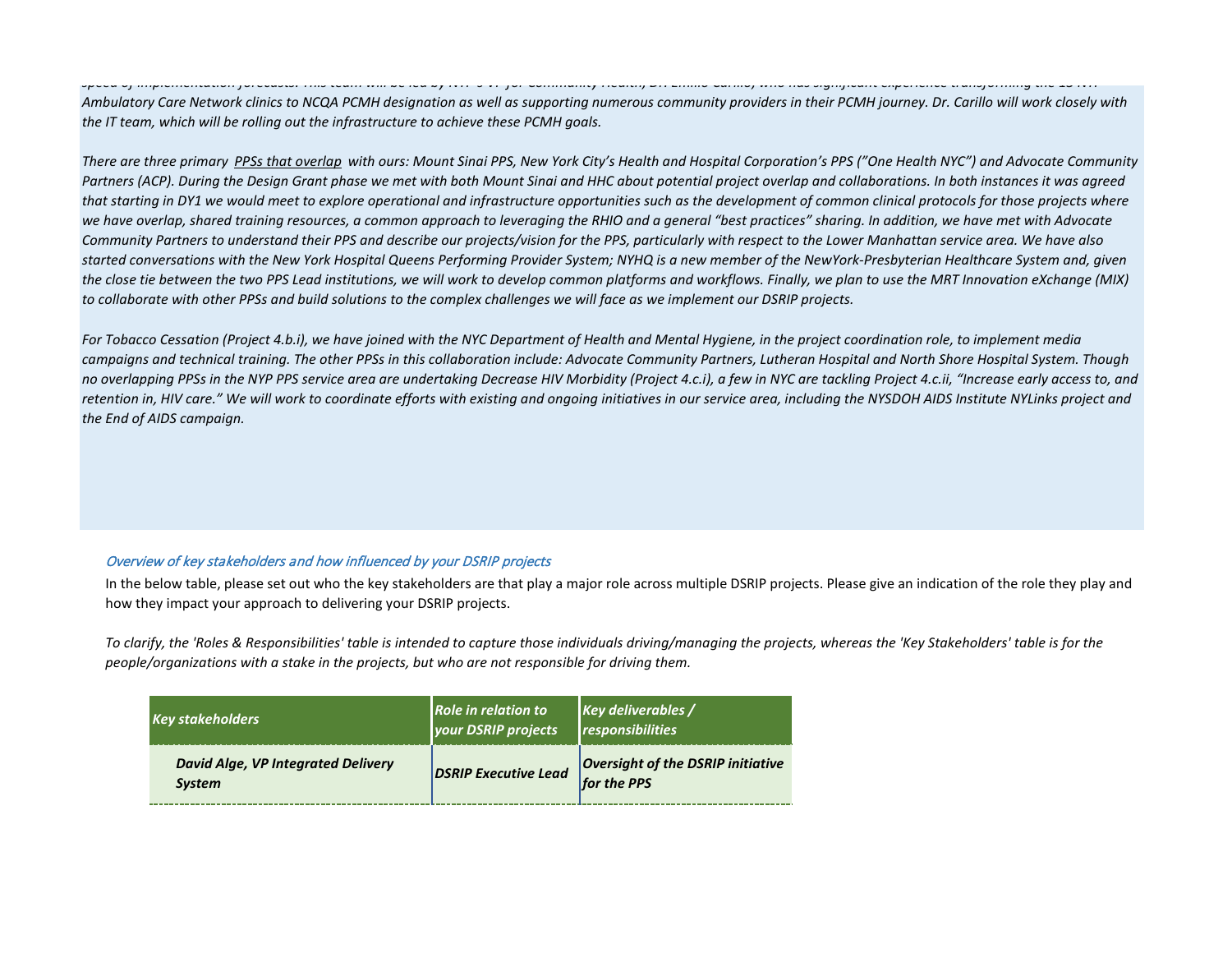| Debora Marsden, Compliance Officer                                                                                                                            | <b>PPS Lead -</b><br><b>Compliance</b><br><b>PPS Lead - Audit</b>                                    | <b>Oversight of Compliance and</b><br>Audit functions, staffing and<br>deliverables                                                                         |
|---------------------------------------------------------------------------------------------------------------------------------------------------------------|------------------------------------------------------------------------------------------------------|-------------------------------------------------------------------------------------------------------------------------------------------------------------|
| <b>Clinical Leadership at PPS Lead and</b><br><b>Network Member organizations (post-</b><br>acute, primary care, behavioral health,<br>substance abuse, etc.) | <b>Champions for new</b><br>roles, processes,<br>technology and data                                 | <b>Participation in PPS Clinical</b><br><b>Operations Committee, ad hoc</b><br>work groups, the PAC and in<br>other public forums to<br>champion the change |
| <b>Practitioners</b>                                                                                                                                          | <b>Users of new roles,</b><br>processes, technology<br>and data                                      | <b>Provide feedback including</b><br>recommendations for<br>streamlining and sustainability                                                                 |
| 1199 SEIU; NYSNA                                                                                                                                              | <b>Labor Representation</b>                                                                          | <b>Expertise and input around job</b><br>impacts resulting from DSRIP<br>projects                                                                           |
| 1199 SEIU Training & Employment<br><b>Funds (TEF)</b>                                                                                                         | <b>Workforce Training -</b><br><b>Lead Workforce</b><br><b>Training Vendor</b>                       | <b>Technical training curriculum</b><br>development; recruiting support                                                                                     |
| Eliana Leve, LCSW, MA, CASAC                                                                                                                                  | <b>Deputy Executive</b><br><b>Director</b> for<br><b>Programs, AIDS</b><br><b>Service Center NYC</b> | <b>Development of Community</b><br><b>Health Worker Peer Training</b><br>Institute in Upper Manhattan.                                                      |
| <b>Ron Phillips</b>                                                                                                                                           | <b>Chief Human</b><br>Resources Officer,<br><b>NYP</b>                                               | <b>Support Workforce Strategy</b><br>implementation in each project                                                                                         |
| <b>Andrea Procaccino</b>                                                                                                                                      | <b>Chief Learning Officer</b><br>(Head of Training and<br>Development), NYP                          | <b>Support Workforce Strategy,</b><br><b>Cultural Competency adoption</b><br>in each project                                                                |
| <b>NYC DOHMH, Software Vendors</b>                                                                                                                            | <b>Training Vendors</b>                                                                              | <b>IT Technical Training</b>                                                                                                                                |

Clinicians

Workforce Transformation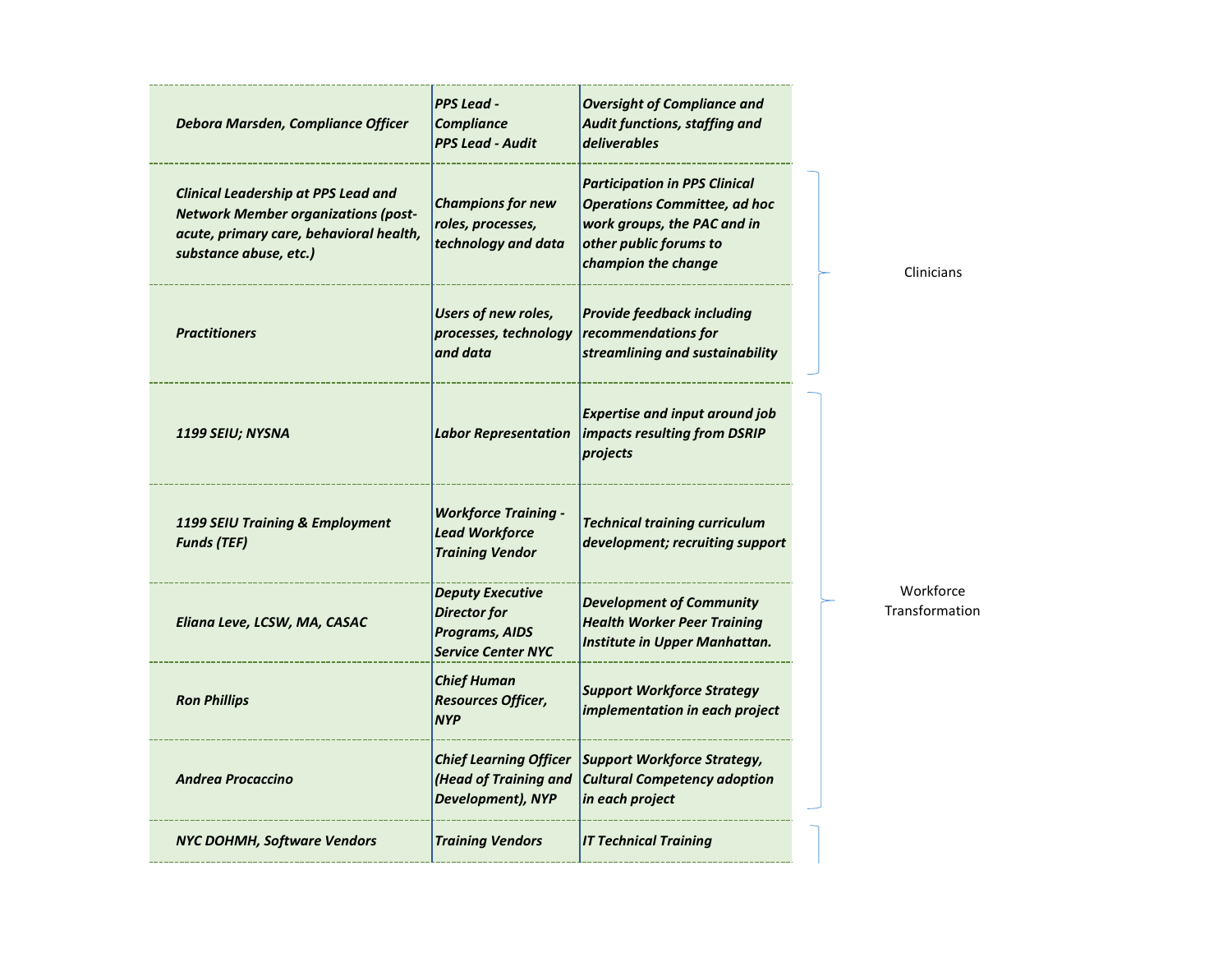| <b>RHIOs (Healthix, BRIC)</b>                                                                                                                      | <b>IT Infrastructure</b>                                                         | PPS- and city-wide provider<br>communication                                                                                                     |
|----------------------------------------------------------------------------------------------------------------------------------------------------|----------------------------------------------------------------------------------|--------------------------------------------------------------------------------------------------------------------------------------------------|
| <b>Aurelia Boyer</b>                                                                                                                               | <b>Chief Technology</b><br><b>Officer, NYP</b>                                   | <b>Overseeing all IT</b><br>implementation                                                                                                       |
| <b>Various PPS Network Members</b><br>(rotating)                                                                                                   | <b>All PPS Standing</b><br><b>Committees</b>                                     | <b>Oversight of PPS Standing</b><br><b>Committee Roles</b>                                                                                       |
| <b>PPS CBO Network Members</b>                                                                                                                     | <b>Provider of enhanced</b><br>roles under<br>population health                  | <b>Bring expertise related to social</b><br>determinants of health to PPS in<br>design of population health<br>strategy                          |
| <b>PAC</b>                                                                                                                                         | <b>PAC</b> membership                                                            | <b>Represent PPS members</b><br>interests and understand<br>community needs                                                                      |
| Groups that address the social<br>determinants of health (e.g., DOHMH,<br><b>End of the Epidemic Taskforce, NYS</b><br><b>Quitline and others)</b> | <b>Social determinants</b><br>of health and clinical<br>integration              | Resources, expertise and<br>perspective on statewide<br>approaches to addressing social<br>determinants of health                                |
| <b>Groups involved in care</b><br>management/care coordination of<br>populations (e.g., NY e-Health<br>Collaborative)                              | Care<br>management/care<br>coordination and<br>clinical integration              | Resources, expertise and<br>perspective on statewide<br>approaches to addressing care<br>management/care coordination<br>for Medicaid population |
| <b>Community Needs Assessment Team</b>                                                                                                             | <b>Emilio Carillo MD and</b><br><b>Victor Carillo</b>                            | <b>Support the identification of</b><br>resource gaps in the community                                                                           |
| <b>NYS DOH</b>                                                                                                                                     | <b>Driver of population</b><br>health approach for<br><b>Medicaid population</b> | <b>Facilitate population health</b><br>collaboration statewide                                                                                   |

IT

Community Insight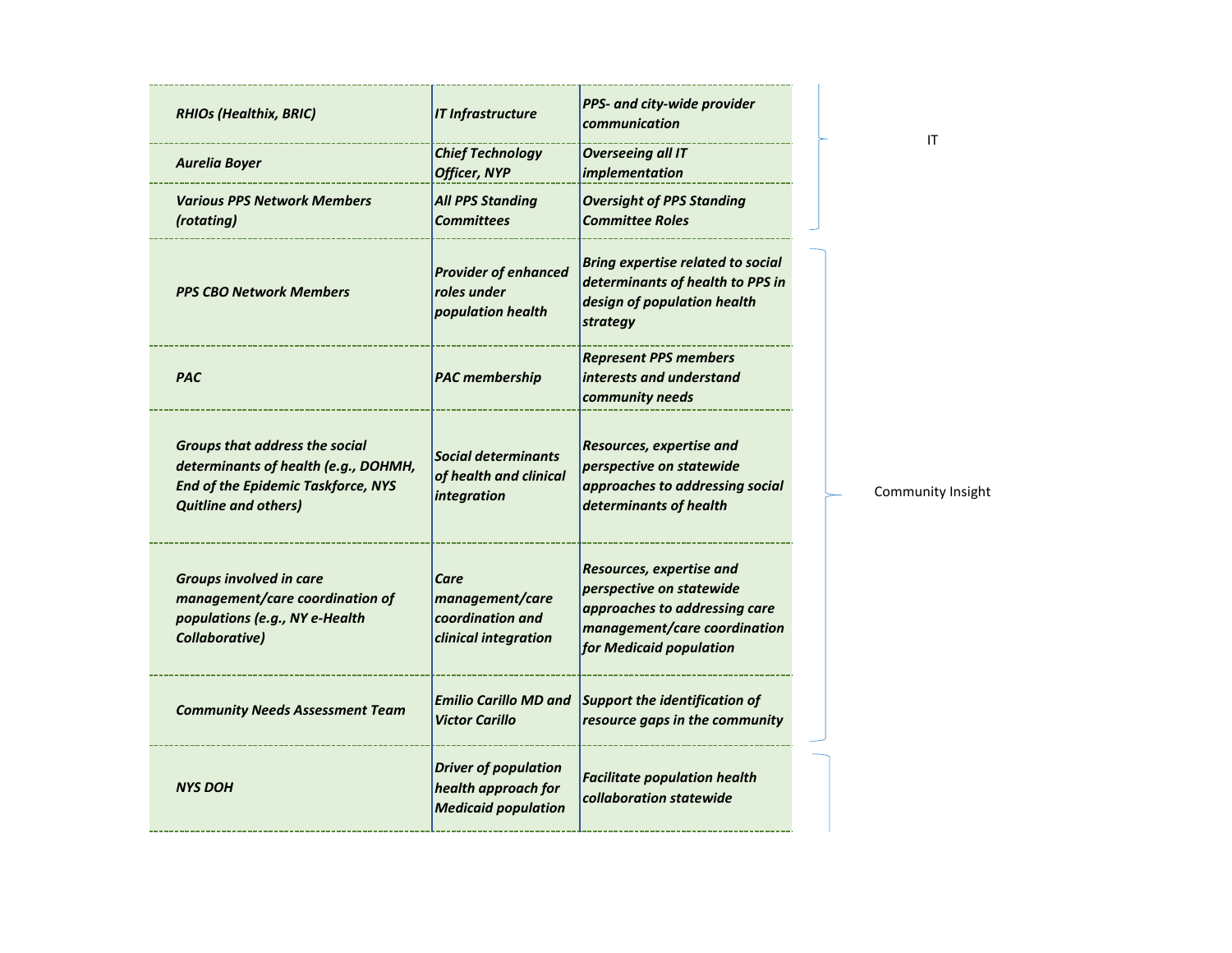| <b>MCO<sub>S</sub></b> | <b>VBP</b> stakeholder                                               | <b>Provide insight and expertise</b><br>into population health<br>management approaches that<br>may be relevant to NYP PPS |  |
|------------------------|----------------------------------------------------------------------|----------------------------------------------------------------------------------------------------------------------------|--|
| <b>Other PPSs</b>      | <b>Beneficiaries of and</b><br>contributors to pop<br>health success | Collaborate to enable cross-PPS<br>integration/visibility                                                                  |  |

Other Agencies and Organizations

## Roles and responsibilities

Please outline the key people & organizations that play a role in the delivery of your PPS's DSRIP projects, as well as what their responsibilities are regarding governance, implementation, monitoring and reporting on your DSRIP projects.

*To clarify, the 'Roles & Responsibilities' table is intended to capture those individuals driving/managing the projects, whereas the 'Key Stakeholders' table is for the people/organizations with a stake in the projects, but who are not responsible for driving them.*

| Role                                         | Name of person /<br>organization (if<br>known at this stage)                                                                                                                                                                                                                                                                                                                                               | <b>Key deliverables /</b><br>responsibilities                                                       |
|----------------------------------------------|------------------------------------------------------------------------------------------------------------------------------------------------------------------------------------------------------------------------------------------------------------------------------------------------------------------------------------------------------------------------------------------------------------|-----------------------------------------------------------------------------------------------------|
| <b>Project Leads and Key Network Members</b> | <b>Elaine Fleck MD,</b><br>Adriana Matiz MD,<br>Peter Steel MD,<br>Jordan Foster MD,<br><b>Patricia Peretz, Peter</b><br><b>Gordon MD, Sam</b><br><b>Merrick MD, Veronica</b><br>Lestelle, Craig<br><b>Blinderman MD,</b><br><b>Ronald Adelman MD,</b><br>Barbara Linder,<br>Dianna Dragatsi MD,<br><b>David Albert DDS and</b><br><b>Julie Mirkin RN plus</b><br><b>key Network</b><br><b>Members TBD</b> | <b>Provide expertise and</b><br>leadership for development and<br><i>implementation of projects</i> |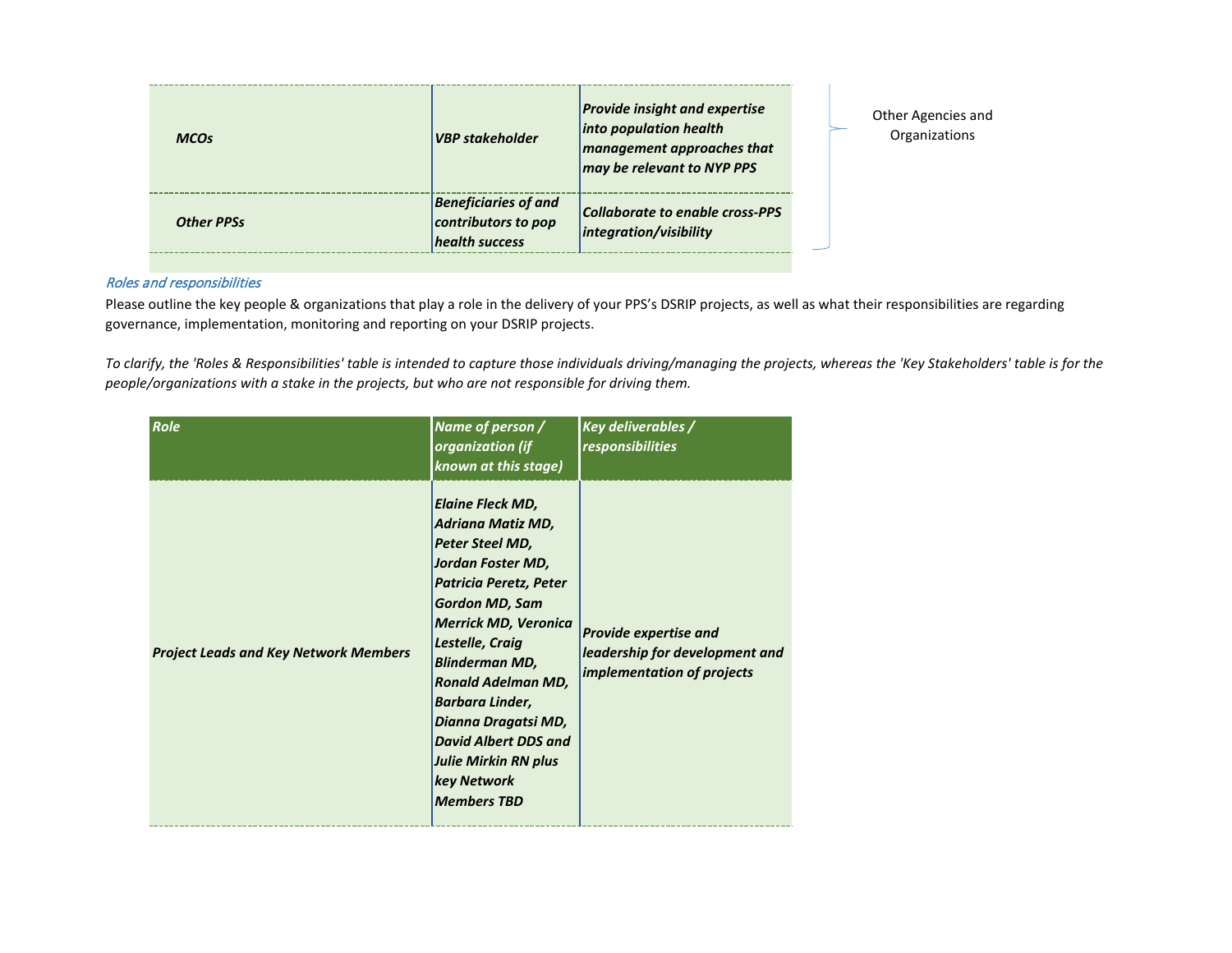| <b>PMO</b>                         | Isaac Kastenbaum,<br><b>Director Strategy,</b><br><b>NYP and Director of</b><br><b>NYP PPS PMO</b>                                                                         | Provide project management<br>coordination and facilitation so<br>that strategy is consistent and<br>efficient across projects                               |
|------------------------------------|----------------------------------------------------------------------------------------------------------------------------------------------------------------------------|--------------------------------------------------------------------------------------------------------------------------------------------------------------|
| IT                                 | Niloo Sobhani,<br><b>Corporate Director IT,</b><br><b>NYP and Gil</b><br><b>Kuperman MD, PhD,</b><br><b>Director</b><br><b>Interoperability</b><br><b>Informatics, NYP</b> | <b>Develop and implement IT</b><br>infrastructure needed for<br>success of projects                                                                          |
| <b>PCMH Certification Team</b>     | <b>Emilio Carillo MD, VP</b><br><b>Community Health,</b><br><b>NYP</b>                                                                                                     | Drive the implementation of<br>NCQA 2014 Level 3 PCMH<br>certification across the PPS                                                                        |
| <b>Community Health Department</b> | <b>Emilio Carillo MD, VP</b><br><b>Community Health,</b><br><b>NYP and Victor</b><br>Carrillo, Director<br><b>Community Health,</b><br><b>NYP</b>                          | Design and implement cultural<br>competency training across the<br><b>PPS</b>                                                                                |
| <b>NYP ACN</b>                     | <b>Rob Guimento, VP</b><br><b>NYP ACN and Brian</b><br><b>Kurz, NYP ACN</b><br>Finance, NYP                                                                                | Oversee the increase in capacity<br>at ACN practices                                                                                                         |
| <b>Workforce Sub-Committee</b>     | <b>Eric Carr, HR Director</b><br><b>NYP and others TBD</b>                                                                                                                 | Develop (re)training and<br>recruitment; develop and<br>implement change<br>management strategy                                                              |
| Legal                              | <b>Cheryl Parham, Lead</b><br><b>Counsel, NYP</b>                                                                                                                          | <b>Pursue regulatory waivers and</b><br>relief on behalf of projects;<br>ensure contracts among<br><b>Network Members and with</b><br>vendors are sufficient |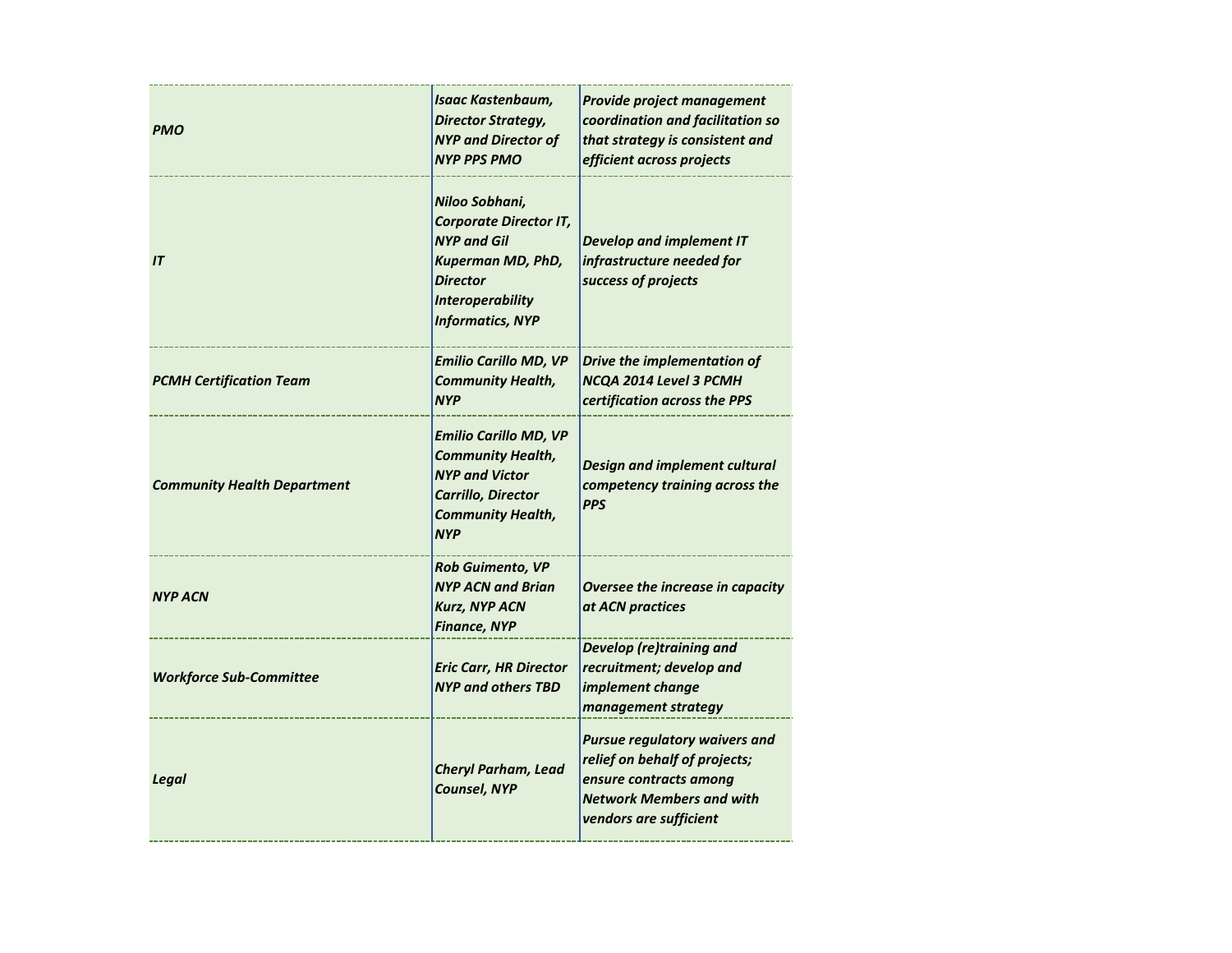| <b>Managed Care Office</b> | Dov Schwartzben,<br><b>SVP Managed Care,</b><br><b>NYP</b> | Lead conversations and<br>negotiations with MMCOs |
|----------------------------|------------------------------------------------------------|---------------------------------------------------|
|----------------------------|------------------------------------------------------------|---------------------------------------------------|

## IT requirements

Information technology will play a crucial role in the development of an effective, integrated performing provider system. It is likely that most projects will require some level of supporting IT infrastructure. Please describe the key elements of IT infrastructure development that will play a role in multiple projects.

*Over five years, the NYP PPS plans to invest \$13.3 million of its DSRIP funds and \$6.5 million in capital funding through the CRFP Grant and a 100% NYP match (pending*  approval) to develop connectivity across the PPS. (Note: If we receive less funding than expected from the CRFP, we will likely fund development out of DSRIP operational *proceeds on a reduced scale. This will slow down the IT roll-out and may also negatively impact project outcomes.) The work has seven main components:*

*1. Work Flow Support for Care Coordinators . The PPS will extend the Allscripts Care Director (ACD) care coordination platform to multiple Network Members. The application enables care coordinators to care for registries of patients; manage tasks related to those patients; and document assessments, care plans, problems, goals, interventions and future tasks. The application includes embedded guidelines to ensure adherence to appropriate care.*

*2. EHR Enhancements. The inpatient and outpatient EHR at NYP, Allscripts Sunrise Clinical Manager (SCM), will be enhanced to support the work flows of physicians and nurses. Alerts and reminders will be created to notify these care providers about patients that are eligible for specialized services. For example, SCM will notify the physician and nurse when they are seeing a patient who is in the Ambulatory ICU program or who is eligible for ED triage services. The EHR also will be enhanced to enable*  specialized documentation templates so that quality data or other information relevant to the DSRIP program (e.g., tobacco cessation counseling, order sets for patient *navigators) can be captured.*

*3. Support for Community Health Workers (CHWs) . Culturally competent CHWs will serve as a link between patients and medical/social services. The CHWs will see patients in their homes and document their findings, e.g., psychosocial issues that may be hurdles to the delivery of optimal care and recommendations for referrals to communitybased organizations. Because CHWs are mobile, a wireless-enabled tablet-based application is necessary for documentation. After a requirements-gathering process, hardware and software will be selected, the application will be implemented and CHWs will be trained in the use of the hardware and application. The application will allow both free-text and structured documentation approaches. The PPS will leverage lessons learned as part of a NYS eHealth Collaborative Digital Health Accelerator project in which NYP piloted electronic documentation for CHWs.*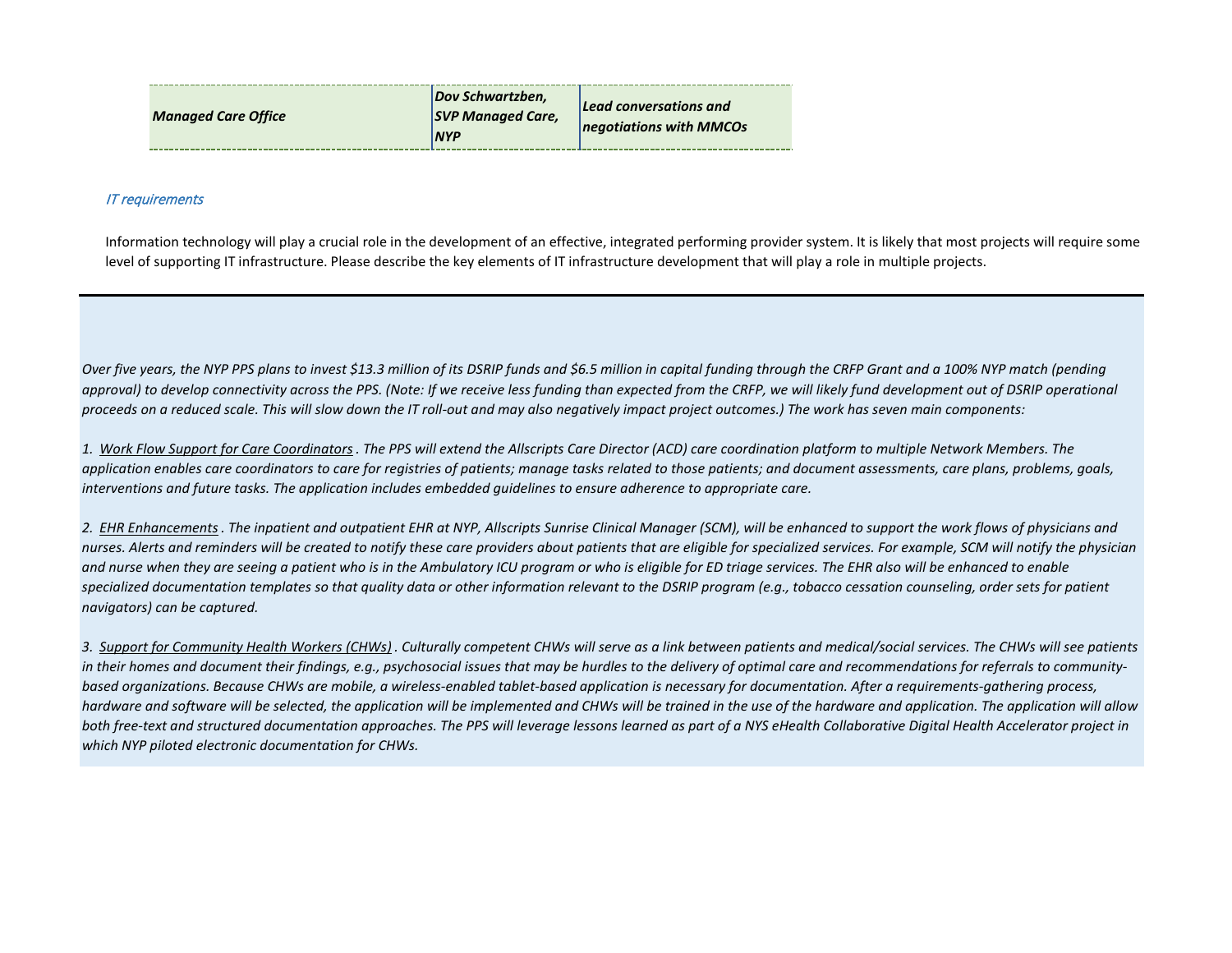*4. Health Information Exchange . NYP currently connects to the State Health Information Network for New York (SHIN-NY) via its regional health information organization (RHIO), Healthix. Currently, only a minority of NYP PPS Collaborators are Healthix participants. Sixty-nine (69) Collaborators will join Healthix and participate in SHIN-NYbased health information exchange activities. Thirty-four (34) of those organizations will contribute their full clinical data set to Healthix so that other Collaborators can use those data. Twelve (12) organizations will contribute encounter data, so records of encounters can be tracked by the RHIO. The remaining 23 organizations will contribute*  patient lists to Healthix so they can view the data of other Healthix participants. The NYP PPS will also leverage direct exchange technologies to share patient information, *when appropriate, across its network members.* 

*5. Data Interfaces. We will create additional data interfaces—including inter-application interfaces—to increase data availability to members of the care team. Examples include the ability to: (1) upload files to the NYP Enterprise Master Patient Index so that attributed patients and patients enrolled in each of the DSRIP projects can be identified; (2) transmit specialized documentation data from the EHR to ACD to be shared appropriately with Collaborators across the continuum; and (3) transmit data in structured form from ACD and the EHR to the NYP analytics platforms so that management and quality reports can be created.*

*6. Enhancements to Patient Portal . MyNYP.org, NYP's PHR, will serve as the patient portal for patients enrolled in Ambulatory ICU programs. We will create specialized, relevant content to improve health literacy such as asthma-related materials for parents of asthmatic children and information about managing multiple chronic diseases for adults. The content will be clinically oriented but also provide information about Collaborators and social services available.*

*7. Analytics Platform . The analytics platform will provide population health management capabilities for the PPS. The platform will identify eligible patients, receive identifying information from NYS and combine it with NYP medical records and PPS-wide care coordination platform data (see #2). Analysts will create data marts that—with graphical front-end tools—will provide management reports, quality reports, reports for regulatory reporting purposes, lists of patients meeting specific criteria that need care coordination services and predictive models that identify likely high utilizers of care. This process will be highly coordinated with the State's MAPP tool and other analytic platforms.* 

## Performance monitoring

Please explain how your DSRIP projects will fit into your development of a quality performance reporting system and culture.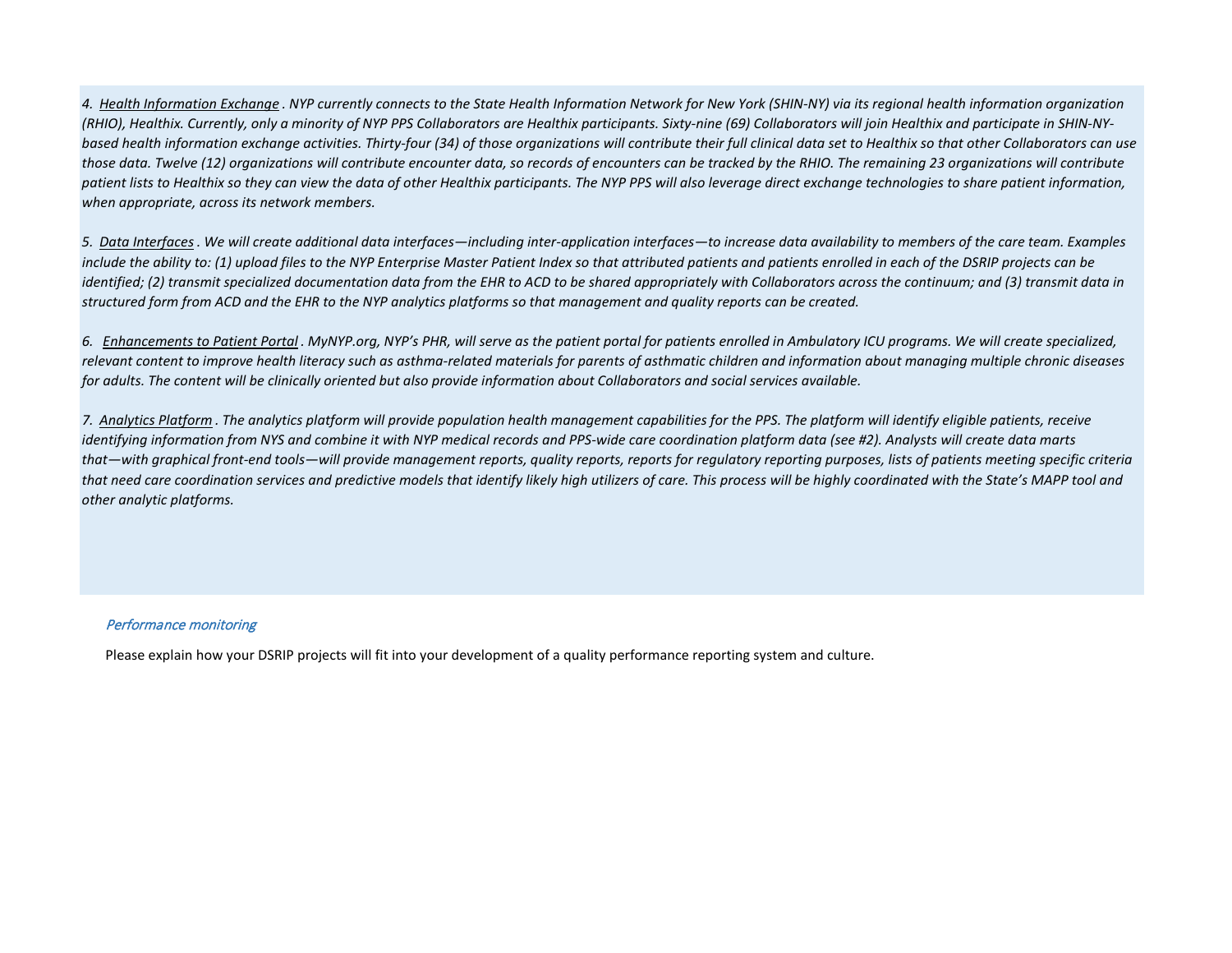From NYP's population health experience, we understand that effective rapid-cycle evaluation (RCE) is critical to the success of the NYP PPS's DSRIP projects. Effective *RCE requires: (1) clear definitions and benchmarks for performance measurements; (2) developing the appropriate data governance standards; (3) scheduling regular meetings to review performance data; and (4) focusing on both process and outcomes data.* 

*The NYP PPS Clinical/Operations Committee will be responsible for reporting on PPS performance, both at an individual project level and at a network level. This Committee will be led by one NYP representative and one community provider or CBO Collaborator, with membership including representation from all Collaborators. This group will report directly to the Executive Committee and receive analytical support from the IT/Data Governance Committee and the PMO. The Finance Committee*  will also monitor financial performance (revenue and expenses) of the PPS. Both committees will report on the "State of the PPS" at bi-monthly committee meetings and *at Executive Committee meetings.*

*The NYP PPS will use a variety of analytics tools (Microsoft Amalga, Tableau, SAS, etc.) to develop reports that monitor process and outcome measures with data from the Hospital EHR, Allscripts Care Director (care management platform), the Healthix RHIO and implementation reports. These reports, including baseline, current and target performance metrics, will be available on the PPS's intranet website. Performance data will be reviewed at weekly PMO meetings and bimonthly Clinical/Operations Committees; to achieve necessary targets, each group will develop a plan-do-study-act (PDSA) cycle for metrics that are not achieving their goals. Any major tweaks to project activities will be reviewed by the Executive Committee and the NYS DOH, when appropriate. We recognize that we will need to monitor performance starting April 1, 2015; clearly our reports will not be deployed at that point. To address this challenge, we will prioritize reporting needs and roll them out incrementally, likely beginning toward the end of DY 1. In the interim, we will rely on the State's data via the MAPP portal to benchmark ourselves against other PPSs as well as compare Network Members' progress internally.*

For those providers with limited EHR connectivity, the NYP PPS will provide material financial support to help them integrate technology into their workflows. The NYP PPS will leverage its extensive experience bringing community providers to PCMH and MU standards, including training and education. In the interim, the NYP PPS will *devote resources to ensuring that performance reporting occurs in low-tech ways (paper, interviews, etc.) to ensure that performance management and reporting includes alll PPS members.*

## Community engagement

Please describe your PPS's planned approach for driving community involvement in the DSRIP projects, how you will contract with CBOs for these projects, how community engagement will contribute to the success of the projects, and any risks associated with this.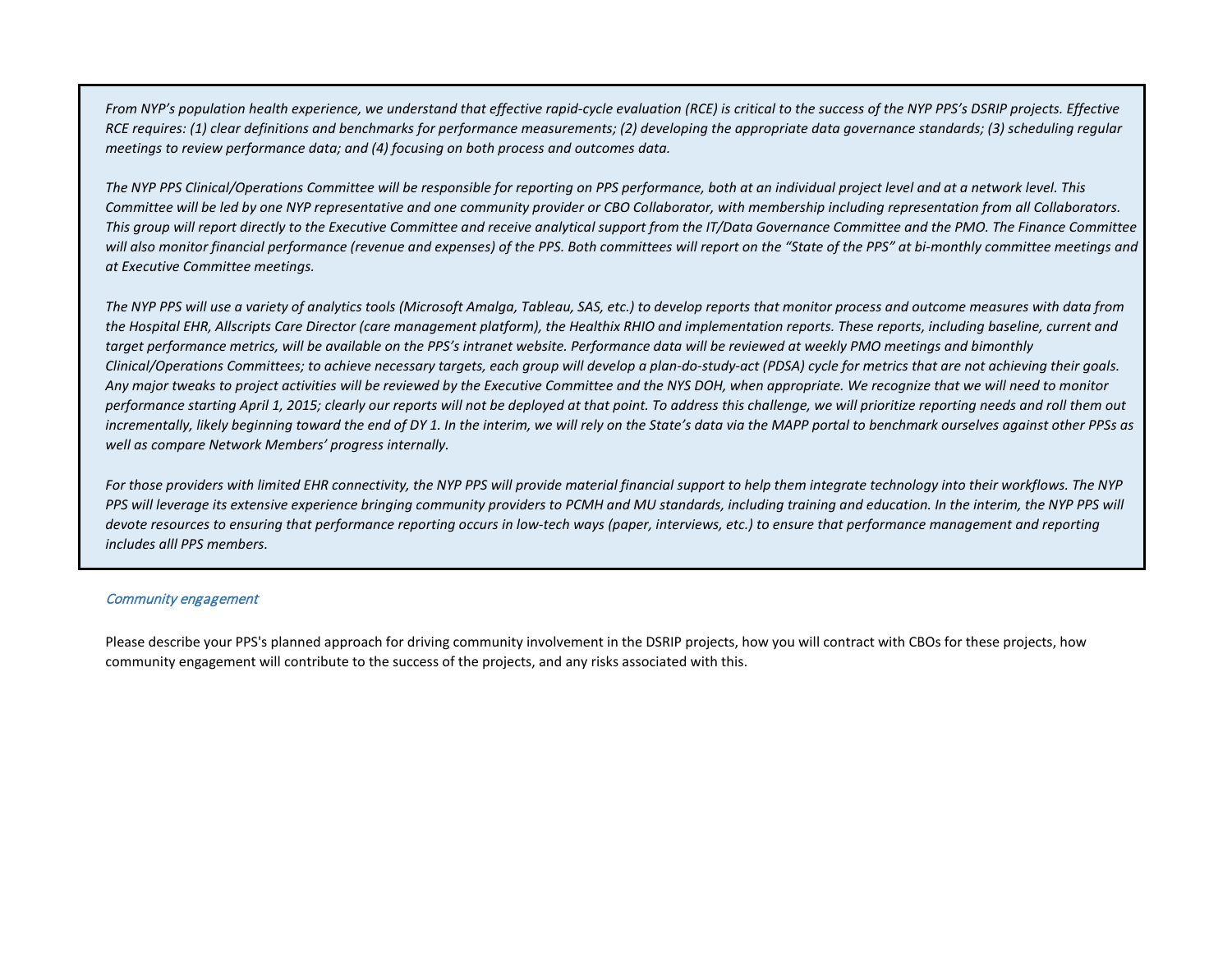*The NYP PPS will drive community involvement in the DSRIP projects through the Provider Advisory Committee, or PAC. The PAC consists of 57 members, 23 from the community (e.g., local government, senior centers and churches), 31 from PPS provider (e.g., primary care, behavioral health and long-term care providers) and three members from two labor unions. The PAC met monthly through the design/planning period; it will continue to meet quarterly through the five DSRIP years. The most recent agenda included such topics as a presentation on regional and PPS IT capabilities and plans, best practice experience in readmission reduction from a Network Member, key community workforce needs and capabilities, and a presentation from the NYC DOHMH Primary Care Information Program.*

In addition, Medicaid beneficiaries will be able to provide feedback on PPS performance, including the addition/removal of Collaborators through two methods: (1) submitting feedback through a regularly scheduled PAC meeting directly or through a representative; or (2) submitting feedback through the NYP PPS public website. All *comments will be reviewed by the PMO and presented to the Executive Committee every other month. Patient satisfaction scores measured by PressGaney will also be used to incorporate patient feedback.*

*Network members, including CBOs, are critical collaborators in the NYP PPS. The PPS is contracting with between three and six CBOs —such as Community League of the Heights, ASCNYC and Northern Manhattan Improvement Corporation—to hire more than 35 Community Health Workers (CHWs), health educators and interpreters. CHWs—the largest of this workforce at nearly 30 staff—are trained, local community members who provide diagnosis-specific education in a linguistically and culturally appropriate manner to patients and families. They can also assess non-medical causes of hospital utilization, such as lack of transportation or food insecurity. Where necessary, trained interpreters will be hired to avoid the pitfall of "false fluency" and the pitfalls and limitations of using family interpreters or bilingual providers as ad hoc interpreters. We expect to enter into contracts for CHW and related staff during DY1. Contracted CBOs for CHWs and related staff will be included in project delivery plans from inception. Involvement will include role definition, training requirements, standards of practice, compliance and quality expectations. These CBOs will help anchor our PPS network in the communities we serve.*

*The PPS may contract with other CBOs for non-CHW and related staff services. Contracts under consideration include God's Love We Deliver, an organization that can provide medically-appropriate meals for beneficiaries impacted by 2.b.i and 2.b.iv; Meals on Wheels which provides screening and referral program for tobacco-using homebound recipients of their services and can impact 4.b.i; Washington Heights CORNER Project which, through outreach and needle exchange programs, can reach P l Li i ith HIV/AIDS (PLWH) d th t i k f HIV/HCV/STI h k t th h 3 i d 4 i d Ch l B W C it H lth C t*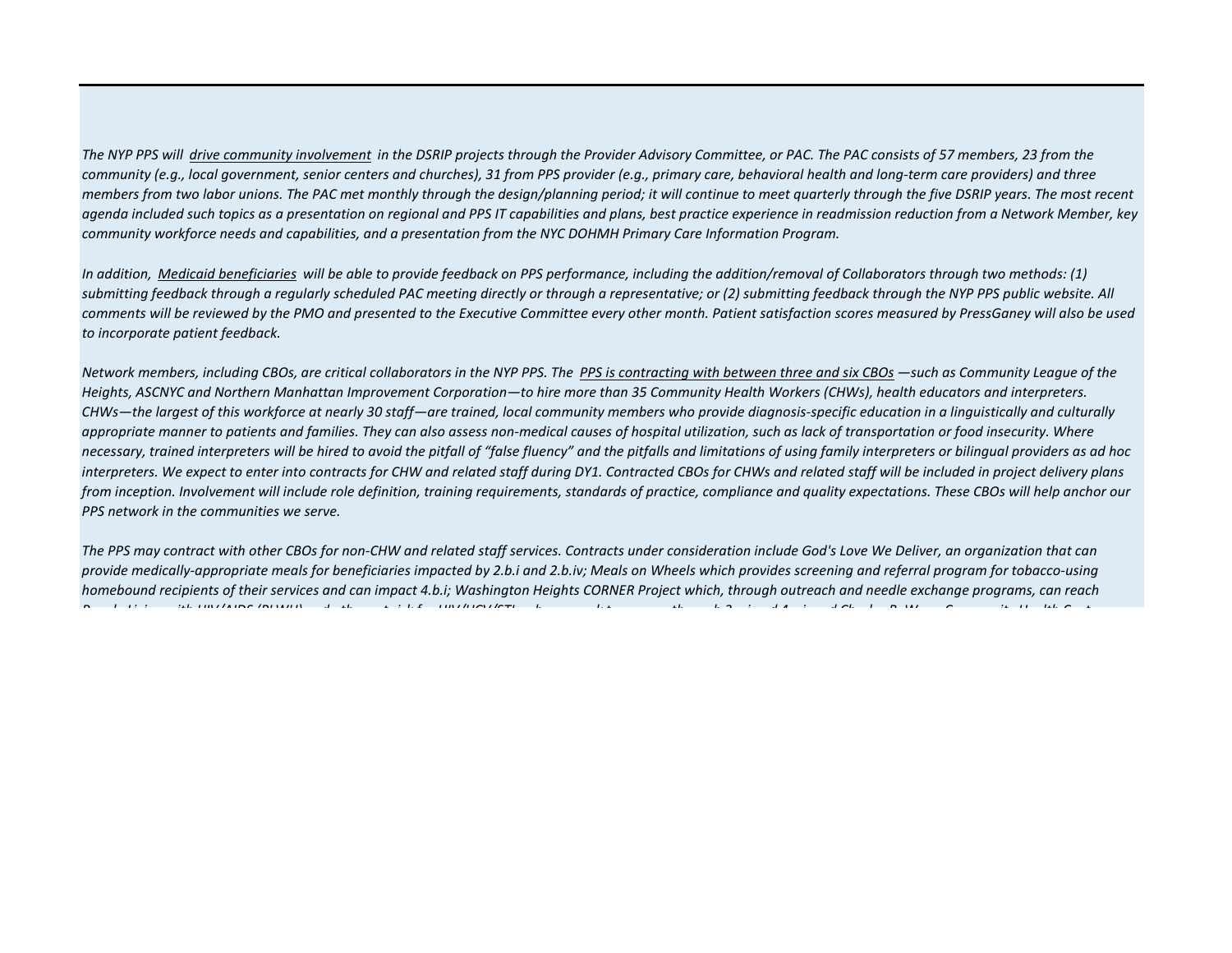*People Living with HIV/AIDS (PLWH) and others at risk for HIV/HCV/STIs who we seek to engage through 3.e.i and 4.c.i; and Charles B. Wang Community Health Center,*  which may establish a tobacco cessation clinic to promote cessation for the Chinatown population under 4.b.i. We would expect these contracts to be in place by Q1DY2. *Contracted CBOs for non-CHW staff or services will be included in project delivery plans from inception. Involvement will include process flow, IT enablement, reporting needs, educational materials and other beneficiary collateral, compliance and quality expectations. These CBOs will help extend the reach of our PPS network in the communities we serve.*

## *Community engagement will contribute to the success of the projects in two ways:*

*1. Members of the PAC are often closer to the ground than are the members of the NYP PPS Executive Committee or even the project leaders. This forum will be critical to hearing feedback—positive and negative—about which aspects of our projects are working and which are not. The PAC might also be a source of referrals for hard-torecruit positions.*

*2. CHWs, contracted directly from CBOs, are a critical element of the NYP PPS DSRIP endeavor. Many of the gaps in access and navigation we identified in our Community Needs Assessment are not structural but the result of healthcare access barriers grounded in cultural and social determinants of health. These barriers—including language and literacy—affect patients' use of the system and ultimately their health outcomes. Culturally competent and well-trained CHWs are a big part of the answer to this issue. Without them, we cannot be successful.*

## *There are three primary risks associated with our community strategy :*

*1. Member Engagement. If the PPS does not communicate its vision effectively with Network Members and the Community, we may lose the interest and dedication of the very individuals and organizations who will ensure the projects are a success. That is why we are committed to providing a regular forum (the PAC) for feedback as well as informal feedback channels through the relationships we have developed in the community. Over the last ten years, the NYP Community Health department has been active in developing PCMHs in the community, launching and refining its Patient Navigator and Community Health Worker programs (such as WIN for Asthma) and working with local government. Members of these organizations and constituencies can pick up the phone at any time to address concerns with NYP leadership in addition to formal feedback at the PAC.*

*2. CBO Sustainability. We recognize that some of the CBOs with whom we will contract are financially fragile. The NYP PPS Finance Committee will develop a monitoring process for those providers identified as potentially vulnerable (see Financial Sustainability workflow). The PPS budget and flow of funds plan provides the financial support necessary to support all providers as they work with the PPS on project-specific goals and deliverables. In those instances where the Executive and Finance Committees of the PPS think it an appropriate use of DSRIP funds, the PPS Finance Committee (or designee) will work with a provider facing financial instability to develop a sustainability plan.*

*3. Competition for Resources. We anticipate high demand for capable Community Health Workers. For CHWs, the PPS will apply a "search-firm-like" approach to source and*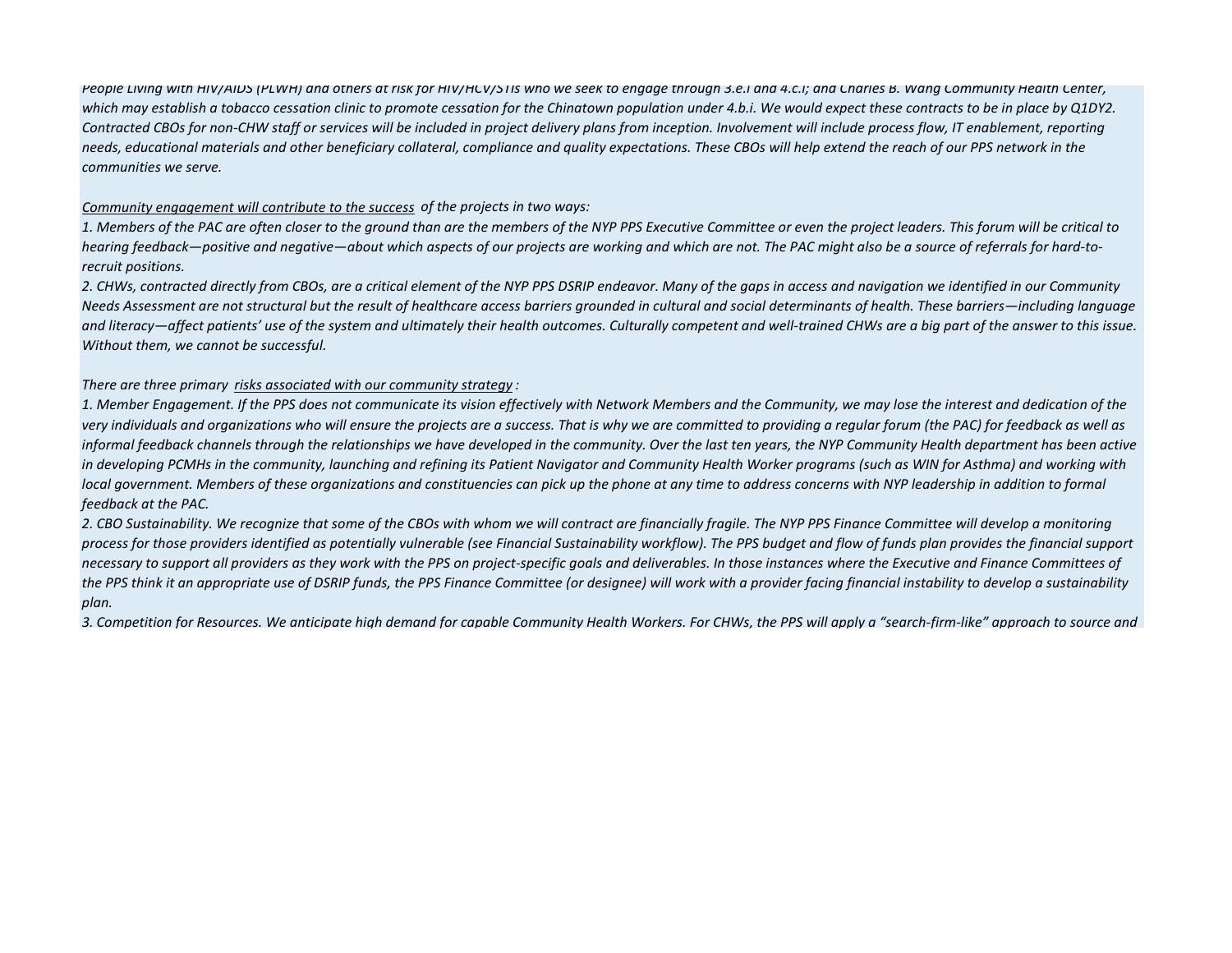*p f p g f p y , pp y f pp recruit top talent in collaboration with the host CBOs. This approach entails dedicated staff that will rigorously identify qualified candidates through networking, research and constant pursuit of a pipeline matching the position specifications. More importantly, we have been contracting with CBOs for these kinds of positions for years and have built solid relationships with such organizations as Dominican Women's Development Center and Northern Manhattan Improvement Corporation, which will aid us in our search.* 

*4. New Population. NYP has limited experience with the Asian population that lives in Lower Manhattan, home to its newest hospital, NYP/LM. The service area is 25% Asian. The majority of Asian people are of Chinese origin (75% of the Asian population; 18% of the total service area). Almost a third of the population is foreign-born, 60% of which originate from Asian countries. Twenty percent of the population speaks an Asian language, of which 65% speak English less than "very well." To ensure success with the Asian and Asian-American population in Lower Manhattan, the PPS will work with Charles B. Wang Community Health Center to find and source appropriate CHWs and Patient Navigators (for the EDs).*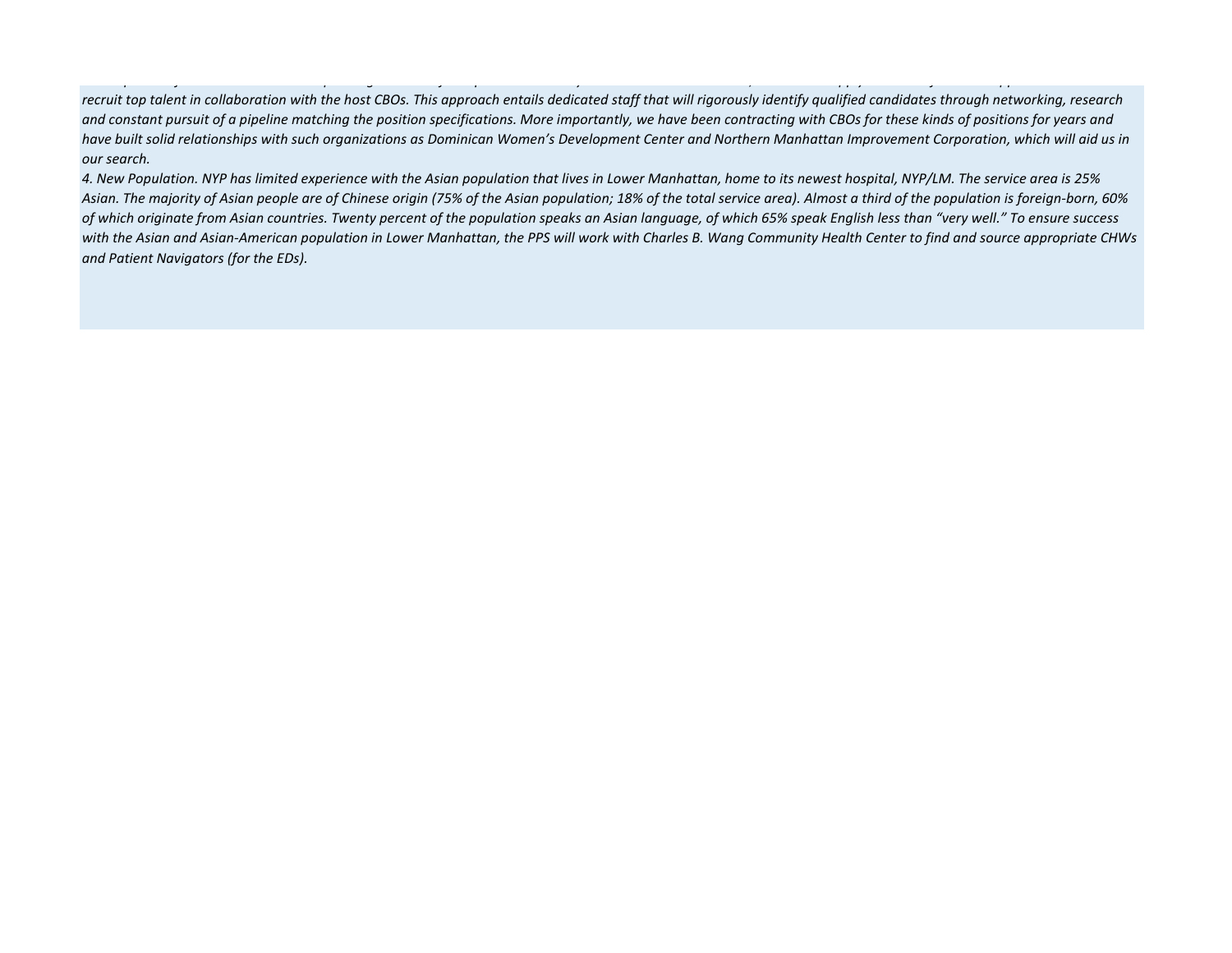## **2.a.i - Create an Integrated Delivery System focused on Evidence Based Medicine and Population Health Management**

## 1.Measurable milestones and implementation risks

### Sub-section 1. Major risks to implementation and mitigation strategies

Please describe what the major risks are for this project, as well as the actions that you plan to take to mitigate them.

DSRIP Funding: The NYP PPS DSRIP calculated its project budgets based on communications from the State regarding both the PMPM and the preliminary attribution for the NYP PPS. We conducted sensitivity analyses, including the effects of a lower PMPM, lower-than-expected Domain 1 achievement values and lower-than-expected Domain 2 and 3 quality and clinical outcomes measures. The actual reduction in funding of 21% due to the change in attribution methodology and, possibly, a change in PMPM has resulted in a budget contraction of a similar magnitude. At the same time, there has been no communication regarding relief from any DSRIP reporting *or performance requirements. Given that the fixed costs of DSRIP management and technology infrastructure have not changed, we remain concerned about the negative impact on our ability to sustainably implement the ten projects chosen and developed by the PPS during the application phase and the impact lower funding could have on our community providers and CBOs. Mitigation strategies include encouraging the State to address reporting and performance requirements in light of this significant funding decrease and conservative planning and expectation-setting across the PPS.*

IT Connectivity . A major implementation risk will be IT connectivity across the PPS Network Members, each with different software platforms or limited IT capabilities. To mitigate this risk, the NYP PPS plans to invest \$1 million of its DSRIP funds and \$6.5 million in capital funding through the CRFP Grant and a 100% NYP match (pending approval) to develop connectivity across the PPS. Plans include: a) extending NYP's care coordination application. Allscripts Care Director (ACD), to multiple Network Members: b) connecting nearly 70 Network Members to the local RHIO and SHIN-NY for tracking patients city-wide: and c) creating additional data interfaces between organizations that will increase data availability for members of the care team, e.g., the ability to transmit specialized documentation data from the EHR to ACD to share across the PPS. The PPS has developed a detailed timeline that includes a phased roll-out (e.q., largest and most integral Network Members will be first in line for ACD and Healthix connectivity) to ensure that the important work of DSRIP is still being done in absence of a fully functioning system. IT funding will come from the first two DSRIP payments as well as NYP's own capital budget. If, however, we receive less funding than expected from the CRFP, we will likely fund the *remainder out of DSRIP operational proceeds on a reduced scale. This will slow down the IT roll-out and may also negatively impact project outcomes.*

Cultural Diversity. A risk to the success of the DSRIP program lies with the cultural diversity inherent in our PPS population. Much the NYP PPS service area is comprised of linguistically isolated ethnic and racial minori agps in access and navigation identified by the NYP PPS Community Needs Assessment are often the result of healthcare access barriers arounded in cultural and social determinants of health. These barriers affect patients' use of the system and ultimately their health outcomes. Dr. Emilio Carrillo, NYP's VP-Community Health, has done extensive research into these barriers, resulting in a comprehensive, evidence-based understanding of how they prevent access for minority and poor communities. The three types of barriers are reciprocally reinforcing and affect healthcare access individually or in concert. Each barrier is associated with low preventive screen *late presentation to care, lack of treatment and often improper utilization of healthcare services, which in turn result in poor health outcomes and health disparities.* 

*To mitigate this risk, the NYP PPS has adopted a patient-centered approach to cultural competency, aligned with the National Quality Forum's (NQF) framework, which we will expand to our Network Members. The NYP PPS*  will train frontline staff and physicians involved in DSRIP projects to provide care that respects patients' "Culture of One." This approach treats patients as individuals whose culture is unique and a result of multiple s cultural and environmental factors and avoids racial or ethnic stereotyping. The methodology stems from seminal research published by Dr. Carrillo in 1999 and is used internationally as the basis for cultural competency training. NYP/LM is a new partner in the NYP system with a predominantly Asian (25%, of which 75% are of Chinese origin) patient population. Collaboration with long-standing, experienced leaders in the community such as Charles B. Wang Community Health Center as well as the NYC Department of Health and Mental Hygiene will allow us to effectively engage this specific population. Finally, we intend to co-invest with the State through the CRFP and with ASCNYC as the lead in a Peer Training Institute which will be a PPS center for CHW, Patient Navigator, Health Educator and Interpreter training serving all NYP PPS projects and Network Members. These types *of workers are critical to mitigating the barriers presented by the cultural diversity of our attributed beneficiaries.*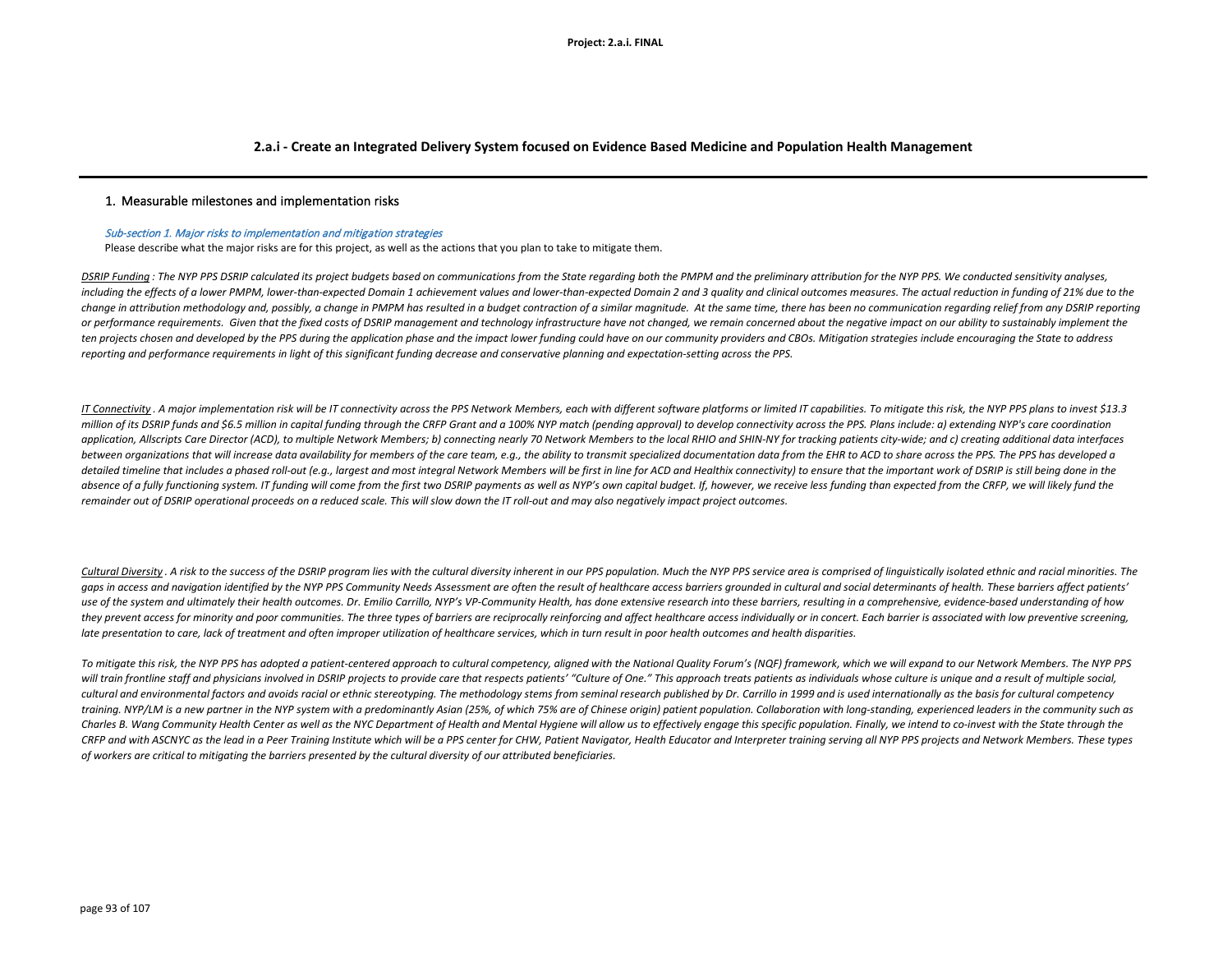### **Project: 2.a.i. FINAL**

Increased Demand, We anticipate the risk of an increase in demand for NYP's and our Network Members' services, both of which are already stressed in some service delivery areas. There are two strateaies to mitiaate this risk and meet excess demand. First, we intend to expand primary, behavioral care and selected specialty care capacity through increased staffing levels, expanded practice hours and/or physical capacity expansion at four major PPS centers for outpatient care: the NYP Ambulatory Care Network clinics (including school-based clinics), Harlem United/Upper AIDS Ministry, St. Mary's Center and Community Healthcare Network. Such investment will increase the numbers of providers, particularly mid-level providers and care managers; fund Health Educators and Community Health Workers who build cost-effective service capacity; create exam rooms to accommodate additional patient volume; create a swing space for care managers, palliative care specialists and Community Health Workers; redesign registration areas to increase privacy and confidentiality; and upgrade waiting areas to increase efficiency and patient education. And for those patients who need it, Isabella Geriatric Center has applied for funding to create a 16-bed hospice and residential unit in Upper Manhattan. The phys capacity expansion is dependent on funding applied for under the CRFP. If we receive less funding than expected from the CRFP, we will likely fund development out of DSRIP operational proceeds and organizations' capital budgets on a reduced scale. This will slow down the development of capacity and may also negatively impact project outcomes. (See below for a discussion of workforce shortages and our hiring strategy for getting these *programs up and running.)* 

Second, we will build additional IT capacity and capability in our Network Members, allowing them to manage their volume more effectively, reduce duplication in services and care for patients in the non-acute setting. The *hard asset investments are dependent on funding applied for under the CRFP and will enable NYP as PPS lead to deliver necessary infrastructure and support Network Members in their efforts.*

Workforce Shortages. The risk of workforce shortages in the healthcare market is real. The national primary care physician shortage is projected to reach 12.500 to 31.100, according to a new study by the Association of American Medical Colleges and IHS. This scarcity is but one that exists in New York's marketplace, and these shortages will be exacerbated by demand for services brought about by the new DSRIP projects. In addition, a few of the NYP PPS projects require a very specialized workforce, which may be even more difficult to find immediately. For example, we will be looking for pediatric psychiatric NPs (Project 2.b.i) and palliative care speciali *(Project 3.g.i). We will also be competing with other PPSs for Community Health Workers (CHWs), Patient Navigators (PNs) and other community-based talent. We will mitigate this risk in three ways. First, we have*  established a Workforce Sub-committee which will provide overall direction, quidance and decisions related to the workforce transformation agenda, including recruiting. Second, the PPS will apply a search-firm approach to source and recruit top talent. This approach entails dedicated staff that will rigorously identify qualified candidates through networking, research and constant pursuit of a pipeline matching the position specifications. example of NYP's innovative sourcing strategy leverages its electronic candidate relationship management (eCRM) tool in which email messages are sent directly to potential prospects with information on the Hospital, department and open position. NYP will also host career events, such as professional conferences and interview days, dedicated to the type of human capital needed. Finally, NYP and AIDS Service Center have applied for *funding to develop a new Community Health Worker Training Center in Upper Manhattan. We expect that the rigorous training and placement afforded by this Training Center will be a draw to potential candidates.*

Meeting PCMH Standards. A requirement of this project is to ensure that appropriate providers meet NCQA 2014 Level 3 PCMH standards by the end of DY 3. This is a labor-intensive process. We will set up a dedicated PCMH Certification Team that will be responsible for all relevant providers meeting this project requirement according to the timetable set out in our project speed of implementation forecasts. This team will be led by NYP's VP Community Health, Dr. Emilio Carillo, who has significant experience transforming the 13 NYP Ambulatory Care Network practices to NCQA PCMH designation as well as supporting numerous community providers in their PCMH journey. Dr. Carillo will work closely with the IT team, which will be rolling out the infrastructure to achieve these PCMH goals. For providers that have already met 2008 or 2011 Standards, the NYP PPS has a detailed roadmap in place regarding how to move providers to the next level, as NYP has a lot of experience transforming its own and community-based practices into NCQA 2011 Level 2 and 3 PCMHs. For providers who are at the *beginning of the PCMH journey, the NYP Community Health department will work with them closely to develop an aggressive timeline and roll-out schedule to ensure that they are on target to meet or exceed the DY 3*  requirement. One risk that is out of our hands is the amount of time the application will take to turn around once it is submitted. While we are hopeful that the State will fast-track these applications, we are counting th *of submission of the certification to NCQA as our commitment date, rather than the receipt of the certification.*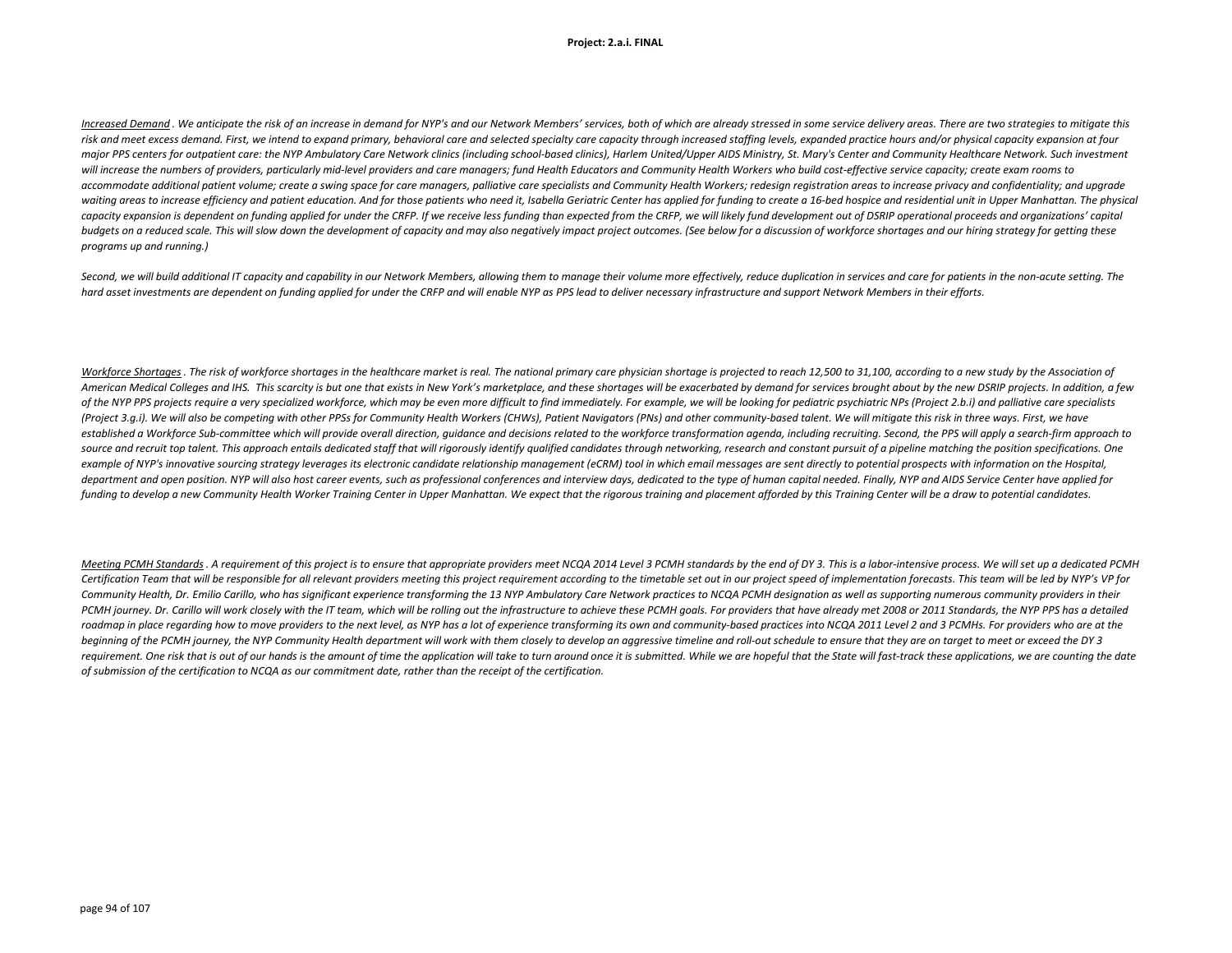PPS Integration. The size of the NYP PPS-from Network Member, staff and provider perspectives-will pose the classic mangaement challenge of integration, e.g., gaining buy-in to the established governance structure and overcoming resistance to new tools. In addition, DSRIP will entail several cultural shifts in how providers deliver care, such as a shift from fee-for-service to value-based payments and a shift from unit-based, acute care collaborating across a continuum of care with a focus on preventive care. The PPS may have difficulty obtaining support from frontline workers and key stakeholders, which in turn could impact DSRIP project success. To *mitigate this risk, the NYP PPS has a developed a multi-faceted engagement approach to Network Member, staff and provider integration. Specifically, the PPS will:* 

*1) Establish a Workforce Sub-committee, which will provide overall direction, guidance and decisions related to the workforce transformation agenda, including developing a change management strategy.*  2) Develop cross-project functional groups (e.g., Finance, Workforce, PCMH Certification), project-specific groups (e.g., palliative clinical integration) and "stakeholder" groups (e.g., Primary Care Working Group, Communi *Health Worker Practitioner Group) to gain buy-in from Network Members and providers. These groups will be able to flag areas of resistance and refer them to PPS leadership if they cannot be resolved locally. 3) Engage union representation (1199 SEIU, NYSNA) to gain frontline and mid-level worker support. Both 1199 SEIU and NYSNA have had seats on the PPS Provider Advisory Committee (PAC) since its inception. We will also* 

*contract with 1199 SEIU Training and Employment Funds (TEF) to assist with change management at the frontline worker level.*

4) Collaborate with external resources, such as other PPSs to create common language related to delivery system change strategies and tactics or case studies of successful initiatives, which may be available through the MI *platform.*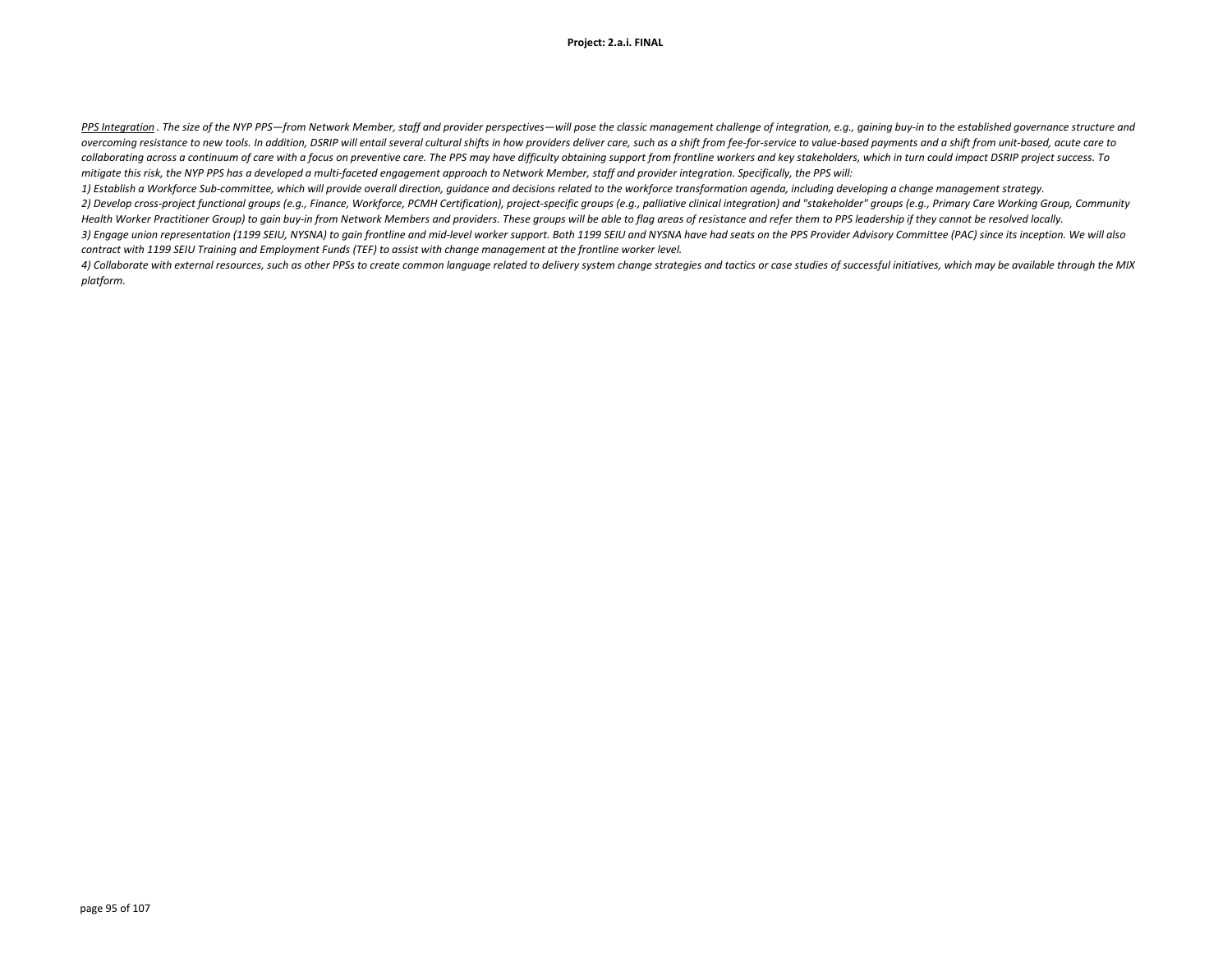**2.b.i Ambulatory ICUs**

## 1.Measurable milestones and implementation risks

### Sub-section 1. Major risks to implementation and mitigation strategies

Please describe what the major risks are for this project, as well as the actions you plan to take to mitigate them. *[Please enter response here]*

## Sub-section 2. Project Implementation Speed

Please specify how many providers will have met all of the project requirements (as set out in the Project Plan Application) per quarter. PPSs will be required to provide a progress report on this in each quarterly report *Independent Assessor. The PPS's performance against these targets will drive the 'Project Implementation Speed Achievement Value' for each payment period.* 

*Some project requirements are provider type-specific. A list of those project requirements that are provider type-specific will be published in due course.*

*Your count of providers meeting 100% of project requirements per quarter should be non-cumulative - i.e. each cell represents the number of providers meeting 100% of the project requirements in that quarter.*

| <b>Project Implementation Speed table</b>                  |                                               |         |  |                         |  |  |                                                                                |  |                                                                         |         |         |
|------------------------------------------------------------|-----------------------------------------------|---------|--|-------------------------|--|--|--------------------------------------------------------------------------------|--|-------------------------------------------------------------------------|---------|---------|
|                                                            | <b>Total # providers</b><br>committed (as per |         |  |                         |  |  | No. of providers per category meeting 100% of project requirements per quarter |  |                                                                         |         |         |
|                                                            | project plan<br>application)                  | DY1, Q2 |  | DY1, Q3 DY1, Q4 DY2, Q1 |  |  |                                                                                |  | DY2, Q2 DY2, Q3 DY2, Q4 DY3, Q1 DY3, Q2 DY3, Q3 DY3, Q4 DY4, Q1 DY4, Q2 | DY4. Q3 | DY4, Q4 |
| Number of Ambulatory ICUs meeting all project requirements |                                               |         |  |                         |  |  |                                                                                |  |                                                                         |         |         |

#### Sub-section 3. Patient engagement speed

In the Patient Engagement Speed section, PPSs will describe the ramp-up of their implementation in a greater level of detail than was required in the Application. In the table below, you should set out the number of patients that will have become 'actively engaged' by each quarter (or the number engaged in each quarter, depending on the counting methodology applied to that project). These detailed numbers must, of course, be in line with the half-yearly numbers that the PPS committed to in the Application.

| Patient speed of implementation table                                               |         |         |         |         |         |         |        |                 |       |                 |                |         |         |         |         |
|-------------------------------------------------------------------------------------|---------|---------|---------|---------|---------|---------|--------|-----------------|-------|-----------------|----------------|---------|---------|---------|---------|
| Expected # of actively engaged patients (total, as per project plan<br>application) | 21170   |         |         |         |         |         |        |                 |       |                 |                |         |         |         |         |
|                                                                                     | DY1, Q2 | DY1, Q3 | DY1, Q4 | DY2, Q1 | DY2, Q2 | DY2, Q3 |        | DY2, Q4 DY3, Q1 |       | DY3, Q2 DY3, Q3 | <b>DY3, Q4</b> | DY4, Q1 | DY4, Q2 | DY4, Q3 | DY4, Q4 |
| <b>Patients Engaged</b>                                                             | 4,234   | 5,928   | 8,468   | 2,117   | 5,293   | 7,410   | 10,585 | 3,387           | 8,468 | 11,855          | 16,936         | 4,234   | 10,585  | 14,819  | 21,170  |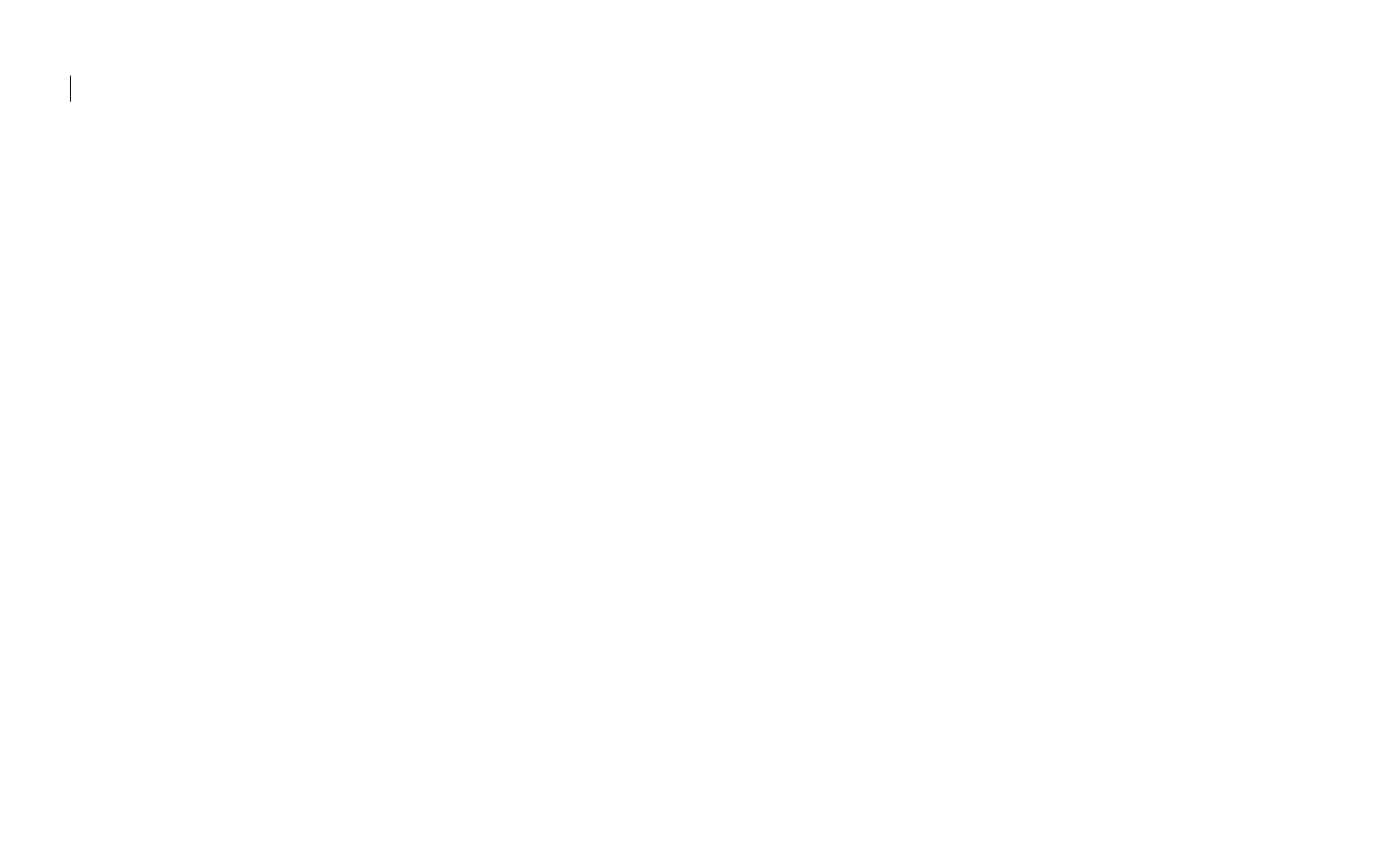**2.b.iii ED Care Triage for At-Risk Populations**

## 1.Measurable milestones and implementation risks

*Sub-section 1. Major risks to implementation and mitigation strategies*<br>Please describe what the major risks are for this project, as well as the actions you plan to take to mitigate them. *[Please enter response here]*

### Sub-section 2. Project Implementation Speed

Please specify how many providers will have met all of the project requirements (as set out in the Project Plan Application) per quarter. PPSs will be required to provide a progress report on this in each quarterly report *Independent Assessor. The PPS's performance against these targets will drive the 'Project Implementation Speed Achievement Value' for each payment period.* 

*Some project requirements are provider type-specific. A list of those project requirements that are provider type-specific will be published in due course.*

*Your count of providers meeting 100% of project requirements per quarter should be non-cumulative - i.e. each cell represents the number of providers meeting 100% of the project requirements in that quarter.*

| <b>Project Implementation Speed table</b>                                           |                                                   |         |         |         |         |         |                 |         |                                                                                |         |         |         |         |         |         |
|-------------------------------------------------------------------------------------|---------------------------------------------------|---------|---------|---------|---------|---------|-----------------|---------|--------------------------------------------------------------------------------|---------|---------|---------|---------|---------|---------|
|                                                                                     | <b>Total # providers</b>                          |         |         |         |         |         |                 |         | No. of providers per category meeting 100% of project requirements per quarter |         |         |         |         |         |         |
|                                                                                     | committed (as per<br>project plan<br>application) | DY1, Q2 | DY1, Q3 | DY1, Q4 | DY2, Q1 | DY2, Q2 | DY2, Q3 DY2, Q4 | DY3, Q1 | DY3, Q2                                                                        | DY3, Q3 | DY3, Q4 | DY4, Q1 | DY4, Q2 | DY4, Q3 | DY4, Q4 |
| <b>Emergency Departments with Care Triage</b><br>that meet all project requirements |                                                   |         |         |         |         |         |                 |         |                                                                                |         |         |         |         |         |         |

#### Sub-section 3. Patient engagement speed

In the Patient Engagement Speed section, PPSs will describe the ramp-up of their implementation in a greater level of detail than was required in the Application. In the table below, you should set out the number of patients that will have become 'actively engaged' by each quarter (or the number engaged in each quarter, depending on the counting methodology applied to that project). These detailed numbers must, of course, be in line with the half-yearly numbers that the PPS committed to in the Application.

| Patient speed of implementation table                                                      |         |         |         |         |         |         |         |         |         |         |         |         |         |         |         |
|--------------------------------------------------------------------------------------------|---------|---------|---------|---------|---------|---------|---------|---------|---------|---------|---------|---------|---------|---------|---------|
| <b>Expected # of actively engaged patients</b><br>(total, as per project plan application) | 21497   |         |         |         |         |         |         |         |         |         |         |         |         |         |         |
|                                                                                            | DY1, Q2 | DY1, Q3 | DY1, Q4 | DY2, Q1 | DY2, Q2 | DY2, Q3 | DY2, Q4 | DY3, Q1 | DY3, Q2 | DY3, Q3 | DY3, Q4 | DY4, Q1 | DY4, Q2 | DY4, Q3 | DY4, Q4 |
| <b>Patients Engaged</b>                                                                    | 5,375   | 6,450   | 10,750  | 4,000   | 8,000   | 12,000  | 16,000  | 5,374   | 10,748  | 16.122  | 21.497  | 5,374   | 10.748  | 16.122  | 21,497  |
|                                                                                            |         |         |         |         |         |         |         |         |         |         |         |         |         |         |         |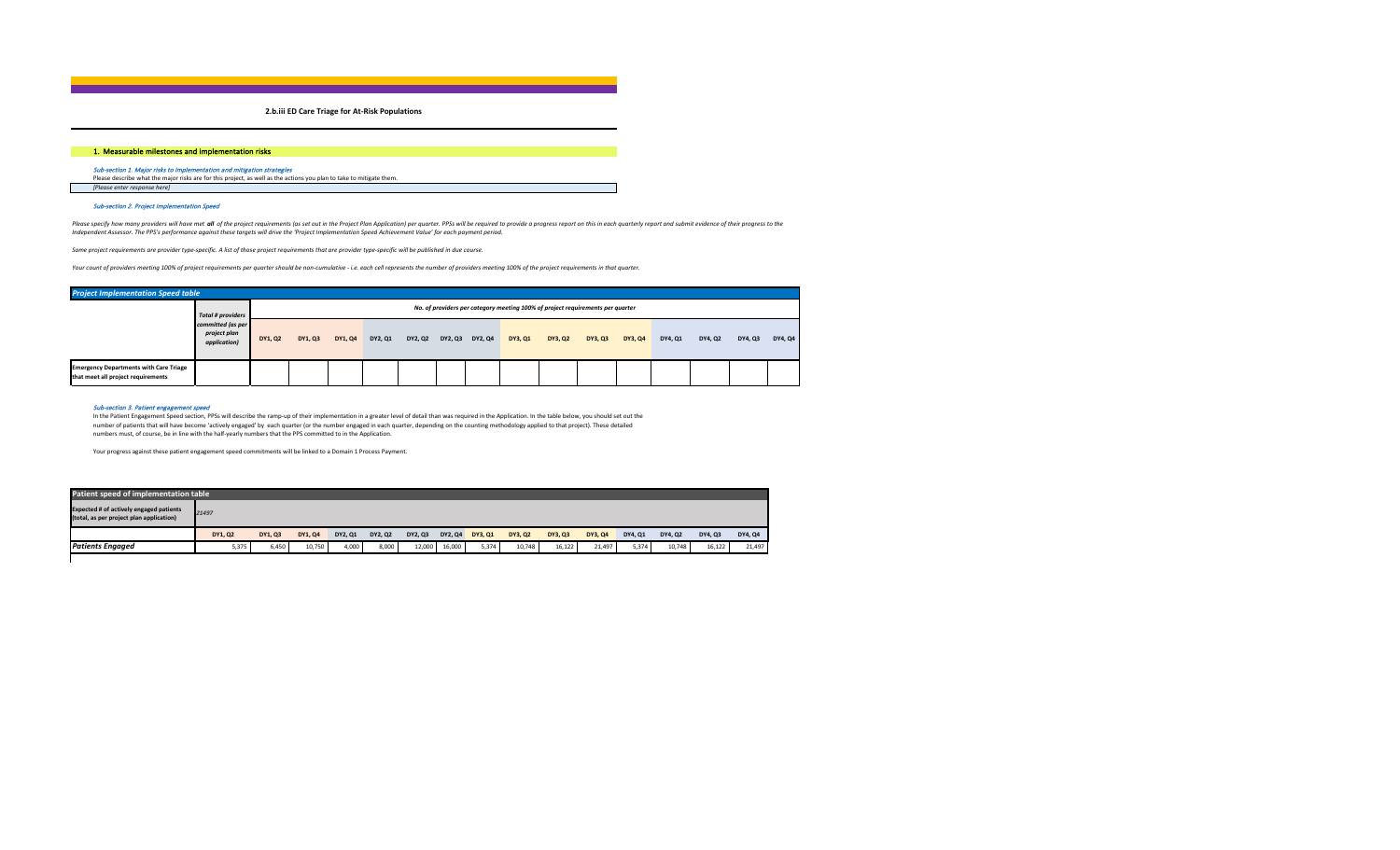**2.b.iv Care Transitions Intervention Model to Reduce 30-day Readmissions for Chronic Health Conditions**

## 1.Measurable milestones and implementation risks

## Sub-section 1. Major risks to implementation and mitigation strategies

Please describe what the major risks are for this project, as well as the actions you plan to take to mitigate them.

*[Please enter response here]*

## Sub-section 2. Project Implementation Speed

*Please specify how many providers will have met all of the project requirements (as set out in the Project Plan Application) per quarter. PPSs will be required to provide a progress report on this in each quarterly report and submit evidence of their progress to the Independent Assessor. The PPS's performance against these targets will drive the 'Project Implementation Speed Achievement Value' for each payment period.* 

*Some project requirements are provider type-specific. A list of those project requirements that are provider type-specific will be published in due course.*

*Your count of providers meeting 100% of project requirements per quarter should be non-cumulative - i.e. each cell represents the number of providers meeting 100% of the project requirements in that quarter.*

| <b>Project Implementation Speed table</b> |                                               |                |  |  |  |                                                                                |  |                                                                                                         |  |         |
|-------------------------------------------|-----------------------------------------------|----------------|--|--|--|--------------------------------------------------------------------------------|--|---------------------------------------------------------------------------------------------------------|--|---------|
|                                           | <b>Total # providers</b><br>committed (as per |                |  |  |  | No. of providers per category meeting 100% of project requirements per quarter |  |                                                                                                         |  |         |
|                                           | project plan<br>application)                  | <b>DY1, Q2</b> |  |  |  |                                                                                |  | DY1, Q3 DY1, Q4 DY2, Q1 DY2, Q2 DY2, Q3 DY2, Q4 DY3, Q1 DY3, Q2 DY3, Q3 DY3, Q4 DY4, Q1 DY4, Q2 DY4, Q3 |  | DY4, Q4 |
| <b>Primary Care Physicians</b>            |                                               |                |  |  |  |                                                                                |  |                                                                                                         |  |         |
| <b>Non-PCP Practitioners</b>              |                                               |                |  |  |  |                                                                                |  |                                                                                                         |  |         |
| Hospitals                                 |                                               |                |  |  |  |                                                                                |  |                                                                                                         |  |         |
| <b>Health Home / Care Management</b>      |                                               |                |  |  |  |                                                                                |  |                                                                                                         |  |         |
| <b>Community Based Organizations</b>      |                                               |                |  |  |  |                                                                                |  |                                                                                                         |  |         |
| <b>All Committed Providers</b>            |                                               |                |  |  |  |                                                                                |  |                                                                                                         |  |         |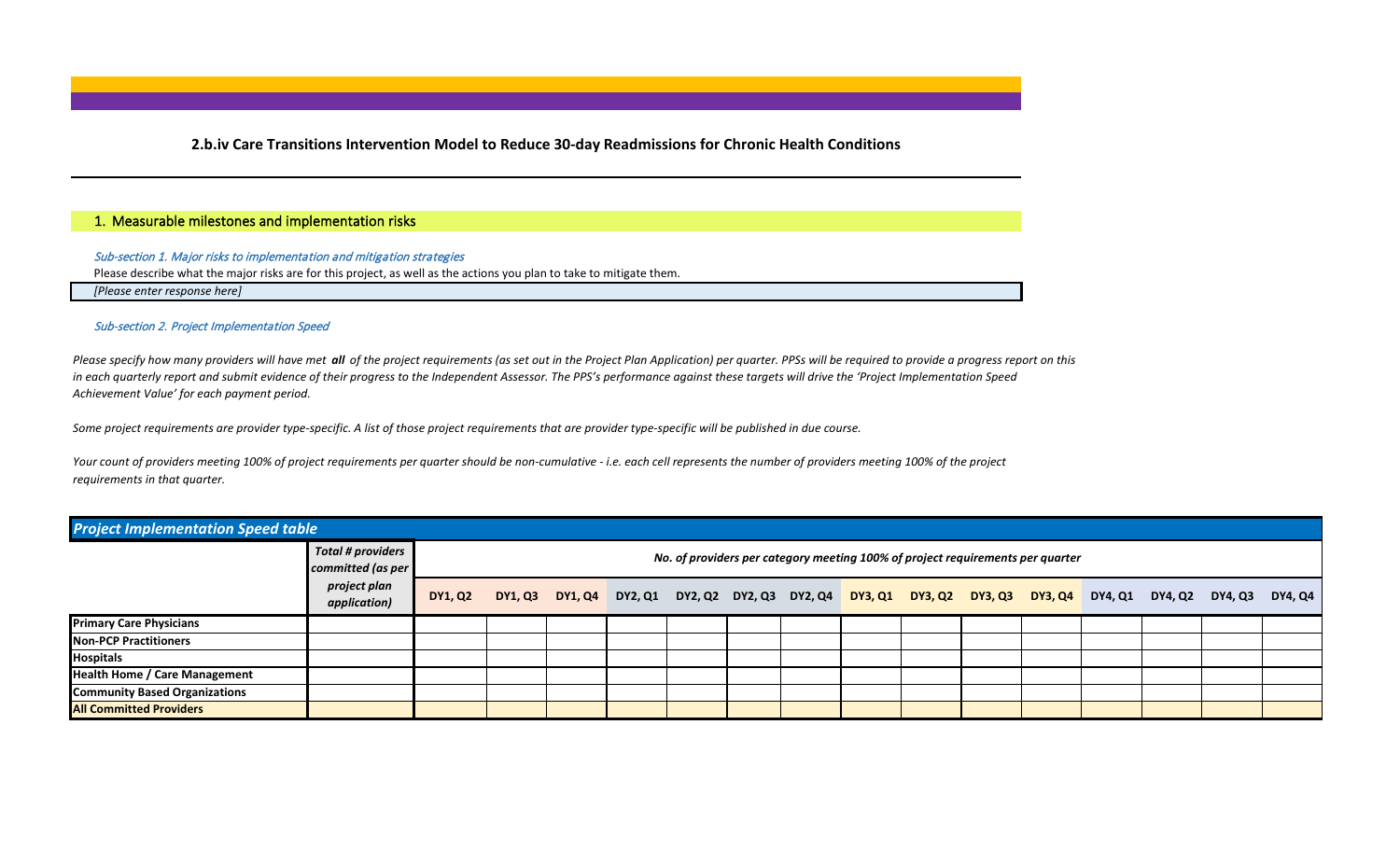## Sub-section 3. Patient engagement speed

 $\blacksquare$ 

In the Patient Engagement Speed section, PPSs will describe the ramp-up of their implementation in a greater level of detail than was required in the Application. In the table below, you should set out the number of patients that will have become 'actively engaged' by each quarter (or the number engaged in each quarter, depending on the counting methodology applied to that project). These detailed numbers must, of course, be in line with the half-yearly numbers that the PPS committed to in the Application.

| Patient speed of implementation table                                                      |                 |                |                |                |         |                         |       |     |         |                |                |                |         |                |                |
|--------------------------------------------------------------------------------------------|-----------------|----------------|----------------|----------------|---------|-------------------------|-------|-----|---------|----------------|----------------|----------------|---------|----------------|----------------|
| <b>Expected # of actively engaged patients</b><br>(total, as per project plan application) | 2538            |                |                |                |         |                         |       |     |         |                |                |                |         |                |                |
|                                                                                            | <b>DY1, Q2</b>  | <b>DY1, Q3</b> | <b>DY1, Q4</b> | <b>DY2, Q1</b> | DY2, Q2 | DY2, Q3 DY2, Q4 DY3, Q1 |       |     | DY3, Q2 | <b>DY3, Q3</b> | <b>DY3, Q4</b> | <b>DY4, Q1</b> | DY4, Q2 | <b>DY4, Q3</b> | <b>DY4, Q4</b> |
| <b>Patients Engaged</b>                                                                    | 25 <sub>1</sub> | <b>50</b>      | 150            | <b>315</b>     | 635     | 950                     | 1,269 | 475 | 952     | 1,427          | 1,904          | 635            | 1,269   | 1,904          | 2,538          |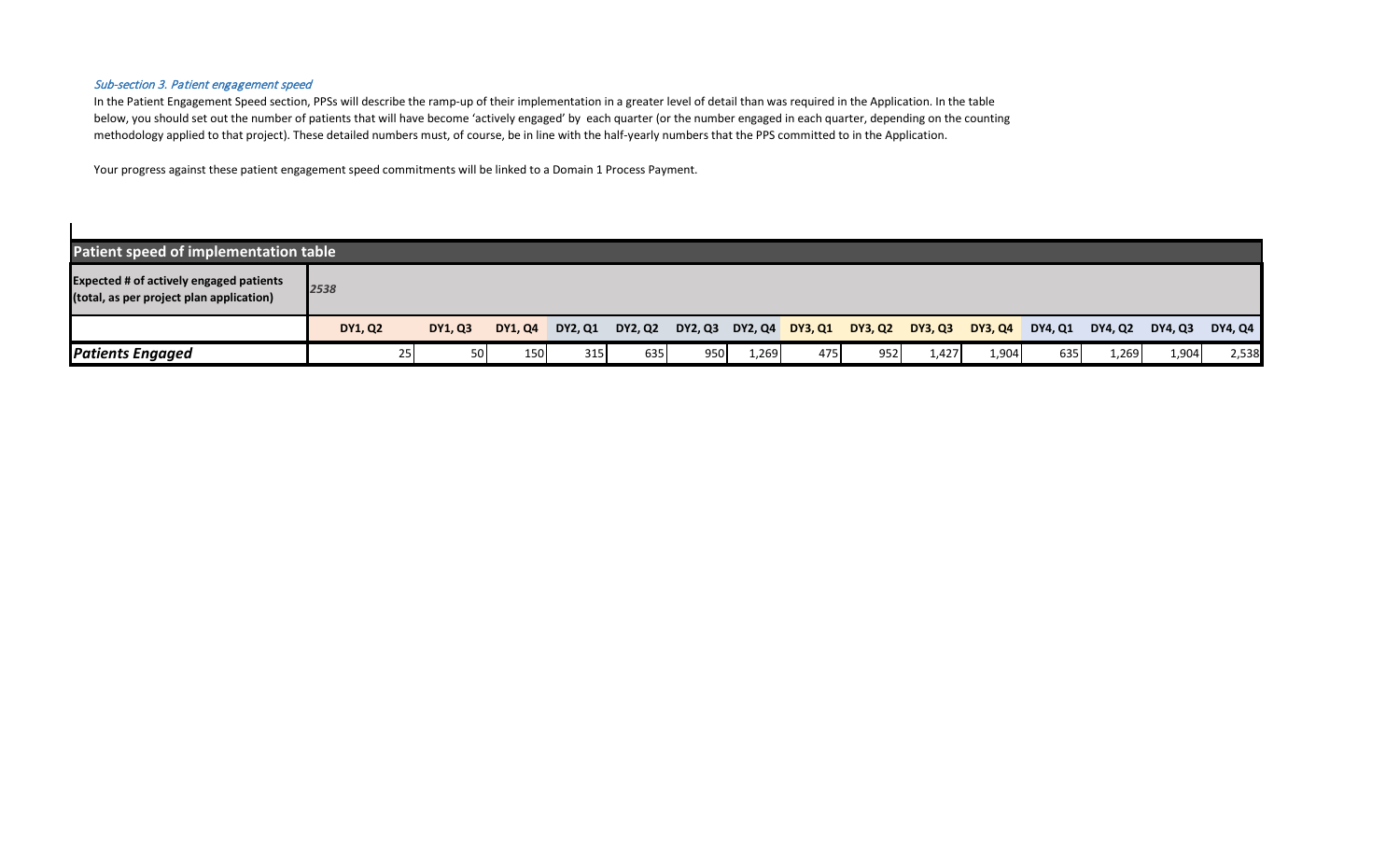**3.a.i Integration of Primary Care and Behavioral Health Services** 

| IMPORTANT: Please select which model(s) you will pursue for this project by highlighting the Model 1   Model 2   Model 3  <br>cell(s) of the corresponding model(s) in YELLOW | (PCMH) <mark>  (BH)</mark> | $\blacksquare$ (IMPACT) |  |
|-------------------------------------------------------------------------------------------------------------------------------------------------------------------------------|----------------------------|-------------------------|--|
|                                                                                                                                                                               |                            |                         |  |

1.Measurable milestones and implementation risks

Sub-section 1. Major risks to implementation and mitigation strategies

Please describe what the major risks are for this project, as well as the actions you plan to take to mitigate them.

*[Please enter response here]*

### Sub-section 2. Project Implementation Speed

Please specify how many providers will have met all of the project requirements (as set out in the Project Plan Application) per quarter. PPSs will be required to provide a progress report on this in each quarterly report *progress to the Independent Assessor. The PPS's performance against these targets will drive the 'Project Implementation Speed Achievement Value' for each payment period.* 

*Some project requirements are provider type-specific. A list of those project requirements that are provider type-specific will be published in due course.*

*Your count of providers meeting 100% of project requirements per quarter should be non-cumulative - i.e. each cell represents the number of providers meeting 100% of the project requirements in that quarter.*

| <b>Project Implementation Speed table</b> |                                               |         |                                 |  |                 |         |                                                                                |  |                                         |  |         |
|-------------------------------------------|-----------------------------------------------|---------|---------------------------------|--|-----------------|---------|--------------------------------------------------------------------------------|--|-----------------------------------------|--|---------|
|                                           | <b>Total # providers</b><br>committed (as per |         |                                 |  |                 |         | No. of providers per category meeting 100% of project requirements per quarter |  |                                         |  |         |
|                                           | project plan<br>application)                  | DY1, Q2 | DY1, Q3 DY1, Q4 DY2, Q1 DY2, Q2 |  | DY2, Q3 DY2, Q4 | DY3, Q1 | DY3, Q2                                                                        |  | DY3, Q3 DY3, Q4 DY4, Q1 DY4, Q2 DY4, Q3 |  | DY4, Q4 |
| <b>Primary Care Physicians</b>            |                                               |         |                                 |  |                 |         |                                                                                |  |                                         |  |         |
| <b>Non-PCP Practitioners</b>              |                                               |         |                                 |  |                 |         |                                                                                |  |                                         |  |         |
| <b>Clinics</b>                            |                                               |         |                                 |  |                 |         |                                                                                |  |                                         |  |         |
| <b>Behavioral Health</b>                  |                                               |         |                                 |  |                 |         |                                                                                |  |                                         |  |         |
| <b>Substance Abuse</b>                    |                                               |         |                                 |  |                 |         |                                                                                |  |                                         |  |         |
| <b>Community Based Organizations</b>      |                                               |         |                                 |  |                 |         |                                                                                |  |                                         |  |         |
| <b>All Other</b>                          |                                               |         |                                 |  |                 |         |                                                                                |  |                                         |  |         |
| <b>All Committed Providers</b>            |                                               |         |                                 |  |                 |         |                                                                                |  |                                         |  |         |

### Sub-section 3. Patient engagement speed

In the Patient Engagement Speed section, PPSs will describe the ramp-up of their implementation in a greater level of detail than was required in the Application. In the table below, you should set out the number of patients that will have become 'actively engaged' by each quarter (or the number engaged in each quarter, depending on the counting methodology applied to that project). These detailed numbers must, of course, be in line with the half-yearly numbers that the PPS committed to in the Application.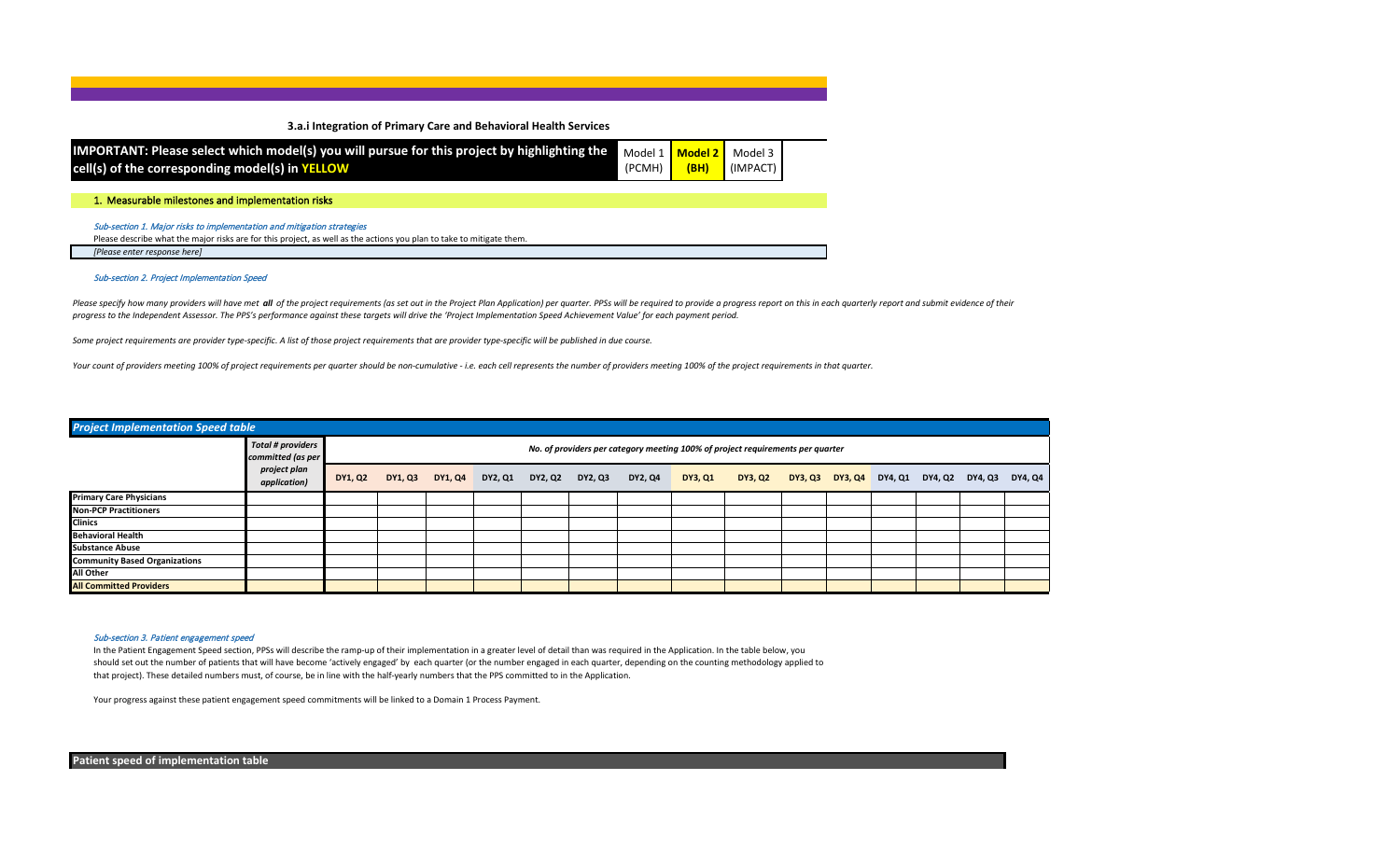| <b>Expected # of actively engaged patients</b><br>(total, as per project plan application) | 2258           |         |         |                |         |         |         |                |         |                |                |                |         |         |         |
|--------------------------------------------------------------------------------------------|----------------|---------|---------|----------------|---------|---------|---------|----------------|---------|----------------|----------------|----------------|---------|---------|---------|
|                                                                                            | <b>DY1, Q2</b> | DY1, Q3 | DY1, Q4 | <b>DY2, Q1</b> | DY2, Q2 | DY2, Q3 | DY2, Q4 | <b>DY3, Q1</b> | DY3, Q2 | <b>DY3, Q3</b> | <b>DY3, Q4</b> | <b>DY4, Q1</b> | DY4, Q2 | DY4, Q3 | DY4, Q4 |
| <b>Patients Engaged</b>                                                                    |                |         | 113     | ΩI             | 452     | 7001    | 1,355   | 300            | 847     | 1,100          | 1,693          | 600            | 1.129   | 1,600   | 2,258   |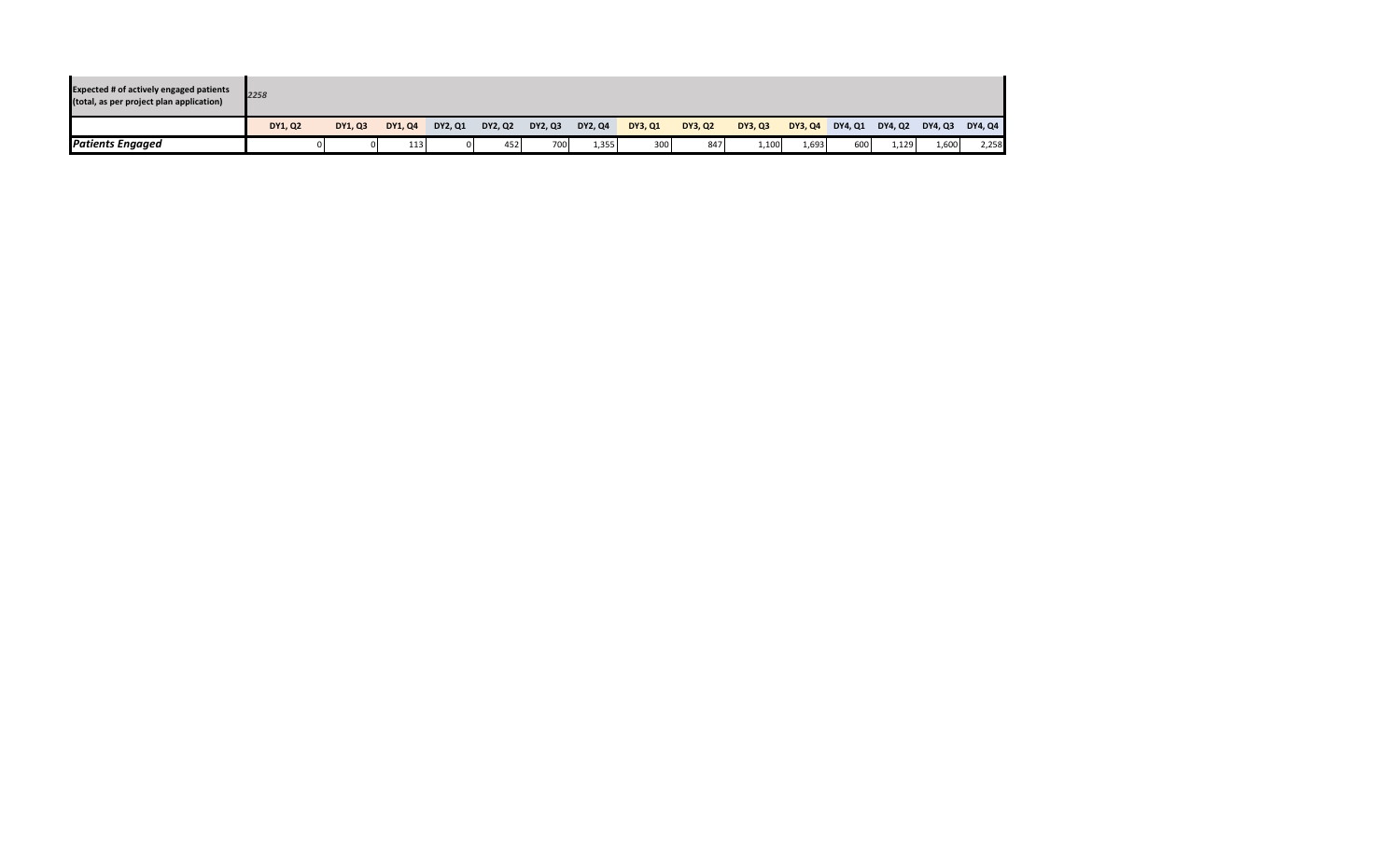### **3.a.ii Behavioral Health Community Crisis Stabilization Services**

### 1.Measurable milestones and implementation risks

## Sub-section 1. Major risks to implementation and mitigation strategies

Please describe what the major risks are for this project, as well as the actions you plan to take to mitigate them. *[Please enter response here]*

#### Sub-section 2. Project Implementation Speed

Please specify how many providers will have met all of the project requirements (as set out in the Project Plan Application) per quarter. PPSs will be required to provide a progress report on this in each quarterly report *their progress to the Independent Assessor. The PPS's performance against these targets will drive the 'Project Implementation Speed Achievement Value' for each payment period.* 

*Some project requirements are provider type-specific. A list of those project requirements that are provider type-specific will be published in due course.*

*Your count of providers meeting 100% of project requirements per quarter should be non-cumulative - i.e. each cell represents the number of providers meeting 100% of the project requirements in that quarter.*

| <b>Project Implementation Speed table</b>                                         |                                               |         |               |         |         |  |                         |         |                 |                                                                                |         |         |         |         |
|-----------------------------------------------------------------------------------|-----------------------------------------------|---------|---------------|---------|---------|--|-------------------------|---------|-----------------|--------------------------------------------------------------------------------|---------|---------|---------|---------|
|                                                                                   | <b>Total # providers</b><br>committed (as per |         |               |         |         |  |                         |         |                 | No. of providers per category meeting 100% of project requirements per quarter |         |         |         |         |
|                                                                                   | project plan<br>application)                  | DY1, Q2 | <b>DY1.03</b> | DY1, Q4 | DY2, Q1 |  | DY2, Q2 DY2, Q3 DY2, Q4 | DY3, Q1 | DY3, Q2 DY3, Q3 | <b>DY3.04</b>                                                                  | DY4, Q1 | DY4, Q2 | DY4. Q3 | DY4, Q4 |
| <b>Number of Crisis Intervention Programs</b><br>meeting all project requirements |                                               |         |               |         |         |  |                         |         |                 |                                                                                |         |         |         |         |

#### Sub-section 3. Patient engagement speed

In the Patient Engagement Speed section, PPSs will describe the ramp-up of their implementation in a greater level of detail than was required in the Application. In the table below, you should set out the number of patients that will have become 'actively engaged' by each quarter (or the number engaged in each quarter, depending on the counting methodology applied to that project). These detailed numbers must, of course, be in line with the half-yearly numbers that the PPS committed to in the Application.

| Patient speed of implementation table                                                      |         |                 |         |         |         |                 |     |         |         |         |         |         |         |         |         |
|--------------------------------------------------------------------------------------------|---------|-----------------|---------|---------|---------|-----------------|-----|---------|---------|---------|---------|---------|---------|---------|---------|
| <b>Expected # of actively engaged patients</b><br>(total, as per project plan application) | 1300    |                 |         |         |         |                 |     |         |         |         |         |         |         |         |         |
|                                                                                            | DY1, Q2 | DY1, Q3         | DY1, Q4 | DY2, Q1 | DY2, Q2 | DY2, Q3 DY2, Q4 |     | DY3, Q1 | DY3, Q2 | DY3, Q3 | DY3, Q4 | DY4, Q1 | DY4, Q2 | DY4, Q3 | DY4, Q4 |
| <b>Patients Engaged</b>                                                                    | 12      | 30 <sup>1</sup> | 100     | 100     | 400     | 500             | 800 | 250     | 650     | 800     | 1,300   | 300     | 650     | 900     | 1,300   |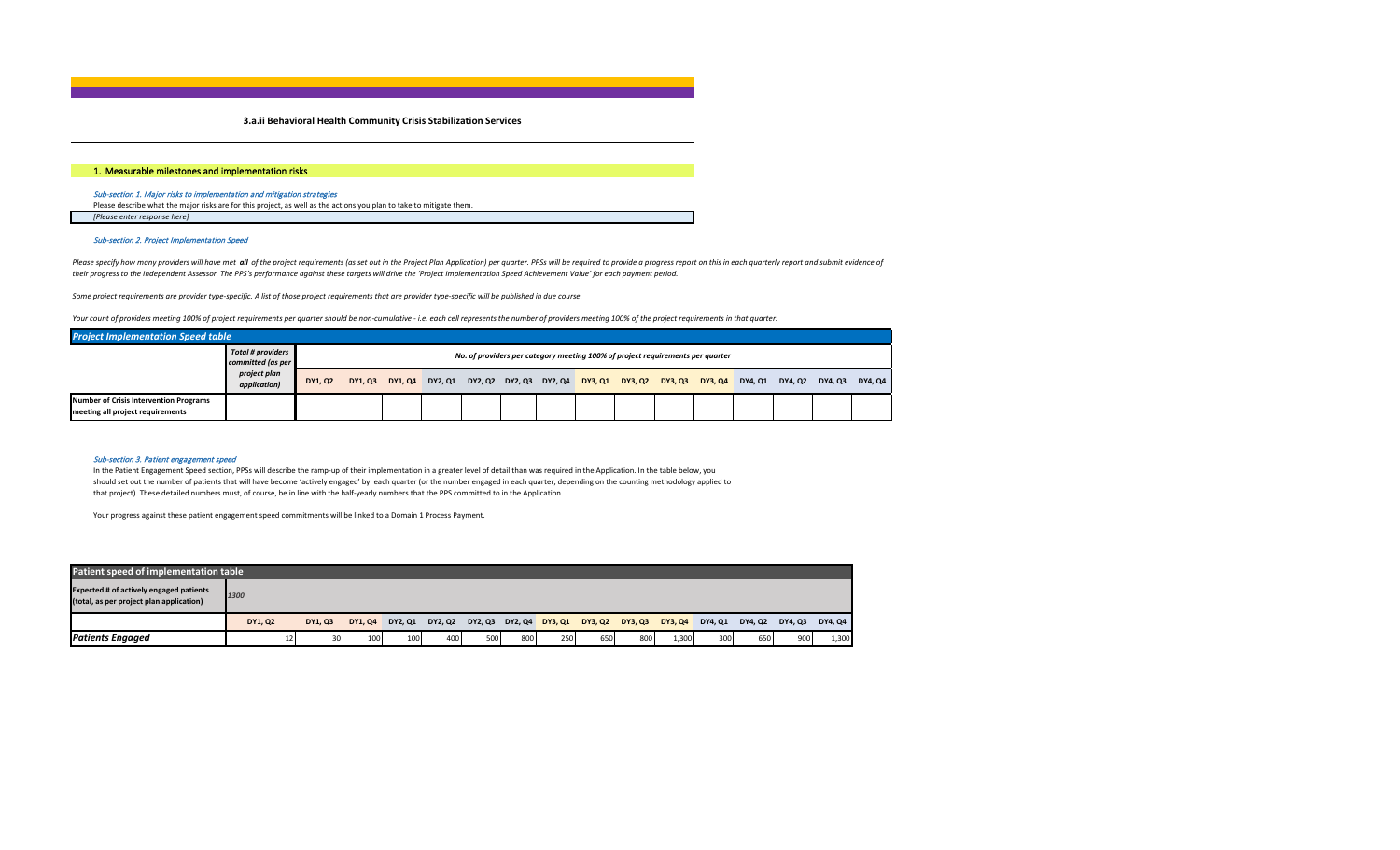**3.e.i Comprehensive Strategy to Decrease HIV/AIDS Transmission to Reduce Avoidable Hospitalizations—Development of Center of Excellence for Management of HIV/AIDS**

### 1.Measurable milestones and implementation risks

## Sub-section 1. Major risks to implementation and mitigation strategies

Please describe what the major risks are for this project, as well as the actions you plan to take to mitigate them. *[Please enter response here]*

### Sub-section 2. Project Implementation Speed

Please specify how many providers will have met all of the project requirements (as set out in the Project Plan Application) per quarter. PPSs will be required to provide a progress report on this in each quarterly report *their progress to the Independent Assessor. The PPS's performance against these targets will drive the 'Project Implementation Speed Achievement Value' for each payment period.* 

*Some project requirements are provider type-specific. A list of those project requirements that are provider type-specific will be published in due course.*

*Your count of providers meeting 100% of project requirements per quarter should be non-cumulative - i.e. each cell represents the number of providers meeting 100% of the project requirements in that quarter.*

### *Project Implementation Speed table*

|                                      | <b>Total # providers</b><br>committed (as per |         |  |  |  |  | No. of providers per category meeting 100% of project requirements per quarter |  |                                                                                                         |         |
|--------------------------------------|-----------------------------------------------|---------|--|--|--|--|--------------------------------------------------------------------------------|--|---------------------------------------------------------------------------------------------------------|---------|
|                                      | project plan<br>application)                  | DY1, Q2 |  |  |  |  |                                                                                |  | DY1, Q3 DY1, Q4 DY2, Q1 DY2, Q2 DY2, Q3 DY2, Q4 DY3, Q1 DY3, Q2 DY3, Q3 DY3, Q4 DY4, Q1 DY4, Q2 DY4, Q3 | DY4, Q4 |
| <b>Primary Care Physicians</b>       |                                               |         |  |  |  |  |                                                                                |  |                                                                                                         |         |
| <b>Non-PCP Practitioners</b>         |                                               |         |  |  |  |  |                                                                                |  |                                                                                                         |         |
| Clinics                              |                                               |         |  |  |  |  |                                                                                |  |                                                                                                         |         |
| <b>Health Home / Care Management</b> |                                               |         |  |  |  |  |                                                                                |  |                                                                                                         |         |
| <b>Behavioral Health</b>             |                                               |         |  |  |  |  |                                                                                |  |                                                                                                         |         |
| <b>Substance Abuse</b>               |                                               |         |  |  |  |  |                                                                                |  |                                                                                                         |         |
| Pharmacy                             |                                               |         |  |  |  |  |                                                                                |  |                                                                                                         |         |
| <b>Community Based Organizations</b> |                                               |         |  |  |  |  |                                                                                |  |                                                                                                         |         |
| <b>All Other</b>                     |                                               |         |  |  |  |  |                                                                                |  |                                                                                                         |         |
| <b>All Committed Providers</b>       |                                               |         |  |  |  |  |                                                                                |  |                                                                                                         |         |
|                                      |                                               |         |  |  |  |  |                                                                                |  |                                                                                                         |         |

#### Sub-section 3. Patient engagement speed

In the Patient Engagement Speed section, PPSs will describe the ramp-up of their implementation in a greater level of detail than was required in the Application. In the table below, you should set out the number of patients that will have become 'actively engaged' by each quarter (or the number engaged in each quarter, depending on the counting methodology applied to that project). These detailed numbers must, of course, be in line with the half-yearly numbers that the PPS committed to in the Application.

| Patient speed of implementation table                                                      |         |         |  |  |                                                                         |  |  |  |  |  |  |         |         |  |                 |
|--------------------------------------------------------------------------------------------|---------|---------|--|--|-------------------------------------------------------------------------|--|--|--|--|--|--|---------|---------|--|-----------------|
| <b>Expected # of actively engaged patients</b><br>(total, as per project plan application) | 5040    |         |  |  |                                                                         |  |  |  |  |  |  |         |         |  |                 |
|                                                                                            | DY1, Q2 | DY1, Q3 |  |  | DY1, Q4 DY2, Q1 DY2, Q2 DY2, Q3 DY2, Q4 DY3, Q1 DY3, Q2 DY3, Q3 DY3, Q4 |  |  |  |  |  |  | DY4, Q1 | DY4, Q2 |  | DY4, Q3 DY4, Q4 |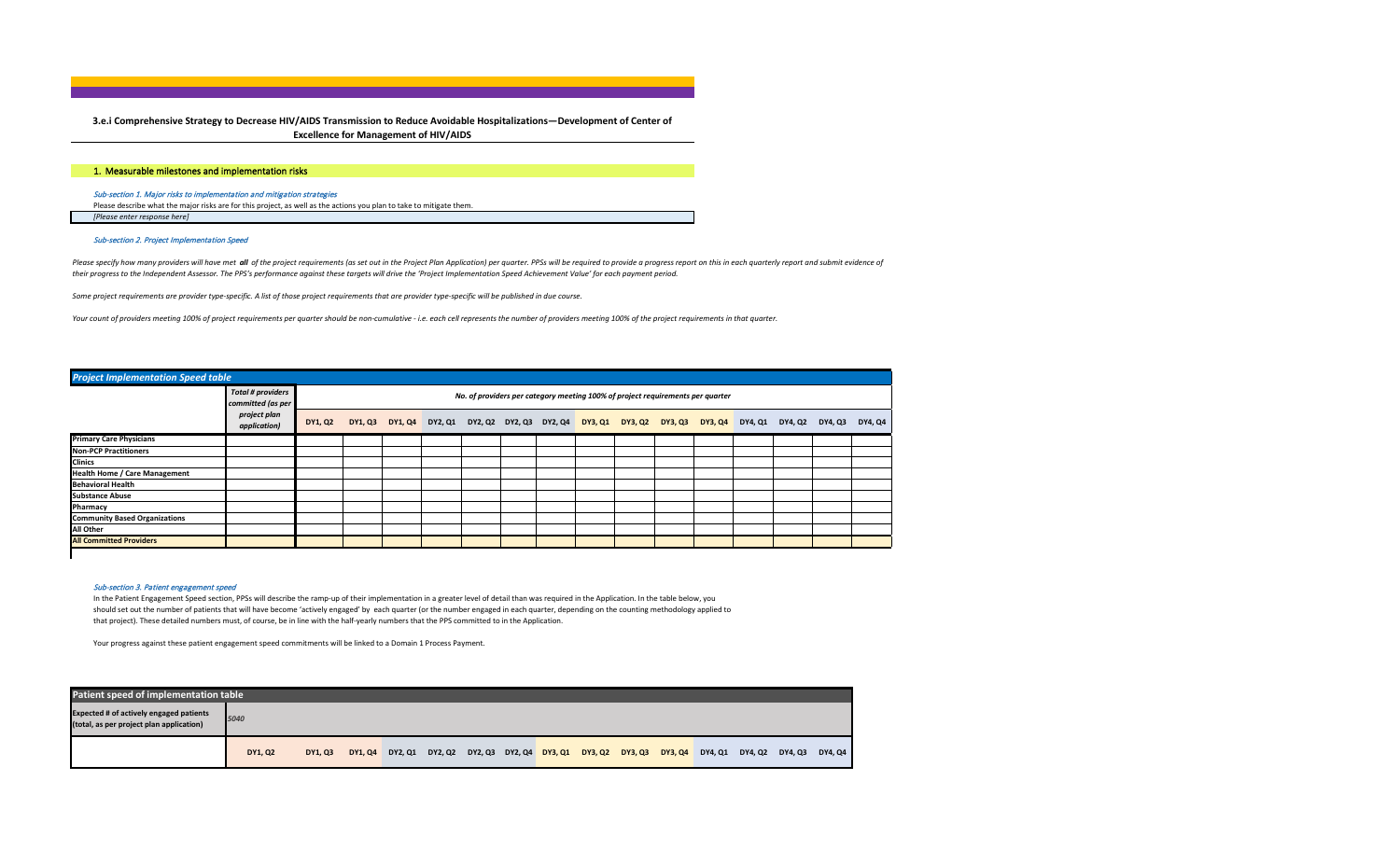| <b>Patients Engaged</b><br>$-$<br>2.600<br>1.882<br>1,330<br>1.087<br>260<br>$ -$<br>$-$<br><b>COMO</b><br>---<br>3.780<br>445<br>2,165<br>0.88<br>$\sim$ $\sim$<br>5.040<br>2,336<br>520<br>. |
|------------------------------------------------------------------------------------------------------------------------------------------------------------------------------------------------|
|------------------------------------------------------------------------------------------------------------------------------------------------------------------------------------------------|